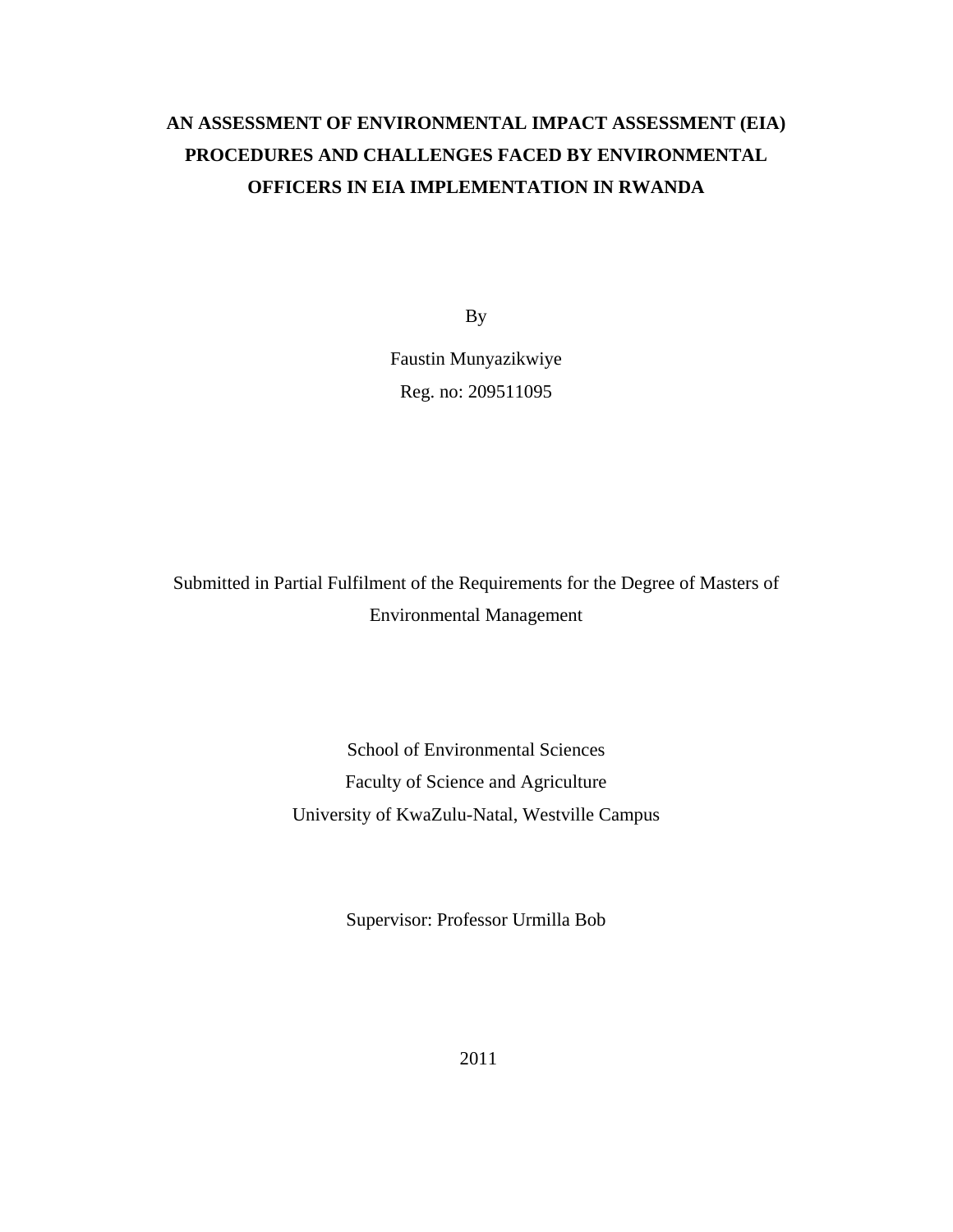# **DECLARATION**

The research herein was undertaken in the School of Environmental Sciences, University of KwaZulu-Natal under the supervision of Professor Urmilla Bob.

The study reflects the original endeavour of the candidate. Where the resources of others have been used, they have been duly acknowledged in the text. This dissertation has not been submitted in any form for a degree to any other University.

| .                    |                   |
|----------------------|-------------------|
| Faustin Munyazikwiye | Prof. Urmilla Bol |
|                      | .                 |

Prof. Urmilla Bob

Date Date Date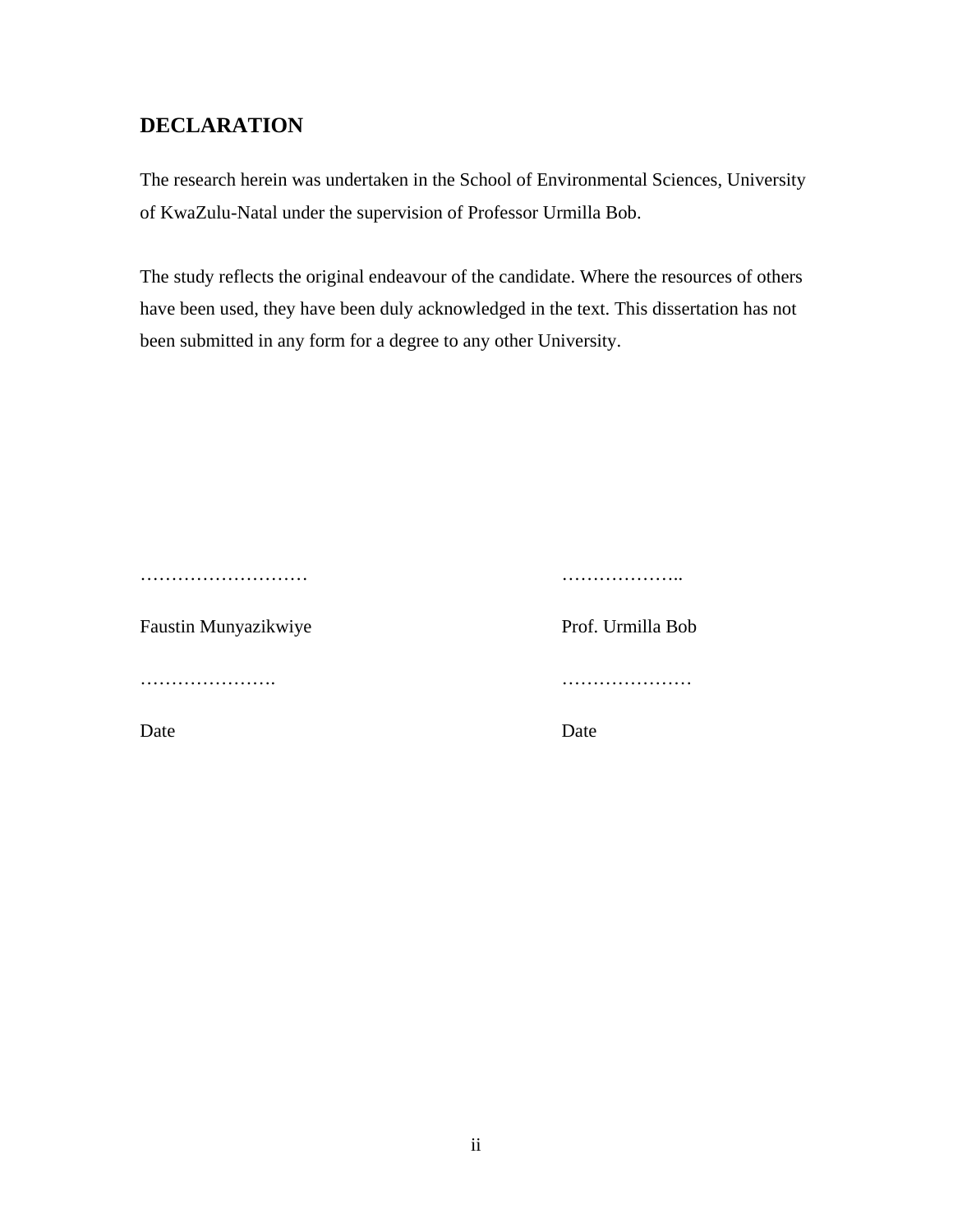# **ACKNOWLEDGEMENTS**

No undertaking of a project as intense as this study is possible without the contribution of many people. It is not possible to single out all those who offered support and encouragement during what at times seemed to be a 'never ending journey'. However, there are individuals without whom this project would not have been completed, and to them go my special thanks and acknowledgement of their contributions.

Firstly, I express my profound gratitude to my supervisor Professor Urmilla Bob for her guidance, encouragement and intellectual support tirelessly given to me during this study. Your mentoring has helped me to realise that in life one becomes successful through perseverance, resilience and dedication.

My appreciations and acknowledgements also go to:

- The Government of Rwanda for providing financial support toward the completion of this study;
- The management of Rwanda Environmental Management Authority (REMA), especially the Director General Dr Rose Mukankomeje for her guidance and encouragement;
- All EIA officers and consultants for their willingness to share their experiences. I hope that your invaluable contribution for the completion of this study will help to improve EIA processes in Rwanda;
- Dr Dennis Rugege for helping me to get admission into the University of KwaZulu-Natal, and for his guidance and encouragement;
- My fellow colleagues at the University of KwaZulu-Natal, particularly Geoffrey Siulemba, Abena Aquam, Lipalessa, J. Baptiste Kayiranga and Robert R. Mugabe, for being there for me when I needed you; and
- My family and friends at home, especially the Gaspard Mukwiye family and Chantal Uwamahoro, for their always worthy moral contribution and encouragement.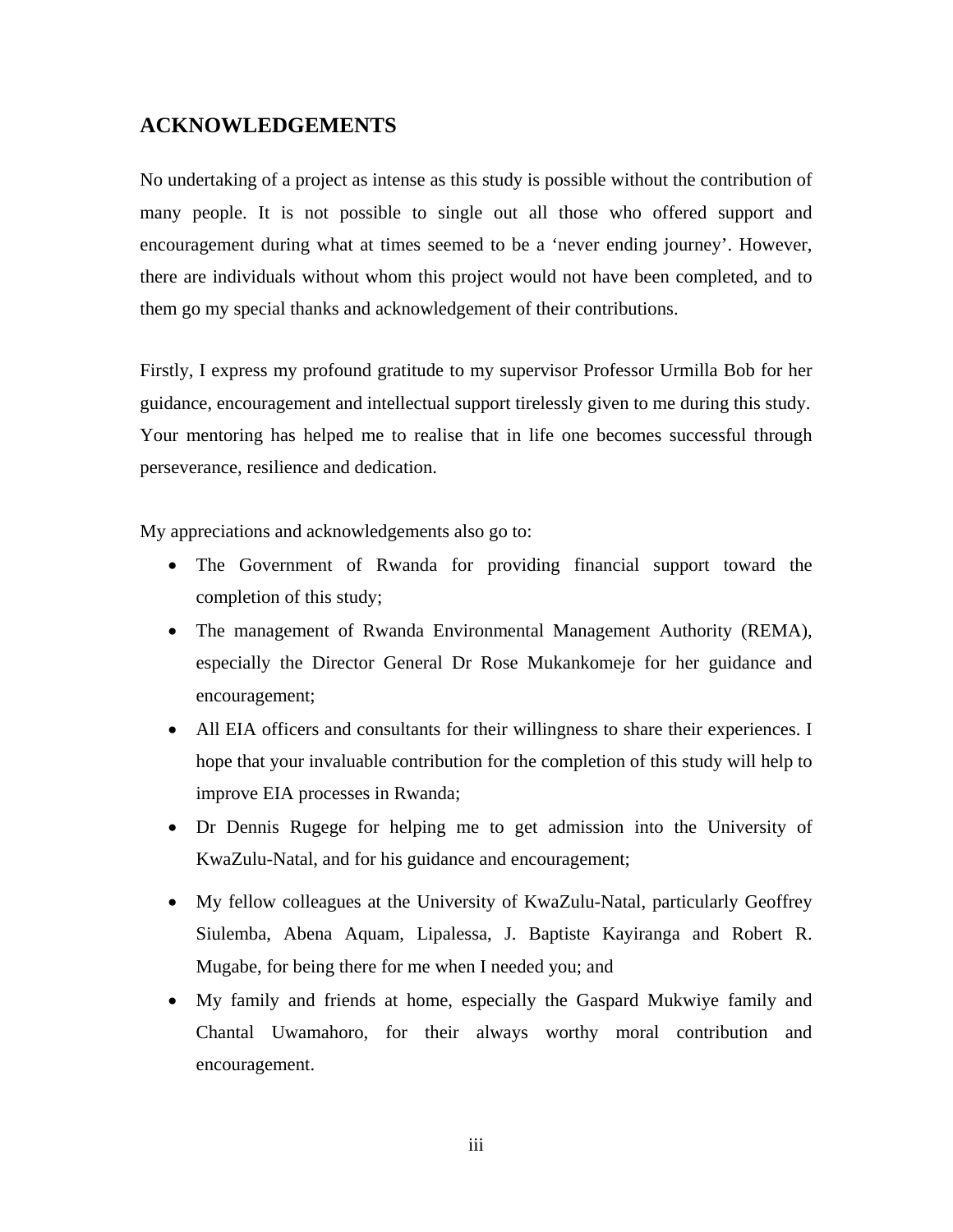# **DEDICATION**

- To the Almighty God for your infinite love, your help when I was helpless.
- To my beloved parents, brothers and sisters who were killed during the 1994 Tutsi Genocide for your affection, sacrifice, education and love you gave me to make my life better and worthy.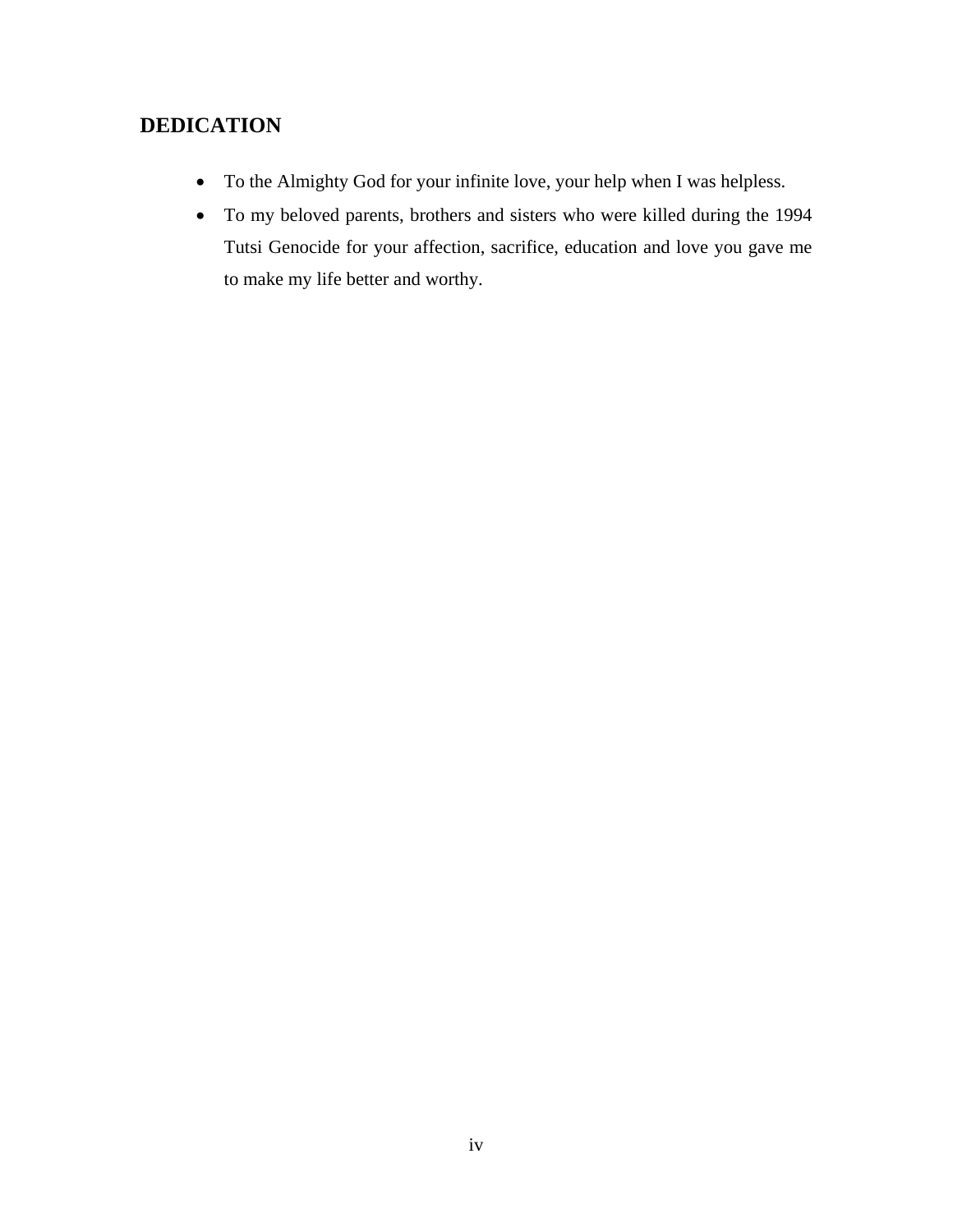# **ABSTRACT**

Environmental Impact Assessment (EIA) is one of the most used tools for environmental management since its introduction in 1970s in the United States of America. Being a systematic process that examines the environmental consequences of development actions in advance, it is perceived as one of the tools which can help different nations to achieve sustainable development because of its capabilities to provide necessary information for decision-makers in order to balance economical, social and ecological paradigms of sustainable development in development projects. This research aims to assess the practice of the EIA processes in Rwanda and specifically seeks to identify the major challenges faced by environmental officers in this process. Given the nature of this research, policy review and desktop research methods have been used to study the current EIA procedures in Rwanda while a quantitative survey method was used to collect data and assess the practices of EIA process as well as the challenges faced by environmental officers in Rwanda. All environmental officers (8) who were dealing with EIA in Rwanda before the transfer of the EIA department to the Rwanda Development Board (RDB) and all consultant companies which have been approved and which have at least done an EIA study in Rwanda (19) were targeted and received questionnaires via emails. All the environmental officers and 12 (63%) of the consultants responded to the questionnaire. The data was captured in the Software Package for Social Sciences (SPSS) template after being coded and has been analysed thematically. The policy review reveals that the current procedures are being developed given that the EIA process started in 2005. Like many developing countries, implementation remains a key challenge. Institutional arrangements remain to be finalised. In terms of the survey findings, even if EIA officers are more experienced than EIA consultants both have some skill gaps including using Geographical Information System (GIS) and remote sensing, understanding project management and customer care skills. Additionally, they receive very little training and capacity-building opportunities, although they desire these. The main challenges identified related to insufficient baseline data, funding, shortage of staff, lack of adequate resources, instilling environmental awareness among developers (developers perceive EIA as a barrier) and Strategic Environmental Assessment (SEA) which is not conducted.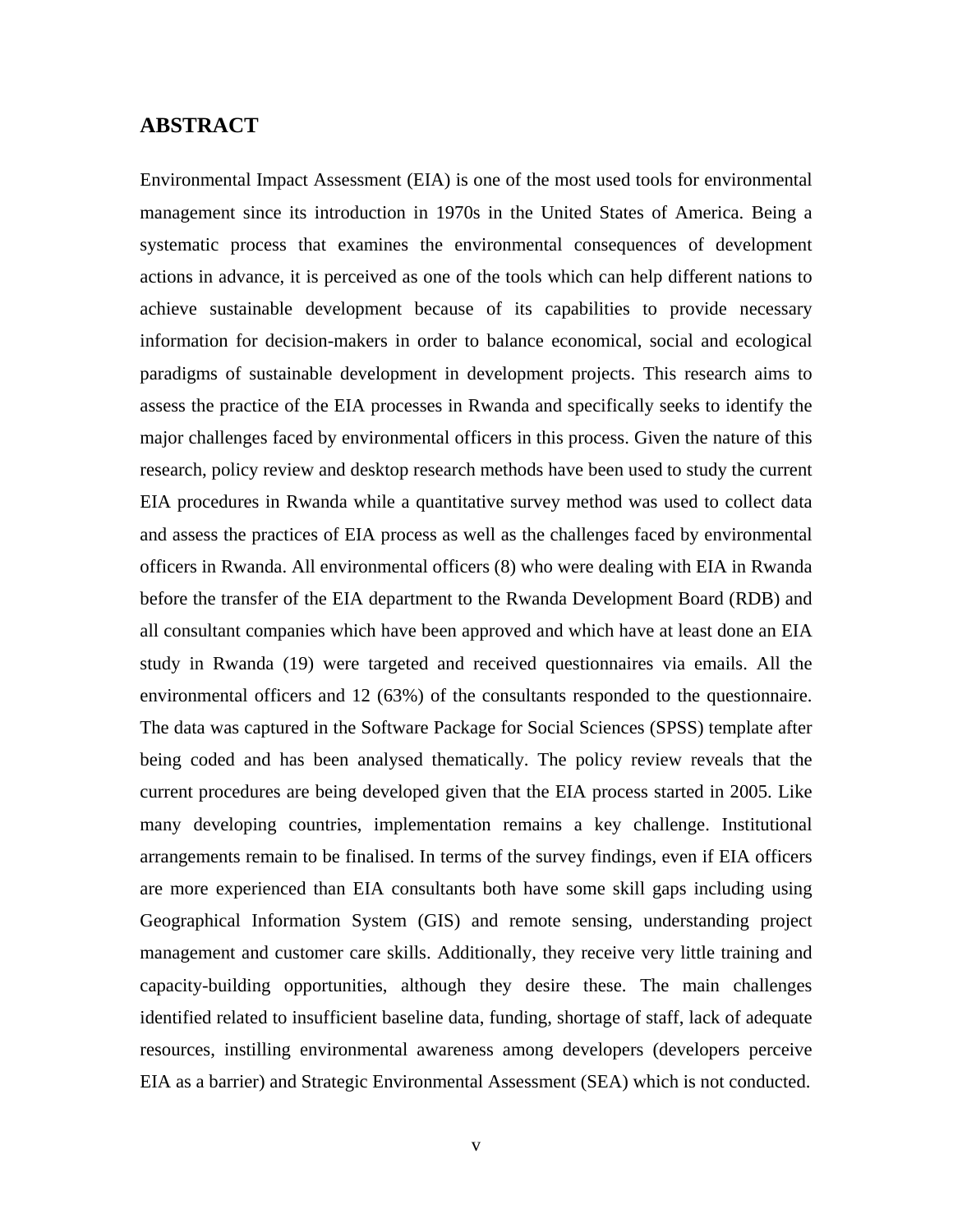# **TABLE OF CONTENT**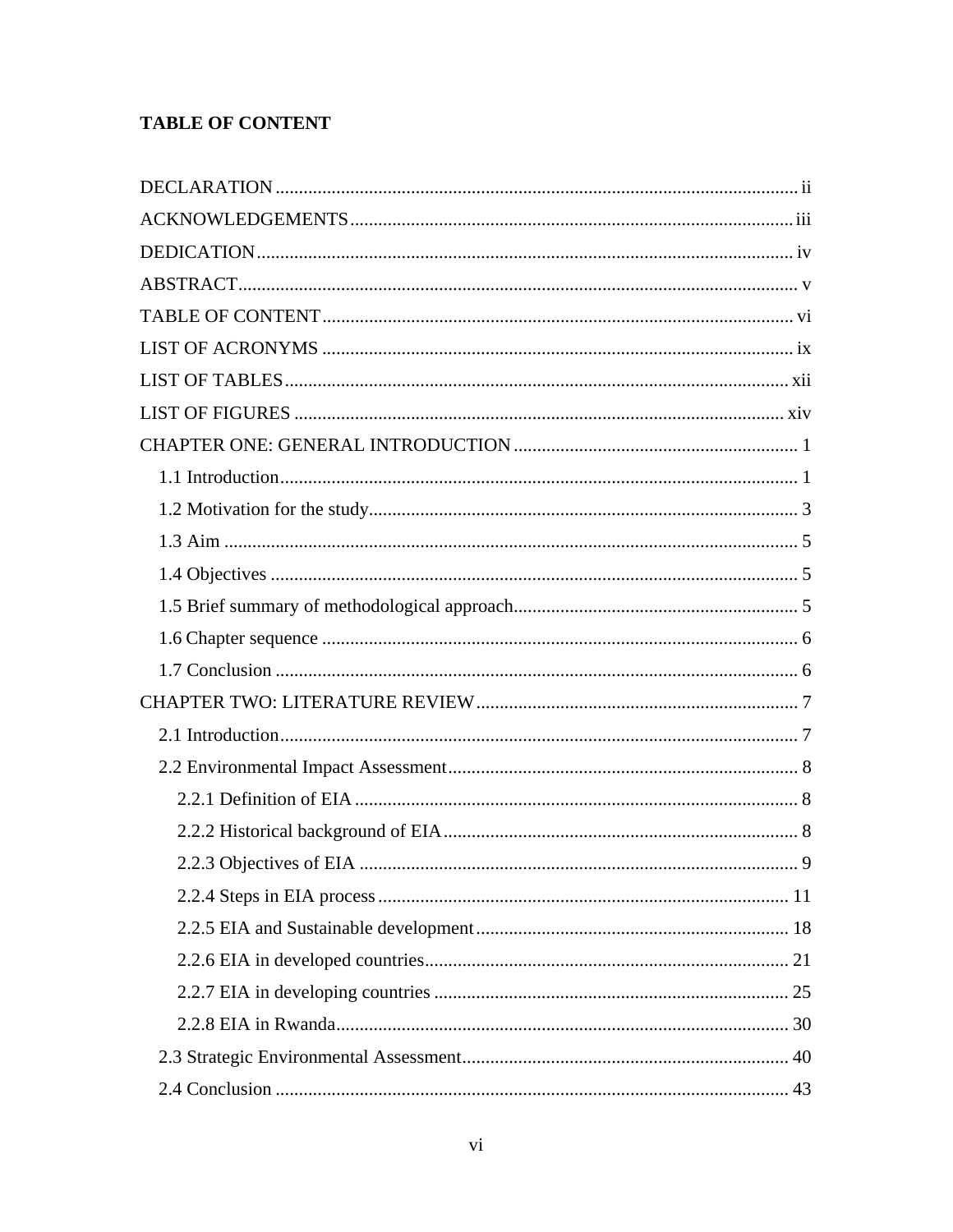| 4.3.2 The relationship between domain of studies of EIA practitioners and their |  |
|---------------------------------------------------------------------------------|--|
|                                                                                 |  |
|                                                                                 |  |
|                                                                                 |  |
|                                                                                 |  |
|                                                                                 |  |
|                                                                                 |  |
|                                                                                 |  |
|                                                                                 |  |
|                                                                                 |  |
|                                                                                 |  |
|                                                                                 |  |
|                                                                                 |  |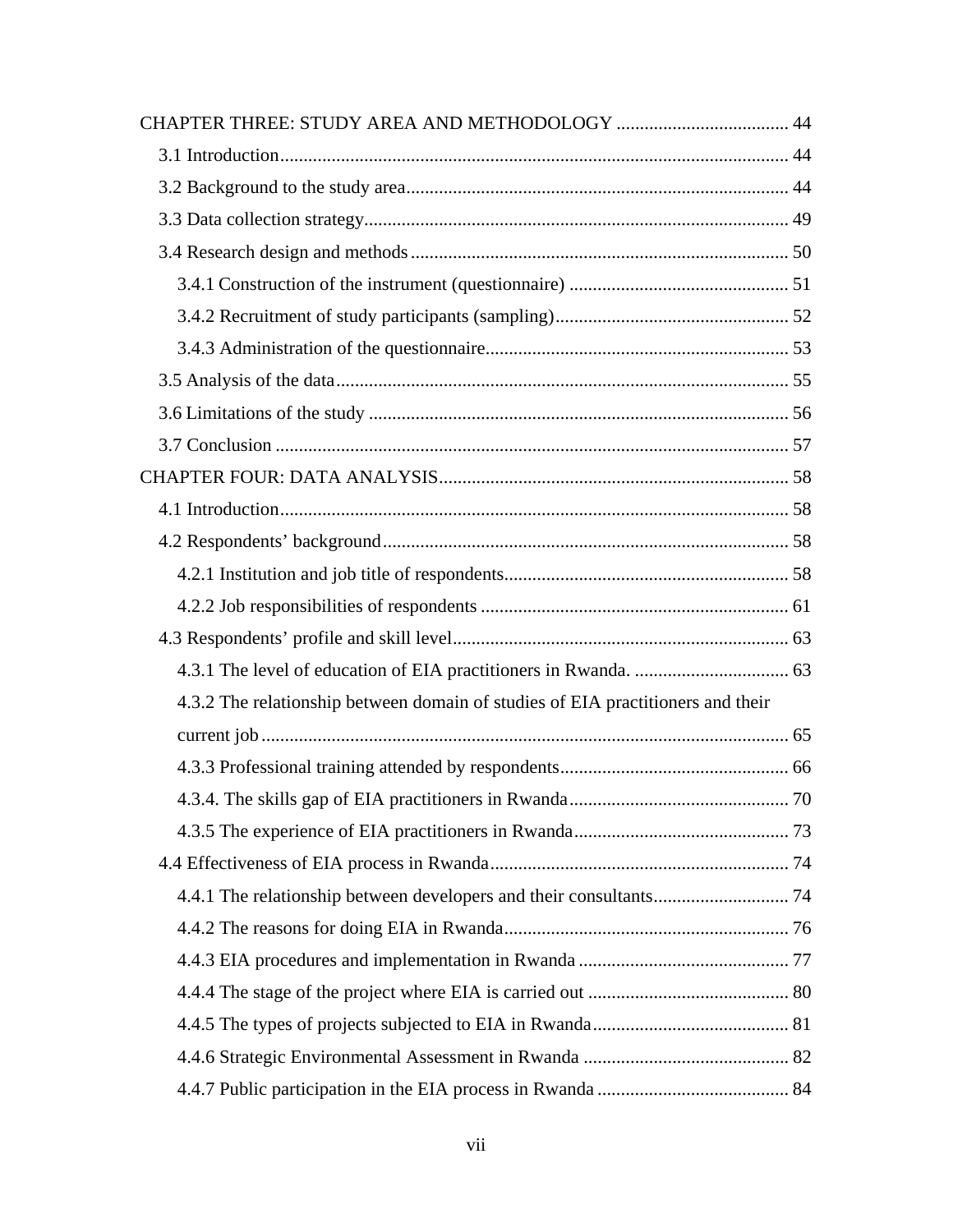| CHAPTER FIVE: CONCLUSION AND RECOMMENDATIONS  104                           |  |
|-----------------------------------------------------------------------------|--|
|                                                                             |  |
|                                                                             |  |
| 5.2.1 The profile and skill levels of Environmental Officers in Rwanda  104 |  |
| 5.2.2 The level of experience among Environmental Officers in Rwanda 105    |  |
|                                                                             |  |
| 5.2.4 The challenges faced by environmental officers in implementing EIA    |  |
|                                                                             |  |
|                                                                             |  |
|                                                                             |  |
|                                                                             |  |
|                                                                             |  |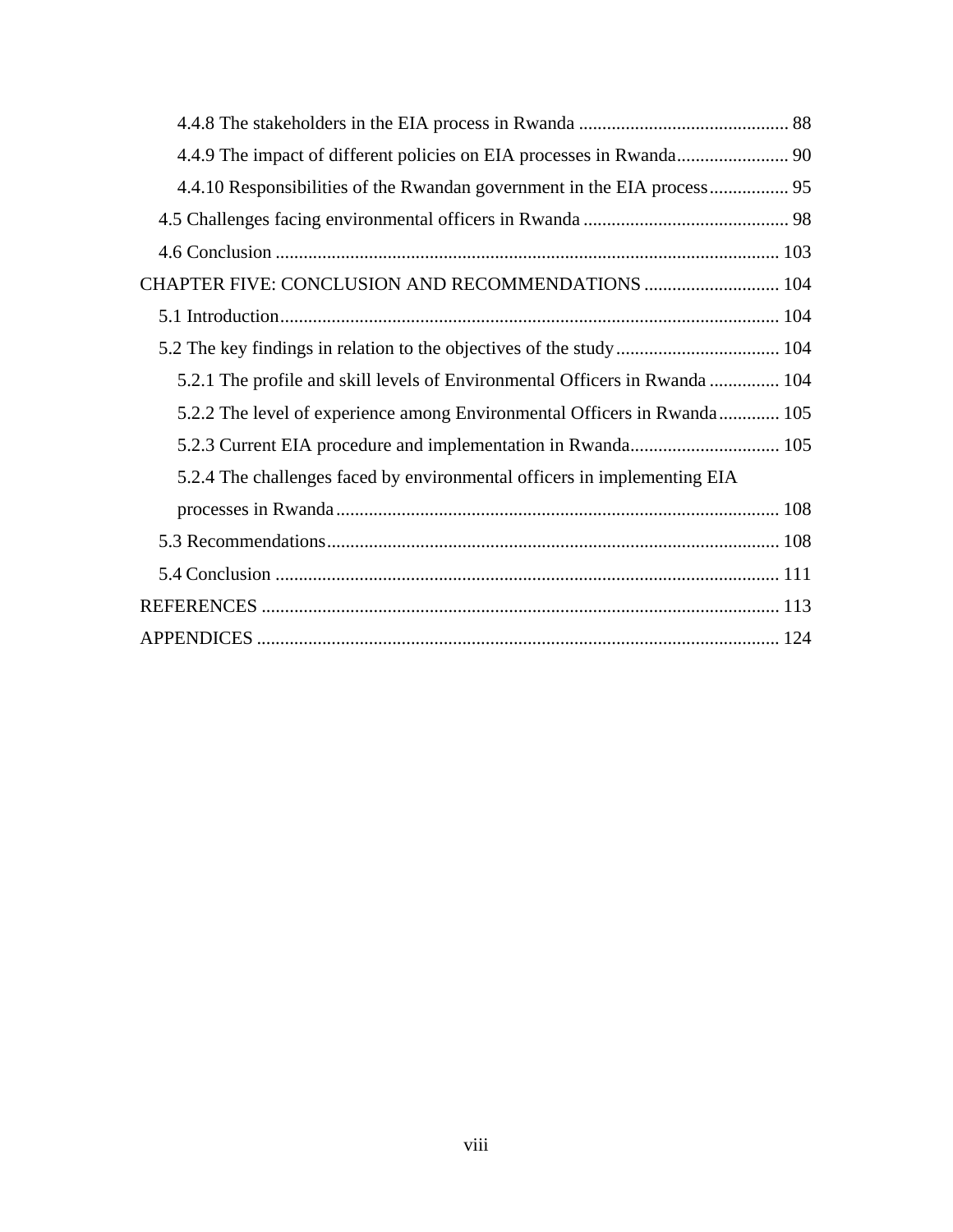# **LIST OF ACRONYMS**

| <b>Asian Development Bank</b>                               |
|-------------------------------------------------------------|
| <b>Bachelor of Science</b>                                  |
| <b>Computer Assisted Personnel Interview</b>                |
| <b>Computer Assisted Telephone Interview</b>                |
| <b>Cost Benefit Analysis</b>                                |
| <b>Community Based Organisations</b>                        |
| <b>Cumulative Effects Assessment</b>                        |
| <b>Canadian Environmental Assessment Agency</b>             |
| Department of Environment Impact Assessment, Compliance and |
| Enforcement                                                 |
| Department of Environment, Transport and Regions            |
| Department of Natural Resources                             |
| Department of Environment                                   |
| <b>Environmental Audit</b>                                  |
| <b>Environmental Accounting</b>                             |
| Economic commission for Africa                              |
| <b>Ecological Footprints</b>                                |
| <b>Environmental Impact Assessment</b>                      |
| <b>Environmental Impact Statement</b>                       |
| <b>Environmental Monitoring</b>                             |
| <b>Environmental Management Plan</b>                        |
| <b>Environmental Management System</b>                      |
| <b>Energy Analysis</b>                                      |
| Environmental policy                                        |
| <b>Environment Performance Index</b>                        |
| European Union                                              |
| <b>Gross Domestic Product</b>                               |
| Geographical Information System                             |
| Government of Rwanda                                        |
|                                                             |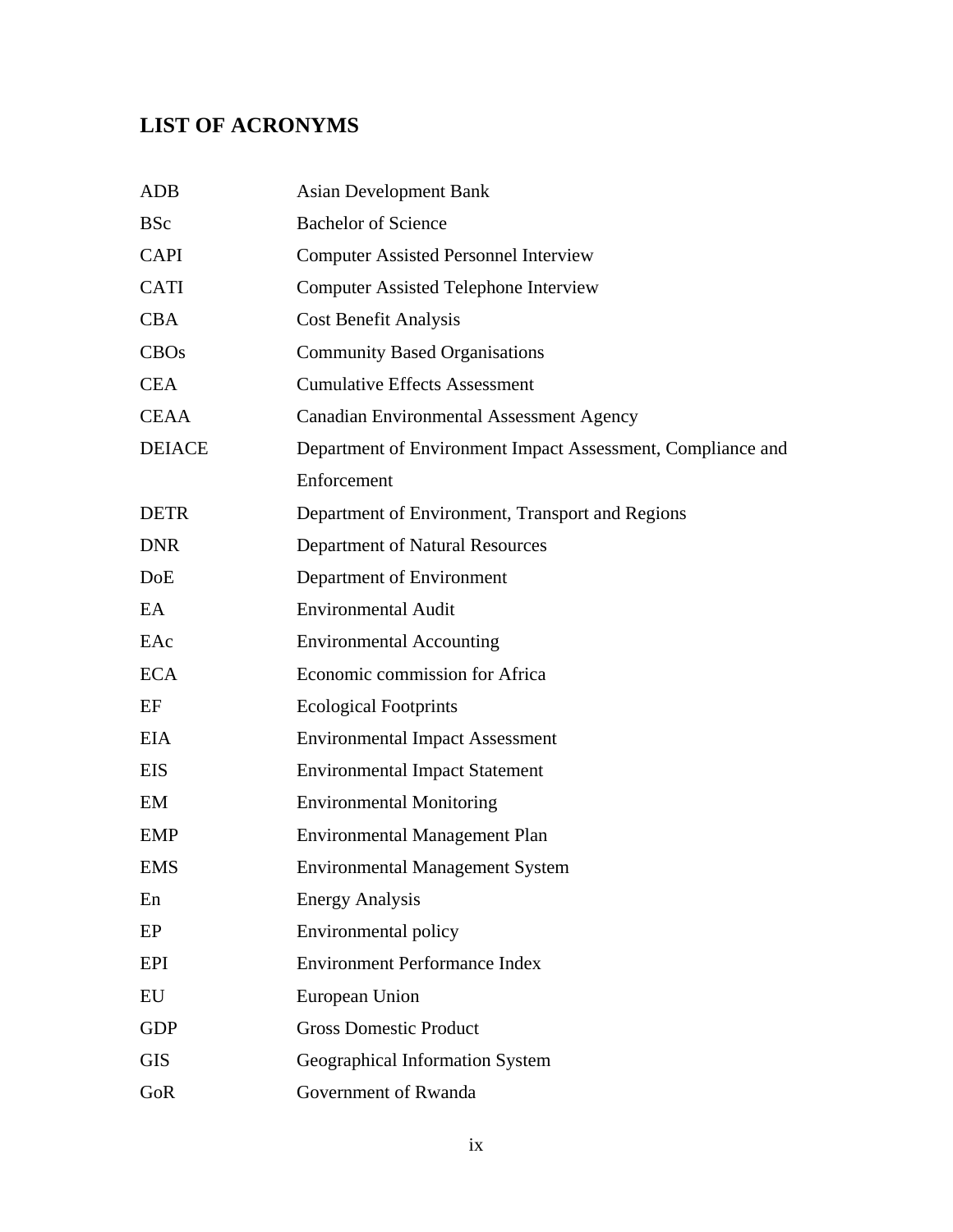| IA              | <b>Impact Assessment</b>                                |
|-----------------|---------------------------------------------------------|
| <b>IAIA</b>     | <b>International Association for Impact Assessment</b>  |
| <b>ICT</b>      | Information and communication Technology                |
| <b>IEA</b>      | <b>Institute of Environmental Assessment</b>            |
| <b>INEAC</b>    | Institut National pour l'Etude Agronomique au Congo     |
| <b>IOA</b>      | <b>Input-Output Analysis</b>                            |
| <b>ISAR</b>     | Institut des Sciences Agronomiques du Rwanda            |
| <b>LCA</b>      | Life Cycle Assessment                                   |
| <b>LCC</b>      | Life Cycle Costing                                      |
| <b>MDGs</b>     | Millennium Development Goals                            |
| <b>MEC</b>      | Member of Executive Council                             |
| <b>MFA</b>      | <b>Material Flow Accounting</b>                         |
| <b>MINELA</b>   | Ministry of Environment and Land                        |
| <b>MINETO</b>   | Ministry of Environment and Tourism                     |
| <b>MINIRENA</b> | Ministry of Natural resources, Environment and Mines    |
| MoEF            | Ministry of Environment and Forest                      |
| <b>MSc</b>      | Masters of sciences                                     |
| <b>NGOs</b>     | Non Government Organisation                             |
| <b>NEMA</b>     | National Environmental Management Agency                |
| <b>NEPA</b>     | National Environmental Policy Act                       |
| PgD             | Postgraduate diploma                                    |
| PhD             | Philosophiae Doctor (Doctor of Philosophy)              |
| <b>RA</b>       | <b>Risk Assessment</b>                                  |
| <b>RDB</b>      | Rwanda Development Board                                |
| <b>REMA</b>     | Rwanda Environment Management Authority                 |
| <b>SA</b>       | <b>Sustainability Analysis</b>                          |
| <b>SAIEA</b>    | Southern African Institute for Environmental Assessment |
| ScA             | Scenario Analysis                                       |
| <b>SEA</b>      | <b>Strategic Environmental Assessment</b>               |
| <b>SEEA</b>     | Systems of Economic and Environmental Accounting        |
| <b>SEPA</b>     | <b>State Environmental Protection Agency</b>            |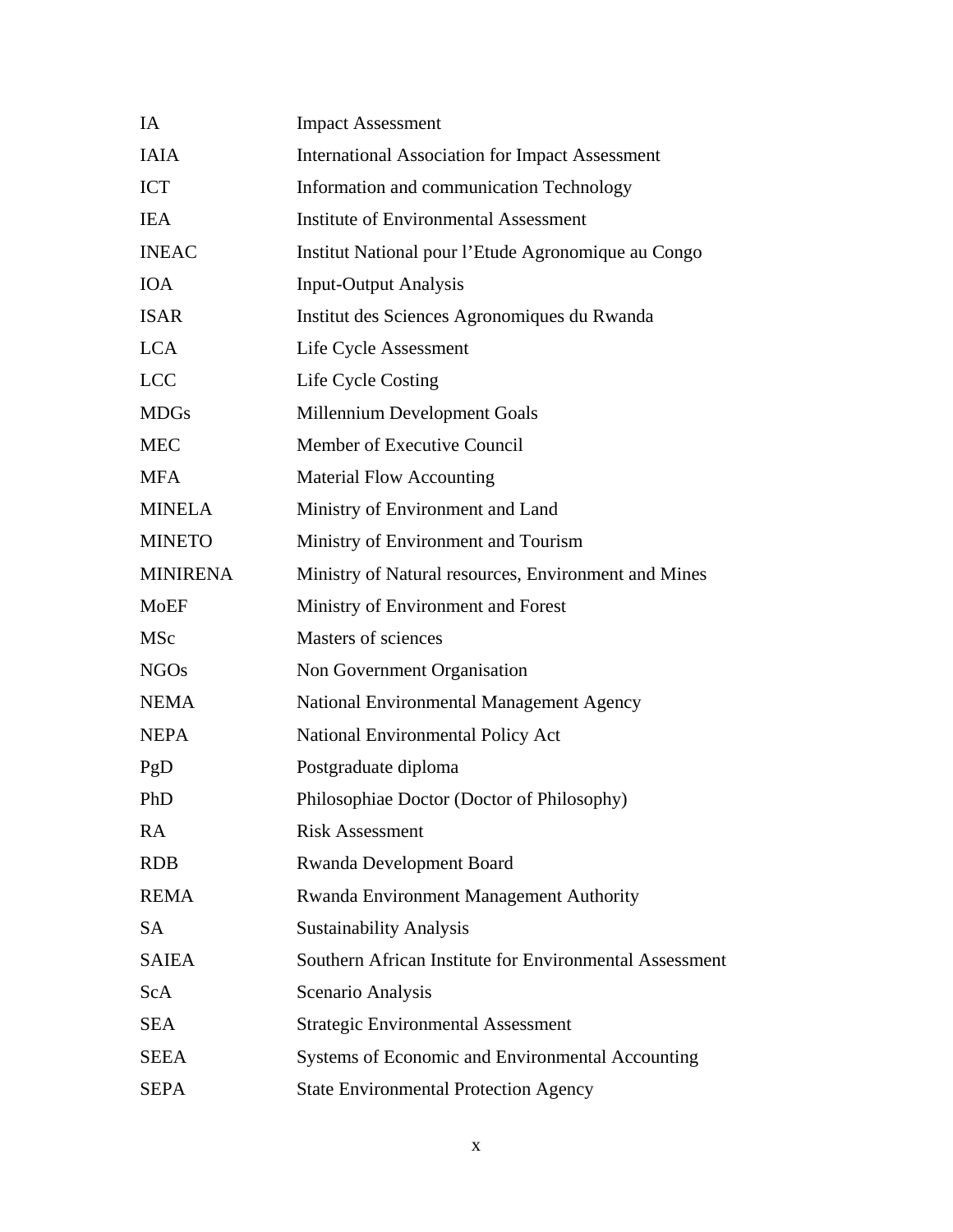| SoE          | <b>State of Environment</b>                        |
|--------------|----------------------------------------------------|
| <b>SPSS</b>  | Software Package for the Social Sciences           |
| <b>SWOT</b>  | Strength, Weakness, Opportunity and Threat         |
| <b>ToR</b>   | Terms of Reference                                 |
| <b>UK</b>    | United Kingdom                                     |
| <b>UNEP</b>  | <b>United Nations Environment Programme</b>        |
| <b>USA</b>   | United State of America                            |
| <b>USAID</b> | United States Agency for International Development |
| <b>WB</b>    | World Bank                                         |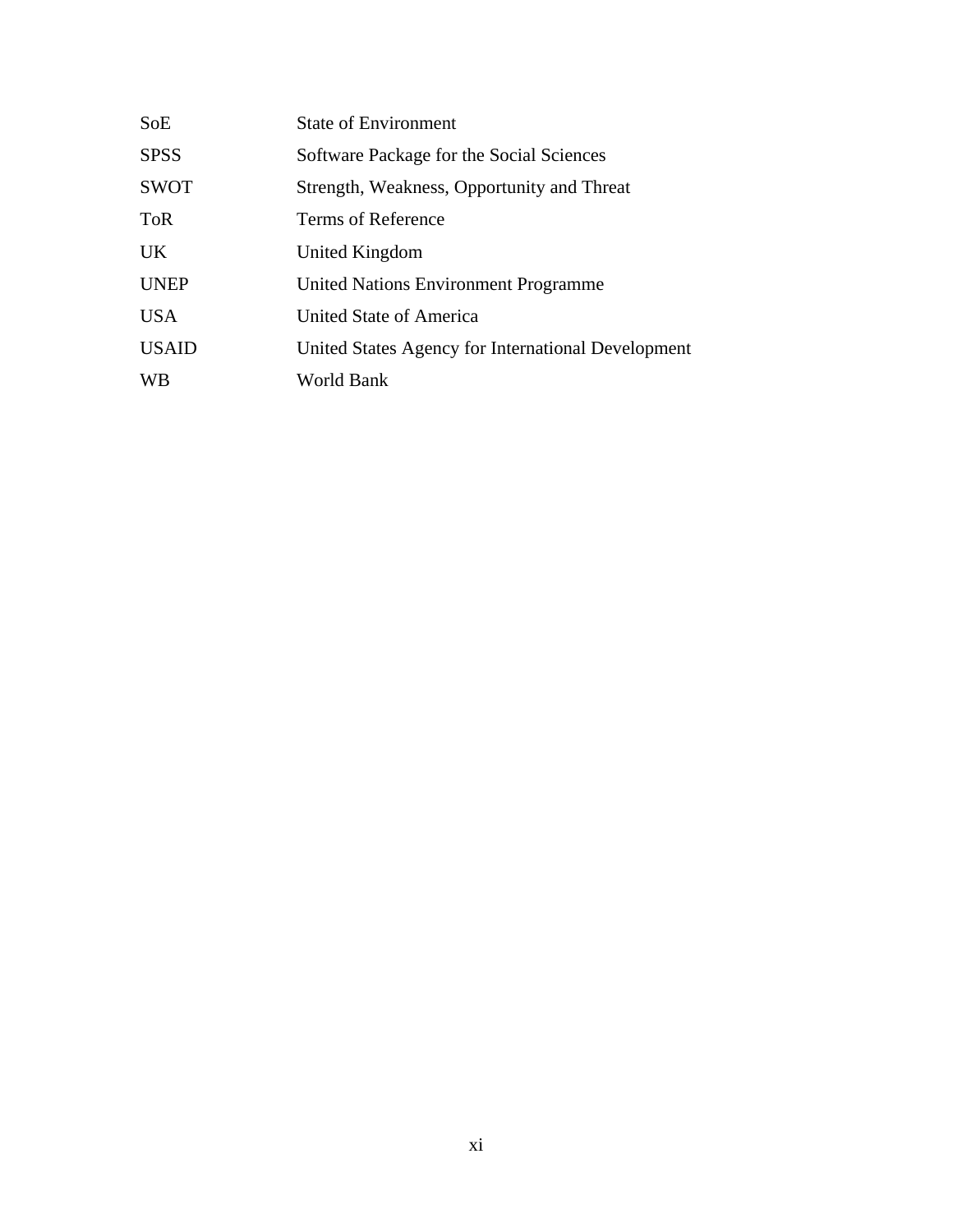# **LIST OF TABLES**

| Table 2.1  | Projects received during the period of May 2005-July 2008           | 34 |
|------------|---------------------------------------------------------------------|----|
| Table 2.2  | Comparison of EIA and SEA                                           | 41 |
| Table 3.1  | Progress against Rwanda vision 2020 targets and Millennium          | 49 |
|            | development goals                                                   |    |
| Table 4.1  | Institution of respondents                                          | 58 |
| Table 4.2  | Job title of respondents                                            | 60 |
| Table 4.3  | Responsibilities of respondents                                     | 61 |
| Table 4.4  | Respondent's perception of relationship between domain of their     | 65 |
|            | studies and current job                                             |    |
| Table 4.5  | Number of professional training attended by respondents             | 66 |
| Table 4.6  | Type of training attended by respondents                            | 67 |
| Table 4.7  | Respondent's perception of relationship between training attended   | 69 |
|            | and EIA                                                             |    |
| Table 4.8  | Level of effectiveness with specific statements related to skills   | 70 |
| Table 4.9  | Relationship between developers and their consultants               | 74 |
| Table 4.10 | Why respondents feel that developers undertake EIAs                 | 76 |
| Table 4.11 | Level of agreement with specific statements related to EIA          | 77 |
|            | procedures                                                          |    |
| Table 4.12 | Respondent's perception of the stage of the project where EIA is    | 80 |
|            | carried out                                                         |    |
| Table 4.13 | Respondent's perception if SEA is conducted                         | 82 |
| Table 4.14 | Importance of undertaking SEA, if is conducted                      | 82 |
| Table 4.15 | Reasons of not conducting SEA, if is not conducted                  | 83 |
| Table 4.16 | Respondents' perception if public is involved in EIA processes      | 84 |
| Table 4.17 | Respondent's perception about the stages of EIA in which public are | 85 |
|            | involved                                                            |    |
| Table 4.18 | Ways in which the public are encouraged to participate in EIA       | 86 |
| Table 4.19 | Level of effectiveness of participation of affected and interested  | 87 |
|            | people in EIA process                                               |    |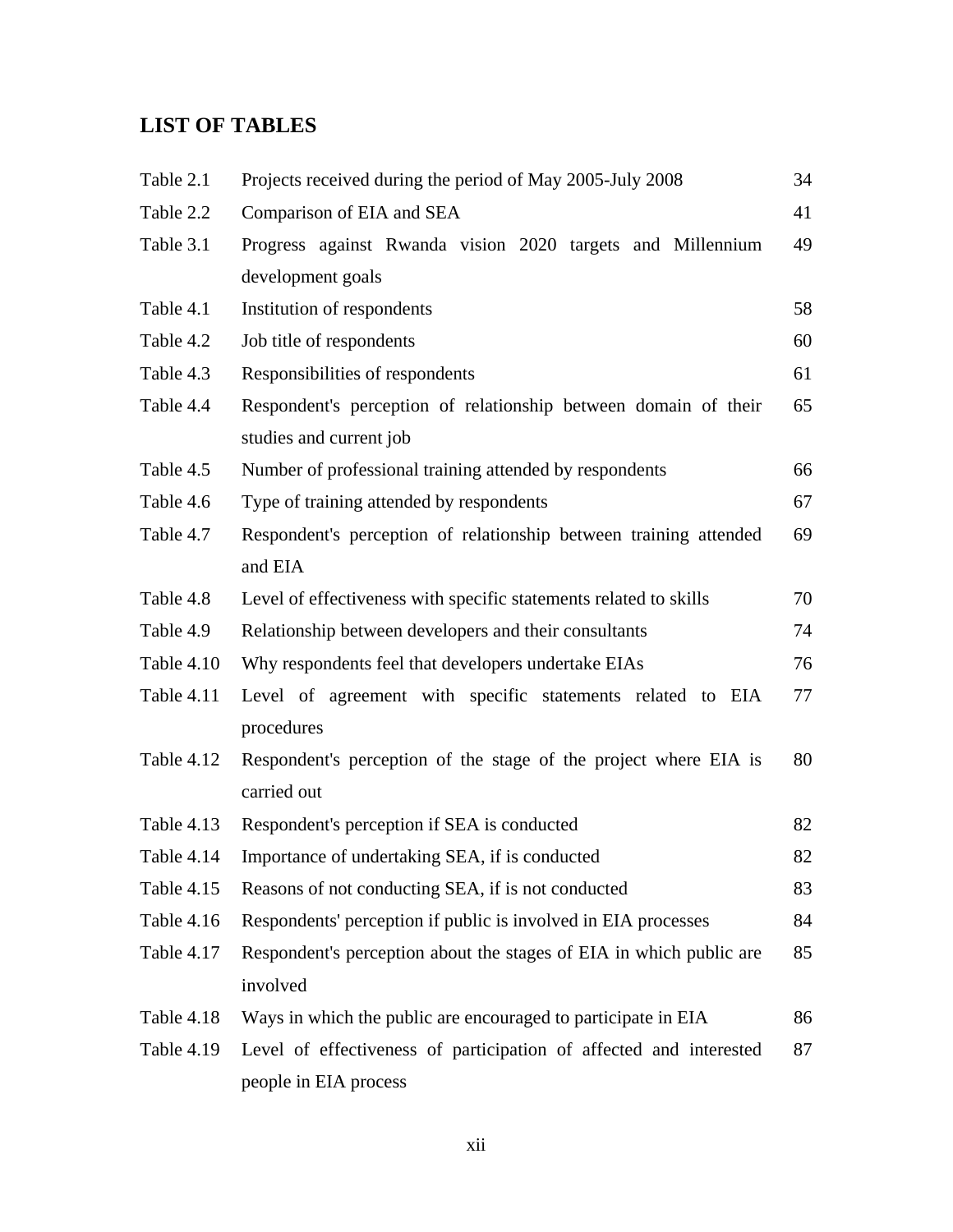- Table 4.20 Respondent's perception of the Stakeholders engaged in EIA processes 88
- Table 4.21 Level of agreement with specific statements related to stakeholders in EIA process 89
- Table 4.22 Respondent's perception of the Policies which impact on EIA processes in Rwanda 90
- Table 4.23 Respondent's perception if they are familiar with legal framework and policies including recent changes 91
- Table 4.24 Respondent's perception of the Policy challenges or gaps regarding EIA 92
- Table 4.25 Respondents' perception of the responsibilities of the government in relation to EIA 95
- Table 4.26 Level of agreement with specific statements related to challenges of environmental officers 98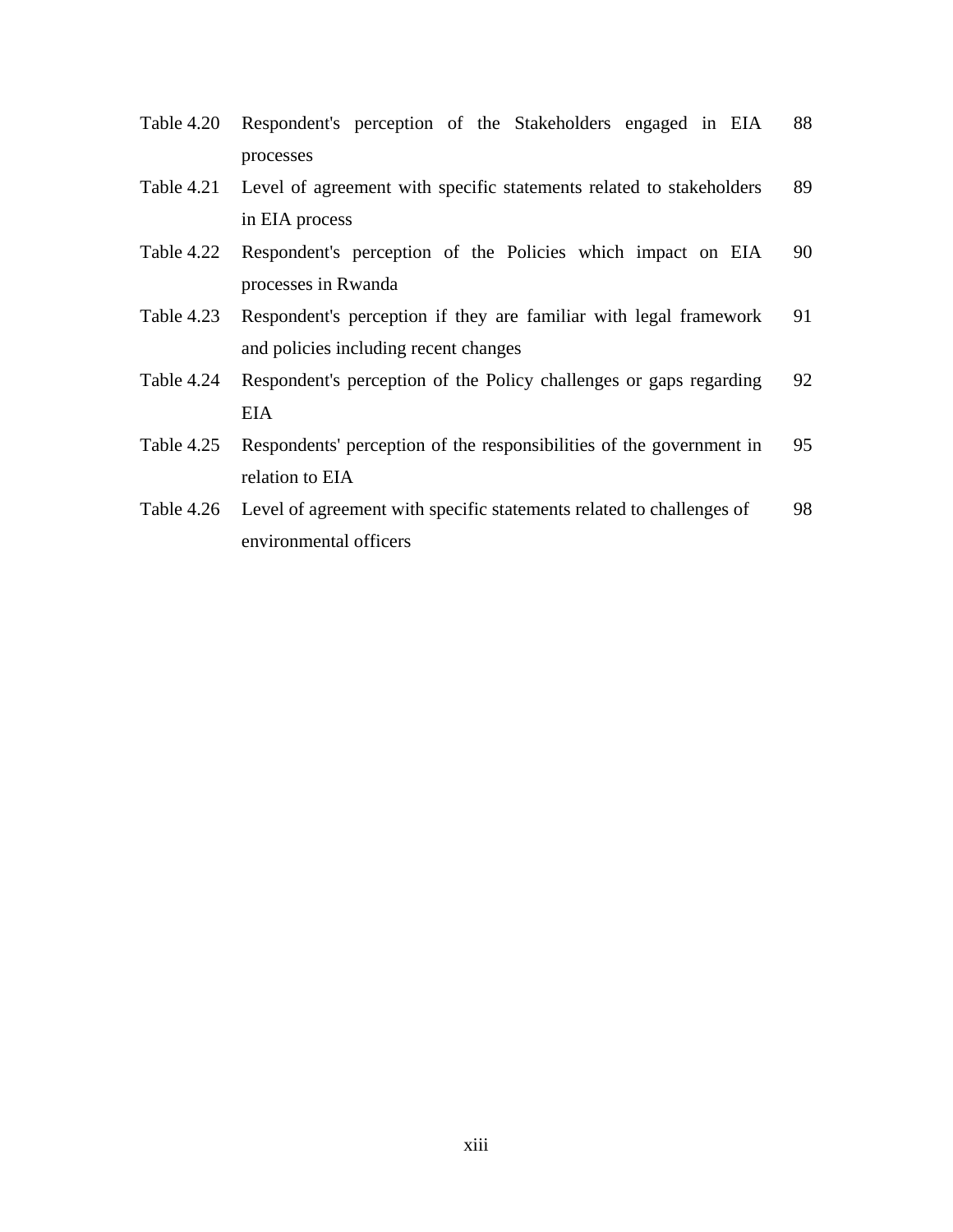# **LIST OF FIGURES**

| Figure 2.1 | Generic EIA process                                         | 11 |
|------------|-------------------------------------------------------------|----|
| Figure 2.2 | EIA process chart in Rwanda                                 | 36 |
| Figure 2.3 | The link between EIA and sustainable development            | 38 |
| Figure 3.1 | Administrative map of Rwanda                                | 45 |
| Figure 3.2 | Main modes of administration of a survey                    | 54 |
| Figure 4.1 | Level of education of respondents                           | 63 |
| Figure 4.2 | Level of experience of respondents                          | 73 |
| Figure 4.3 | Type of project in which respondent is involved in with EIA | 81 |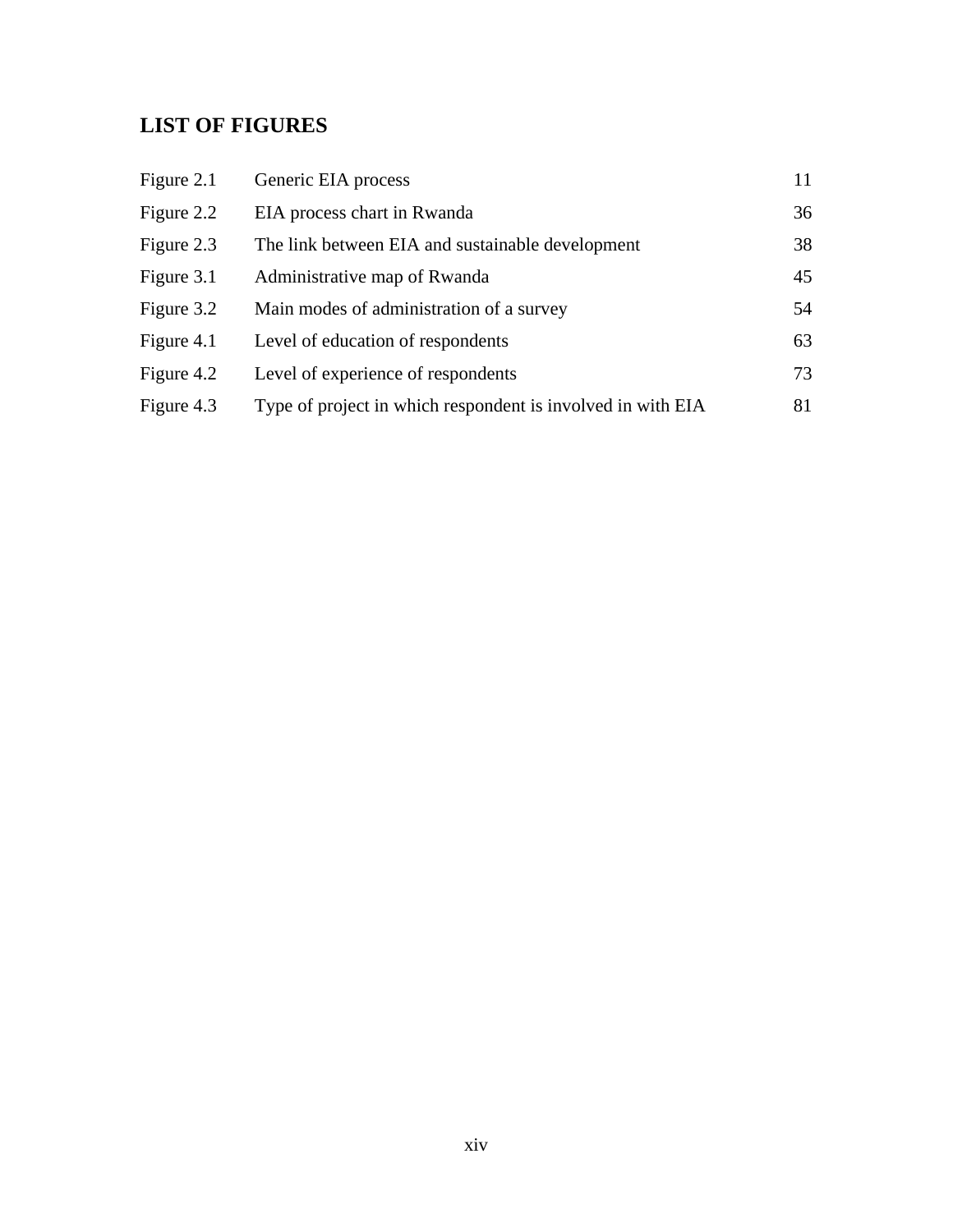# **CHAPTER ONE: GENERAL INTRODUCTION**

### **1.1 Introduction**

This chapter is an overall introductory chapter for the study. It consists of the introduction and motivation for the study. It encompasses the fundamental aspects of the study, namely, the aim, objectives and methods employed for the execution of the study. This introductory chapter further provides an outline of the sequence of all the chapters that make up the study.

According to Wood (2003a), Environmental Impact Assessment (EIA) is defined as a means of evaluating the likely consequences of a proposed action which will significantly affect the environment, before that action is taken. Furthermore, Glasson *et al*. (1999) illustrate that EIA is a systematic process that examines the environmental consequences of development actions, in advance. In a similar manner, Rwanda Environment Management Authority (REMA, 2006) also defines EIA as a systematic, reproducible and multilevel process of identification, prediction and analysis of significant environmental impacts (positive or negative) of a proposed project or activity and its practical alternatives on the physical, biological, cultural and socio-economic characteristics of a particular geographic area in order to provide information necessary for enhancing decision-making. Given these definitions, it can be deduced that EIAs assist in determining whether a proposed project is environmentally viable as well as the level of its impact and their mitigation measures in order to facilitate decision-making on its authorisation and certification. Noble (2006) reveals also that the primary purpose of EIA is to facilitate the consideration of the environment in planning and decision-making in order to make it possible to arrive at decisions and subsequent actions that are more environmentally sustainable. However, EIA should not be seen merely as a mechanism for preventing development that might generate potentially negative environmental impacts (Noble, 2006). In addition, Thomas and Elliot (2005) assert that a typical EIA process is aimed at the identification of possible risks to the environment that may result from a proposed action so this information is then used to decide whether to proceed with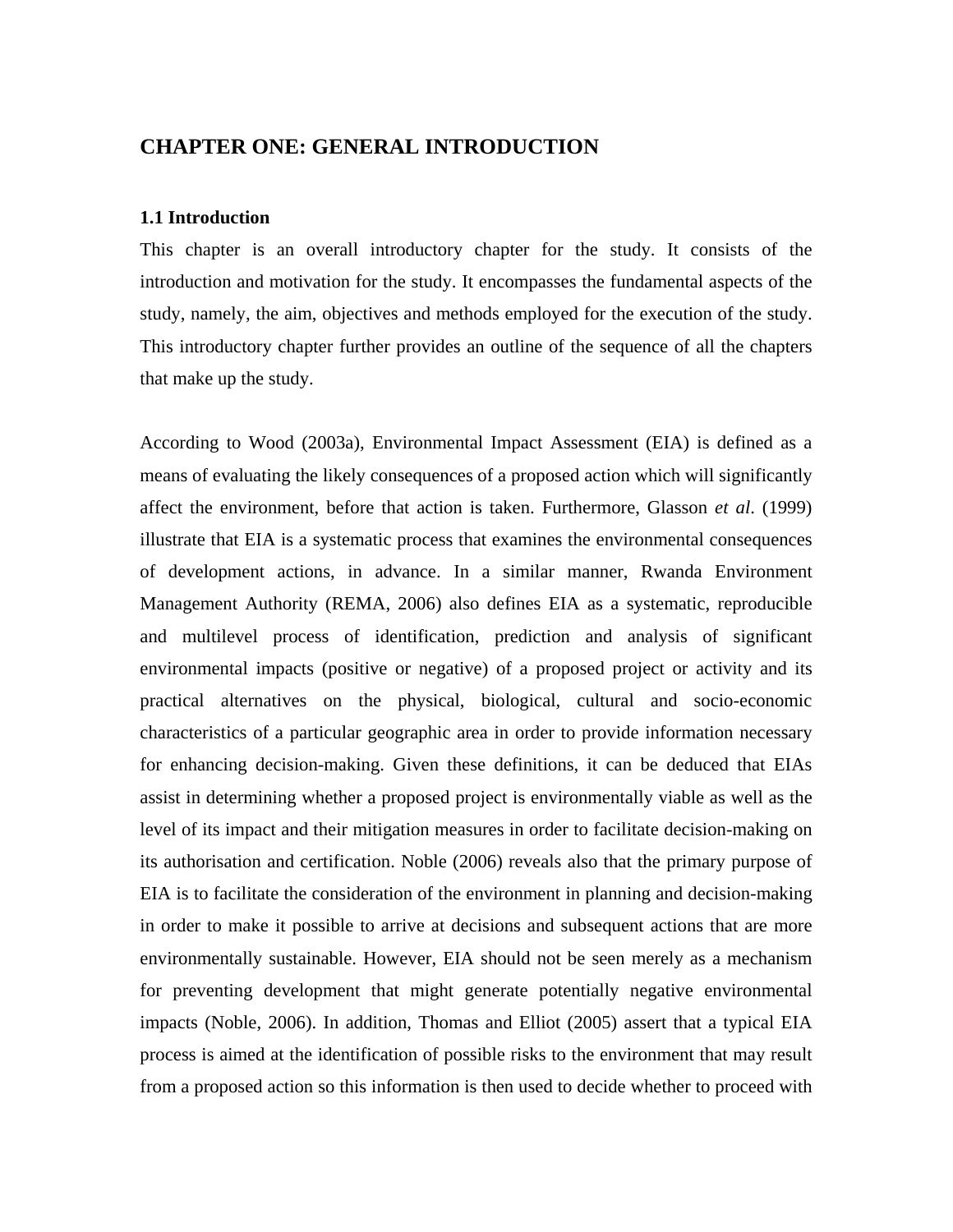the action and under what conditions. Historically, EIA and its establishment in different countries have been in operation since the enactment of National Environmental Policy Act (NEPA) in United State of America (USA). Thereafter, EIA systems have been established in various forms throughout the world, beginning with more developed countries, for example, EIAs commenced in Canada in 1973, Australia in 1974, West Germany in 1975, France in 1976 and later also in less developed countries (Glasson *et al*, 1999). The same authors state further that these EIA systems vary greatly, some are in the form of mandatory regulations, Acts, or statutes; and are generally enforced by the authorities by requiring preparation of an adequate Environmental Impact Statement (EIS) before permission is given to proceed.

The Government of Rwanda (GoR, 2007) reveals that environmental challenges in Rwanda date back several decades but the main threat to the environment is the rapid increase in population which is placing increased pressure on the physical environment. Furthermore, the poor depend directly on resources and natural services for their livelihoods so in Rwanda, like other developing countries, there is a massive exploitation of natural resources which has a direct impact on the quality of the environment (GoR, 2003a). Today, to effectively manage environmental challenges such as soil erosion, deforestation, wetland drainage, water degradation, climate change and the loss of biodiversity; the GoR established the REMA, under Organic Law No.04/2005 of 08/04/2005 Article 64, to coordinate and oversee all aspects of environmental management for sustainable development (REMA, 2006). In the general guidelines and procedures for Environmental Impact Assessment of Rwanda, it is stipulated that one of REMA's principal functions is to oversee the conduct of EIAs and take a decision on proposed development projects to be undertaken by both public and private sectors (REMA, 2006). Recently, the Rwanda Development Board (RDB) was established by Organic Law No.53/2008, published on 02/09/2008 as a specialised organ in charge of fast tracking development activities and to facilitate government and private sector in delivering services on development, promoting local and foreign direct investments in Rwanda, and facilitating and helping investors meet environmental standards in the execution of their projects. In line with the establishment of RDB, one of REMA's units,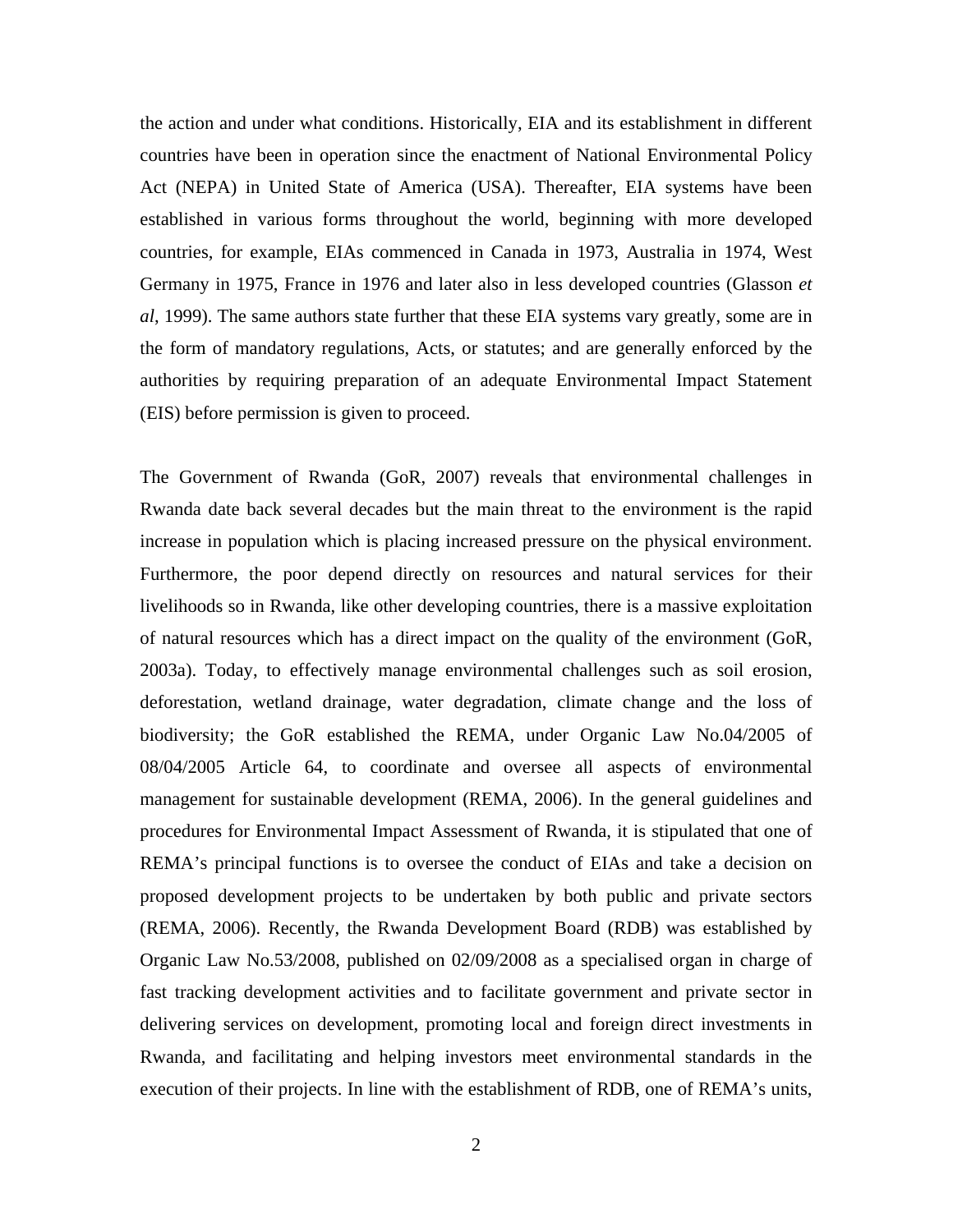namely, the Department of Environment Impact Assessment, Compliance and Enforcement (DEIACE) was detached to merge with all government agencies responsible for the entire investor experience under one roof into the RDB. This includes key agencies responsible for business registration, investment promotion, environmental clearances, privatisation and specialist agencies which support the priority sectors of ICT and tourism as well as human capacity development in the private sector. Therefore, an agreement of working arrangement which is aimed to facilitate collaboration between the parties with regard to the efficient and effective implementation of transferred responsibilities from REMA to RDB has been signed.

The EIA processes in Rwanda have the same hindrances as other developing countries. Many developers see it as another costly and time-consuming constraint on development but EIA can be of great benefit to them, since it can provide a framework for considering location and design issues and environmental issues in parallel (Glasson *et al*., 1999; Morgan, 2002). Furthermore, the benefits of EIA are various and some of them are discussed in chapter two.

### **1.2 Motivation for the study**

This research study focuses on the EIA processes in Rwanda and specifically on the challenges faced by environmental officers. According to Morris and Therivel (2001), EIAs involve individual assessments of aspects of the environment (population, landscape, heritage, air, climate, soil, water, fauna, flora) likely to be significantly affected by a proposed project.

The major problem in the field of environmental protection in Rwanda is the imbalance between the population and the natural resources (land, water, flora and fauna and nonrenewable resources) which have been degrading for decades. This degradation is observed through massive deforestation, the depletion of biodiversity, erosion and landslides, pollution of water ways and the degradation of fragile ecosystems, such as swamps and wetlands (GoR, 2000). Rwanda's first comprehensive state of the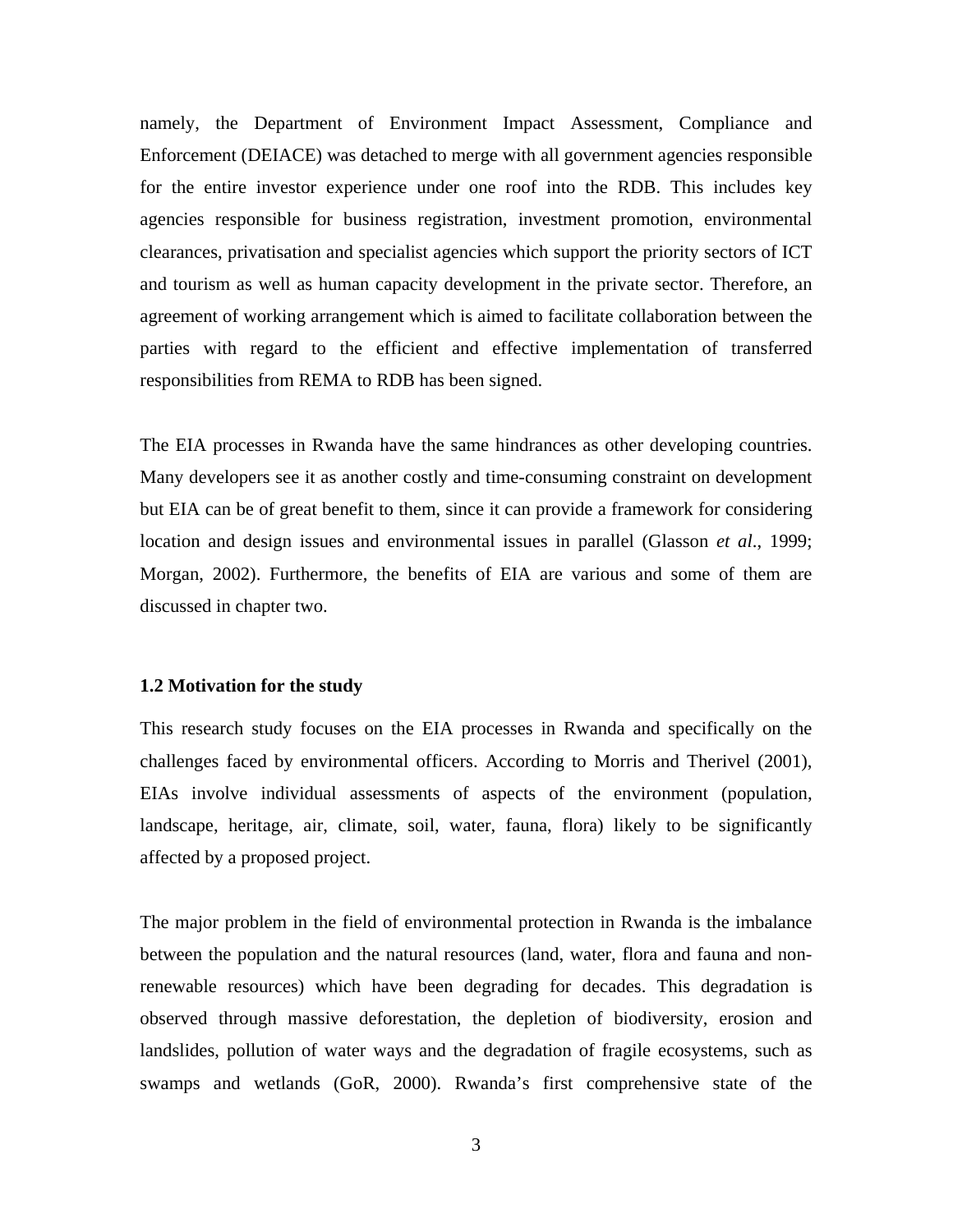environment report which provides a baseline environmental data and indicators also shows that the aftermaths of the 1994 Tutsi Genocide played a key role in environmental degradation in the country (REMA, 2009). Organic Law Number 04/2005 of 08/04/2005 determining the modalities of protection, conservation and promotion of environment in Rwanda, in its article 67 stipulates that every project must be subjected to an EIA, before authorisation for implementation can be granted. This also applies to programmes and policies that may affect the environment (GoR, 2005).

Different authors have asserted that EIA processes have their strengths and weaknesses but they differ from one country to another and challenges are observed by EIA practitioners (both officers and consultants). Sandham *et al*. (2005) in their research on aspects of environmental impact assessment practices in Limpopo province (South Africa) revealed that the most critical is the understaffing in the EIA office in Limpopo province and the consequent inability to conduct sufficiently strict and thorough reviews. Moreover, the shortages in EIA personnel could in turn be due to the lack of properly trained EIA practitioners in Limpopo province. According to Opoku (2001), the key problems with aspects of the EIA process in Ghana are lack of organised baseline data and local EIA experts. In Ghana, assessment and prediction of the magnitude were based on generalisations with little or no relation to the reality or project environment and lack of public input is also one of the constraints of EIA processes (Opoku, 2001). Mokhehle and Diab (2001) stressed that one of the major hindrances to the use of EIAs as an effective environmental management tool is the lack of political priority accorded to the environment. The main challenge was the high turnover of staff within the department with the consequence that a high proportion of current staff is newer, younger and less experienced in EIA processes (Morrison-Saunders and Bailey, 2009).

Given the challenges of the EIA process, this study focuses on assessing the EIA process in Rwanda and challenges faced by environmental officers in order to provide recommendations on best practices of EIA to achieve sustainable development. Rwanda as a developing country needs to have a strong EIA system in order to respond to the massive degradation of the environment due to rapid development.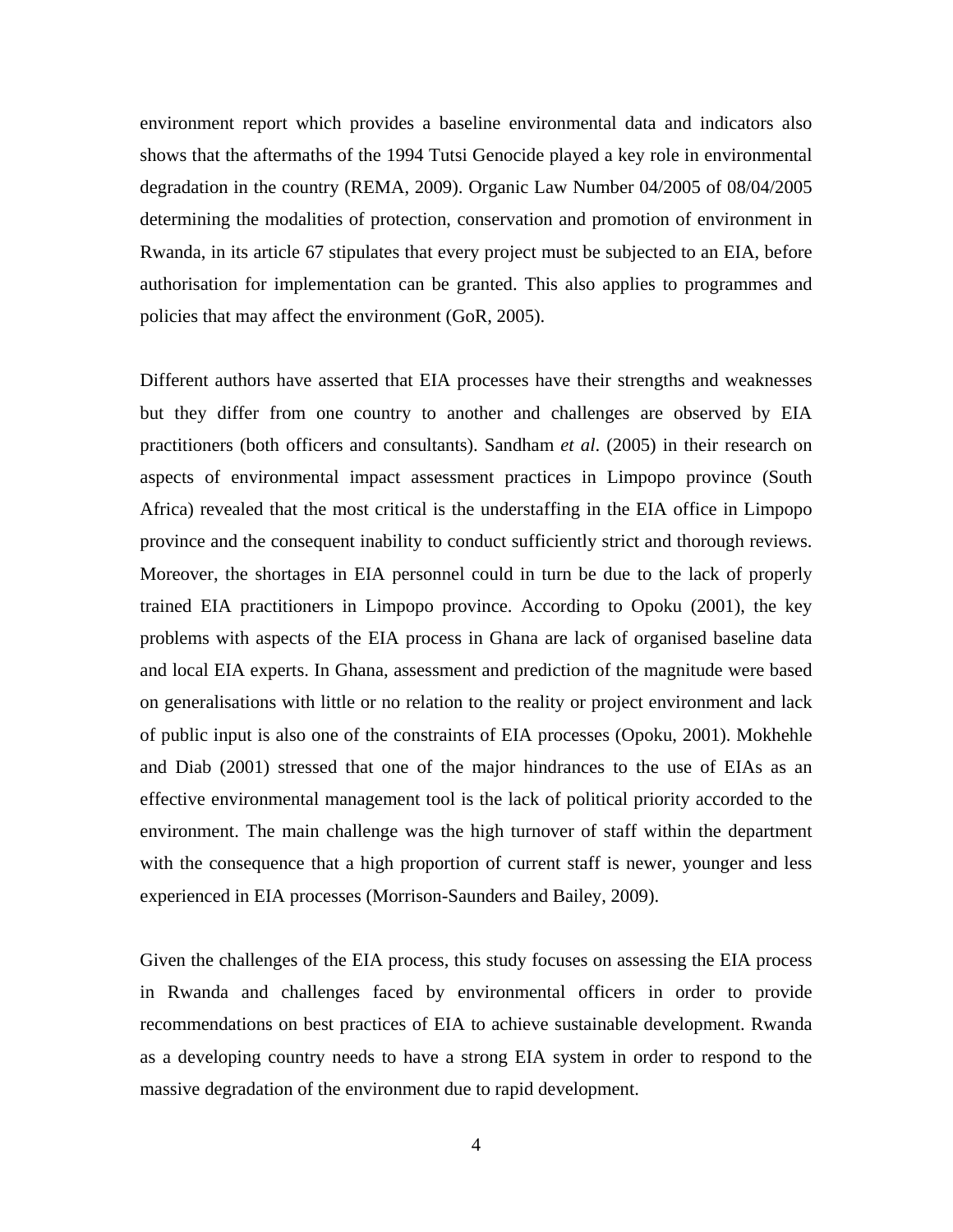## **1.3 Aim**

The primary aim of this study is to assess the EIA process in Rwanda and identify the major challenges faced by environmental officers in implementing EIA processes.

# **1.4 Objectives**

To meet the aim of this study, this research has a number of objectives that are outlined below.

- To critically assess current EIA procedures and its practice in Rwanda.
- To examine the profile and skills levels of environmental officers in Rwanda.
- To ascertain current experiences among environmental officers in Rwanda.
- To identify the challenges faced by environmental officers in implementing EIA processes in Rwanda.
- To forward recommendations based on the research findings to improve EIA processes and address challenges faced by environmental officers.

The key research questions that were asked in this study are:

- What are the hindrances of implementation of EIA processes in Rwanda?
- How are people involved in each step of the EIA processes in Rwanda?
- Who are the main stakeholders and their responsibilities in relation to the EIA processes in Rwanda?
- What are the qualifications and experiences of environmental officers in Rwanda?
- What are the skill gaps of environmental officers linked to the EIA processes in Rwanda?
- What are the main challenges environmental officers face in the implementation of the EIA processes in Rwanda?

# **1.5 Brief summary of methodological approach**

Policy review and desktop research methods were used to study the current EIA procedures in Rwanda while quantitative research methods were used to collect data and assess the practices of EIA processes as well as the challenges faced by environmental officers in Rwanda. Quantitative data was mainly obtained through a questionnaire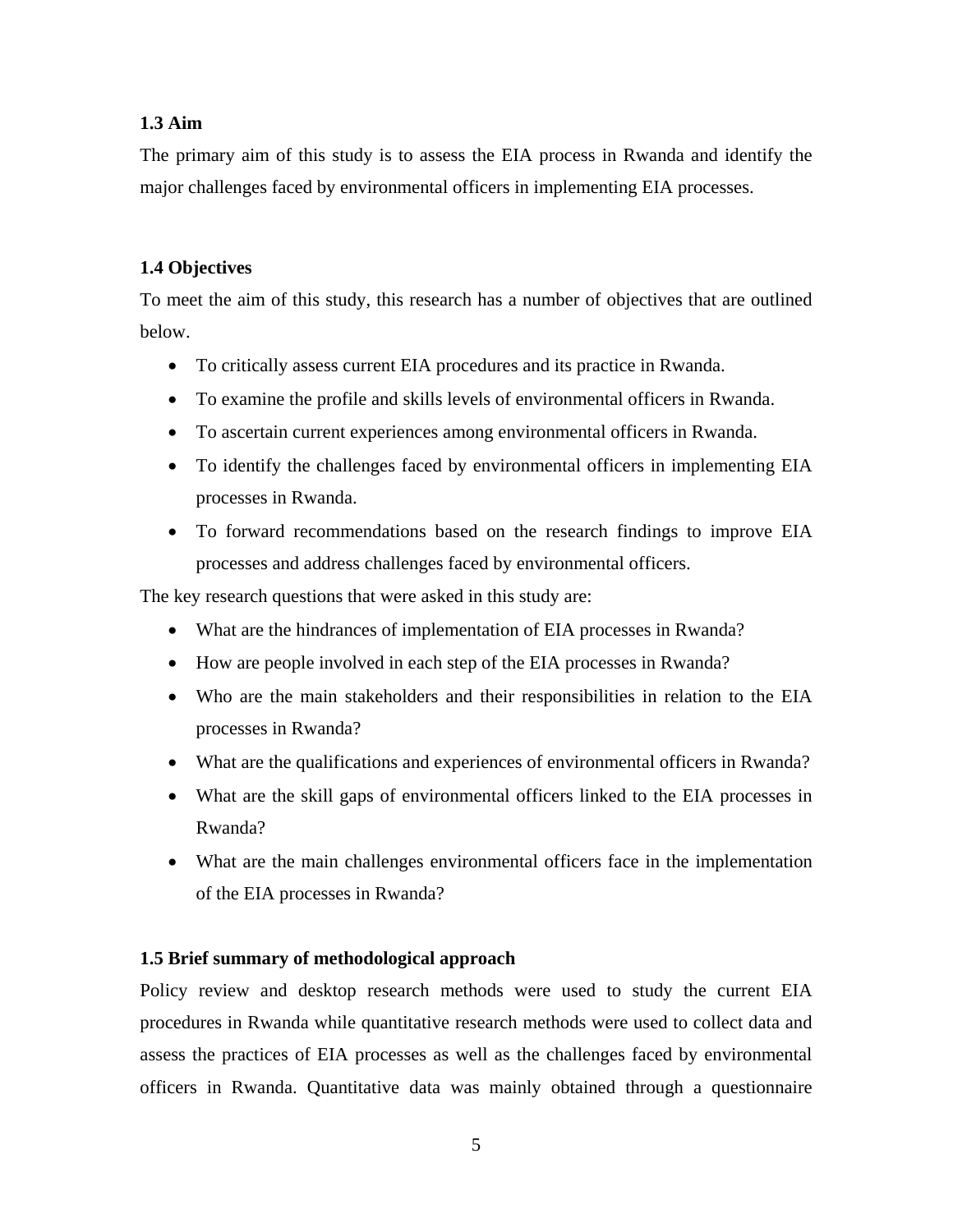survey and the primary data was supplemented with the secondary data relating to the focus of this study.

The data collected from the questionnaires was captured into the Software Package for the Social Sciences (SPSS) after being coded. The SPSS system facilitated the researcher to generate graphs and tables that helped the researcher to analyse the data thematically in relation to the key questions mentioned above.

## **1.6 Chapter sequence**

The second Chapter encompasses a literature review of the main issues that relate to the topic of this study. Chapter three summarises the background of the study area and presents the research methodologies. The description of data and discussion of the results obtained from the application of methods described in chapter three are covered in chapter four. The final chapter of this report presents the summary of the key findings based on the objectives of this study, the recommendations and general conclusions are also submitted in the final chapter.

#### **1.7 Conclusion**

This chapter has introduced and motivated the purpose of this research. The main aim, objectives and research questions of the study have been sufficiently presented. Furthermore, the fundamental aspects of this study have been discussed in this chapter. In conclusion, this study assumes that EIA officers have different challenges in implementing EIA processes in Rwanda. Thus, this study also hopes to contribute possible solutions that can be adopted to resolve some of the issues identified.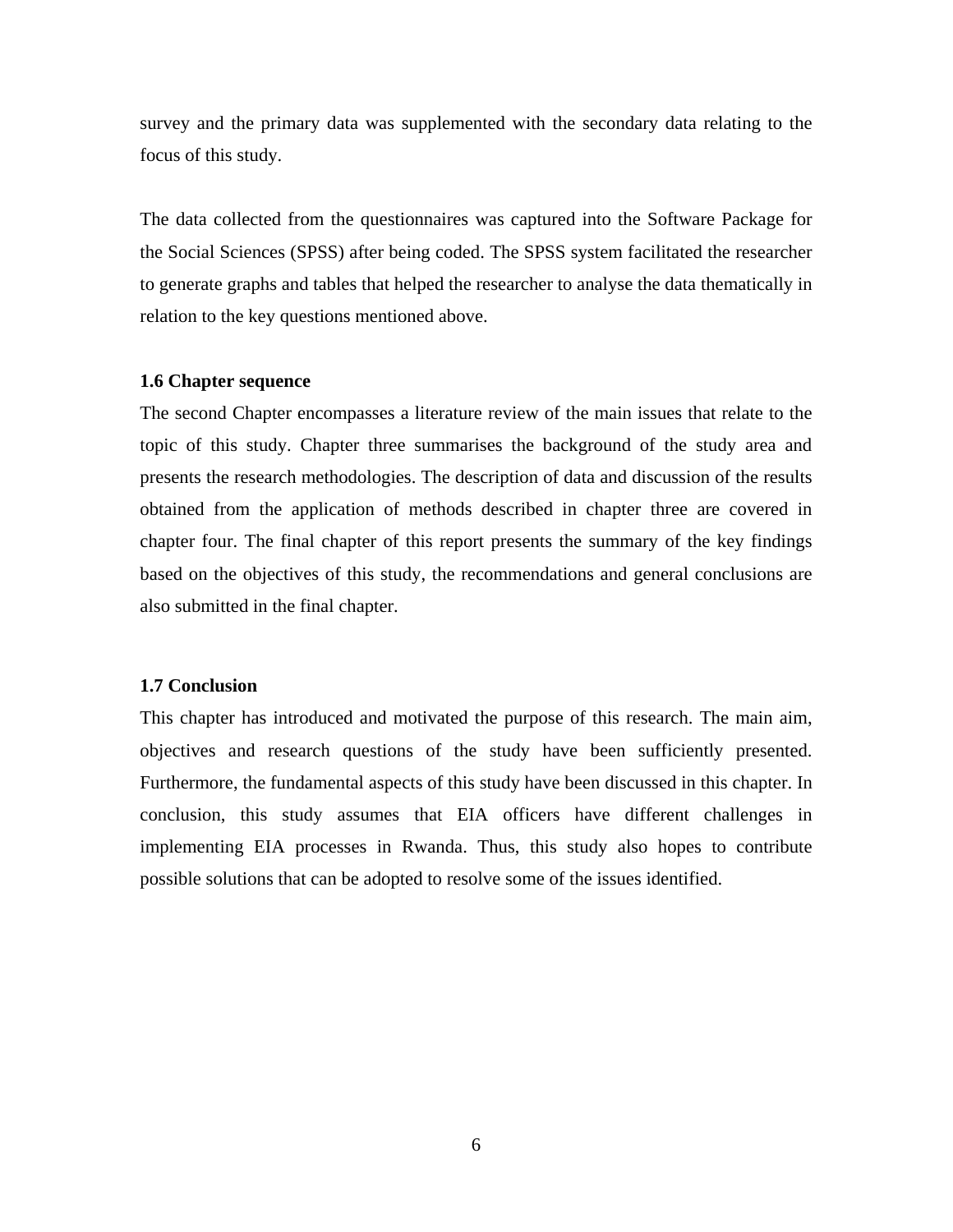# **CHAPTER TWO: LITERATURE REVIEW**

### **2.1 Introduction**

Tools of environmental management are different methods, procedures, mechanisms and means which are used to conserve, promote and protect the environment and some of them are used to predict and prevent negative impacts on the environment. There are many different environmental tools. Finnveden and Moberg (2005) point out a number of common tools of environmental management which include the following: Environmental Management System (EMS), Environmental Management Plan (EMP), Environmental Impact Assessment (EIA), Strategic Environmental Assessment (SEA), Material Flow Accounting (MFA), Systems of Economic and Environmental Accounting (SEEA), Environmental Audit (EA), Life Cycle Assessment (LCA), Life Cycle Costing (LCC), Input-Output Analysis (IOA), Cost benefit Analysis (CBA), Energy Analysis (En), Ecological Footprints (EF), Risk Assessment (RA), Environmental Accounting (EA), Cumulative Effects Assessment (CEA), State of Environment (SoE), Environmental Policy (EP), Scenario Analysis (ScA), Sustainability Analysis (SA) and Environmental Monitoring (EM). Noble (2006) reveals that according to World Bank, Environmental Impact Assessment (EIA) is the most widely practiced environmental management tool in the world.

This chapter will explain in detail the definition of EIA, the background of EIA, and the objectives and the steps of EIA procedures. It will illustrate also the state and challenges of EIA in developed and developing countries, especially in Africa. However, emphasis will be placed more on EIA procedures in Rwanda. Environmental protection is the cornerstone for achieving sustainable development so different tools of environmental management should be applied in order to balance economic, social and environmental issues. In this regard, therefore, this chapter will also discuss how Environmental Impact Assessment can help to achieve sustainable development. Lastly, Strategic Environmental Assessment (SEA) as a tool which has been introduced to supplement EIA to address economic, environmental and social issues sustainably will be discussed.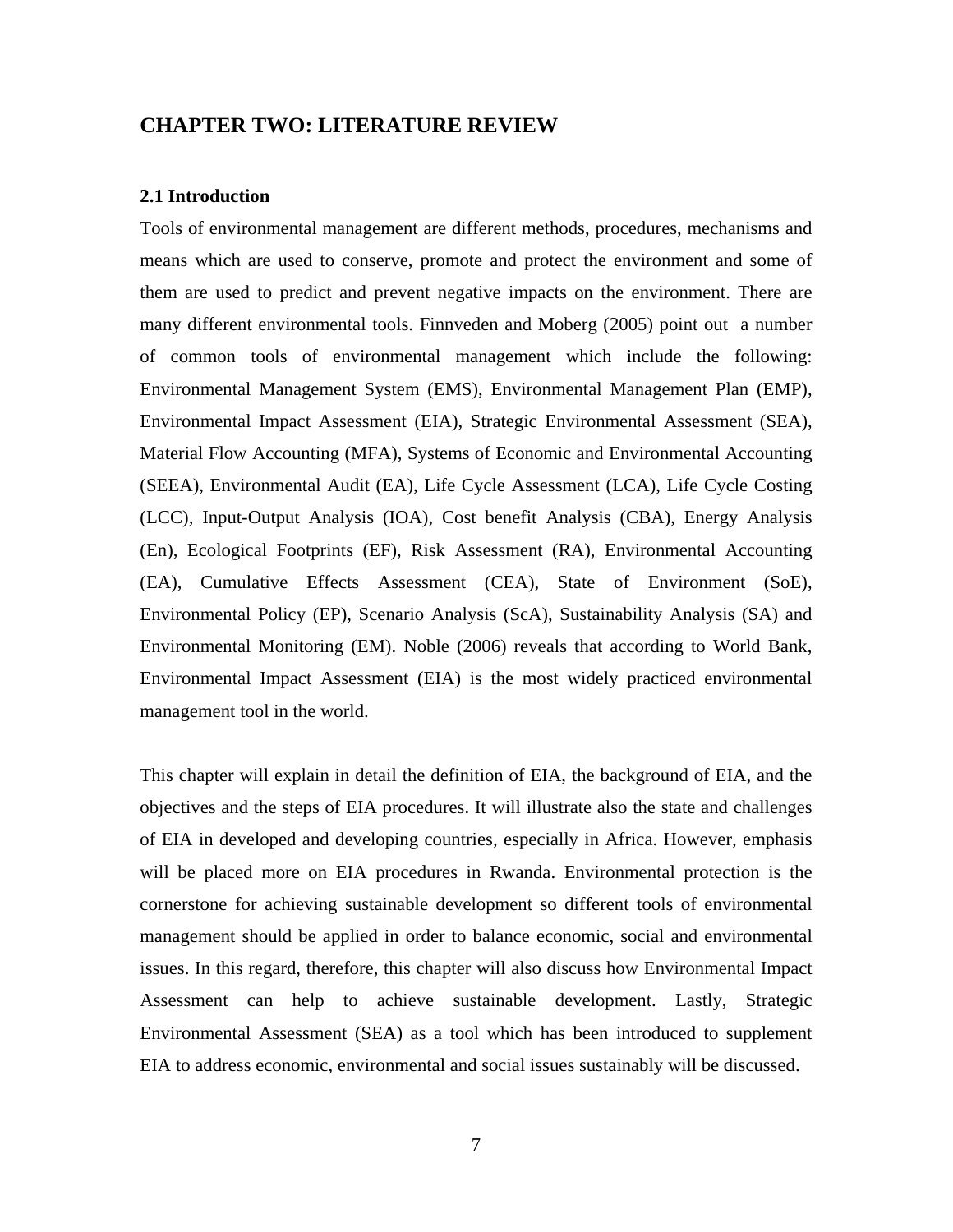## **2.2 Environmental Impact Assessment**

#### **2.2.1 Definition of EIA**

According to Noble (2006), there is no single universally accepted definition of EIA and it is often defined as a tool, a methodology and a regulatory requirement but most importantly it is a process. Aucamp (2009) defines EIA as a process of examining the potential effects on the environment of a proposed development. Therefore, EIA has been defined by many different authors but many definitions embody the assessment of impacts at a conceptual planning stage to be able to influence decisions in a timely manner (Economic Commission for Africa - ECA, 2005). The International Association for Impact Assessment (IAIA) and UK Institute of Environmental Assessment (IEA) define EIA as a process of identifying, predicting, evaluating and mitigating the biophysical, social, and other relevant effects of development proposals prior to major decisions being taken and commitments made (Noble, 2006). In the similar manner, Modak and Biswas (1999) assert that EIA is a multi-faceted decision-making process which is structured to anticipate, analyse, and disclose the consequences associated with proposed activities with respect to established public policies for protecting and enhancing the natural and anthropogenic environment.

### **2.2.2 Historical background of EIA**

United Nations Environment Programme (UNEP, 2004) and Benson (2003) reveal that EIA has been in existence since 1970 when it was introduced into the United States of America and has spread rapidly since then to all parts of the world. Benson (2003) reveals also that since the enactment of National Environmental Policy Act (NEPA), many state EIA systems were established in the United States of America (USA). Furthermore, the same author asserts that the approval of a European directive on EIA in 1985 stimulated the enactment of EIA legislation in many European countries in the late 1980s. In a similar vein, Morgan (2002) asserts that the formation of new countries after the break-up of the Soviet Union in 1991 led to the enactment of EIA legislation in many of these countries in the early to mid-1990s.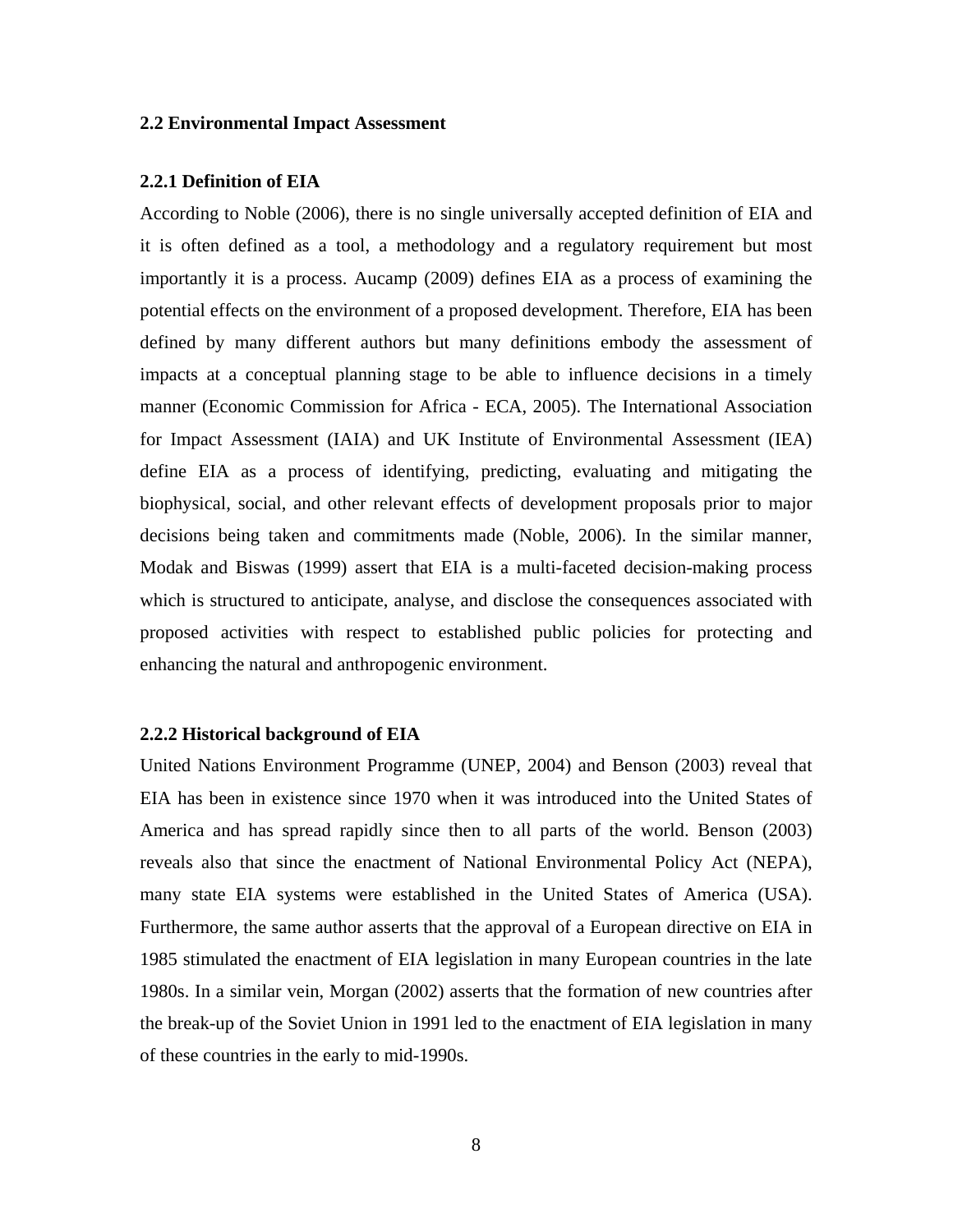The 1990s also saw a large growth in the number of EIA regulations and guidelines established in Africa and South America which resulted in more than 100 countries adopting EIA systems by 1996 (Mokhehle and Diab, 2001; Benson, 2003). Therefore, EIA spread faster in the most of the countries because it was required by funding bodies like the World Bank, United States Agency for International Development (USAID) and others as a part of a funding approval process. Consequently, some international development and funding agencies have set up EIA guidelines, including the European Bank for reconstruction and development in 1992, Overseas Development Administration in 1996, and the UNEP in 1992 and 1995 (Glasson *et al*., 2005). The scope of EIA has been increasing with time and it has also been shown by Glasson *et al*. (2005) that the social dimension of the environment has been another matter of concern in the EIA processes, after a long campaigning by black and ethnic groups, particularly about inequalities in the distribution of hazardous waste landfills and incinerators in the USA.

Mokhehle and Diab (2001) assert that the diffusion of EIA into developing countries has been slow by contrast and the growth has occurred largely since the late 1980s and particularly as a result of the Rio Earth Summit in 1992. In Africa, by 1997 more than 40% of the countries had mandatory EIA procedures for development activities (Mokhehle and Diab, 2001). Similarly, the Southern African Institute for Environmental Assessment (SAIEA) reveals that by 1996, more than 100 countries worldwide had EIA systems but these varied greatly in terms of procedures and practices because some were in the form of regulations, others had EIA guidelines, and yet others had systems that were more *ad hoc* (Weaver, 2003; Benson, 2003). However, EIA is still relatively new in some countries, but virtually all countries have it as a legal or administrative requirement (UNEP, 2004).

### **2.2.3 Objectives of EIA**

Environmental impact assessment is a process with several important purposes and objectives. Most of the different authors emphasise two crucial issues, notably enhancing decision-making and ensuring sustainable development.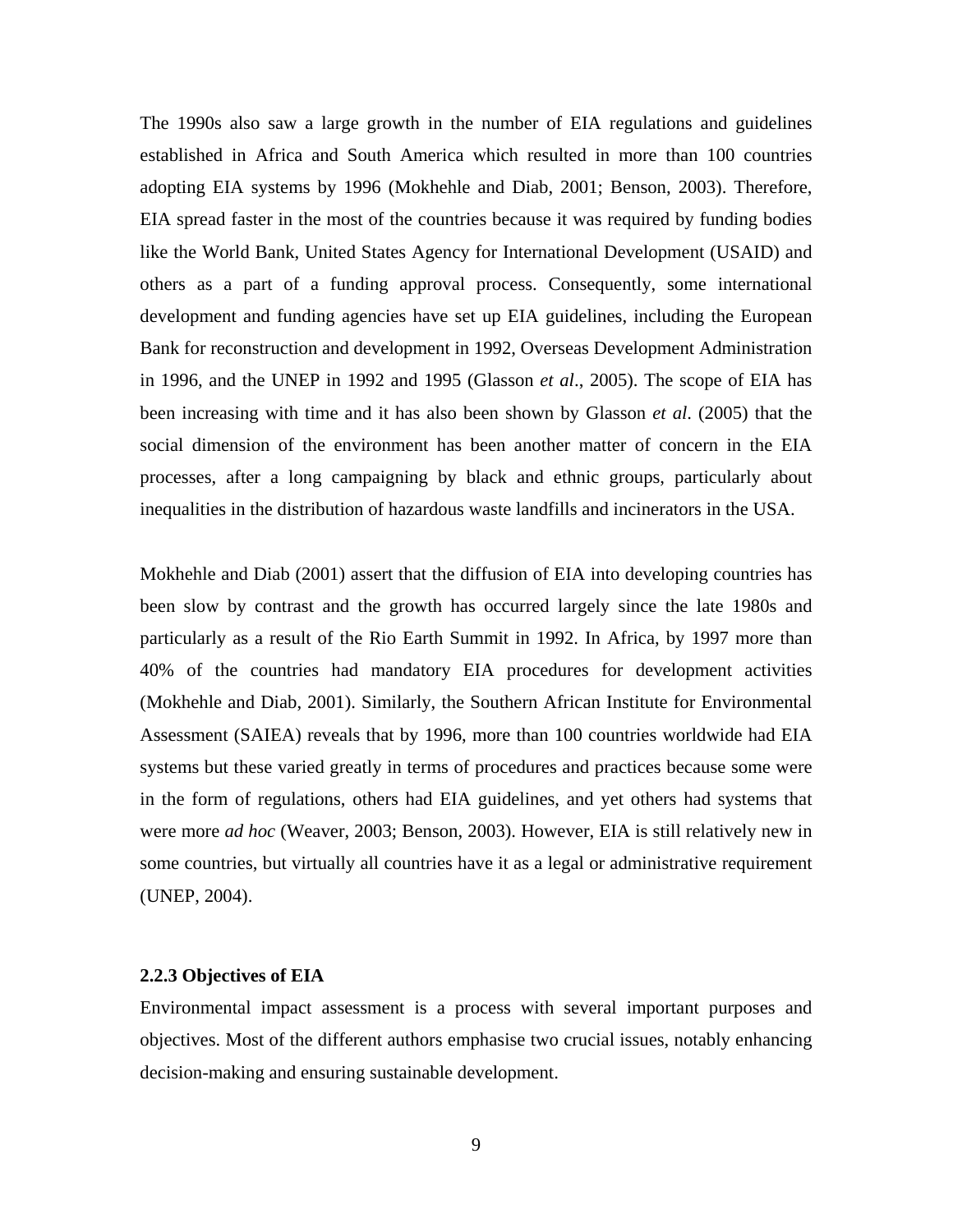Aucamp (2009) asserts that the overall aim of EIA is to prevent substantial detrimental effects to the environment. In a similar manner, Glasson et *al*. (2005) vividly indicated three main purposes of EIA including being an aid to decision-making, aid to the formulation of development actions and being an instrument for sustainable development. Furthermore, REMA (2006) reveals that there are immediate and long-term aims of EIA. The immediate aim is to inform the process of decision-making by identifying potentially significant environmental effects and risks of development proposals whereas the longterm aim is to promote sustainable development by ensuring that development projects do not undermine critical resources and ecological functions on the well-being, lifestyle and livelihood of communities and people who depend on them (REMA, 2006).

Thomas and Elliot (2005) and ECA (2005) reveal four objectives of EIA which are the following: to ensure that environmental considerations are explicitly addressed and incorporated into the development decision-making process; to anticipate and avoid, minimise or offset the adverse significant biophysical, social and other relevant effects of development proposals; to protect the productivity of natural systems and the ecological processes which maintain their functions; and to promote development that is sustainable and optimise resource use and management opportunities. In addition, UNEP (2004) suggests that EIA should be integrated into the project life-cycle to ensure that environmental information is provided at the appropriate decision points and the correct time which means that it should be applied as a tool to implement environmental management, rather than as a report to gain project approvals. At this point, EIAs should be applied to all proposed actions that are likely to have a significant adverse effect on the environment and human health. In a social context, particular attention should be given to vulnerable groups, such as indigenous peoples and local communities who depend upon the resource base for their sustenance or lifestyle (UNEP, 2004). Given the aim and benefit of EIA, it is clear that EIA is a process rather than a one-time activity. Lastly, Modak and Biswas (1999) reveal that the aim of EIA is to balance the environmental interests in the larger scheme of development issues and concerns and the primary objective of EIA is to ensure that the potential problems are foreseen and addressed at an early stage in the project's planning.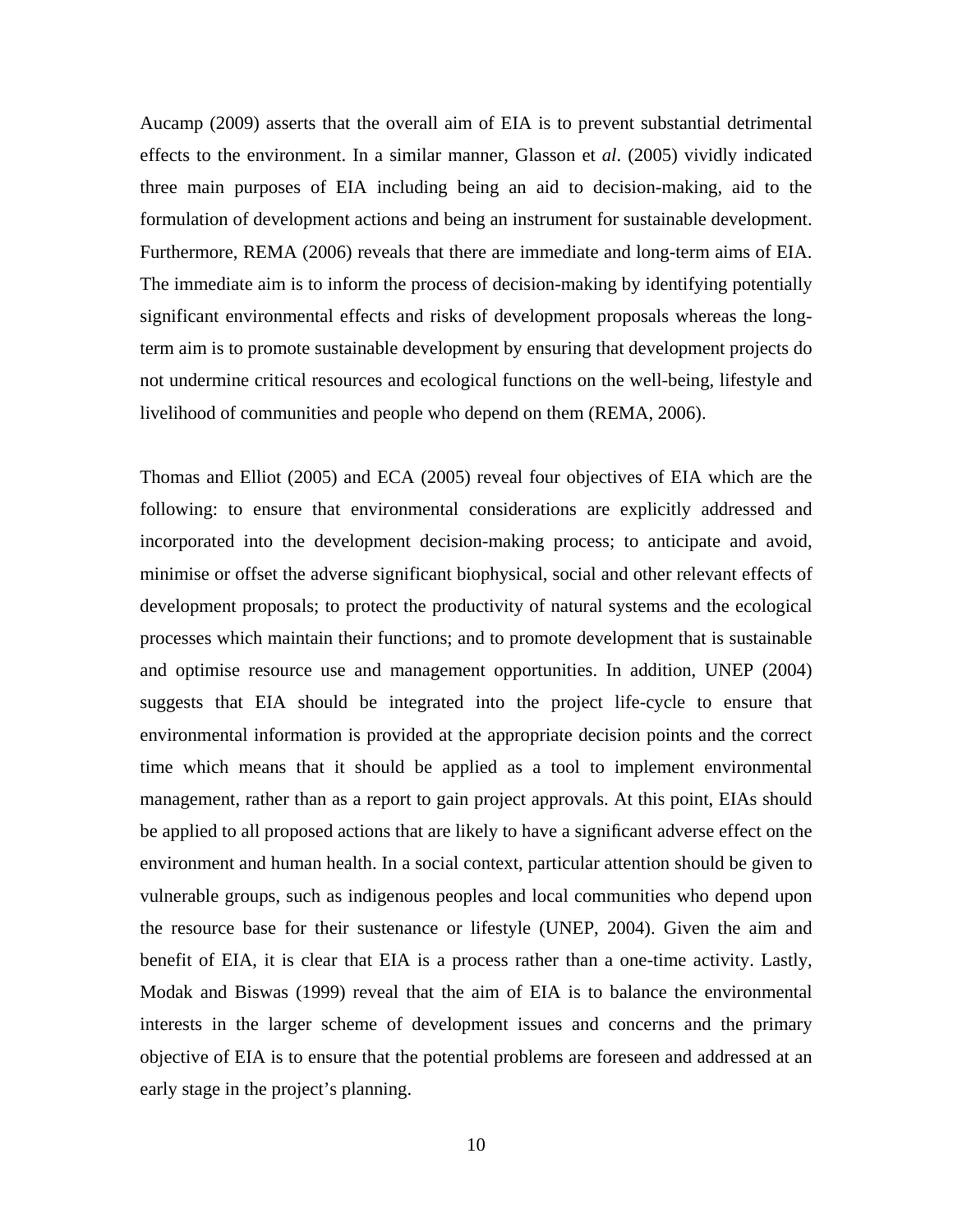## **2.2.4 Steps in EIA process**

Aucamp (2009) confirms that EIA is not a single action. Therefore, EIA is a process which has different steps. Even if each country can have its own peculiarity in its EIA process, the typical EIA steps are presented below in figure 2.1.



**Figure 2.1: A generic EIA process (Aucamp, 2009: 87)** 

The above diagram also shows the steps where public and other stakeholders are involved. These steps are discussed in greater detail below.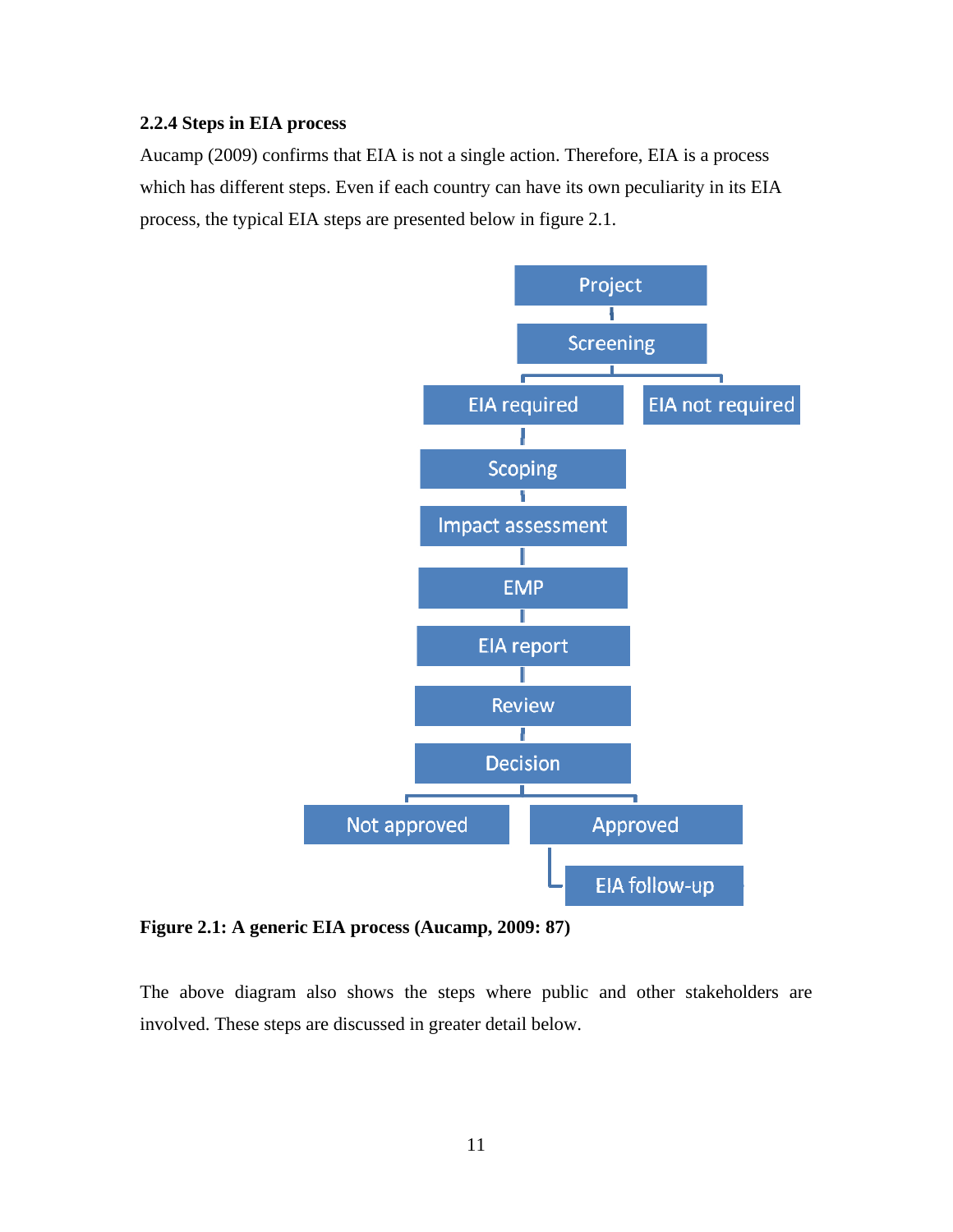## **2.2.4.1 Screening**

Strictly, screening is not a part of the EIA process as it is the process used to determine whether an EIA is needed after submission of project brief to the competent authority. Aucamp (2009) defines screening as the process that determines the need for and the scale of an EIA. In general there are two main approaches to screening including the use of thresholds which involves placing projects in categories and setting thresholds for each project type. Glasson *et al*. (2005) argue that the approach may relate, for example, to the projects characteristics, anticipated project impacts and project location. However, Aucamp (2009) states that screening is usually a desktop study. However, if there is insufficient information to make the decision, some form of assessment needs to be done in order to gather more information (Aucamp, 2009). According to the RDB (2009), common methods for screening include: project threshold, sensitive area criteria, positive and negative list, and preliminary assessment. Furthermore, Glasson *et al.* (2005) stress that a case by case approach involves the appraisal of the characteristics of the projects, as they are submitted for screening, against a checklist of guidelines and criteria. Some of the advantages of using thresholds are that it is simple to use, quick and has more certainty while using case by case allows common sense and good judgment, flexibility and can improve easily (Glasson *et al.*, 2005).

#### **2.2.4.2 Scoping**

According to Aucamp (2009), scoping is the first critical step in the preparation of an EIA and it is defined as the identification of a number of priority issues, from a broad range of potential problems, to be addressed by an EIA. Scoping should begin with identification of all stakeholders (individuals, communities, civil society, local authorities and statutory consultees) likely to be affected by the project and bring them together with the developer to discuss and suggest the important issues to consider during the EIA study and eliminates those that are of little or no concern (REMA, 2006; Glasson *et al*., 2005) .

However, Glasson *et al.* (2005) reveal that some countries have a formal scoping stage, in which the developer agrees with the competent authority, sometimes after public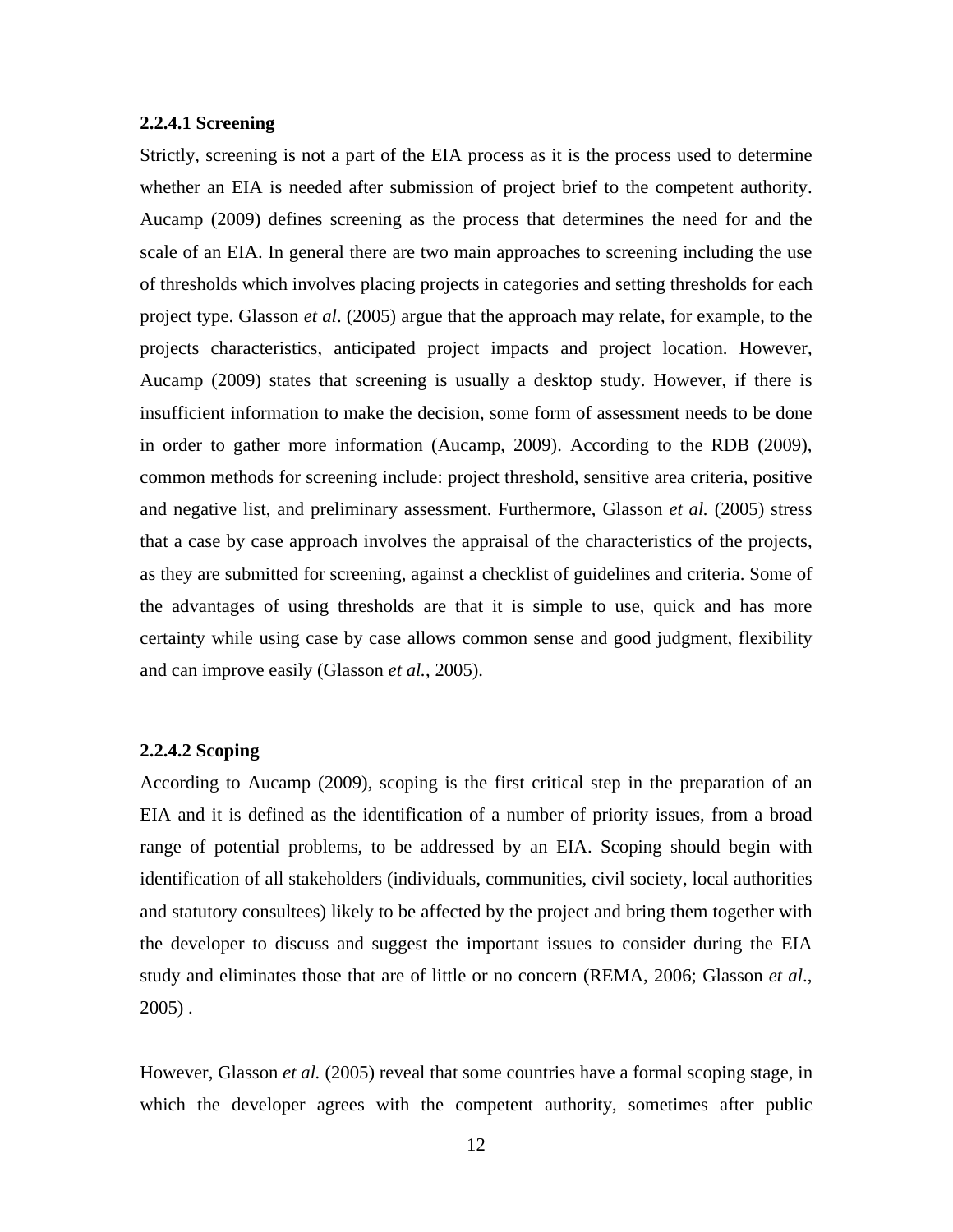consultation, on the subjects the EIA will cover. The scoping report forms the basis for the terms of reference for the impact assessment or analysis phase (Weaver, 2003). In addition, the terms of reference (ToR) outlines the conditions and expected output of an environmental impact study. When the ToR has been approved by the authority, they are sent to the developer as authorisation to commence the EIA study (REMA, 2006).

### **2.2.4.3 Impact Prediction, Evaluation and Mitigation**

According to Glasson *et al*. (2005), the object of prediction is to identify the magnitude and other dimensions of other identified change in the environment with project or action, in comparison with the situation without that project or action. In the similar manner, the same authors portray that the prediction should also identify direct and indirect impacts, the geographical extent of impacts, whether the impacts are beneficial or adverse, and the duration of the impact. Nevertheless, cumulative impacts which are considered individually minor but in combination, often over time, major are difficult to predict and are often poorly covered or are missing altogether from EIA studies (Aucamp, 2009). Therefore, Morris and Therivel (2001) stress that maps are essential in prediction and GIS can be a valuable tool not only as a sophisticated mapping tool that can relate different variables by spatially referencing data sets or layers but also as a form of modeling to represent or simulate the behaviour of the environment.

Once impacts have been predicted, there is a need to assess their relative significance. Therefore, Glasson *et al*. (2005) assert that criteria for impact significance should include the magnitude and likelihood of the impact and its spatial and temporal extent, the likely degree of the affected environment, the level of public concern, and political repercussions. In general, the most formal evaluation method of impact is the comparison of likely impacts against legal requirements and standards (Glasson *et al*., 2005).

Mitigation entails the identification of ways in which negative impacts can be avoided or minimised to limit costs, and ways in which positive impacts can be enhanced to ensure maximum benefit (Aucamp, 2009; Weaver, 2003). In the similar vein, Aucamp (2009) asserts that potential alternatives must be analysed to find the most effective way of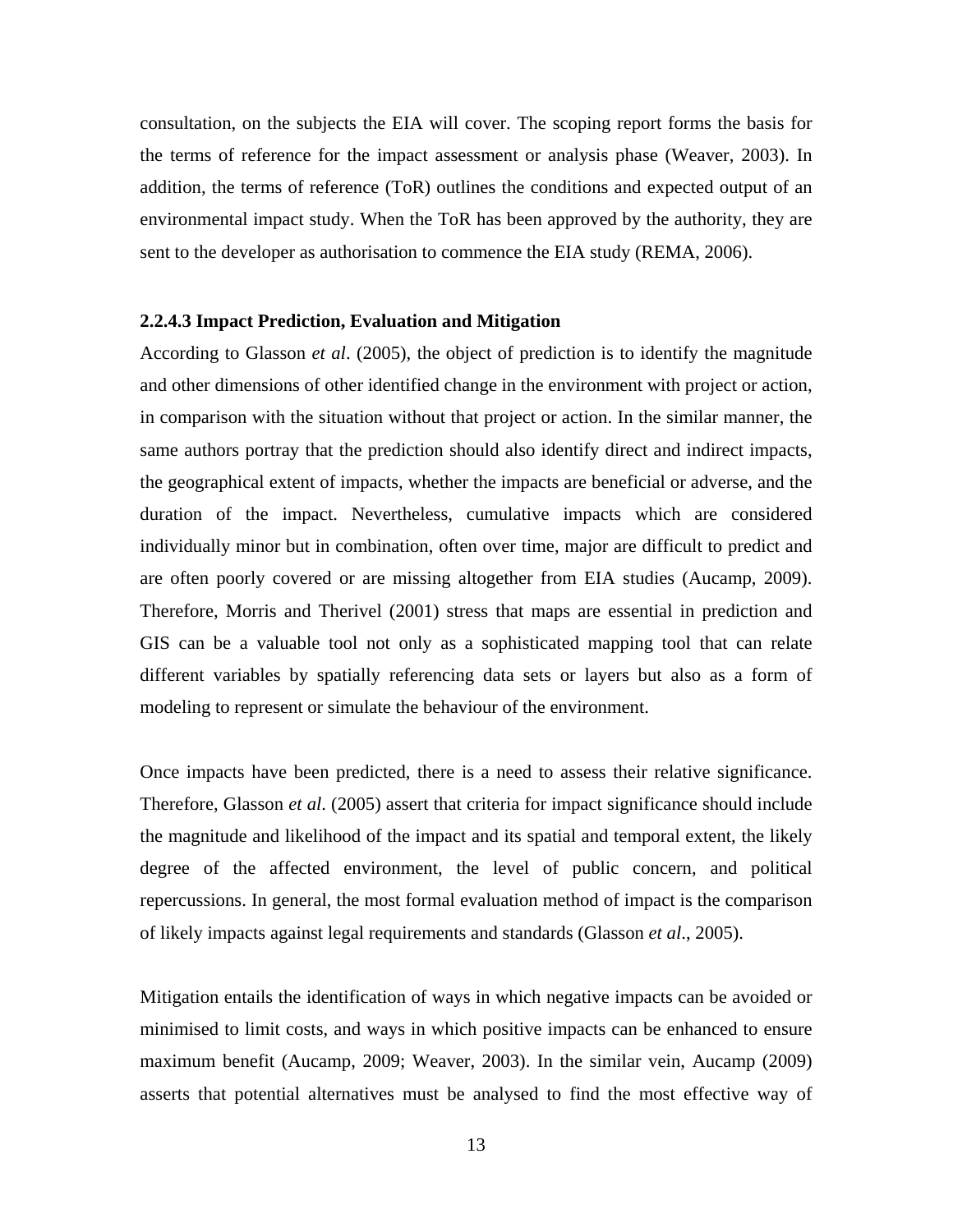executing the proposal, either through enhancing the environmental benefits of the proposed activity or through reducing and avoiding potentially significant negative impacts.

### **2.2.4.4 Participation, Presentation and Review**

Different authors assert that public participation is a cornerstone of the EIA process (Glasson *et al*., 2005; Wood and Hartley, 2005). Therefore, appropriate provision should be made for affected and interested parties to comment on a proposal and its impacts (UNEP, 2004). According to Glasson *et al*. (2005), public participation in EIA aims to establish a dialogue between the public and decision-makers and to ensure that decisionmakers assimilate the public's views into their decisions. Furthermore, UNEP (2004) asserts that a requirement to make information available to the concerned public and seek their views and comments helps to ensure that EIA procedures are implemented in an open, transparent and accountable manner. During public hearings, affected and interested people contribute to raise and show the significance of economic, social and ecological problems which will be caused by the development action as well as their mitigation measures (REMA, 2006). The UNEP lists five interrelated components of effective participation, notably: identification of the groups or individuals interested in or affected by proposed project; provision of accurate, understandable, pertinent and timely information; dialogue between those responsible for the decisions and those affected by them; assimilation of what the public say in the decision; and feedback about actions taken and how the public influenced the decision (Glasson *et al*. 2005). Public participation occurs at different stages of EIA with various purposes. Therefore, Wood (2003b) asserts that local people can assist not only by helping to determine significance but also by providing baseline environmental data. However, effective public participation in the EIA processes has different limitations and constraints in the different countries, notably, limited democracy, cultural traditions, low levels of education and literacy, and gender inequality (UNEP, 2004).

According to Aucamp (2009), a single EIA report that contains the integrated findings of the scoping process, the impact assessment and mitigation studies can be produced to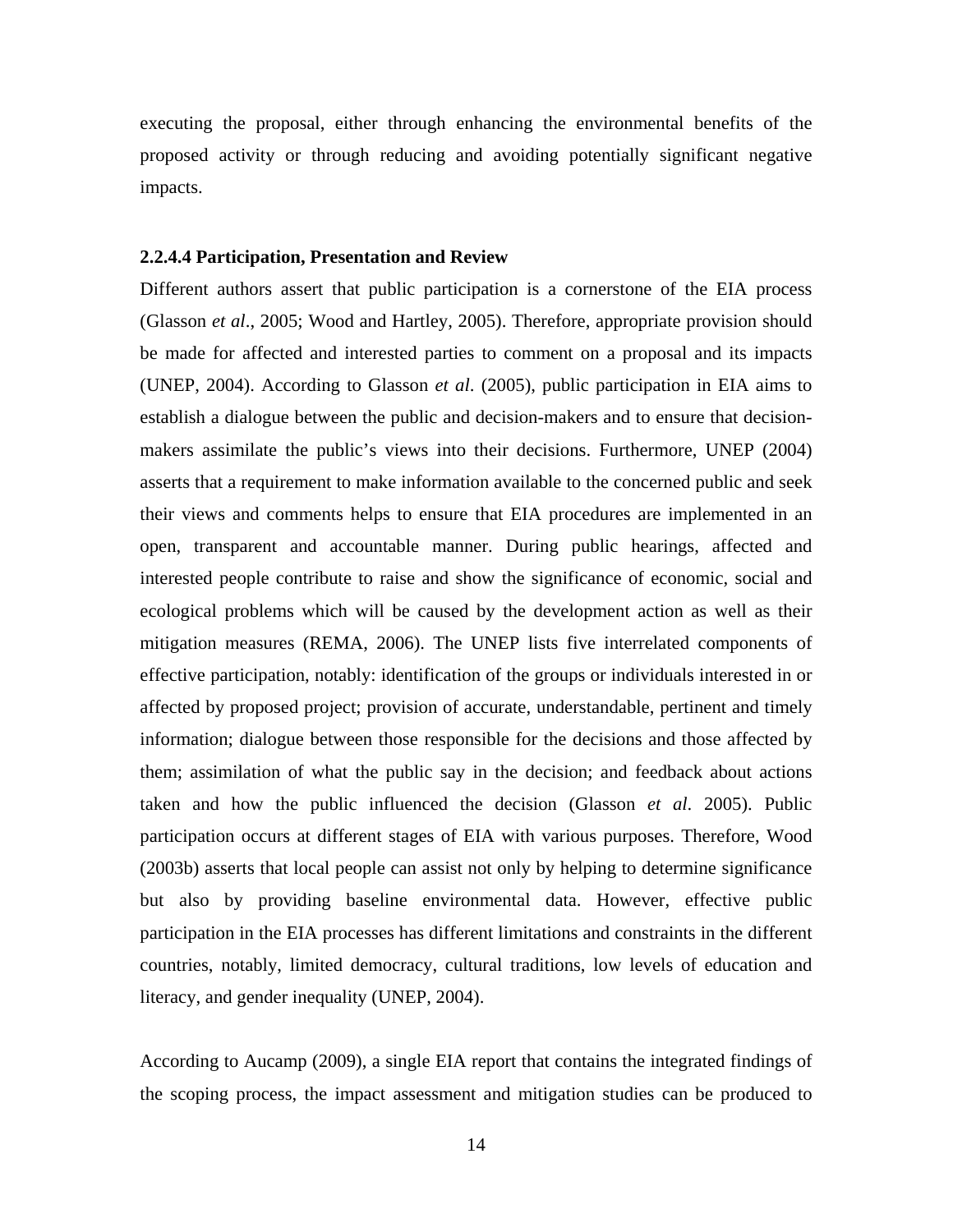enable the authorities to make a decision on the project. After impact assessment and mitigation measures, the compilation and integration of different specialist's reports of EIA makes an Environmental Impact Statement (EIS). Therefore, an EIS should be comprehensive and should explain why some impacts are not dealt with (Glasson *et al*., 2005). Most of EIS are organised in four chapters including a non-technical summary, a discussion of relevant methods and issues, a description of the project, and a discussion of the likely impacts (ECA, 2005). Nevertheless, the size and organisation of EIS should be provided by EIA regulations of each country in order to harmonise this process of reporting. Furthermore, REMA (2006) reveals that the non-technical summary is very important for the public and decision-makers because it briefly covers all relevant impacts in the popular version which is easy to understand and contains a list or a table which allows them to identify their role and contribution in the EIA process. In addition, the use of maps, graphs, photo-montages, diagrams and other forms of visual communication can greatly help EIS presentation (Glasson *et al*., 2005). Finally, the developer then submits the EIA report including the Environmental Management Plan (EMP) which is an action plan or management strategy for the implementation of mitigation measures identified in an EIA, and the addendum (if applicable) to the Authority (REMA, 2006).

The extent of formal provision for EIS review, within EIA regulations, varies considerably between countries and, sometimes, between different categories of projects. Therefore, the authority charged with the task of reviewing and approving EIS must officially review the EIA report and decide whether or not to authorise the application (Aucamp, 2009). Glasson *et al*. (2005) reveal that there are five categories of individuals or institutions who should review the EIS, notably, developers and their consultants who should review their own EIS report before submitting it to the authority; competent authorities depending on their responsibilities and power; official EIS review bodies like independent commissions and panels; statutory and non-statutory consultee organisations like environmental organisations with advisory status and environmental interest organisations like national and local nature conservation; and other organisations, both official and non-official. However, ECA (2005) shows that the EIS review system varies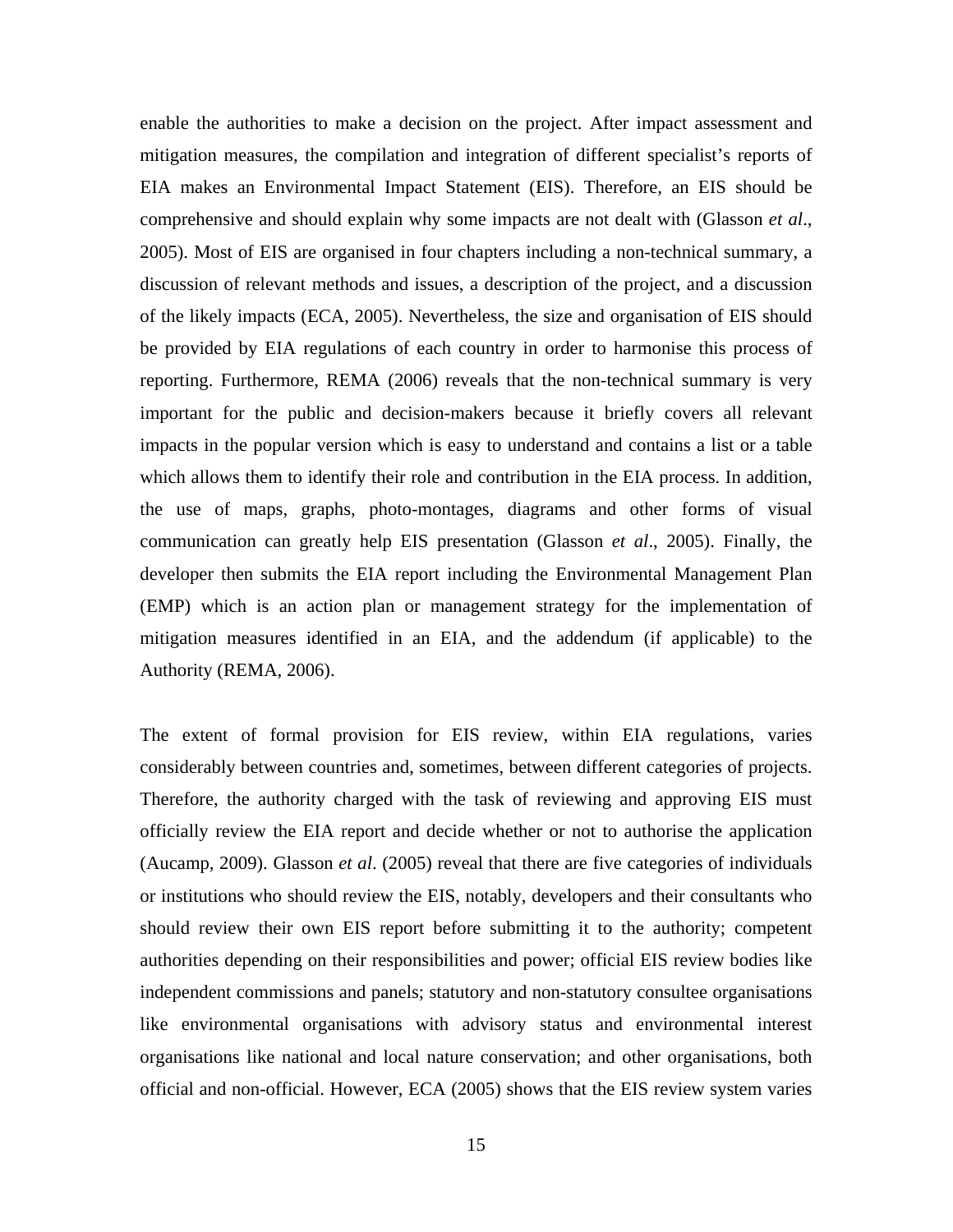from one country to another but different review systems have their own advantages and disadvantages, for example, a single agency review system is not effective in taking into account the views and concerns of other stakeholders while a very broad-based review system can cause delays in decision-making processes.

## **2.2.4.5 Decision-making and Appealing Process**

The step of decision-making is very important since it determines the future of the project. Therefore, the decision is made within a specified period after reviewing the submitted EIS with the application for authorisation (Glasson *et al*, 2005). The competent authority is required to consider all necessary environmental information and consult all statutory consultees and the public in order to come up with a pertinent decision on a project (Momtaz, 2002). On the other hand, UNEP (2004) asserts that the conflicts of interest between consultee parties can impede the decision-making process and make the developer stuck in the middle because it is not easy to satisfy all parties at the same time. Aucamp (2009) argues that the manner in which EIS is presented and the suggestion of alternatives as well as the public pressure can highly contribute to influence the decisionmaking process. Therefore, the competent authority can grant permission for the project with or without conditions or refuse permission. Furthermore, ECA (2005) shows that the no development option is very difficult to consider in the development context but the emphasis of the assessment is on finding viable alternatives that would facilitate a successful outcome rather than no development outcome.

The process of appeal varies also from one country to another but the essence of it is that if the development is refused, the developer can appeal against the decision. However, Glasson *et al*. (2005) assert that if the development is permitted people or organisations can challenge the permission and appeal against that decision. For example, DEAT (2006) reveals that in South Africa, the appeal process begins with the appellant lodging a notice of intention to appeal within 10 days after being notified of the decision. The appeal must be lodged with either the Minister or the Member of Executive Council (MEC) of province, depending on who made the decision. However, the notice of intention to appeal does not have to contain all detailed reasons for appealing (DEAT,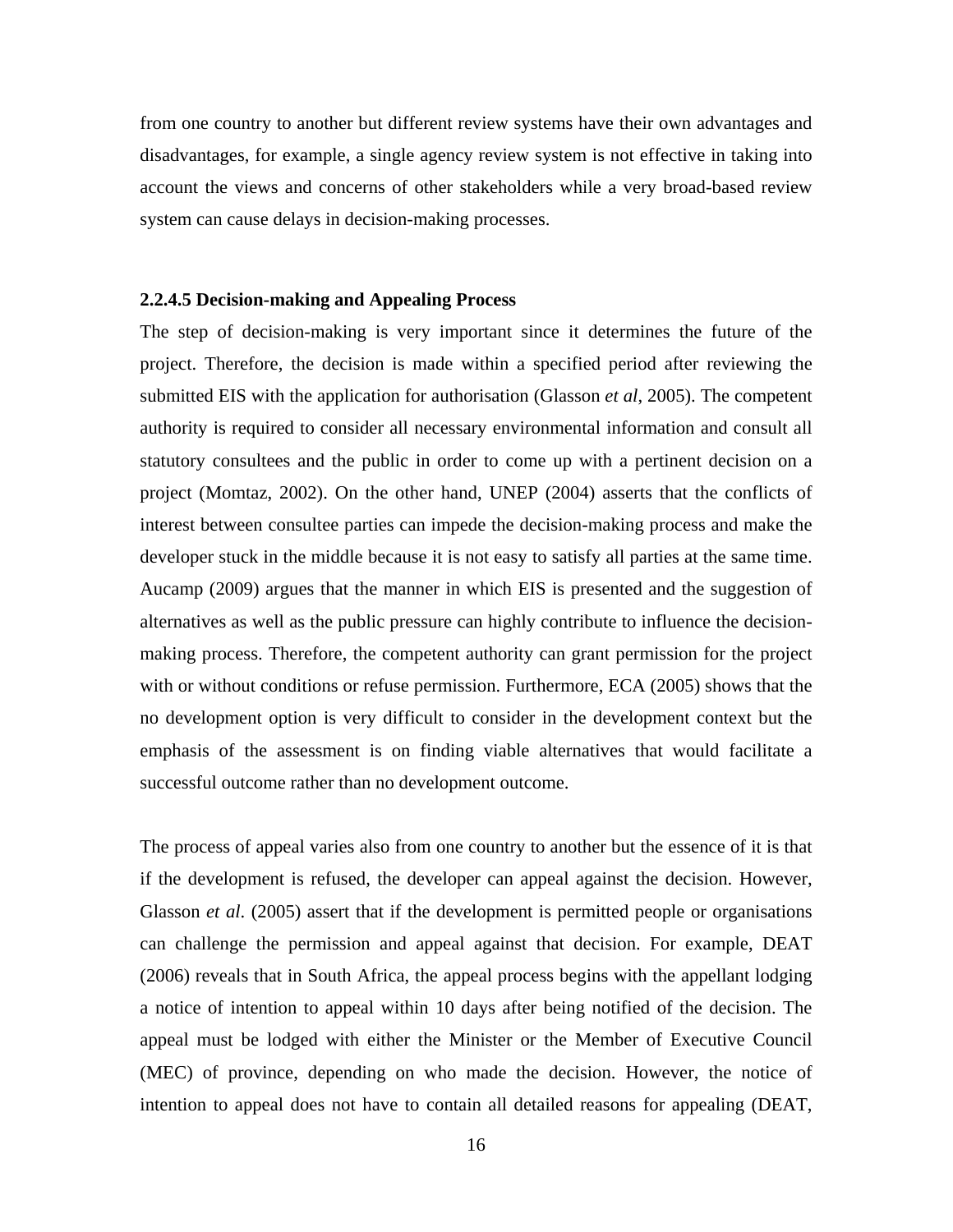2006). On the other hand, some countries do not provide the appealing process in their EIA procedures. In China, Wang *et al*. (2003) confirm that there is no appeal against the decision, if the conclusion is negative about either the EIA process followed or the quality of the EIS, the proponent is invited to resubmit an improved impact assessment. Furthermore, the current EIA legislation in Cameroon also provides no room for an appeal against the decision of the minister in charge of the environment (Alemagi *et al*., 2007).

### **2.2.4.6 Monitoring and Auditing**

After authorisation of the project, monitoring and auditing processes follows during project implementation. The main purpose of monitoring is to provide adequate information on the changes of variables in time and space and in particular on the occurrence and magnitude of impacts through a systematic and continuous measurement and recording of physical, social and economic variables with development impacts (Glasson *et al*, 2005). According to Wood (2003a), environmental impact monitoring is an essential part of the EIA process, which forms part of its management component. Thus, the implementation of monitoring and auditing is the only mechanism available to establish further checks on the later stages of the project cycle (Ahammed and Nixon, 2006). Furthermore, monitoring is a good tool in project management because it facilitates the identification the anticipated impacts which help to rectify or address that change before being uncontrollable (Dipper *et al*., 2000).

According to Dipper *et al.* (2000), EIA auditing refers to the examination of the performance of various aspects of the EIA system whilst the term post-auditing refers to the investigation of the accuracy of predictions made in the EIS. Environmental impact auditing involves the comparing of the impacts predicted in an EIS with those that actually occur after implementation, in order to assess whether the impact prediction performs adequately, in other words it is the investigations of accuracy of prediction made in the EIS (Ahammed and Nixon, 2006; Dipper *et al*., 2000). Furthermore, the same authors show that the overall benefit of post-auditing is that in the long run it may, in theory, convert EIA from being a pre-decision paperwork exercise which aims simply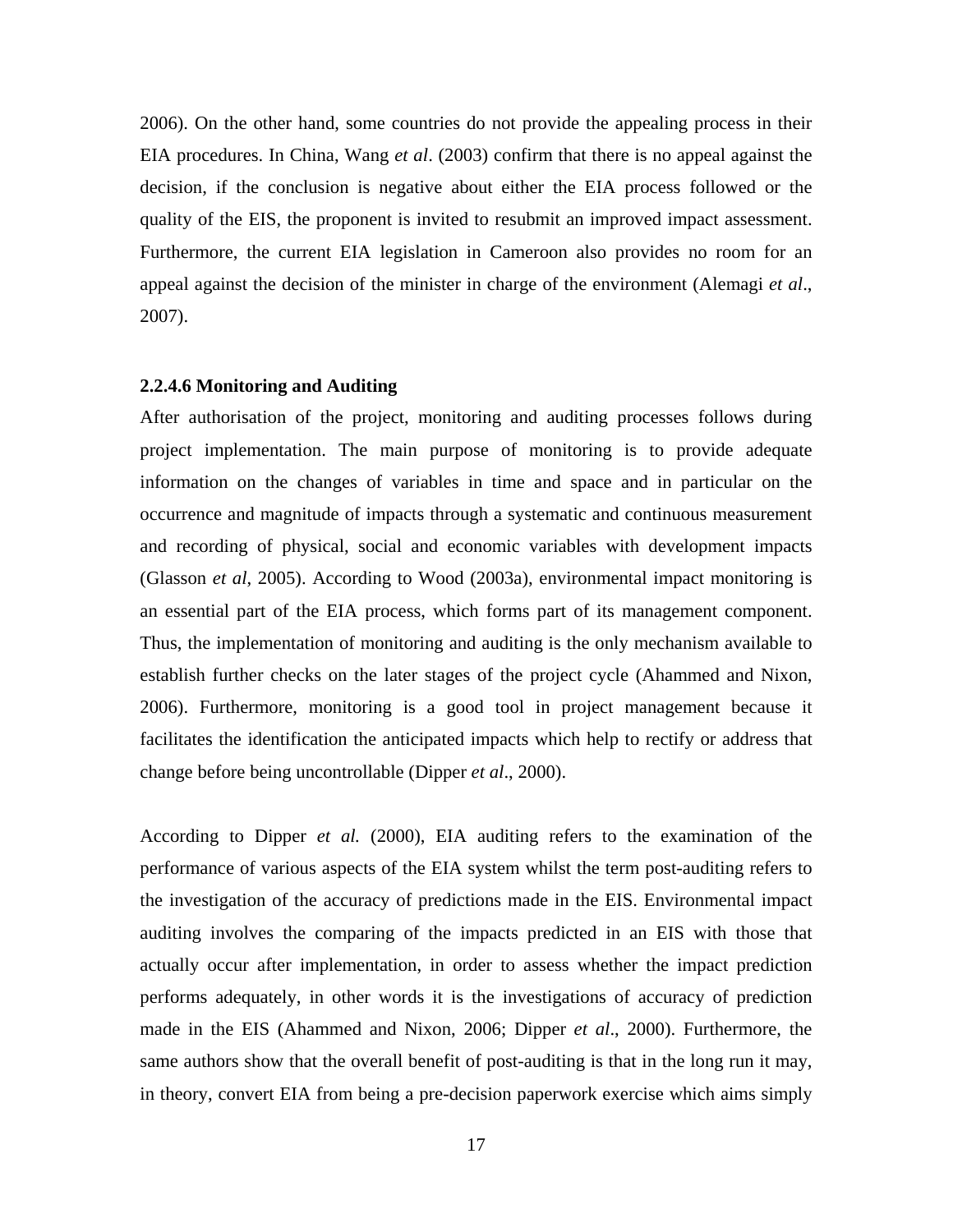to obtain a development permit into a more accurate and useful tool to make EIA credible. On the other hand, the implementation of EIA auditing has different hindrances not only because it is regarded as a threat to and a criticism of the decision-making process but also given the limited resources in many competent authority organisations (Dipper *et al*., 1998).

Ahammed and Nixon (2006) reveal that monitoring and auditing in EIA are defined in many ways and are referred to as follow-up actions and post-development audit. In addition, the same authors further reveal that it is widely accepted that monitoring and auditing in the EIA process is essential to verify the performance of the mitigation activities, compliance with regulatory standards, and the accuracy of impact predictions. However, different authors show that it is also widely believed that monitoring and auditing are the weakest areas in the EIA process globally (Ahammed and Nixon, 2006; Dipper *et al*., 2000).

### **2.2.5 EIA and sustainable development**

According to the World Commission on Environment and Development (1987), sustainable development is defined as development that meets the needs of the present without compromising the ability of future generations to meet their needs and aspirations. From this definition, the notion of sustainable development was introduced into the global environmental debate in the 1980s as an expression of the interdependence between economic development, natural environment and people (Weaver, 2003). Devnyst (2000) reveals that there are two possible ways to introduce sustainability principles in impact assessment including introduction of sustainability principles in the existing EIA and SEA legislation and guidelines, and developing of a separate system for sustainability assessment. This author further asserts that either option can be the most favourable solution, depending on the specific situation of the country or region. Figure 2.3 below summarises how EIA can help to achieve sustainable development.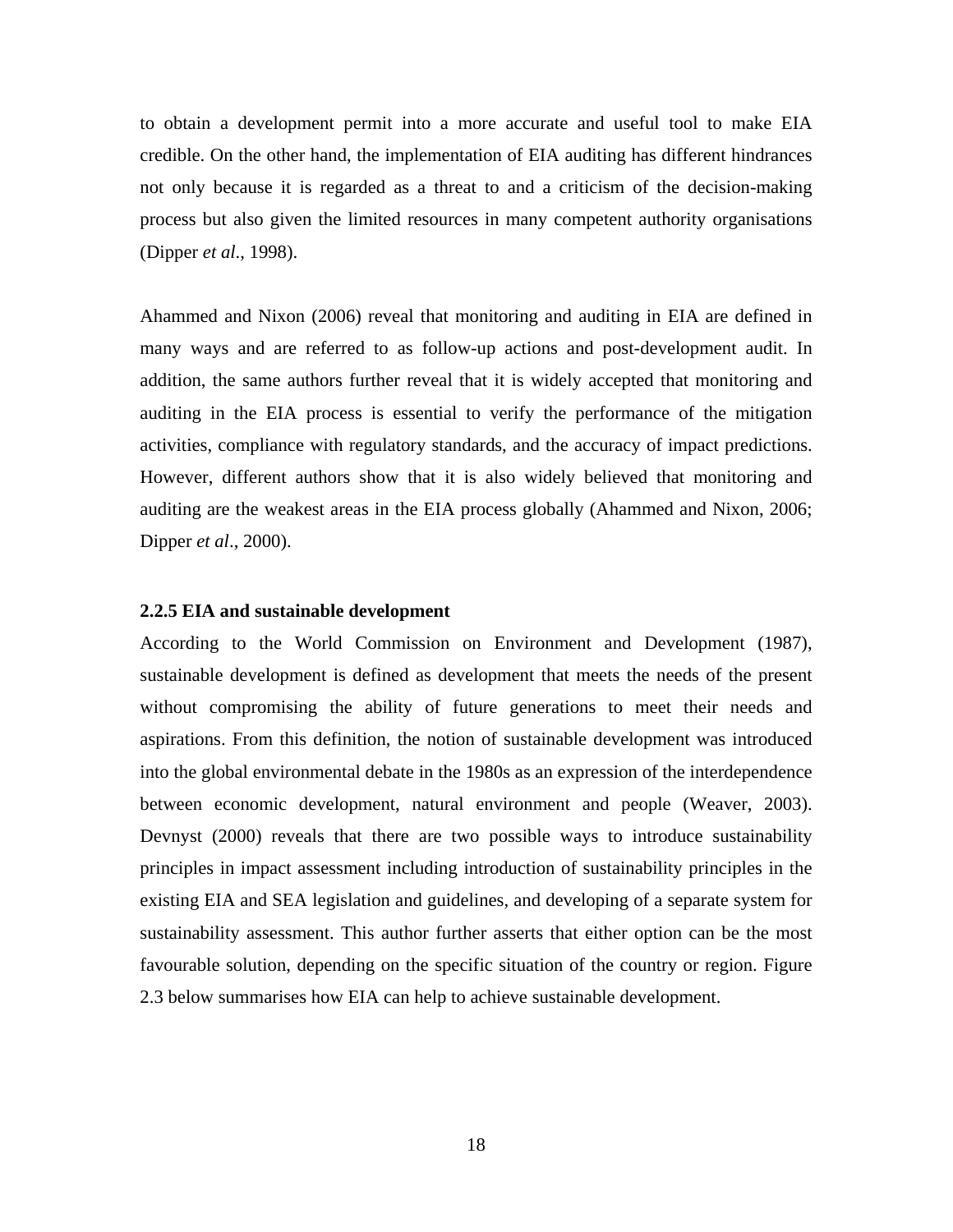

**Figure 2.3: The link between EIA and sustainable development (Zeremariam, 2003: 12)** 

The above figure shows that EIA can be used to assess economic, social and environmental effects of the proposed project in order to inform decision-making process which can convey to the sustainable development. To assess if the project is economically feasible, the above figure shows that EIA can assess if a proposed project leads to economic growth without compromising the present natural and built environment. Further, to assess if the project is socially feasible, EIA facilitates the affected and interested people to participate in the planning stage of a proposed project to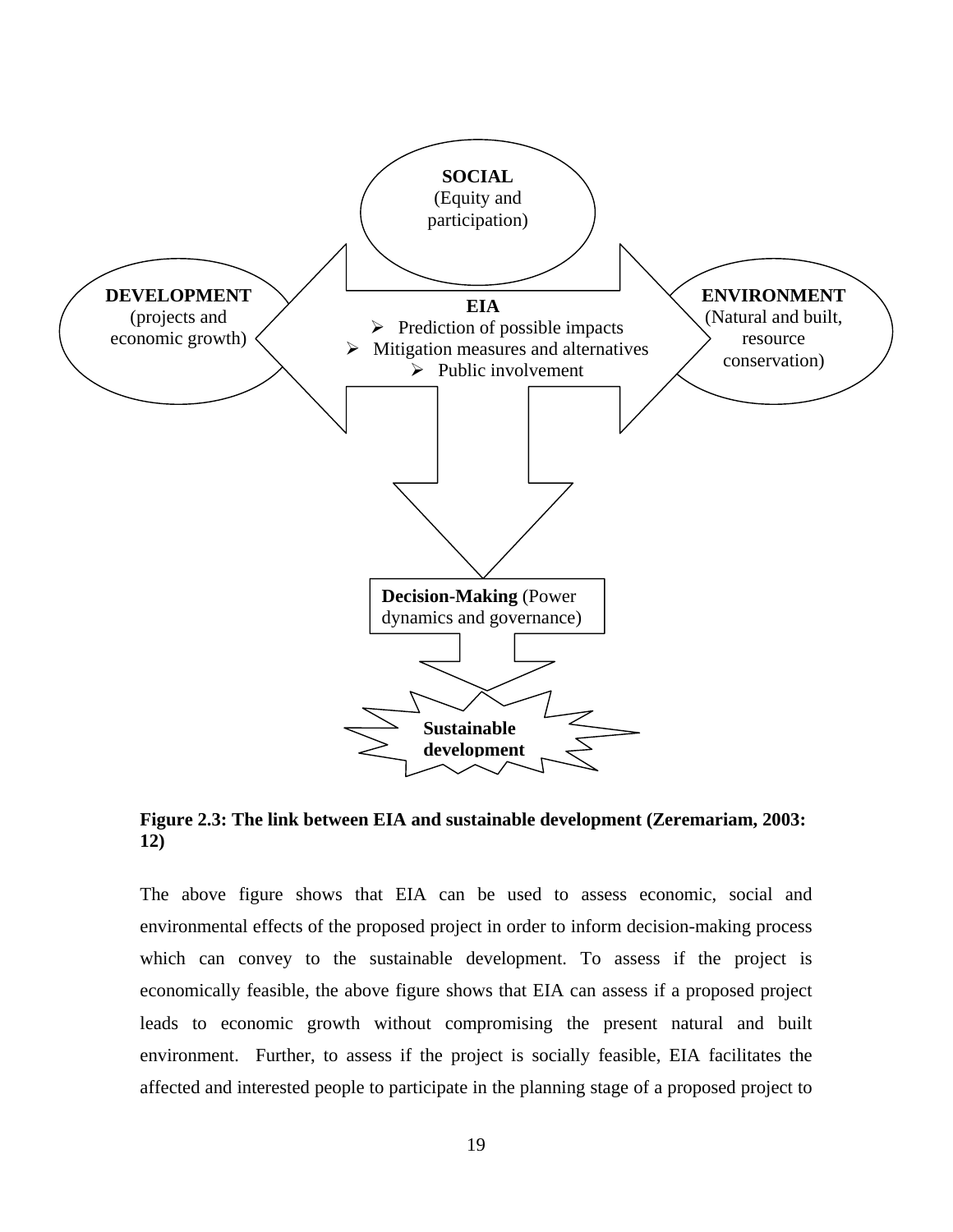assess the intended and unintended social consequences in order to bring about more sustainable and equitable biophysical and human environment (Vanclay, 2003). In addition, to assess if the project is environmentally feasible, EIA provides mitigation measures of significant impacts on the natural and built environment in order to protect, promote and conserve the resources. Therefore, the above tri-feasibility must be assessed in order to provide the necessary information for decision-making. In other words, the goal of EIA as an environmental management tool is to promote sustainable development (Modac and Biswas, 1999; Aucamp, 2009).

However, development and environment are two paradigms and one can conflict with the other. To address this challenge for sustainable development, UNEP (2004) reveals that EIA can be used because it includes prediction and evaluation of social, economic and environmental impacts.

The first and foremost characteristics of EIA which helps to achieve sustainable development is its capability of incorporating the concerns of affected and interested people, as Glasson *et al.* (2005) reveal that public participation in EIA aims to establish a dialogue between the public and decision-makers and to ensure that decision-makers assimilate the public's views into their decisions. In the similar manner, REMA (2006) asserts that during public hearings, affected and interested people contribute to raise and show the significance of economic, social and ecological problems which will be caused by the development action as well as their mitigation measures. The second reason that makes EIA a tool for sustainable development is its role as an aid for decision-making. EIA does not, in itself, obtain sustainable development but it can guide decision-makers in the right direction from the outset by including the costs of environmental protection measures and offering creative alternatives to harmonise the different requirements (Espinoza and Richards, 2002). On the other hand, Wilkins (2003) reveals that decisionmaking processes in EIA is constrained and misled by subjectivity, data gaps, simplified assumptions and politicised impact evaluation which aim to justify the project in order to secure funds rather than addressing critical issues. To illustrate the politicised evaluation in EIA, Wilkins (2003) asserts that during the EIA study of Kiambere George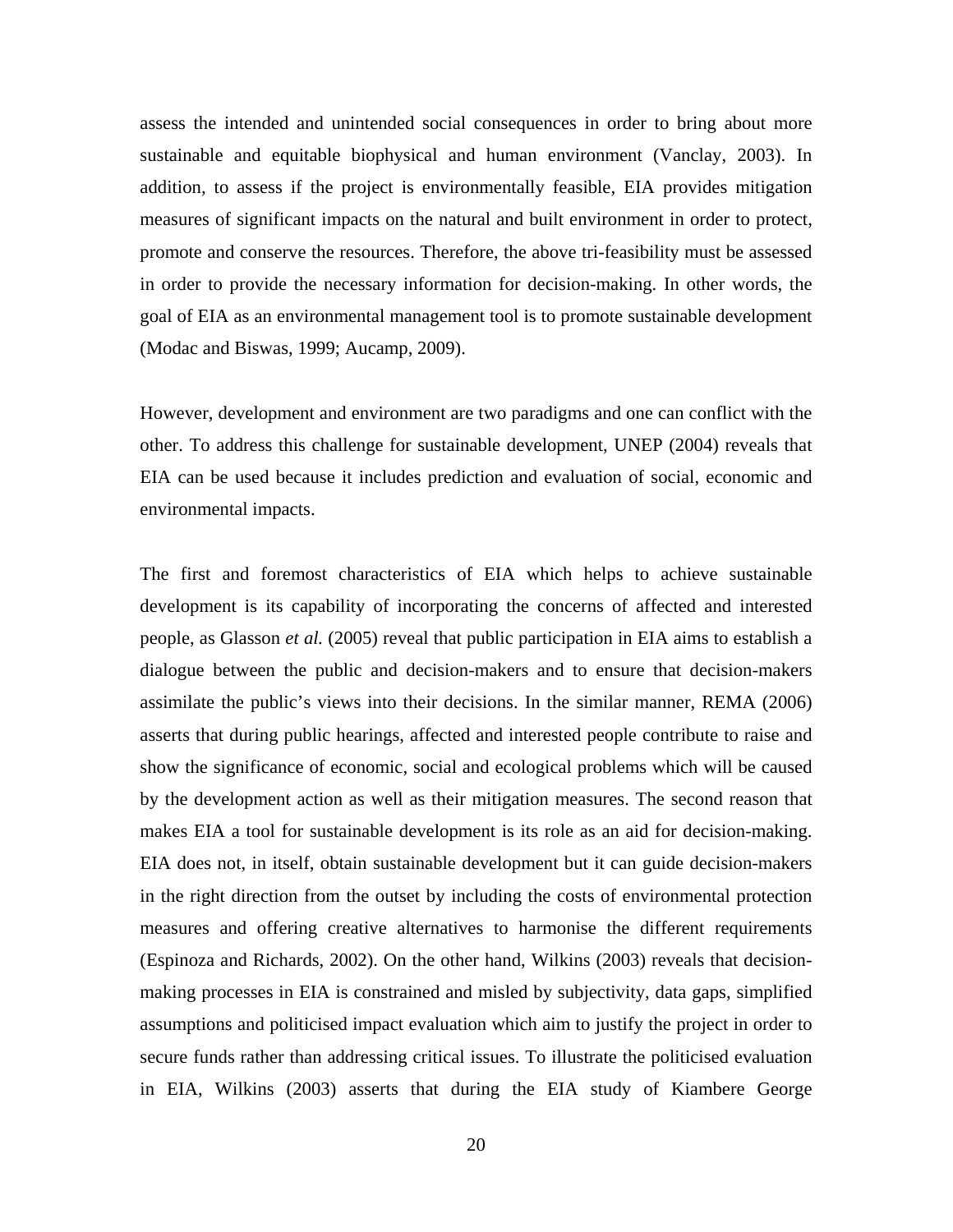Hydroelectric dam, the government of Kenya estimated three thousand people to be resettled while the World Bank estimated at least ten thousand people to be resettled.

The third reason that makes EIA a tool which helps a community to achieve sustainable development is its capability to enhance good governance. Since Kakonge (1998) asserts that EIA enhances transparency, information sharing, responsibility, accountability and public participation to help in environmental conflict resolution.

### **2.2.6 EIA in developed countries**

The notion of developing and developed countries is based on the levels and standards of democratic governments, industrialisation, social programmes, and human rights respect in different countries. EIA started early in different developed countries. According to different authors, after its introduction in USA in 1970s, the EIA directive was also introduced in the member of states of European Union (EU) in June 1985 to be implemented by July 1988 (Baker and Wood, 1999; Glasson *et al*., 2005). Furthermore, the 1985 EU directive was specifically stipulating the information that must be provided by the developer in the form of an environmental impact statement and preventing all competent authorities within the member countries from making a decision until consultation and public participation have taken place, then later on in 2001, the EU created Directive 2001/42/EC on strategic impact assessment which was implemented in 2004 although it had not been transposed yet into local law in some member states (Ramos *et al*., 2008; Baker and Wood, 1999).

In different developed countries, EIA was introduced either as a planning tool or as an environmental management tool (Glasson and Salvador, 2000). Ahammed and Nixon (2006) state that in South Australia, EIA was formally introduced under the provisions of the Planning Act 1982 which was repealed and replaced by the Development Act 1993. In addition, EIA regulations and their implementation differ from one developed country to another because of various reasons. In USA, Espinoza and Richards (2002) reveal that a project is submitted to NEPA only if it needs the approval of a Federal Agency and if its action is important then the decision has to be made on a case by case basis.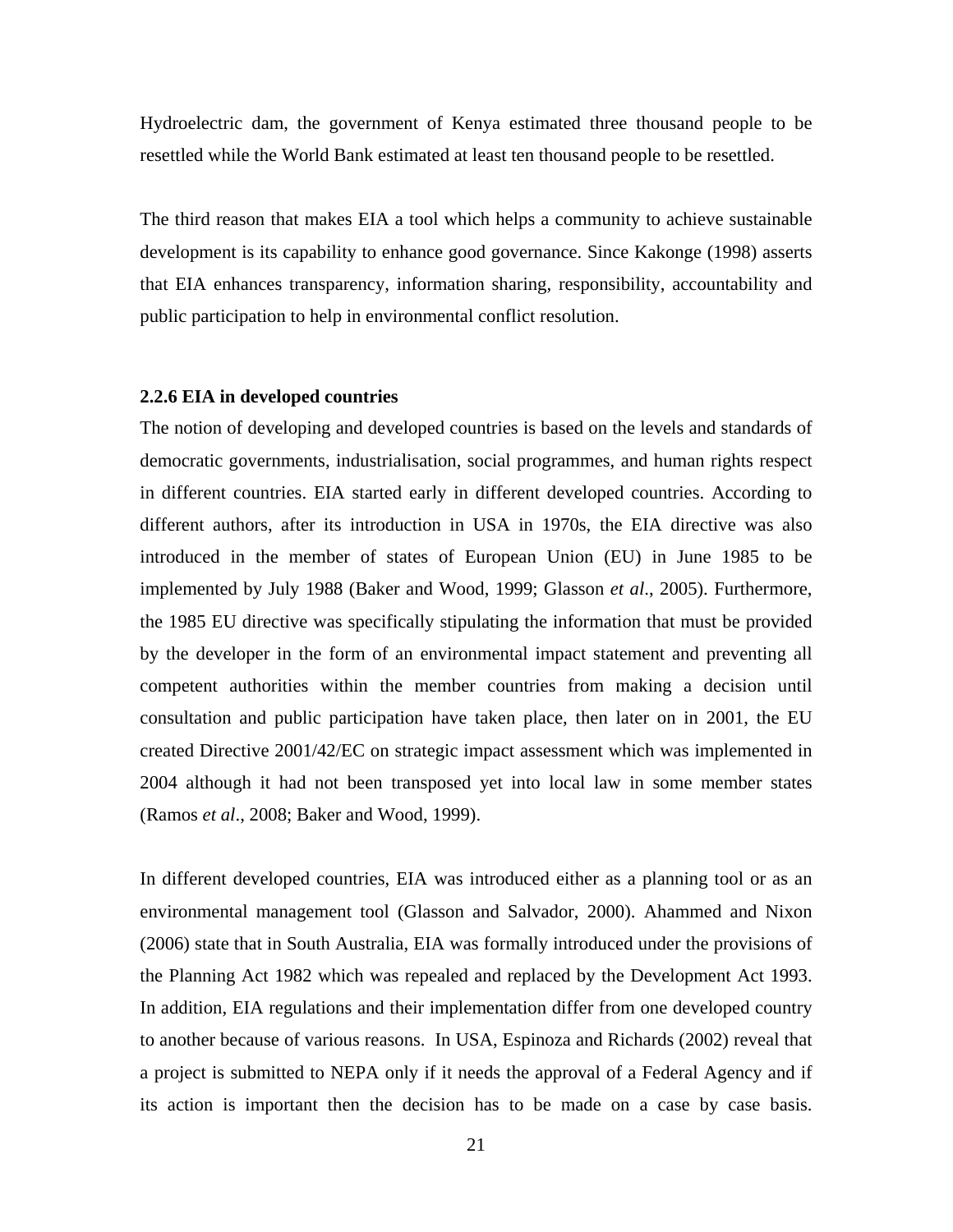Therefore, this made most agencies of different states in the USA to make their own list of actions with no potential impact called categorical exclusions. In Spain, criteria for performing the assessment are linked with the direct and indirect effects on the population, fauna, flora, soil, air, water, climatic factors, noise, vibrations, odours, luminous emissions, landscape, and material goods including historical, artistic and archaeological heritage (Espinoza and Richards, 2002). According to Fitzpatrick and Sinclair (2009), Canada also provides an interesting EIA system where EIA is one process of environmental decision-making with multi-jurisdictional implications, as the federal and provincial governments all have legislated EIA requirements. Thus, each jurisdiction has EIA roles and responsibilities and as a consequence, each is bound to make a decision on a project that is in their authority. However, three approaches to interjurisdictional coordination have been considered in Canada, including standardisation, harmonisation and substitution (Fitzpatrick and Sinclair, 2009). To illustrate the harmonised approach of EIA in Canada, Fitzpatrick and Sinclair (2009) assert that Wuskwatim projects (construction of a low dam head and three 230 KV transmission line segments) in Monitoba province triggered reviews by both the federal and provincial governments and became the first large-scale harmonised EIA completed under the terms of the Canada-Monitoba on agreement on environmental cooperation.

Furthermore, Holm-Hansen (1997) asserts that the difference between Nordic countries' (Denmark, Sweden and Norway) and Baltic countries' (Estonia, Latvia and Lithuania) EIA systems is observed in different perspectives which include the following: most of the staff of Baltic EIA system are engineers and natural scientists; the system is closed and responsibilities are concentrated in the EIA offices of the ministry and regional environmental departments while the Nordic EIA system is staffed by experts on natural, legal, economic, and social sciences as well as technicians. Furthermore, open system and EIA tasks are dispersed in various ministries by developers, Non Government Organisations (NGOs) and sectoral and local authorities. Therefore, the above characteristics impact on EIA practice in one way or another. For instance, the problem of EIA which is staffed by natural scientists only is that EIA focuses on effects instead of impacts and focuses on ecology rather than the environment (Holm-Hansen, 1997).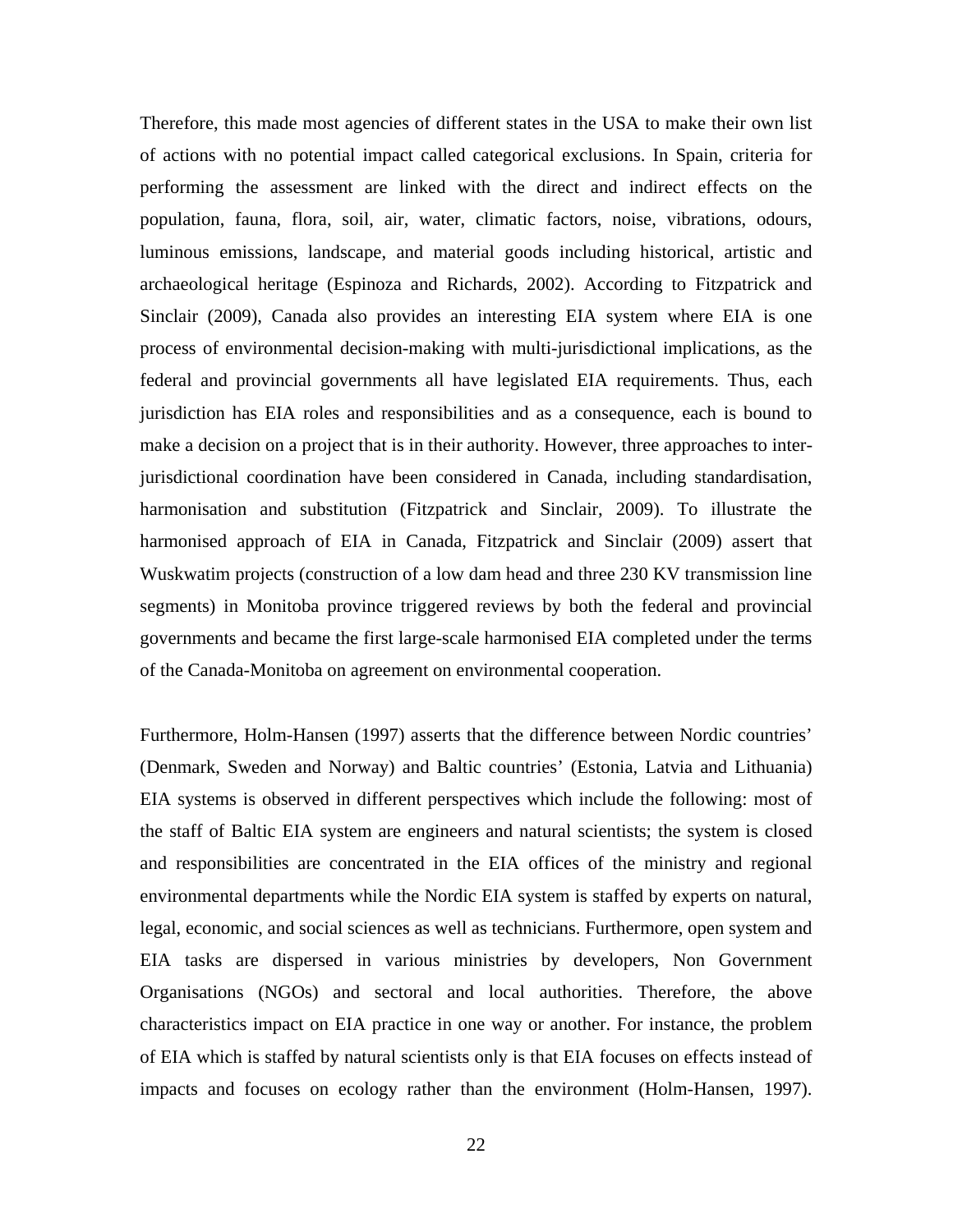Similarly, the same author asserts that the introduction of EIA in European countries is different because of their different background, for example, in Norway the main task was to avoid overlap by unifying and streamlining already existing practices while the Estonia's problem involves the creation of the administrative and political structures to uphold the EIA provisions (Holm-Hansen, 1997).

However, different authors show that even if EIA in developed countries is better, it still has many challenges and weaknesses. Espinoza and Richards (2002) portray that the weaknesses that arises in the application of the NEPA in the USA are associated with the lack of an accepted set of methods and criteria to ensure the objectivity of EIAs, the fact that environmental impact studies and statements are so extensive and time-consuming, the inadequacy of the response to how cumulative impacts should be assessed and lastly, the absence of control of mitigation measures during the construction and operation phases of the projects. In the similar vein, an evaluation of EIA system performance in eight EU countries shows that the main challenges of EIA are limited details of scoping methods and coverage mainly confined to direct impacts; limited explanation given both to quantitative estimation of magnitude of impacts and to assumptions and value judgments used in the evaluation of impacts; where alternatives were covered, they mainly related to site selection; mitigation measures were not always described in the reports and, where they were, details provided about their implementation and effectiveness were often limited and finally; monitoring provisions were rarely covered in the reports (Baker and Wood, 1999). Wood (2003a) evaluated the status of monitoring and auditing in seven EIA jurisdictions of the developed world including the USA, United Kingdom (UK), the Netherlands, Canada, Australia, New Zealand and South Africa, and he found none of them to fully meet his evaluation criteria. This is considered as a major weakness of EIA globally.

In addition, Wilkins (2003) reveals that for an EIA system to facilitate free and open dialogue and sustainable development in developed countries, the process must reflect local and cultural attitudes to decision-making, be sensitive to the attitudes and opinions of the people potentially affected by the project, address the needs of future generations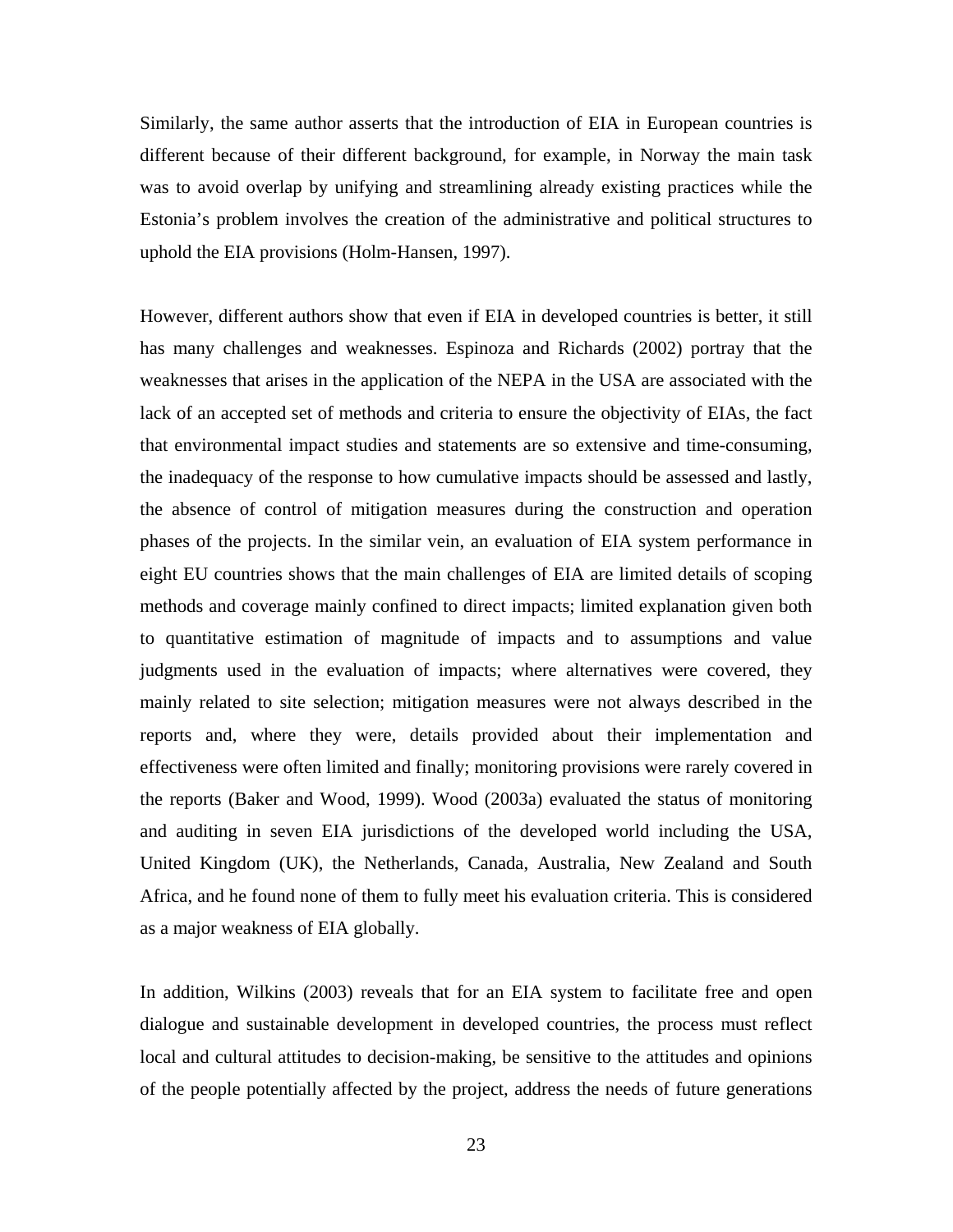and provide a forum for social learning. However, Devnyst (2000) asserts that in many regions local authorities are not involved in EIA. A survey among local authorities in the Flemish region of Belgium show that neither EIA at project-level, nor SEA at higher levels of decision-making are frequently used in local communities (Devnyst, 2000). Lastly, Benson (2003) reveals that consideration of cumulative effects in EIA is an important factor which contributes to more sustainability. However, he further reveals that there is little or no authoritative guidance on cumulative effects assessments in UK and EU, especially by comparison with North America (Benson, 2003).

Concerning the institutional framework of EIA, it is shown by different authors that EIA responsibilities are dispatched in a different department or in a specialised institution like NEPA in the USA (Glasson *et al*., 2005) and the Canadian Environmental Assessment Agency (CEAA) in Canada (Fitzpatrick and Sinclair, 2009). On the other hand, the central government, through the Department of Environment, Transport and Regions (DETR) in the UK has a key role in making regulations and providing guidance for EIA but there are some regional variations like Scotland and Northern Ireland (Glasson and Salvador, 2000). Furthermore, the same author reveals that since implementation of the European Commission directive, more than 3000 EIS have been produced in the UK but the annual output has fluctuated with the economic cycle, and the maximum is more than 350 per annum (Glasson and Salvador, 2000). In developed countries, different projects are subjected to EIA at different rates. For example, in the UK, Glasson and Salvador (2000) assert that the main classes of projects have been waste disposal (22%), roads (18%), industrial and urban (18%), extraction (14%) and energy (13%).

EIA process and practice in developed countries is different from developing countries because of the level of development which goes together with the level of qualified EIA practitioners (EIA officers and consultants) and the complexity of EIA regulations due to the international as well as regional projects encountered in developed countries. However, Glasson and Bellanger (2003) reveal that French consultancies tend to be smaller and more numerous than in the UK. This makes consultants more dependent on developers who are becoming increasingly part of the private sector in France.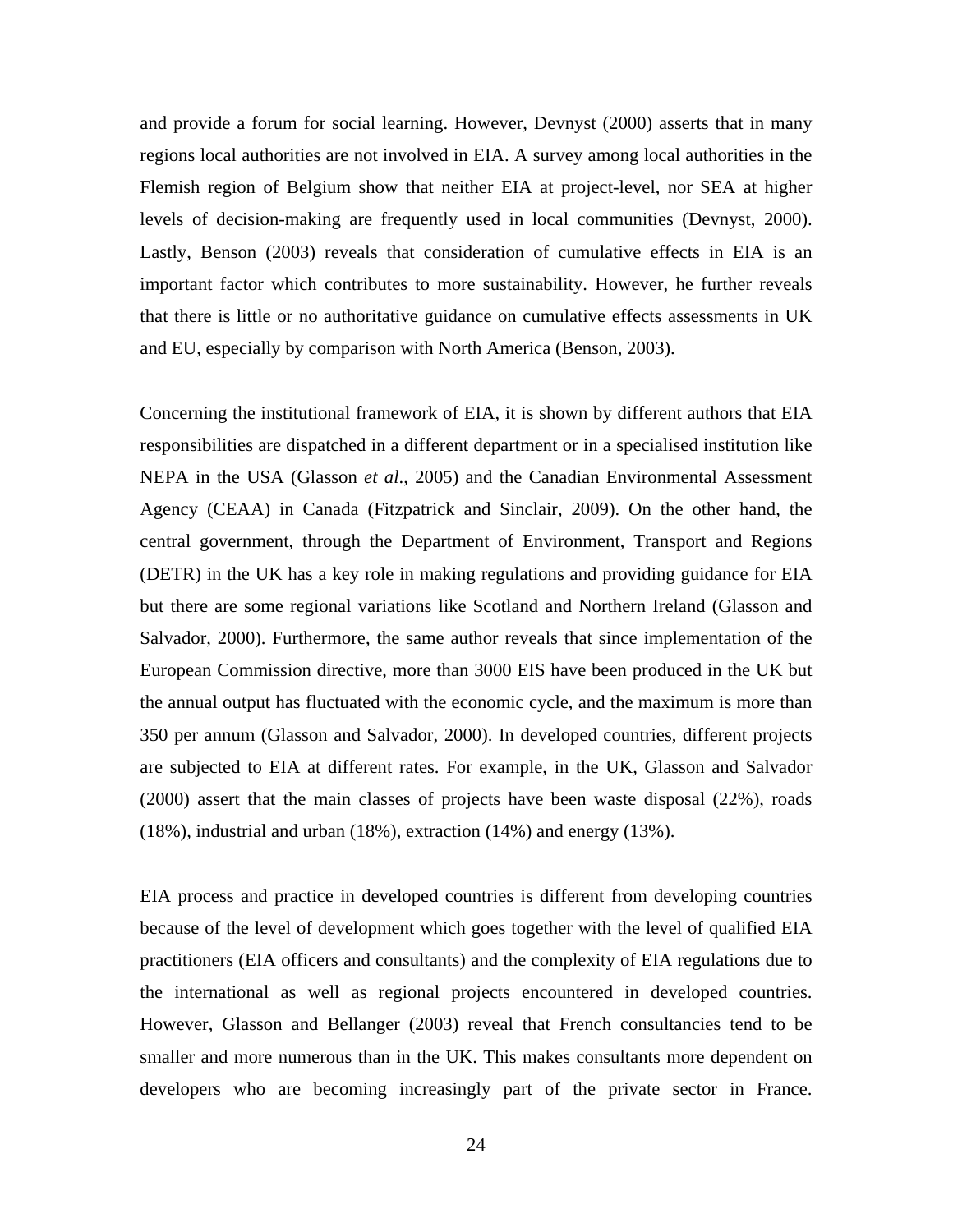Furthermore, the roles of French central government in EIA are that it has most of the regulatory powers, it tends to dictate rigid rules and it has considerable influence over the decisions taken by local authorities (Glasson and Bellanger, 2003). On the other hand, Morrison-Saunders and Bailey (2009) assert that the EIA practitioners surveyed in Australia were well experienced with 24 (39%) having worked for more than 15 years as an environmental professional and only nine (15%) had worked for less than five years.

#### **2.2.7 EIA in developing countries**

EIA is now established in many countries in the developed and developing world. However, EIA systems in developing countries vary greatly in procedures and practice. Glasson and Salvador (2000) show that some countries have clear regulations, others have guidelines, others have more *ad hoc* procedures but they reveal also that those with well established procedures may not necessarily be those with the most well established practice. Definitions of EIA in developing countries also vary. ECA (2005) asserts that Ghana's definition of EIA relies on environmental, socio-economic, cultural and health effects while Cameroon's definition of EIA makes reference to impacts on the standard and quality of life of the population and environment in general. The same author reveals that those two mentioned ways of defining EIA are also different from Tunisia's definition of EIA which focuses on environmental impacts only.

The level of development and industrialisation also contribute greatly to the establishment and application of EIA in developing countries. This section of EIA in developing countries also discusses EIA processes in Africa, Asia and Latin America.

## **2.2.7.1 EIA in South America**

In Latin America, the oldest EIA system is found in Brazil. Glasson and Salvador (2000) reveal that the first EIA of a hydroelectric project in Brazil was undertaken in 1972 and also assert that the institutional framework for EIA in Brazil is wider than in most EU countries because it has three distinct levels of regulators at the federal (National), at state (regional) and municipal (local) levels. Espinoza and Richards (2002) reveal that Equador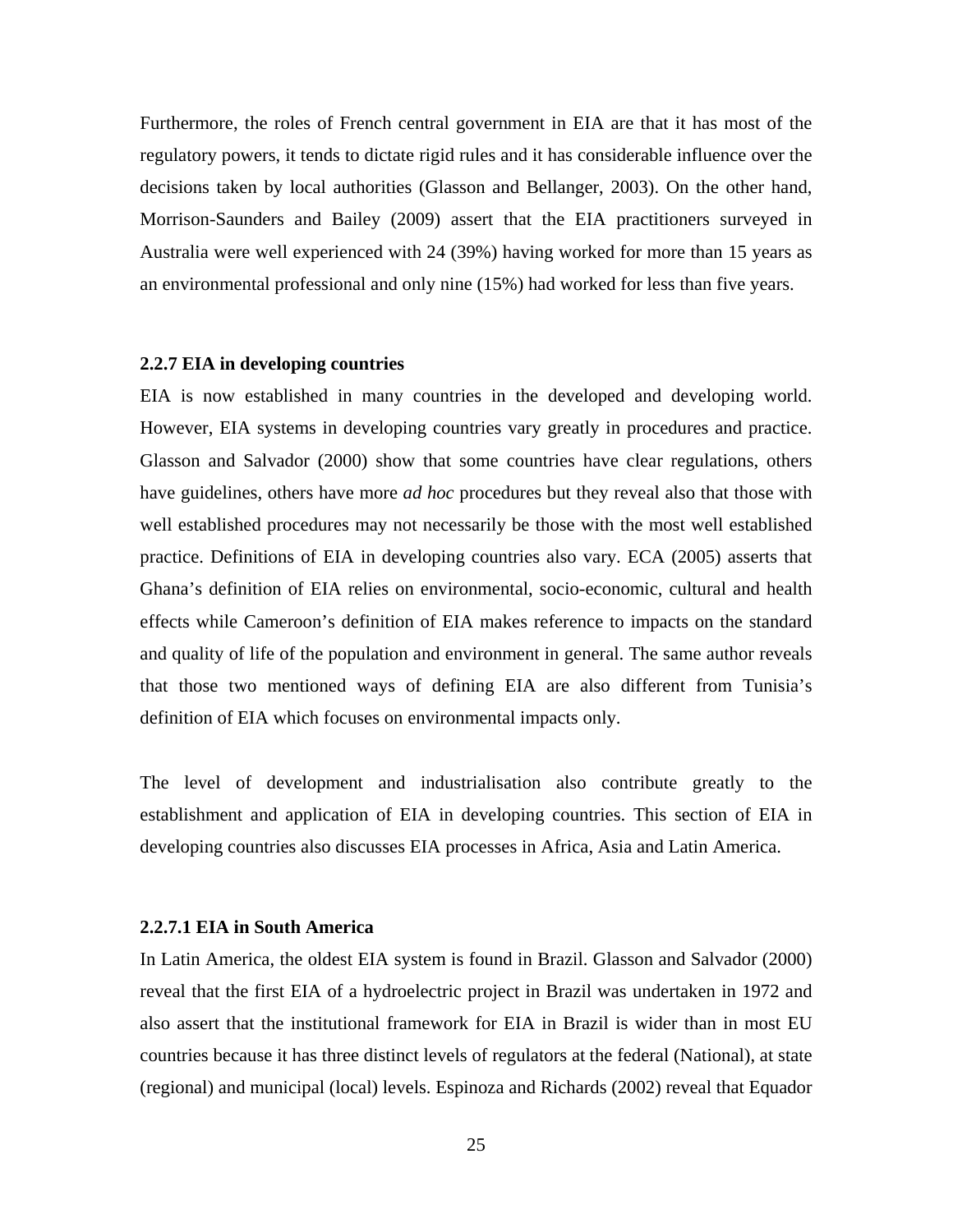does not have a single national compulsory system to evaluate environmental impacts derived from human activities but the authority that coordinates the application of environmental policies including EIA is trying to establish a single EIA system that will integrate both the public and private sectors and civil society in general. The Chilean EIA system is decentralised in 13 regions and its main characteristics are: it is a voluntary system; and its procedure is incomplete since key topics are yet to be developed, such as citizen participation and the use of EIS (Espinoza and Richards, 2002). Challenges of EIA in Latin American countries are various but those that are common are the following: in Brazil, the more developed states have more resources to implement EIA than poorer and less developed states; lack of adequate baseline data; the lack of terms of reference or its inadequate elaboration results in a low quality of EIS and it makes EIS review difficult; indirect or cumulative impacts are not well identified or properly assessed; public participation is very limited by the fact that EIS are not in the language accessible to the public and there is no requirement of non-technical summary; the discussions of EIS are highly influenced by political and economic pressures and finally, EIA is reactive to the projects (Glasson and Salvador, 2000).

## **2.2.7.2. EIA in Asia**

In Asia, introduction and legislation of EIA also differ from one country to another. Paliwal (2006) reveals that in India, the first EIA was carried out during the early 1980s on the Silent River Valley hydroelectric project and later the project was abandoned and Silent Valley was declared as a national park. Paliwal (2006) also portrays that the Ministry of Environment and Forest in India only passed an EIA notification in 1994 under the Environmental Protection Act of 1986 while in China, Wang *et al.* (2003) show that Environmental Protection Law which is the backbone of EIA legislation was drafted after the establishment of the Environmental Protection Office in 1974 and the first official EIA was carried out in 1979 for a copper mine. Momtaz (2002) asserts that legislative bases for EIA in Bangladesh are the Environmental Conservation Act of 1995 and Environmental Conservation Rules of 1997 while in Indonesia, Purnama (2003) reveals that EIA has been implemented since 1982 through Basic Provisions for Environmental Management Act. EIA was practiced in Indonesia before it established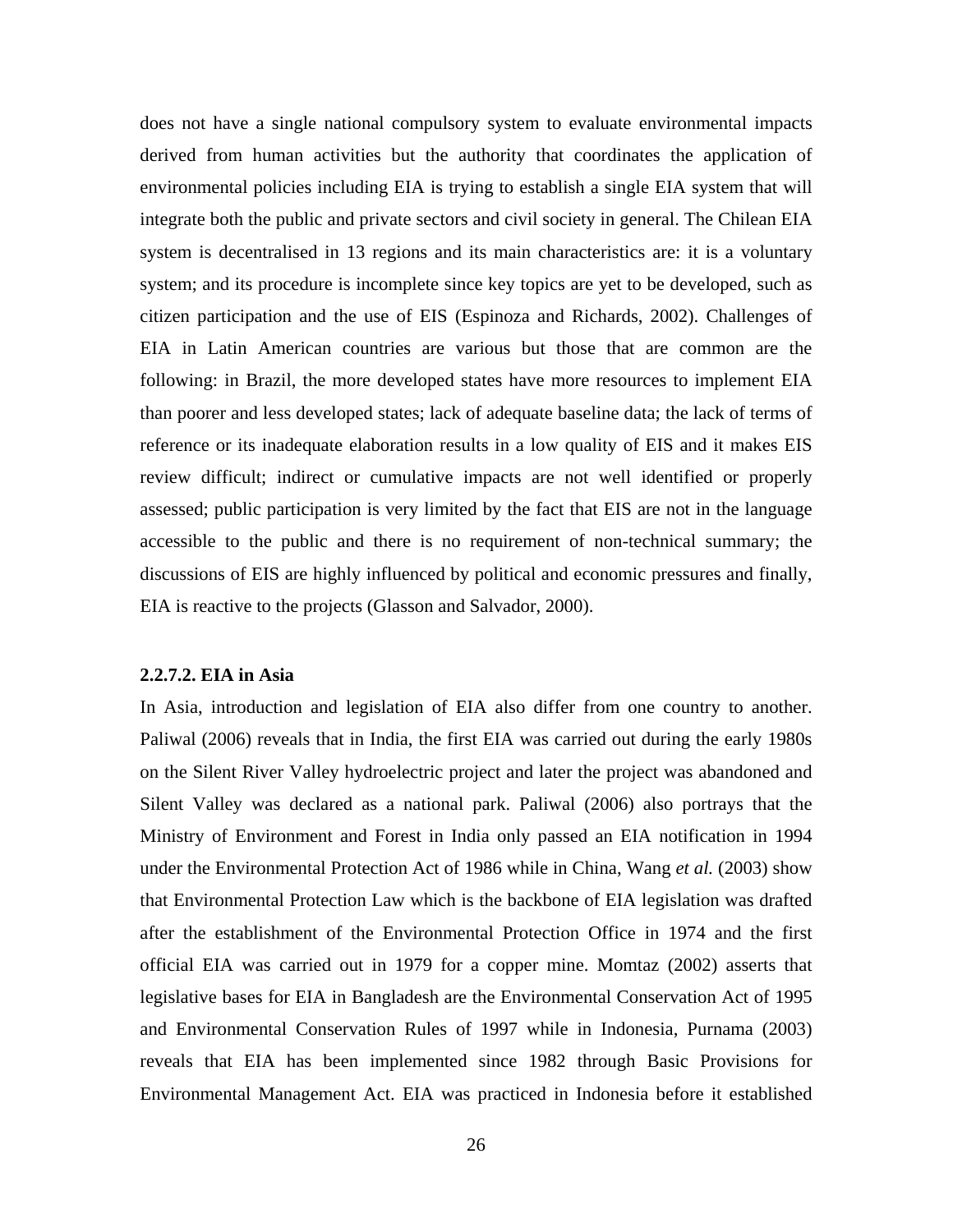Indonesia's legislation. According to Purnama (2003), the first EIA in Indonesia was produced in 1974 for a cement factory and the Saguling dam construction in West Java. Different specific EIA guidelines were developed to complement EIA general guidelines. However, Momtaz (2002) reveals that also all major donor agencies working in Bangladesh like CARE International, USAID, World Bank (WB) and Asian Development Bank (ADB) have their own EIA guidelines. This fact also shows that EIA in developing countries tends to be required by the funding agency.

EIA administration, the competent authority as well as review body for EIA also differ from one country to another. Paliwal (2006) reveals that the existing EIA process in India is administered by central and state authorities. At central level, the Impact Assessment Division under Ministry of Environment and Forest (MoEF), regional offices of MoEF and the Central Pollution Control Board are three important institutions whereas state departments of environment are working at the province level (Paliwal, 2006). According to Wang *et al.* (2003), within the State Environmental Protection Agency (SEPA), the Department of Supervision and Management is in charge of overseeing and coordinating EIA implementation in China, while the newly established EIA review committee is responsible for reviewing and making decisions on the EISs and require SEPA approval when it is a cross-boundary project. Furthermore, Momtaz (2002) asserts that the Department of Environment (DoE) under the Ministry of Environment and Forest is the regulatory body responsible for enforcing the Environmental Conservation Act and EIA in Bangladesh. In Asian countries EIA has different strengths and weakness as shown by different authors. The strength, weakness, opportunity and threat (SWOT) analysis of EIA in India reveals that its strengths are well defined legal structure and presence of well-knitted regulatory structure while it has many weakness including insufficient baseline data, improper monitoring and implementation, poor quality of EIA reports and poorly defined decision-making (Paliwal, 2006). In a similar vein, Wang *et al.* (2003) stress that the main challenge of EIA in china is that effective public involvement is largely missing from its EIA system, both in terms of statutory support and in practice. The same author reveals that there are three reasons of ineffective public involvement in China, notably, EIA is a top-down administrative instrument, EIA has a highly scientific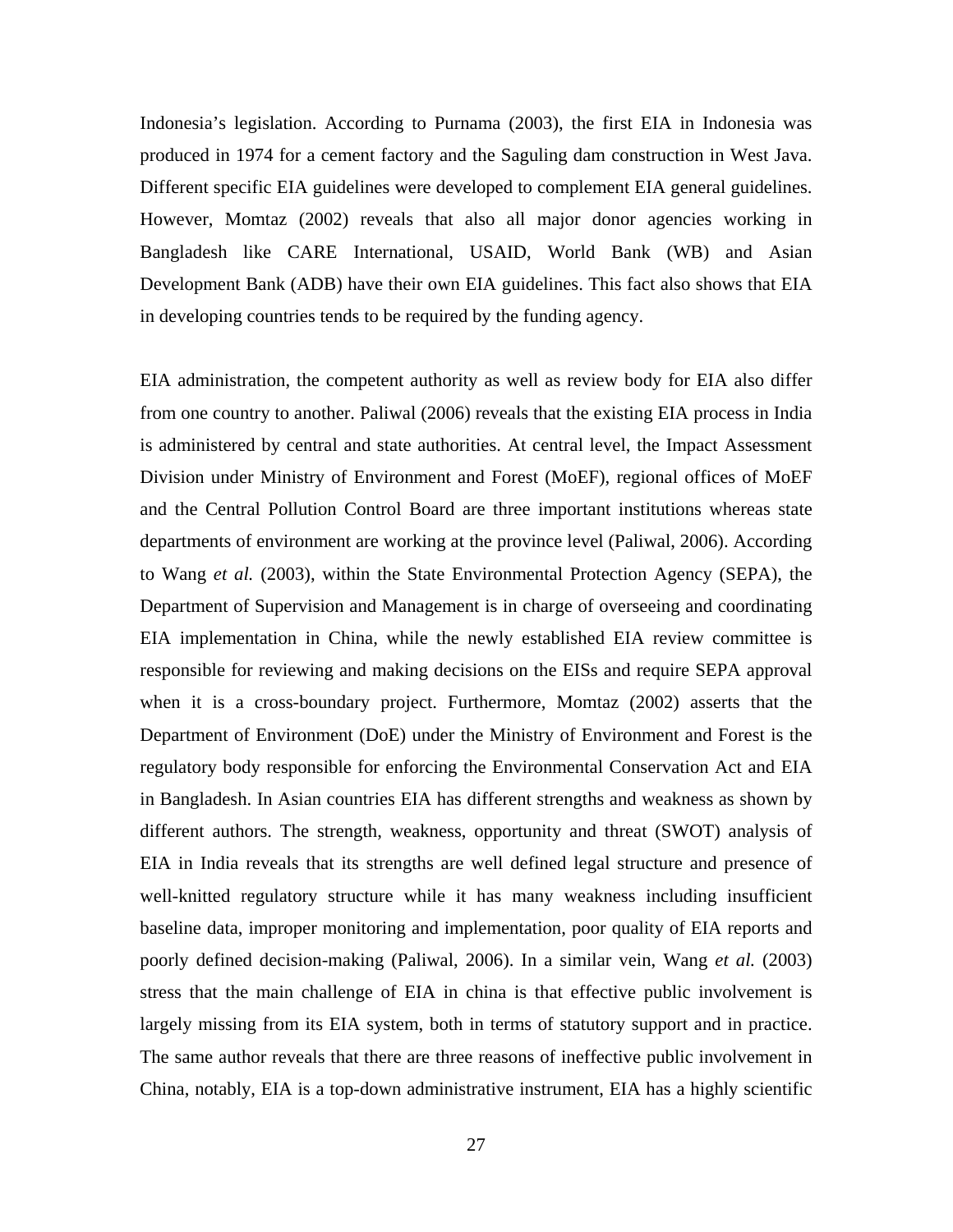and technical and engineering backgrounds, and the last reason is huge population and lack of political will, especially at the local level (Wang *et al.*, 2003).

## **2.2.7.3 EIA in Africa**

In Africa, the EIA system of most developing countries is still in their infancy and varies. According to ECA (2005), a review of the application of EIA in 23 selected African countries reveals that 78% had already established EIA processes, 65% already had specific legislation and regulation, 61% had general guidelines, 22% had formal provision for public participation and all 23 had the main administrative body of EIA. However, Spong *et al*. (2003) stress that EIA is not a legal requirement in Zimbabwe, since the Natural Resources Act of 1941 does not cover EIA. Therefore, after publishing EIA policy and EIA guidelines in 1997 in Zimbabwe, EIA is administered by one EIA officer and eight regional officers in the Department of Natural Resources of the Ministry of Environment and Tourism (Spong *et al.*, 2003).

The main administrative bodies of EIA in most African countries are the Ministry of Environment or specialised government bodies. ECA (2005) shows that countries which have the Directorate of the Environment in the Ministry of Environment as the main administrative body of EIA are Algeria, Niger, Cameroon, Congo, Gabon and Burundi. Similarly, different authors assert that Mozambique has eight EIA professionals, Namibia has two EIA professionals and Mauritius has seven EIA professionals and these countries also have Directorate of the Environment as the main administrative body (Baissac, 2003; Hatton *et al*., 2003; Weaver, 2003). In addition, Rossouw *et al*. (2003) and ECA (2005) show that the Department of Environment (DoE) is the main administrative body for Morocco and South Africa with six professionals and one hundred and ninety eight (198) provincial EIA professionals.

In a similar manner, different authors also show that countries which have specialised government bodies like the National Environmental Protection Agency as the main administrative body of EIA in Benin, Gambia, Ethiopia (ECA, 2005), Ghana (Opoku, 2001) and Tunisia (Ahmad and Wood, 2002) while Uganda and Kenya have National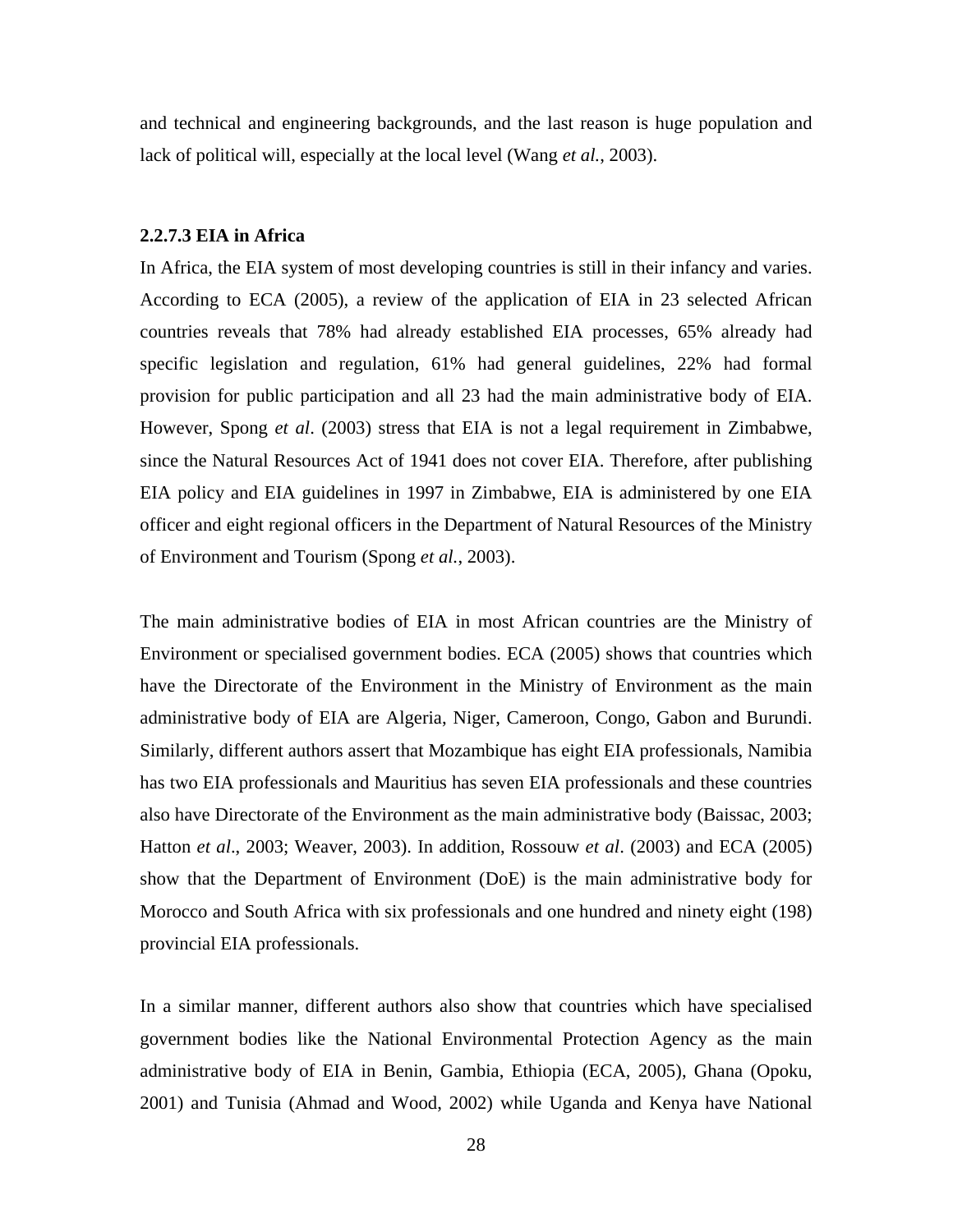Environmental Management Agencies (NEMA) (ECA, 2005). Some countries also have Environmental Councils as the main administrative bodies of EIA including Zambia, Sudan and Tanzania. Zambia has five EIA professionals (Chapman and Walmsley, 2003) whereas the Environmental Councils in Sudan and Tanzania are working under the office of Vice-President (ECA, 2005). However, Nigeria is the only country which has a Federal Environmental Protection Agency as the main administrative body of EIA (Ogunba, 2004). Similarly, Lesotho is the only country which has a National Environmental Secretariat as the main administrative body of EIA and it also has three EIA professionals (Motsamai *et al*., 2003; Mokhehle and Diab, 2001). Finally, Mpotokwane and Keatimilwe (2003) reveal that EIA in Botswana is administered by the National Conservation Strategy Agency which has four EIA professionals.

Beside the low number and high turnover of EIA officers in the African countries, qualification and responsibility of EIA officers are also a serious concern. To illustrate this statement, Spong *et al*. (2003) reveal that Department of Natural Resources (DNR) in the Ministry of Environment and Tourism of Zimbabwe experienced a high turnover of staff with EIA skills. During the last eight years, DNR has lost five EIA specialists who completed their masters in Environmental Policy and Planning at the University of Zimbabwe, and currently relies on one person to coordinate all EIA activities and he has also to undertake other duties like developing an environmental information system (Spong *et al.*, 2003). The same author argues that the reason of this high turnover is poor remuneration in the public service. Furthermore, Hatton *et al*. (2003) assert that six of the eight EIA professionals in the directorate of EIA in Mozambique hold a bachelor of science (BSc), mostly in biology degrees while other two staff members are still doing their Bachelors. In addition, Motsamai *et al*. (2003) show that National Environmental Secretariat in Lesotho currently has three officers in the EIA division but who have also other responsibilities such as the management of capacity-building. Weaver (2003) reveals that EIA implementation also is influenced by different policies existing in different countries. Mpotokwane and Keatimilwe (2003) state that there are several policies which are relevant to the EIA process in Botswana including land policy, national policy on natural resource conservation and development, tourism policy,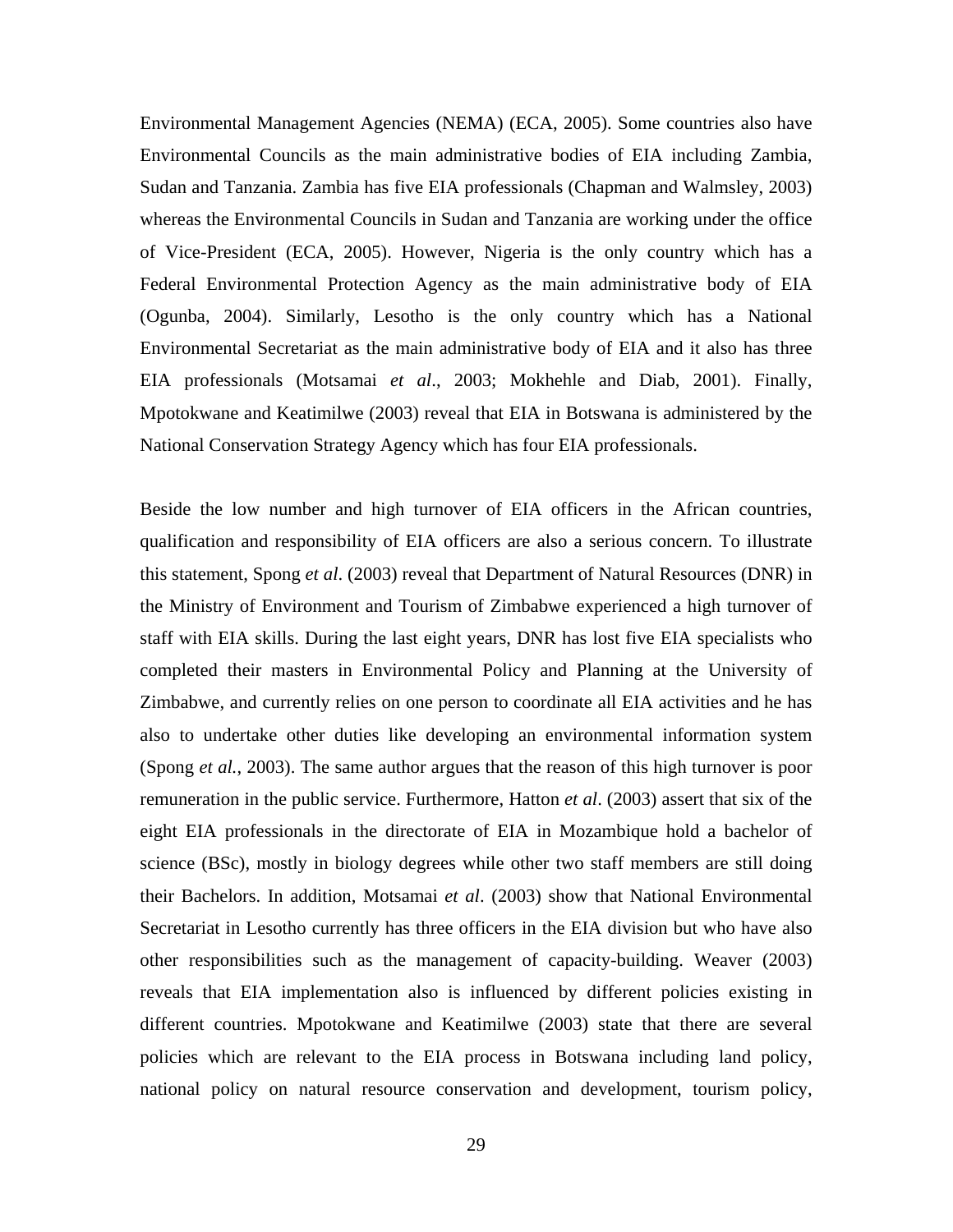national water master plan, national settlement policy and national policy on agricultural development.

EIA challenges in African countries are similar because of their level of industrialisation and how EIA was introduced in those countries. In most African countries, the level of literacy is low and this impacts seriously on the way people participate either in predicting of the effect of the planned projects or in articulating their views to help decision-makers (ECA, 2005). Secondarily, Mokhehle and Diab (2001) reveal that public participation is constrained by the weaknesses of the EIA process itself in developing countries like understaffing, lack of qualified practitioners and shortage of resources. Furthermore, Momtaz (2002) reveals that in the context of African countries, most of the projects are planned and implemented by the government. Therefore, public participation is not encouraged because of the fact that the aim of the EIA in African countries' context is to justify the project and secure funds rather than integration of concerns of affected and interested people to inform decision-making (Momtaz, 2002). The third reason of ineffectiveness of EIA and public participation in African countries' context is the cost of the EIA process. Because of the limited resources, the EIA processes are still expensive in developing countries so it is difficult to afford the cost of EIA in rural areas (Momtaz, 2002). Scott and Oelofse (2005) assert that the fourth and foremost reason for the ineffectiveness of public participation in peri-urban areas is that invisible stakeholders (poor and marginalised people) are not included in the EIA process. The last barrier to public participation in the EIA process in African countries is gender inequality. In most rural areas public meetings are attended mostly by men and even the few women present do not have the opportunity to express their concerns (UNEP, 2004).

## **2.2.8 EIA in Rwanda**

After discussing EIA in developed and developing countries, this section traces the background of environmental awareness and EIA in Rwanda. Furthermore, EIA legislation, EIA administration and the process of EIA in Rwanda are discussed in this section.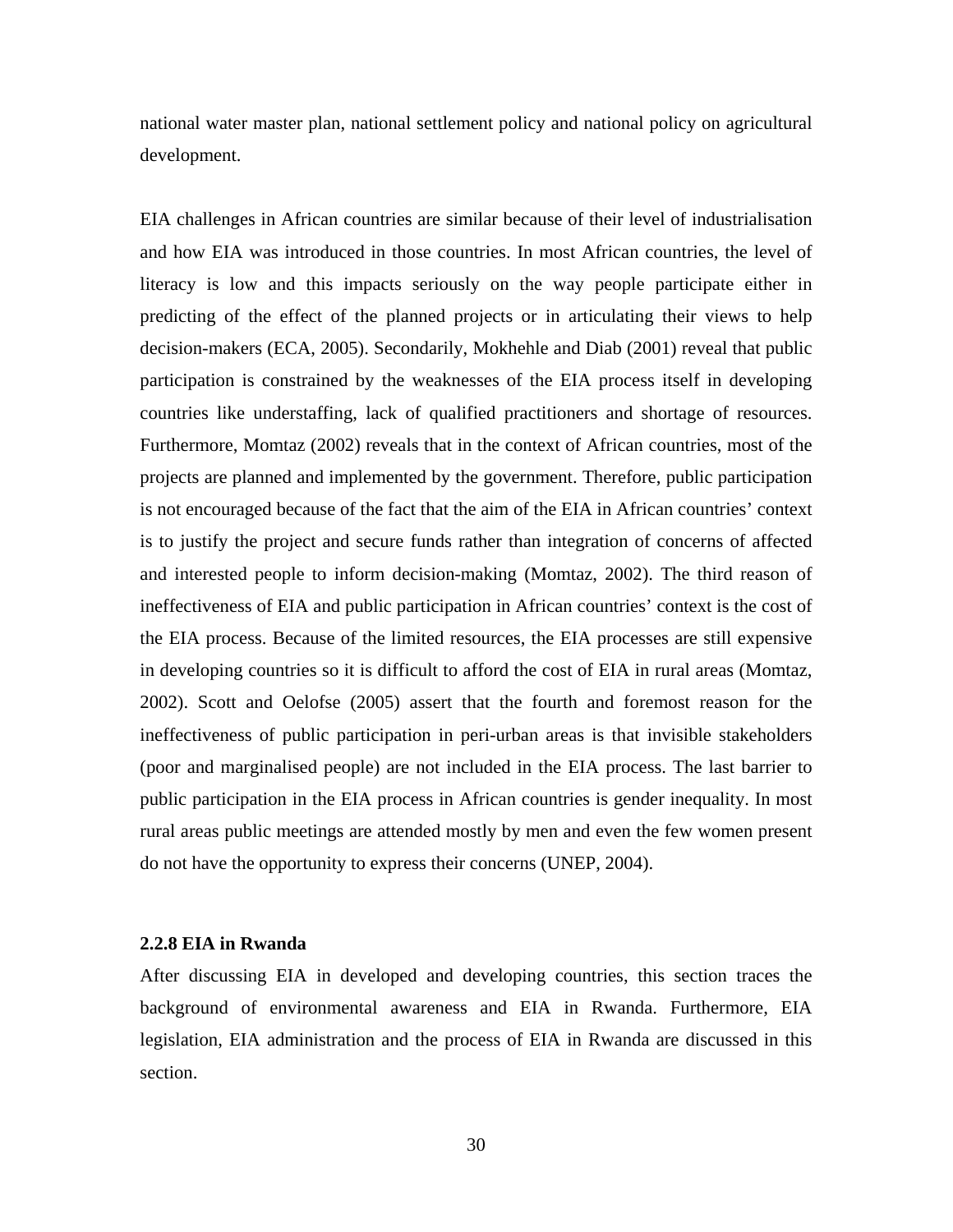### **2.2.8.1 Background of environmental awareness and EIA in Rwanda**

GoR (2003a) reveals that awareness of environmental issues in Rwanda goes back to the colonial period when actions aimed at the protection and conservation of environment were undertaken at different periods, notably, re-forestation activities started in 1920, specifically the creation of Albert Park in 1925 (which became the Natural Forest of Nyungwe as a reserve forest in 1933) and the Akagera National Park in 1935. These environmental friendly initiatives were also supported by a vast campaign for soil conservation initiated by Institut National pour l'Etude Agronomique au Congo (INEAC) later known as the Institut des Sciences Agronomiques du Rwanda (ISAR). Since 1937, it started first in research stations, before extending to the whole country in 1947. It is also this time when soil conservation activities were made compulsory by colonial law (GoR, 2003a).

After independence, GoR (2003a) also asserts that a division of hygiene and environment was created in the Ministry of Health and Social Affairs in 1983 and the first national seminar on environment which recommended the development of a National Environment Strategy was organised by this Ministry in 1985. According to GoR (2003a), in 1989 the Environment and Development Project in the Ministry of Planning was created, which later became the National Environment Unit, a springboard for the establishment of the Ministry of Environment and Tourism (MINETO) in 1992, the duties of which included, among others, the coordination of all environment related activities carried out by different ministries and drafting of the Law on Environment. However, REMA (2009) asserts that the 1994 Tutsi genocide brought to a standstill the initiatives that had been launched, and they were revived by the Government of National Union. It is in this context that Rwanda initiated different environmental projects and also ratification of International Conventions such as the Convention on Biological Diversity (1995), United Nations Outline Convention on Climatic Change (1998), United Nations Convention on Desertification (1998), Vienna Convention for the Protection of the Ozone Layer (2001), Stockholm Convention on Persistent Organic Polluting Agents (2002), Ramsar Convention on Wetlands (2003), Convention on the Conservation of Migratory Species of Wild Animals (2003), Convention on the Prior Informed Procedure for Certain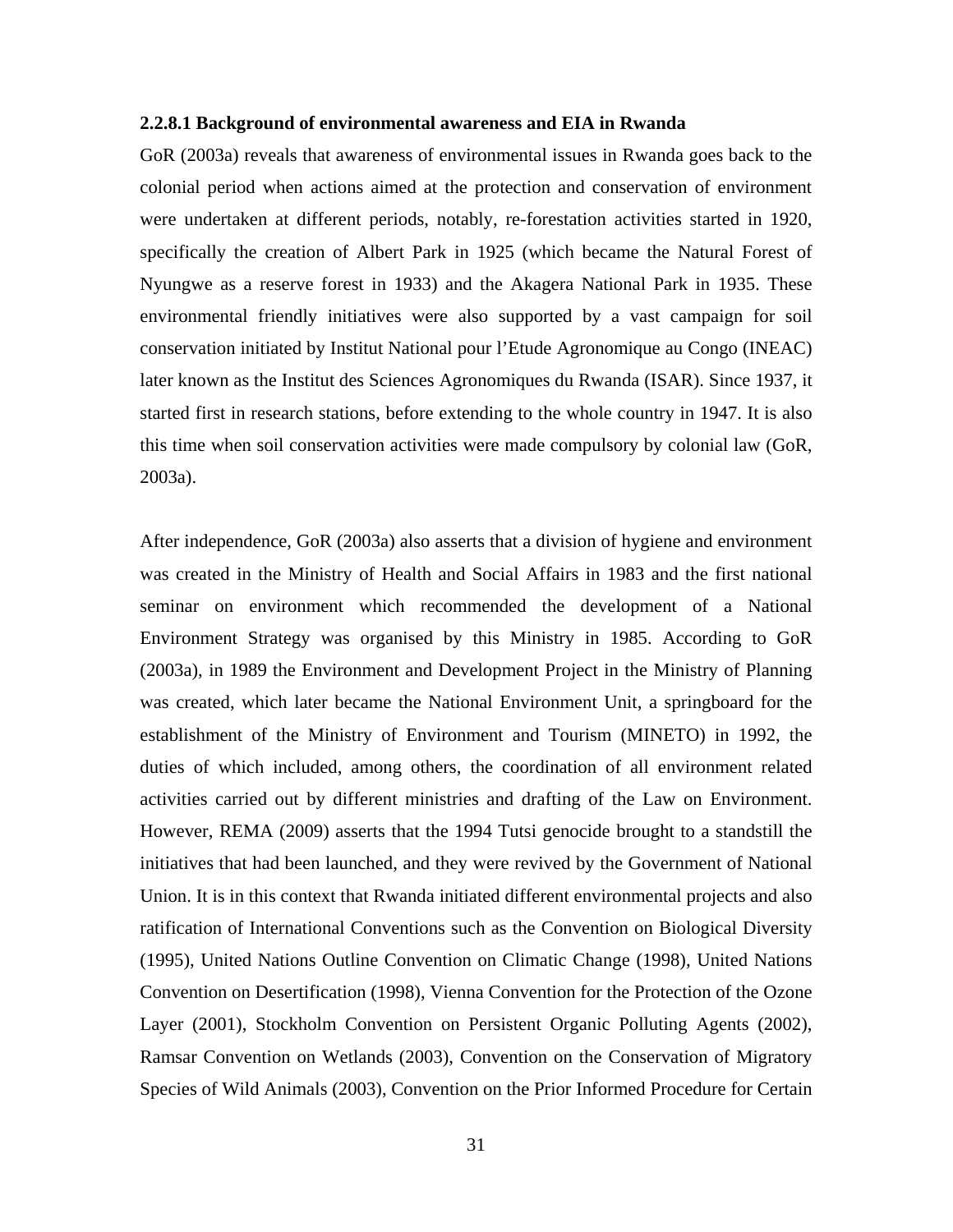Hazardous Chemicals and Pesticides in International Trade (2003), Basel Convention on Control of Transboundary Movements of Hazardous Wastes and their Disposal, and Kyoto Protocol to the United Nations Convention on Climate Change.

Furthermore, GoR (2003a) stresses that National Agenda 21 and the National Environment Strategy and Action Plan were updated in 1996 and also following the Government reshuffles of  $28<sup>th</sup>$  March 1997 and  $8<sup>th</sup>$  February 1999, the environment was successively placed under the Ministry of Agriculture, Animal Breeding, Environment and Rural Development and the current Ministry of Lands, Resettlement and Environment which became Ministry of Natural Resources, Environment and Mines (MINIRENA). The principal mission of this Ministry is to formulate the policy and the law relating to the protection of environment. Moreover, in 2001, the Ministry was strengthened by the establishment of the Ministry of State responsible for the Protection of Environment, which became operational from August 2001. Thereafter, this Ministry of State became a separate Ministry of Environment and Land (MINELA) in December 2009 till now.

Since 2003, the GoR started the process of the establishment of the REMA and finalised the process after enactment of Law No. 16/2006 of 03/04/2006 determining the organisation, functioning and responsibilities of REMA. According to GoR (2006), REMA is the authority in Rwanda in charge of supervision, follow-up and ensuring that issues relating to environment receive attention in all national development plans. Therefore, one of the main responsibilities of REMA is to examine and approve EIA reports at any level of socio-economic activities undertaken by any person or organisation.

## **2.2.8.2 EIA legislation in Rwanda**

The Constitution of the Republic of Rwanda, adopted in June 2003, ensures the protection and sustainable management of environment and encourages rational use of natural resources (GoR, 2003b). Therefore, the legislative base for EIA in Rwanda are the Environmental Organic Law No.04/2005 of 2005 which determines the modalities of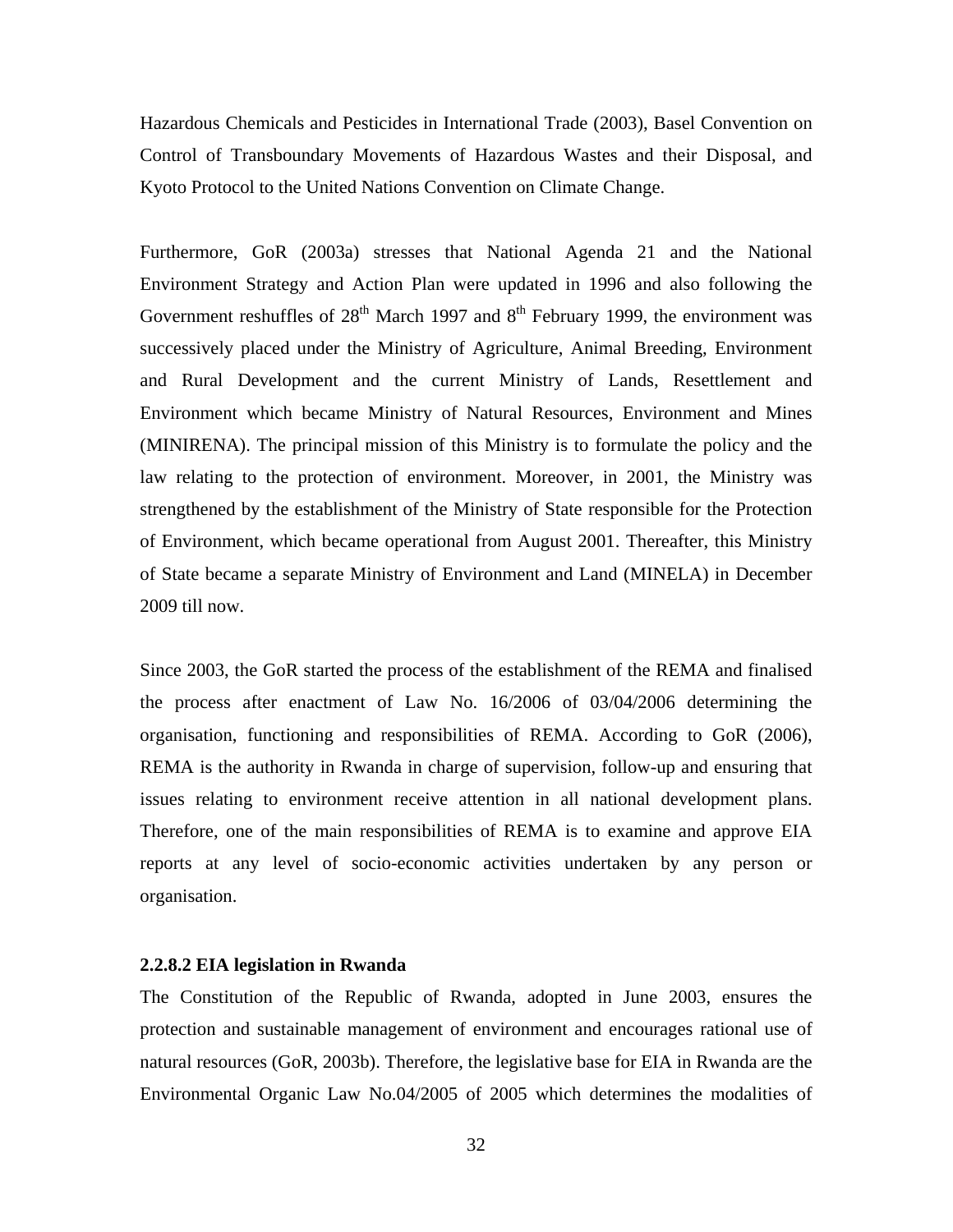protection, conservation and promotion of environment in Rwanda; Ministerial order No 003/2008 of 2008 relating to the requirements and procedure for environmental impact assessment; and Ministerial order No 004/2008 of 2008 establishing the list of works, activities and projects that have to undertake environment impact assessment.

According to GoR (2005), the fourth chapter of environmental organic law is dedicated to EIA, especially in the following articles: Article 67 stipulates that every project shall be subjected to an EIA, before obtaining authorisation for its implementation. Article 68 portrays issues that an EIA shall at least indicate and Article 69 stipulates that an EIA shall be examined and approved by the REMA or any other person given a written authorisation by the authority.

Furthermore, the ministerial order relating to the requirements and procedure for EIA commonly known as EIA regulations encompasses the following provisions: application for authorisation, ToR of the environmental impact study, selection of experts to conduct environmental impact studies, the environmental impact study, submission of the environmental impact study report, analysis of environmental impact study report by the authority, public participation, decision-making and authorisation, appeal of the developer and committees in charge of analysing and taking decisions, including *ad hoc* technical committee and executive committee (GoR, 2008a).

According to GoR (2008b), the list of works, activities and projects that have to undertake an EIA include construction projects (infrastructure), agriculture and animal husbandry activities, works in parks and in its buffer zone, and works of extraction of mines. However, this ministerial order also stipulates that REMA has the power to order a developer to conduct an EIA to be done for a project that is not on the list if it is evident that there is a possibility for the project to have negative effects on the environment.

## **2.2.8.3 EIA administration in Rwanda**

The EIA process in Rwanda started in 2005 and became a legal requirement after the enactment of Organic Law No.04/2005 of 2005 determining the modalities of protection,

33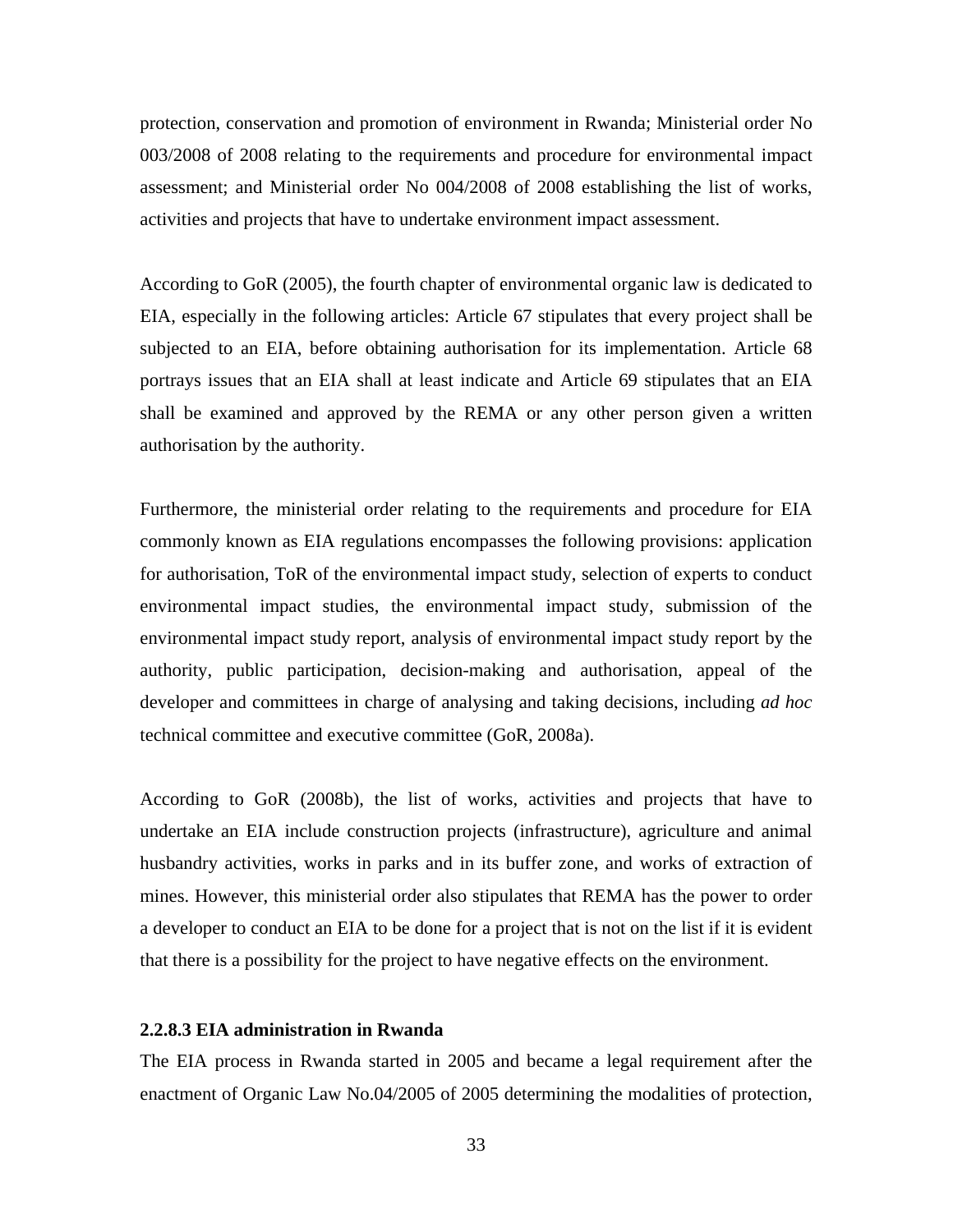conservation and promotion of environment in Rwanda. Since the introduction of EIA in Rwanda, the main EIA administrative body was REMA through DEIACE. Therefore, according to Article 69 of the Environmental Organic Law stipulating that EIA is administered by REMA or any other person given a written authorisation by the Authority, DEIACE was transferred to the RDB. Therefore, since February 2009, RDB became the EIA administrative body through its unit of Environmental Compliance, Awareness and Cleaner Production.

REMA's annual report (2005) reveals that DEIACE started in 2005 with three members of staff including two environmental officers and the Director of this Department. Later on, in 2006, the number of environmental officers was increased to five. By 2008, the number had increased to eight members of staff of DEIACE. Before the transfer of DEIACE to RDB, it had seven environmental officers and the Director of the Department. Also, before the merger, REMA's (2006:4) organisation and structure reveals that DEAICE's main responsibilities were the following:

- To enforce environmental standards, norms, guidelines and procedures;
- To ensure compliance through environmental monitoring;
- To facilitate voluntary compliance to environmental law;
- To coordinate the assessment of the impact of pollutants emanating from different sources such as industry;
- To identify how capacities of national institutions to manage hazardous wastes can be strengthened;
- To propose and facilitate implementation of pollution abatement measures;
- To facilitate organisations to implement environmental management systems in their development projects;
- To plan and prepare inspections based on review and analysis of background information related to the operation to ensure compliance;
- To promote the inspection function as an essential tool for enhancing the quality of management and for ensuring accountability;
- To develop water and air pollution systems;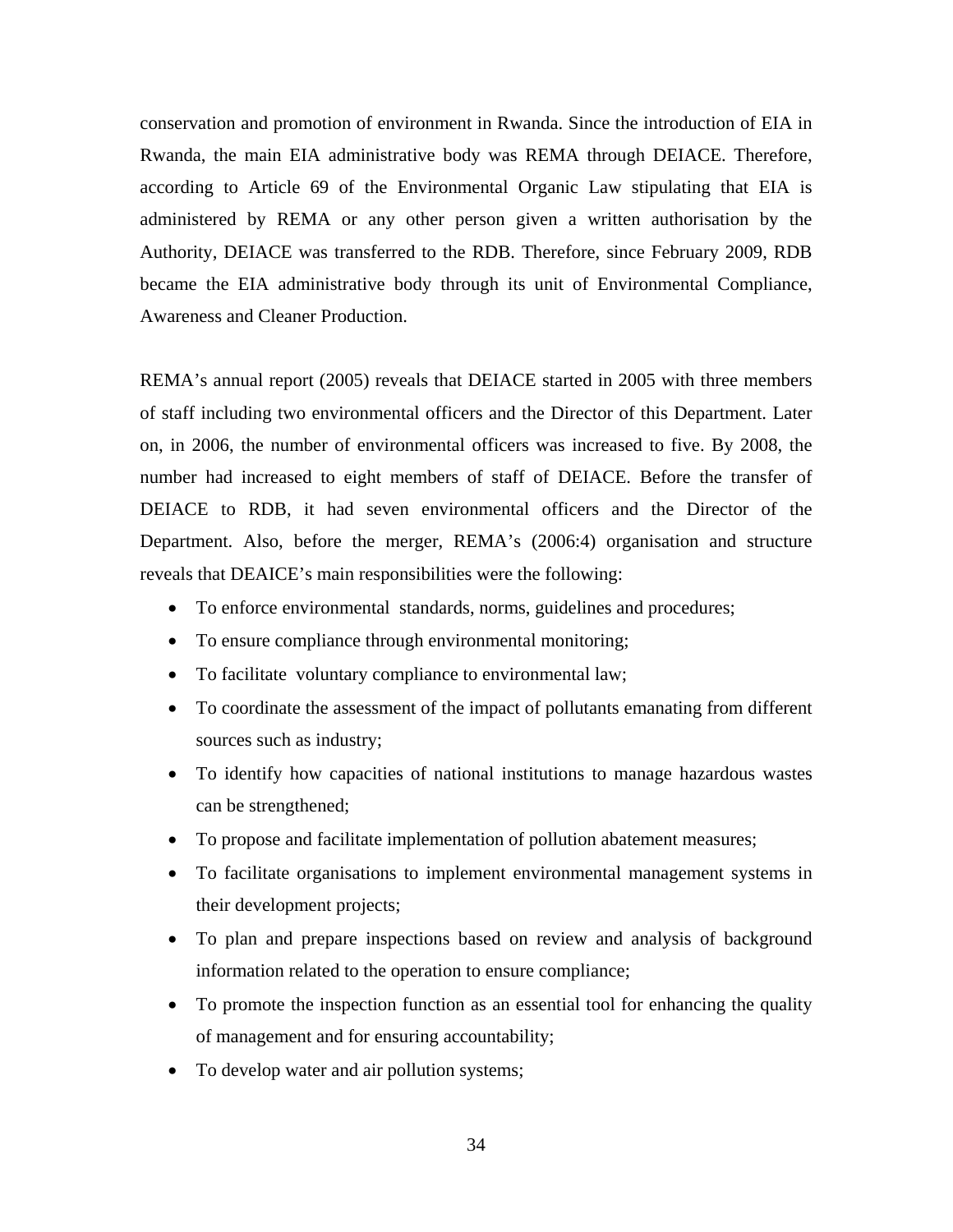- To develop training and public information materials related to environmental management;
- To advise on environmental requirements to developers, the public and Councils so as to encourage environmentally friendly technologies;
- To cooperate with national and international institutions to facilitate a cohesive implementation of pollution control plans and activities at all levels; and
- To provide technical input in negotiating and implementation of international and regional conventions, protocols and treaties relating to environmental management; and implement any other duty as may be assigned by the Head of the Unit.

In addition, apart from above mentioned generic responsibilities, REMA (2006:20) submits that REMA's roles and responsibilities regarding specifically EIA processes in Rwanda are the following:

- Receive and register EIA applications (project briefs) submitted by developers;
- Identify relevant lead agencies to review project briefs and provide necessary input during screening;
- Review project briefs and determine project classification at screening stage;
- Transmit project briefs to relevant lead agencies and concerned local governments to provide input on ToR;
- Publicise project briefs and collect public comments during development of ToR,
- Approve EIA experts to conduct EIA studies;
- Receive EIA documents submitted by a developer and verify that they are complete;
- Transmit copy of EIA Reports to relevant lead agencies, local governments and communities to review and make comments;
- Review EIA reports and make decisions on approval, organise and conduct public hearings, appoint an officer from authority to chair public hearings, receive public comments and compile public hearing reports;
- Appoint the technical committee and its representative to the technical committee;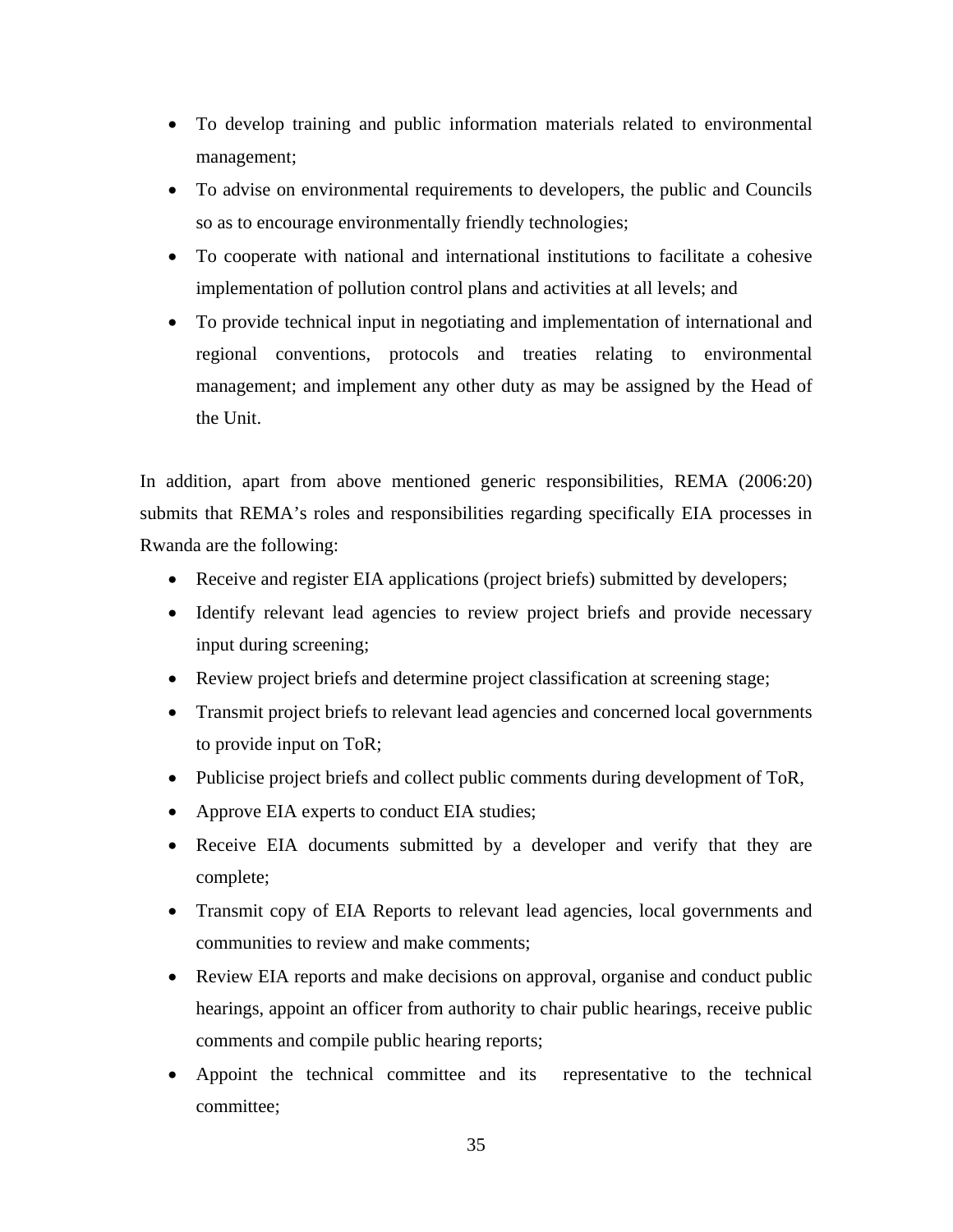- Appoint the an executive committee, and its representative to the technical committee;
- Forward EIA documents (EIA Report, Environment Monitoring Plan and Public Hearing Report) to the technical committee;
- Chair the executive committee which makes final decision on approval of a project;
- Communicate decision on whether or not a proposed project is approved;
- Issue to developers EIA certificate of authorisation if their projects are approved; and
- Enforce compliance through inspection, environmental monitoring and auditing.

However, considering the above mentioned responsibilities and the number of environmental officers operating in the country, REMA reports reveals that it is not easy to combine EIA responsibilities and others, especially in a country which is developing rapidly like Rwanda because of the large number of EIA applications. Therefore, shortage of staff and resources emerged as the biggest hindrance faced by environmental officers. The qualification requirements for the Director of DEIACE should be an advanced university degree (Masters) in either environmental sciences, ecology, biology, chemistry, rural engineering or civil engineering and at least five years of progressively responsible experience in environmental management, good knowledge of regulations and standards setting systems while for environmental officers, qualification requirement is a bachelors degree in either environmental sciences, ecology, biology, chemistry, rural engineering or civil engineering and three years experiences in environmental management, engineering or a related field (REMA, 2006).

Since the introduction of EIA in 2005, REMA completed and issued seventy six certificates of EIA to some of the submitted projects. The table below shows the number and categories of projects submitted to REMA as well as the number of certificate issued per each category of project.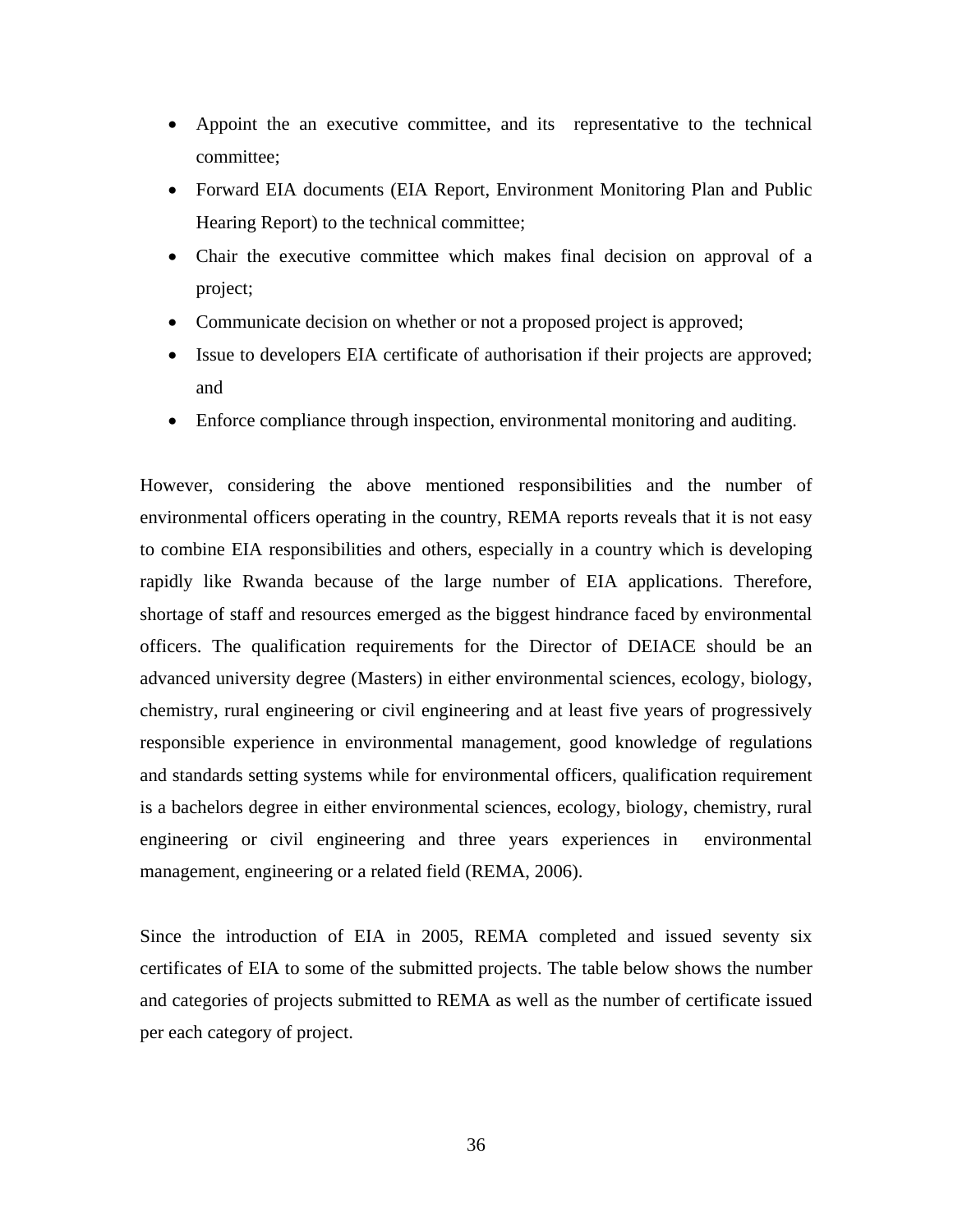|                        | <b>Number of projects</b> |            | Number of                |            |
|------------------------|---------------------------|------------|--------------------------|------------|
| <b>Project Type</b>    | received                  | % of total | certificates             | % of total |
| Construction           | 102                       | 20.56      | 26                       | 34.21      |
| Hotels                 | 70                        | 14.11      | 18                       | 23.68      |
| Industry               | 68                        | 13.71      | 11                       | 14.47      |
| Mine and               |                           |            |                          |            |
| Quarry                 | 37                        | 7.46       | 4                        | 5.26       |
| Agriculture            | 44                        | 8.87       | $\overline{2}$           | 2.63       |
| <b>Station service</b> | 22                        | 4.44       | 6                        | 7.89       |
| Energy                 | 20                        | 4.03       | 8                        | 10.53      |
| Food processing        | 5                         | 1.01       |                          | 1.32       |
| Others                 | 128                       | 25.81      | $\overline{\phantom{0}}$ |            |
| <b>Total</b>           | 496                       | 100        | 76                       | 100        |

**Table 2.1: Projects received during the period of May 2005-July 2008 (REMA, 2008: 4)** 

The above table from REMA's annual report (2008) also indicates that EIA certificates issued are not even the half of the number of the projects submitted. Since the total number of projects submitted is 496 while the number of certificates issued is only 76. Furthermore, construction projects emerged as the highest number of projects (20.56%) subjected to EIA in Rwanda and also as the highest number of certificates (34%) issued by REMA. It is imperative also to mention that the above table show other types of projects submitted to EIA at different rates, including, hotels (14.11%), industries (13.71%), mines and quarries (7.46%), agriculture (8.87%), station services (4.44%), energy (4.03%), food processing (1.01%) and others with 25.81%.

The EIA consultancy industry in Rwanda is still small since REMA approved only twenty four EIA consultants. The list of EIA experts approved by REMA is listed in Appendix 1.

## **2.2.8.4 EIA process in Rwanda**

The Organic Law on Environment Protection made EIA mandatory for approval of major development projects, activities and programmes in the Republic of Rwanda. However, besides the legislation, guidance is needed of a more technical nature to streamline the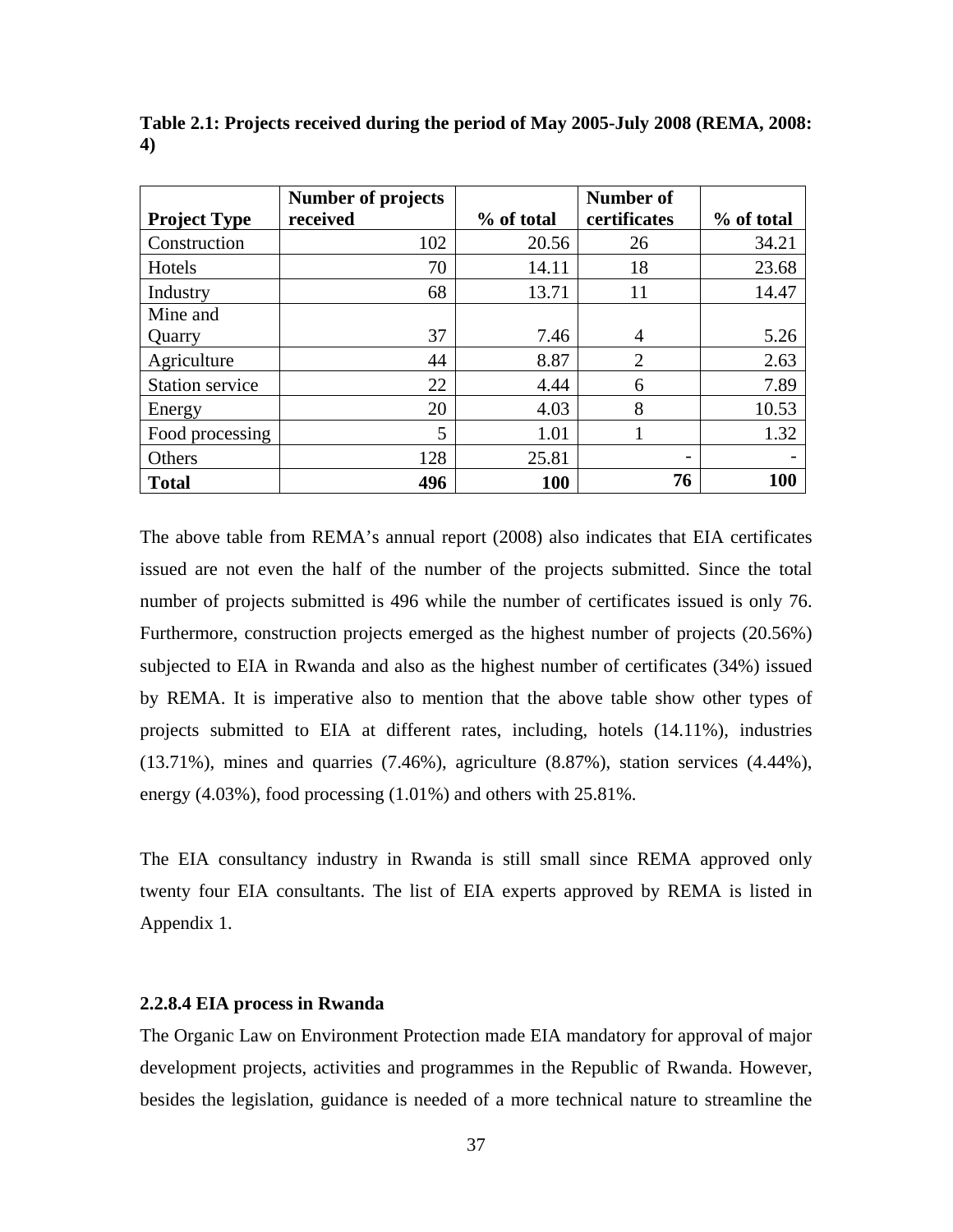conduct of EIA and appraisal of EIA reports. Therefore, REMA (2006) stresses that the establishment of General Guidelines and Procedures for EIA in 2006*,* which unifies the legal requirements with the practical conduct of EIA, contributed to the improvement of EIA practice in Rwanda.

General EIA guidelines of 2006 show that EIA process in Rwanda involves the following four stages starting with the environmental impact initiation phase involving screening and scoping. Following this is the impact study phase, which includes impact identification and analysis, development of mitigation measures and preparation of the report. The decision-making and authorisation phase entails review of EIA reports and to either approve or disapprove a project. Lastly, environmental management and follow-up phase deals with monitoring aspects of the project during its implementation. Figure 2.2 below shows the steps and the duration of each step of EIA in Rwanda.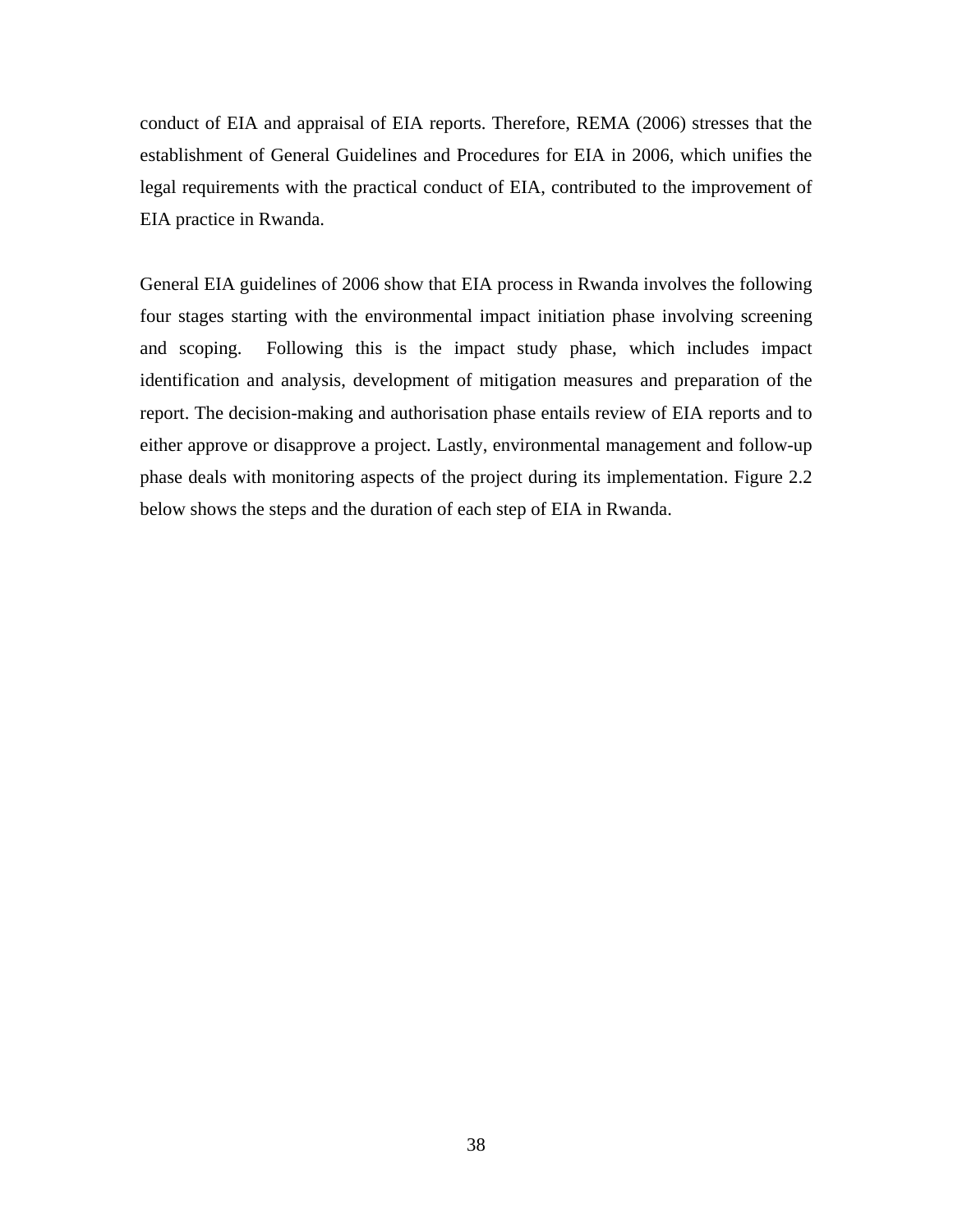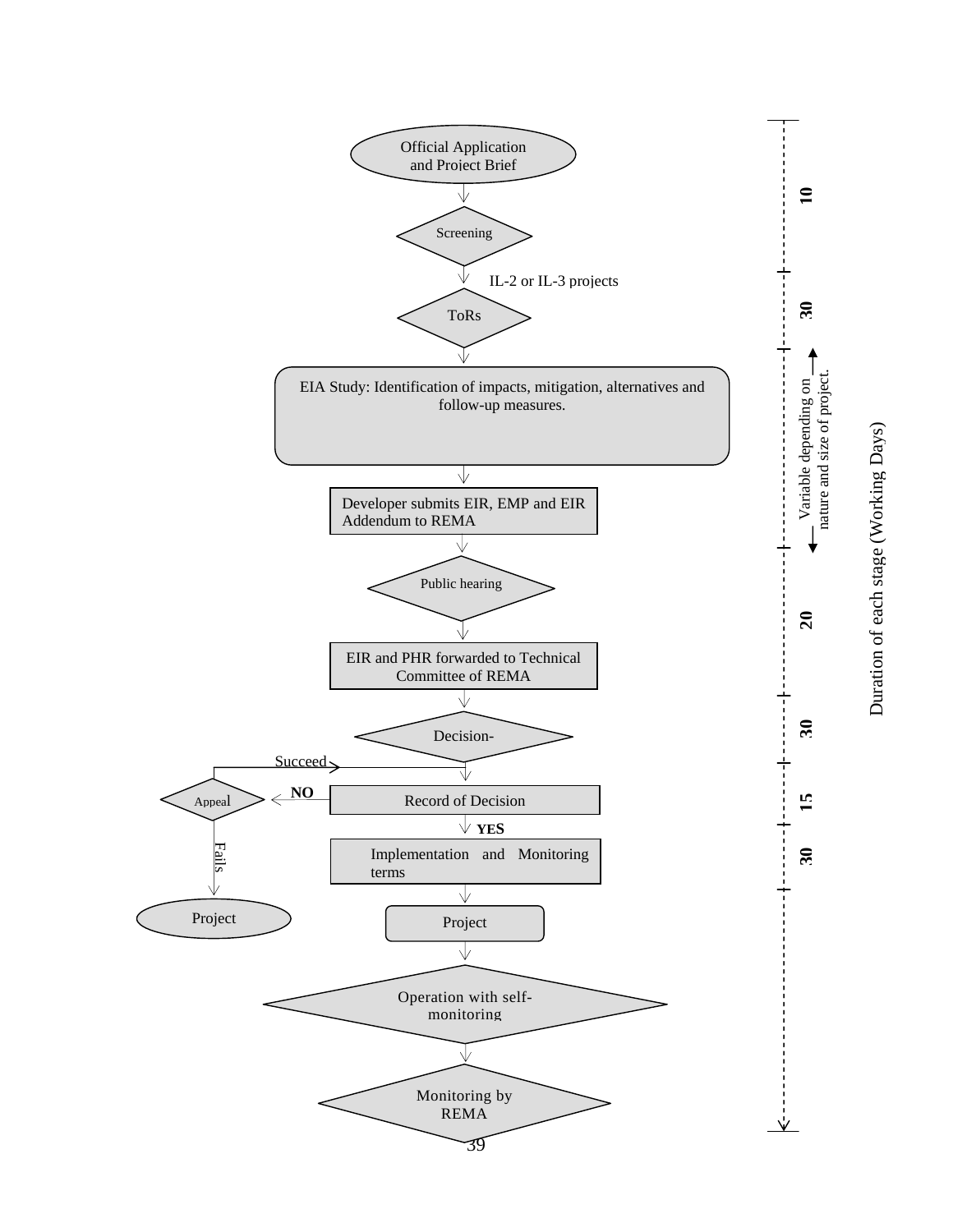#### **Figure 2.2: EIA process chart in Rwanda (REMA, 2006: 39)**

The REMA annual report (2008) asserts that during the second EIA sector guidelines validation workshop of 2008, the following EIA sector guidelines: Audit Guidelines, Waste Management Guidelines, Water Resources Guidelines, Wetland Management, Road Construction Guidelines, Hydroelectric Power Development Guidelines and Housing Development were developed to supplement and help EIA general guidelines and stakeholders to address specific project impacts accordingly. Therefore, all of these mentioned sector guidelines were validated in 2009.

### **2.3 Strategic Environmental Assessment**

In the bid to revise how EIA can address economic, ecological and social issues sustainably, the SEA has been introduced to supplement EIA. Fischer (2003) stresses three reasons of establishing SEA, notably, to provide input on environmental and sustainability issues to planning or decision-making; to reduce the number and complexity of project EIAs; and to assess cumulative impacts and identify sustainability indicators. At this point, SEA is defined as a decision-making support instrument for the formulation of sustainable spatial and sector policies, plans and programmes, aiming to ensure an appropriate consideration of the environment (UNEP, 2004; Fischer, 2003). In a similar manner, Alshuwaikhat (2005:309) defines SEA as "*a formalised, systematic and comprehensive process of evaluating the environmental impacts of a policy, plan or programme and its alternatives, including the preparation of written report on the findings of that evaluation, and using the findings in publicly accountable decisionmaking"*. The table below shows the difference between EIA and SEA.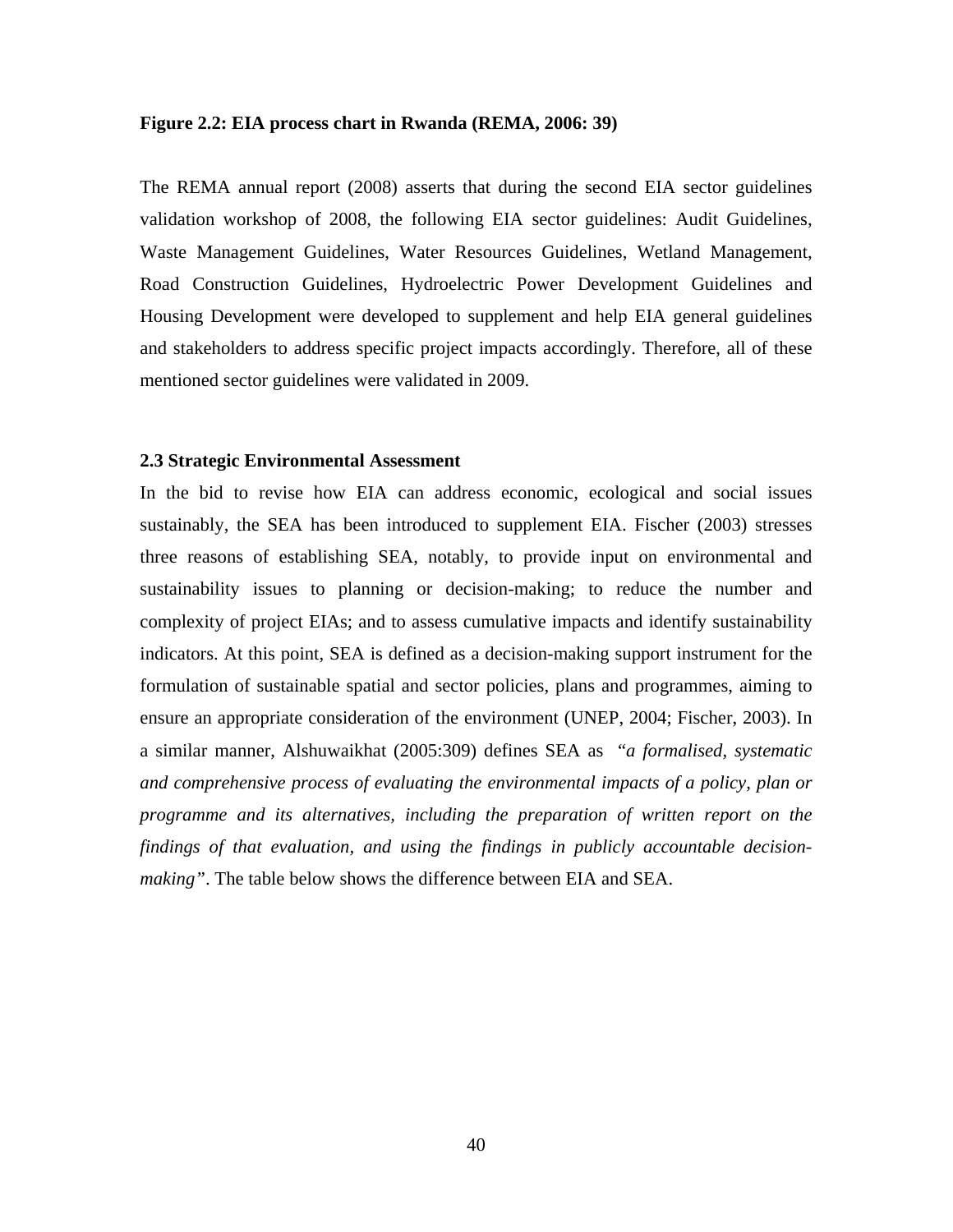**Table 2.2: The comparison of EIA and SEA (CSIR, 1996 cited in ECA, 2005: 9)** 

| <b>EIA</b>                                | <b>SEA</b>                                 |  |  |
|-------------------------------------------|--------------------------------------------|--|--|
| Is usually reactive to a development      | Is pro-active and informs development      |  |  |
| proposal                                  | proposals                                  |  |  |
| Assesses<br>the effect of a<br>proposed   | Assesses the effect of a policy, plan or   |  |  |
| development on the environment            | programme on the environment, or the       |  |  |
|                                           | effect of the environment on development   |  |  |
|                                           | needs and opportunities                    |  |  |
| Addresses a specific project              | Addresses areas, regions or sectors of     |  |  |
|                                           | development                                |  |  |
| Has a well-defined beginning and end      | Is a continuing process aimed at providing |  |  |
|                                           | information at the right time              |  |  |
| Assesses direct impact and benefits       | Assesses cumulative impacts and identifies |  |  |
|                                           | implications and issues for sustainable    |  |  |
|                                           | development                                |  |  |
| Focuses on the mitigation of impacts      | Focuses on maintaining a chosen level of   |  |  |
|                                           | environmental quality                      |  |  |
| Has a narrow perspective and a high level | Has a wide perspective and a low level of  |  |  |
| of detail                                 | detail to provide a vision and overall     |  |  |
|                                           | framework                                  |  |  |
| Focuses on project-specific impacts       | Creates a framework against which impacts  |  |  |
|                                           | and benefits can be measured               |  |  |

The above table 2.2 shows that the difference between SEA and EIA is that SEA can help more to achieve sustainable development than EIA since SEA is introduced to assess cumulative effects and the effect of a policy, plan or programme on the environment and vice versa. However, the advantage of EIA is that it has narrow perspective and a high level of details. Therefore, even if the above table shows the difference between the two tools it also shows that one supplements to another.

In a similar vein, Weaver (2003) reveals that SEA is much more likely to promote sustainable development than project-level EIA because it helps to incorporate sustainable development considerations early in the strategic decision-making process. Furthermore, Morrison-Saunders and Fischer (2006) reveal that SEA emerges as a possible solution for the integration of economic, social and environmental aspects in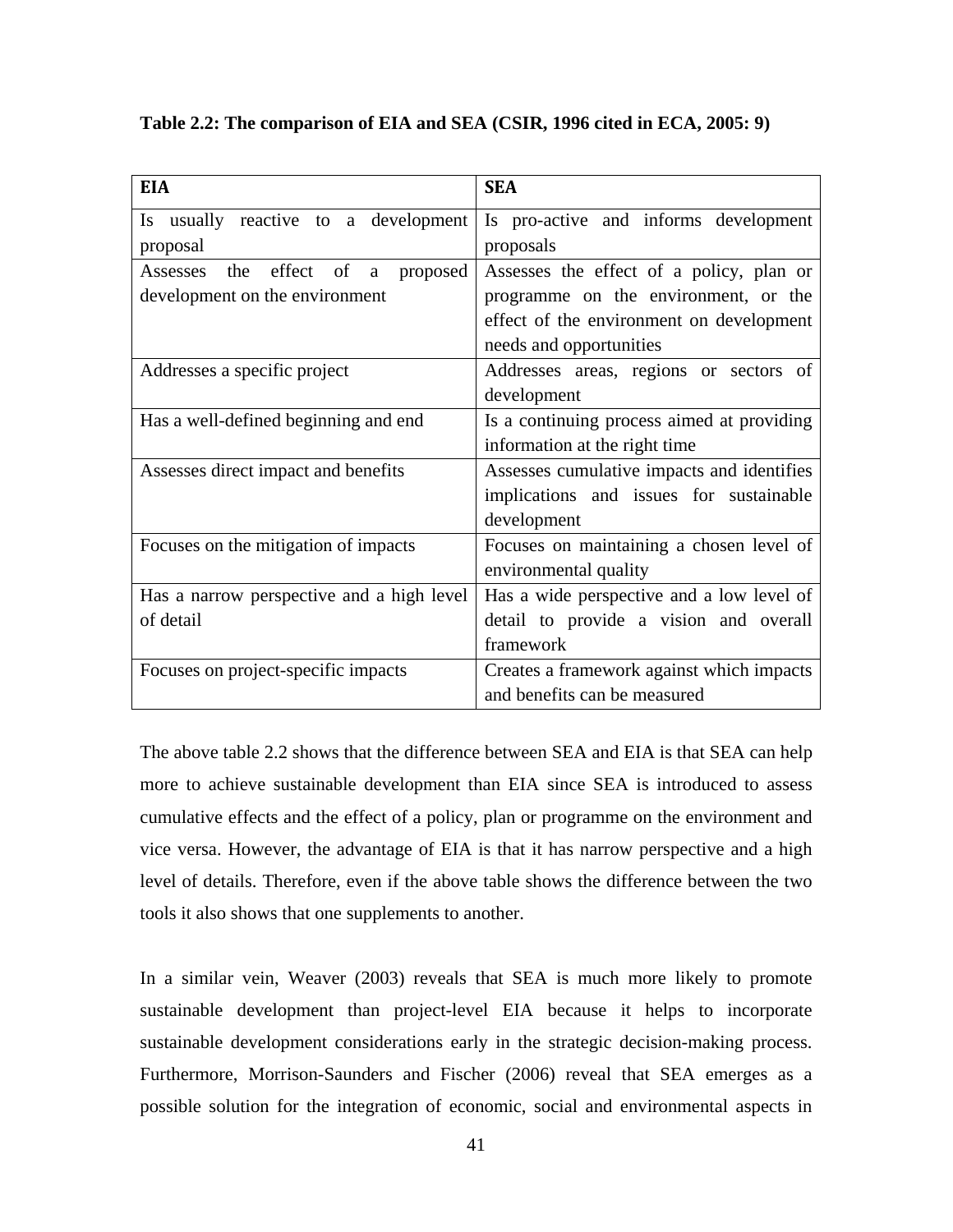planning so that SEA can be based on objectives by which sustainable development can be defined. In addition, Fischer (2003) asserts that public participation in SEA provides a crucial view of people's ways of understanding problems connected with policy, plan and programme making and it can make the whole planning process more efficient and reliable. Fischer (2003) further believes that besides considering environmental and socio-economic aspects and pro-active objectives-led decision-making, SEA also includes the consideration of the quality of life of future generations. To support Fischer's opinion, Alshuwaikhat (2005) reveals that the identification of serious environmental threats in proposals of policy, plans or programme will cause a reduction in the number of project-based impacts. Alshuwaikhat (2005) also submits that SEA offers an opportunity to address cumulative effects, which cannot be properly handled by EIA because of the pervasive nature of cumulative effects and large-scale environmental change.

On the other hand, SEA is constrained by different factors, especially in developing countries (Morrison-Saunders and Fischer, 2006). In the similar vein, UNEP (2004) reveals that SEA is a recent tool and therefore in developing countries, there is a small number of countries which have SEA processes in place. In addition, Alshuwaikhat (2005) submits that in some countries (Sri Lanka, Vietnam and Saudi Arabia) environmental assessment, especially SEA, was introduced with insufficient staffing, experience and monitoring; with evaluation inadequacies; and without enough baseline data. Furthermore, many developing countries give lower priority to environmental assessment, especially at the policy level, in dealing with poverty alleviation, economic growth and development and, sometimes, political stability (Alshuwaikhat, 2005).

Different authors (Alshuwaikhat, 2005; Devnyst, 2000; Glasson *et al*., 2005) offer some recommendations as a way forward for better implementation of SEA. Alshuwaikhat (2005) recommends that SEA should be established in local municipalities and a need of SEA training. Devnyst (2000) also recommends that SEA system should be simple and flexible and further scientific research. Lastly, Glasson *et al*. (2005) recommend extensive public participation, including the public and NGOs and that developing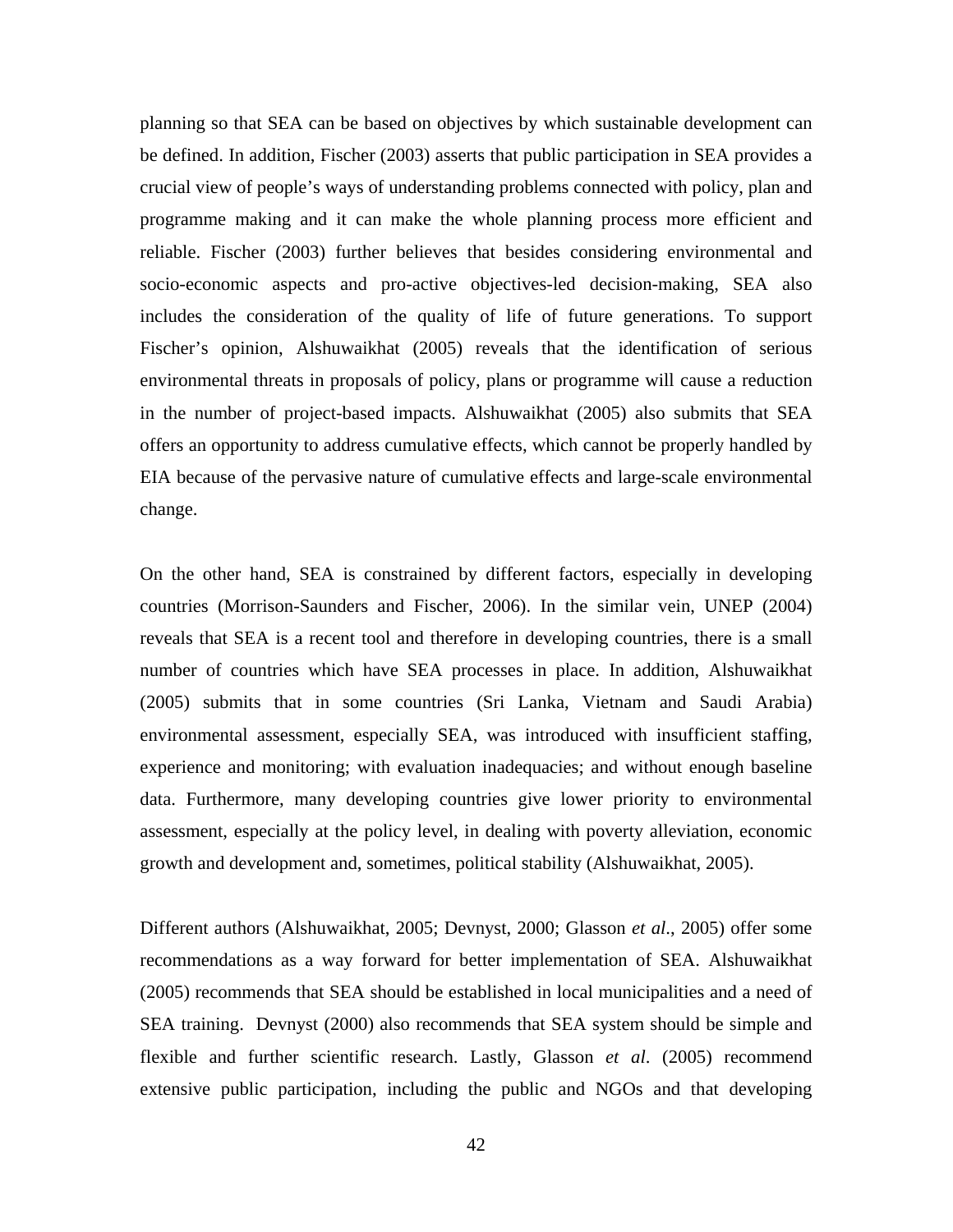countries should develop SEA directive on the regional level as European Union. This will facilitate the implementation of SEA. Following the above discussions, SEA can never replace project level EIA but it strongly reduces the effort and resources (for example time and cost) involved in project EIAs.

## **2.4 Conclusion**

EIA and SEA are important environmental tools not only for developed countries but also in developing countries. Thus, different authors confirm that the main goal of EIA and SEA is to promote decision-making that leads to sustainable development. After discussing the definition and objective of EIA, this chapter examined relevant literature and discussed the state of EIA in developed as well as developing countries. Furthermore, the literature about EIA in Rwanda discussed in this chapter helped the researcher to discuss the findings of this study.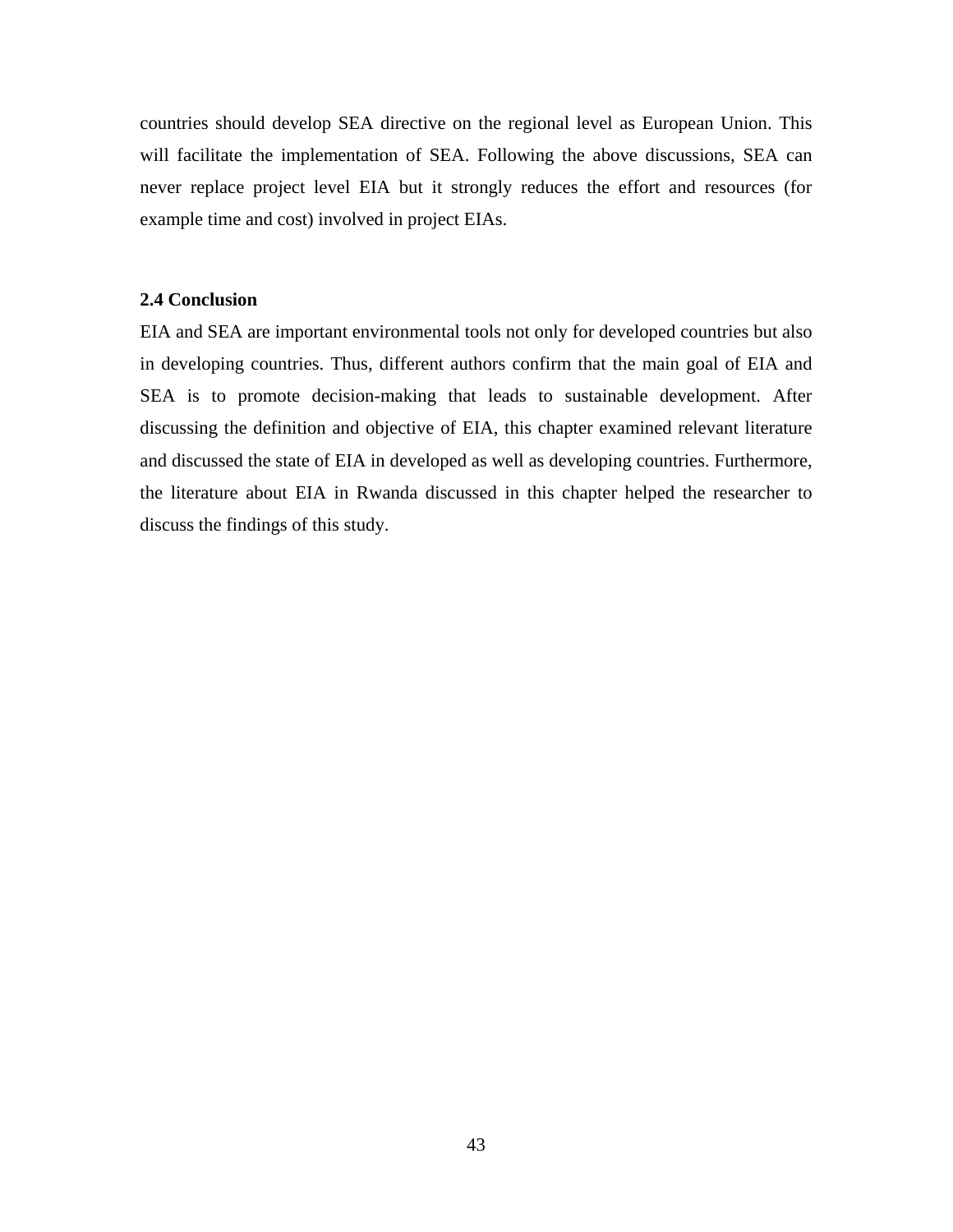## **CHAPTER THREE: STUDY AREA AND METHODOLOGY**

## **3.1 Introduction**

This chapter provides the background of the study area, data collection strategy, research design and methods, analysis of the data and limitations of the study. The background of the study area includes geographical location, demographic indicators and territorial surface of Rwanda. It also encompasses economic, social and environmental features of Rwanda. The research design and methods illustrates the construction and administration of questionnaire as well as sampling techniques, while the data collection strategy includes the quantitative research method for primary data and desktop approach methodology for secondary data.

## **3.2 Background to the study area**

According to REMA (2009) and National Institute of Statistics of Rwanda (NISR, 2008), the Republic of Rwanda is a small country with  $26,338$  km<sup>2</sup> and its population as at 2006 was 9,058,592. In addition, NISR (2008) reveals that the population density of Rwanda to be 344 inhabitants per square kilometer and the population of 15 to 64 years old represents the highest percentage of the total population (55.2%). Furthermore, NISR (2008) declares that Kigali is the capital city of Rwanda and the official languages are Kinyarwanda, English and French.

According to Esty *et al.* (2008), based on the Environment Performance Index (EPI), Rwanda's global ranking on environmental performance in 2008 stood at 131 in a performance league of 149 countries. The country's EPI score of 54.9 was below the average for its income group (61.3) and also below that of the geographic group (57.9). Uganda (61.6), Tanzania (63.9) and Kenya (69.0) performed relatively better than Rwanda.

The Republic of Rwanda is a land-locked country located in central Africa and the geographical location of Rwanda is 1° 57' S, 30° 4' E (Central Intelligence Agency,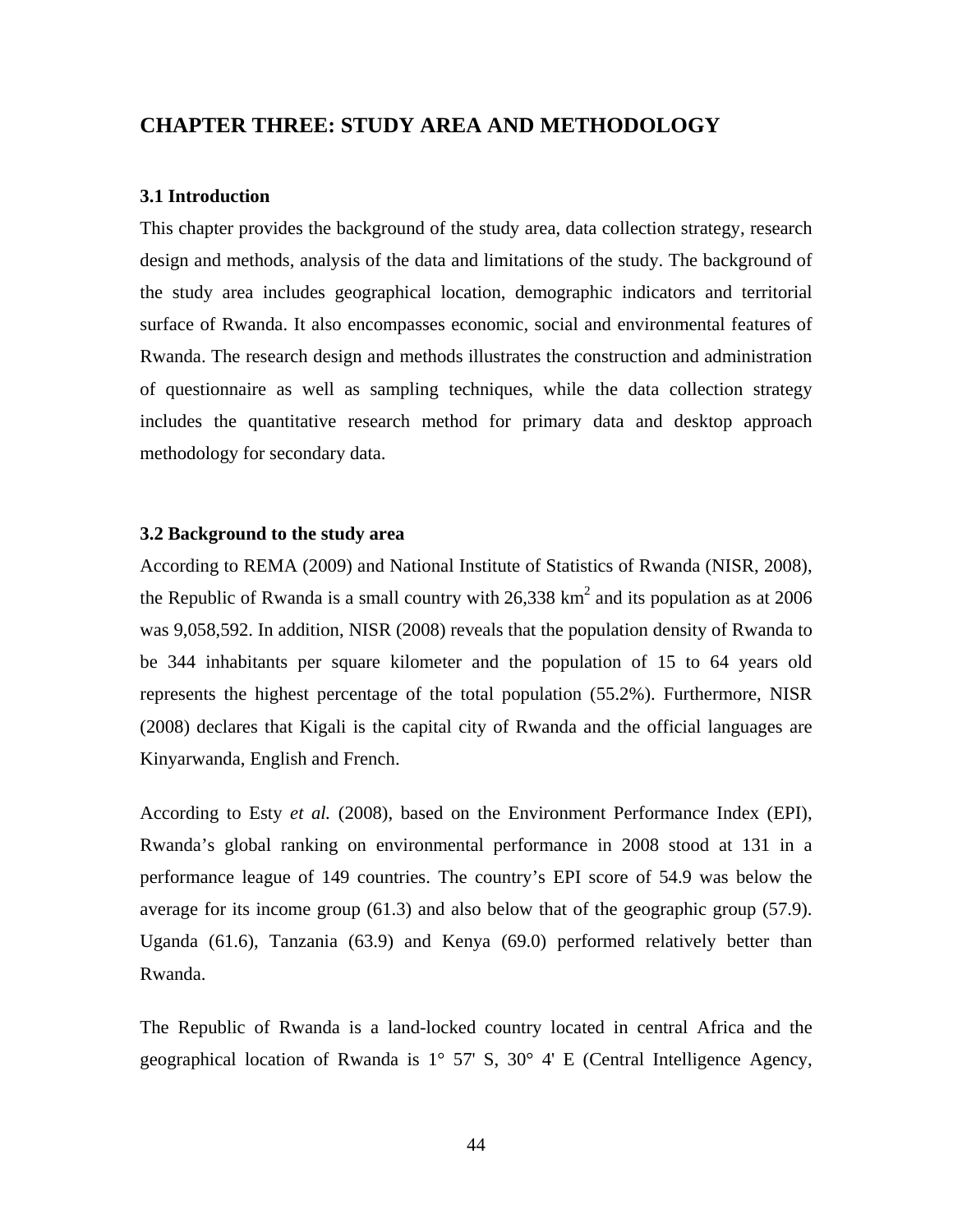2010). The administrative map of Rwanda below shows four provinces (Eastern, Western, Northern and Southern) and Kigali city in the center.



**Figure 3.1: Administrative map of Rwanda (REMA, 2009: 1)** 

In the bid to portray economic features of Rwanda, NISR (2008) estimated the Gross Domestic Product (GDP) of 2006 at 1,583 billion Rwandan francs (Frw) or US\$ 2.8 billion with GDP per capita of 175,000 Frw or US\$ 314, at the nominal exchange rate of 558 Frw for US\$1. The agriculture sector is the highest contributing sector to GDP at 41% (NISR, 2007). However, being dependent on rain-fed agriculture, Rwanda's economy and people's livelihoods are vulnerable to climate variability and climate change (REMA, 2009).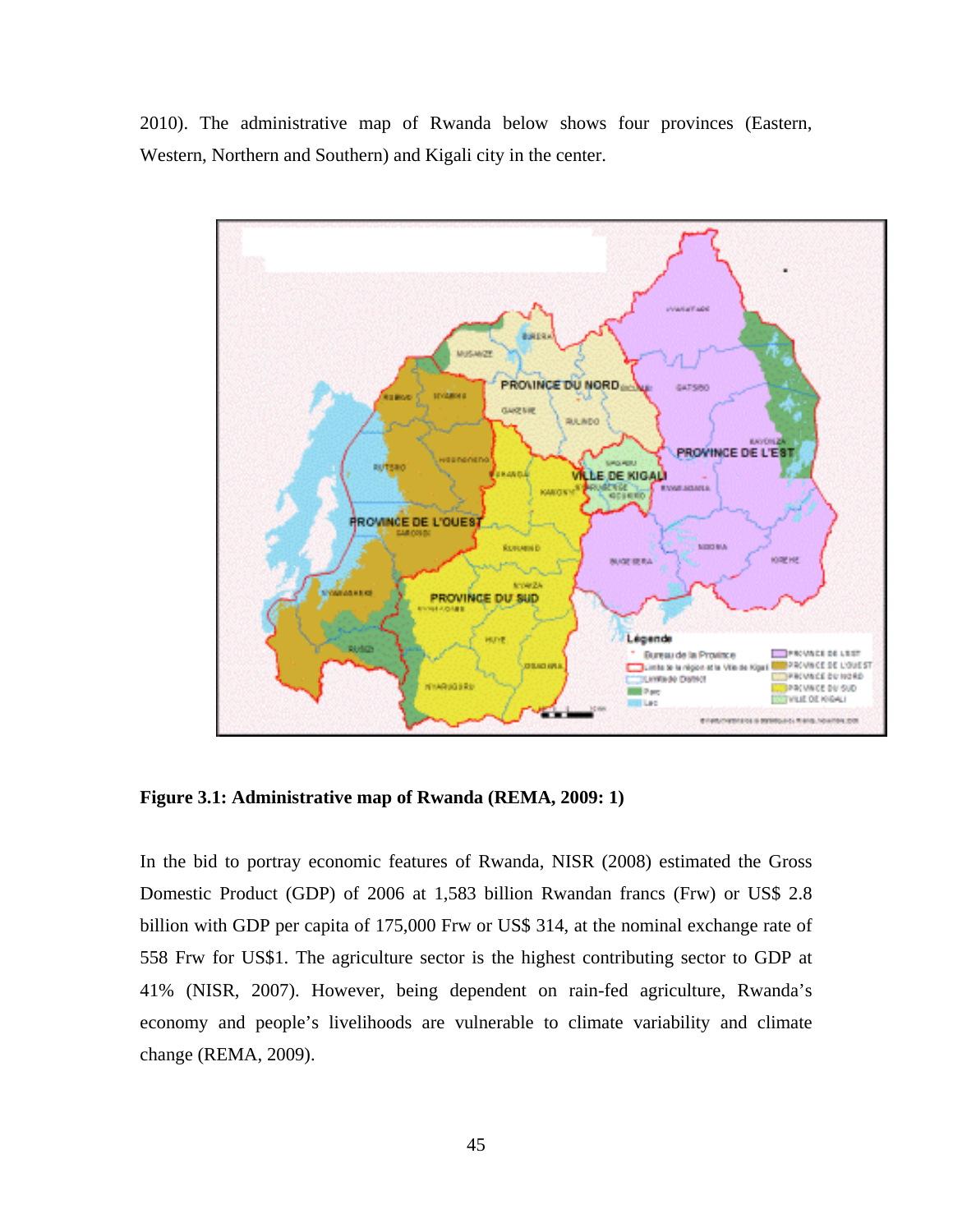The RDB shows that Rwanda has eight priority sectors which are development drivers of the country notably Information and Communication Technology (ICT), tourism, Energy, Agriculture, mining, financial services, infrastructure, real estate and construction (RDB, 2010). In the bid to show the extent of development in Rwanda, the current situation of those priority sectors are discussed below.

RDB (2010) reveals that ICT as one of the crosscutting issues of Rwanda vision 2020 target, it attracted US\$500 million in investment over the last three years by both private and public sector and the government has invested in a 2,500 km optic fibre that covers Kigali city and the entire country with a total of seven regional links to the neighbouring countries and Kigali City wireless broadband. In addition, MTN Rwanda and Rwandatel are the leading players offering fixed telephones, mobile telephones, and internet services. TIGO, the third telecommunication operator, only began operation by end of 2009 (RDB, 2010).

Secondly, RDB (2010) shows that the tourism industry is the country's largest foreign exchange earner since leisure tourists spent US\$209 million in 2007 and it increased by 50% in 2008. Furthermore, Rwanda has five unique and attractive natural assets including the Virunga National Park with a natural habitat for 600 of the 800 rare mountain gorillas; the rainforests of Nyungwe National Park which is a home to rare chimpanzees, birds and elephants**;** Lake Kivu surrounded by stunning beaches and dormant volcanoes covered by lush vegetation; Akagera National Park which is offering the potential to be one of East Africa's great safari destinations and Rwanda has over 1/3 of Africa's bird species (RDB, 2010). However, RDB (2010) asserts that there are only 187 hotels and 4,102 hotel rooms in Rwanda of which only seven are upper range.

The energy sector in Rwanda is not large. Thus, RDB (2010) asserts that it provides 60- 69 Mega Watts of electricity generation (50% of hydro-electric and 50% of diesel). In addition, 50-55 billion  $m<sup>3</sup>$  of methane gas in lake Kivu will enable the Kivu watt power plant which is under construction to produce an extra 100 Mega Watts (RDB, 2010).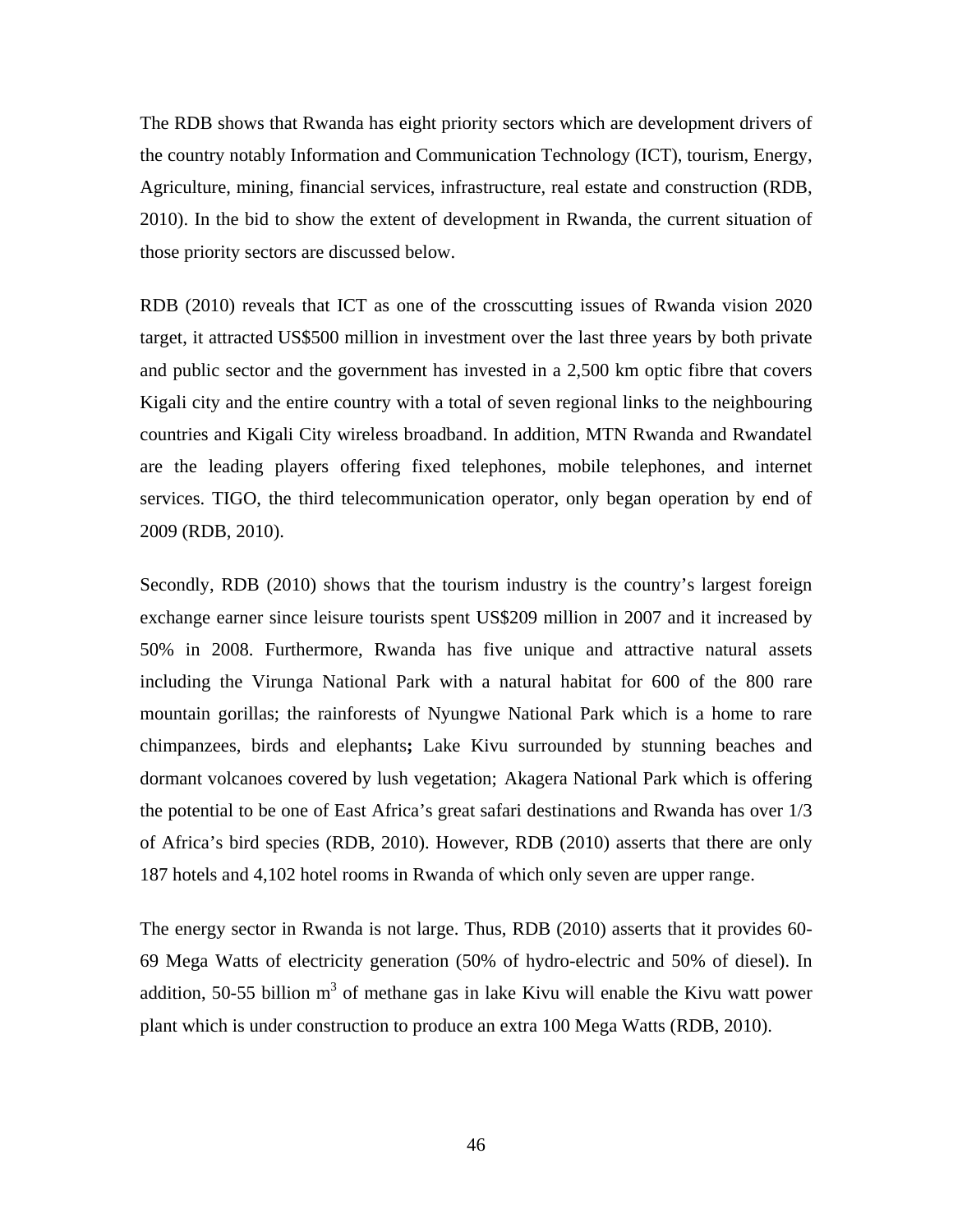Agriculture is the cornerstone of the economy in Rwanda and RDB (2010) shows that around 87% of the population is engaged in agricultural activities. The main agricultural exports are coffee, tea and others like dairy, fruits, fresh cut flowers, and silk and food crops for export to the region (RDB, 2010).

The mining sector in Rwanda is not huge but it is one of the highest contributing sectors to the country's economy. Rwanda's main mineral exports are ores processed to extract tin, coltan and tungsten. However, RDB submits that only 25% of US\$ 200 million potential output is currently exploited but diversification opportunities in quarries (for construction materials) and precious stones (gold, diamond, beryl, topaz, rubies, sapphires, gamets and other unexploited deposits) have been identified (RDB, 2010).

The banking sector is comprised of eight commercial banks, one primary microfinance bank, one discount house, one development bank and one mortgage bank. In addition, RDB confirms that an estimated 12% of the population had a bank account in 2007 (RDB, 2010).

The infrastructure sector comprises over 14,000 km (8,700 miles) of roads, 20% of which is paved and the Kigali International Airport with an annual capacity of 4.4 million passengers (RDB, 2010). However, there are no railroad systems available, but the new two branches of the railway line are in the pipeline. This will connect Isaka (Tanzania) and Kigali to link to the Port of Dar Es Salaam Rwanda-Burundi via the Democratic Republic of Congo (RDB, 2010).

Lastly, real estate and construction is the booming sectors in Rwanda. For instance, RDB (2010) shows that from 2003 to 2008, investment in the construction sector grew from US\$ 100 million to US\$ 350 million. Therefore, in 2008, revenues from the general construction sector increased by 51% because of population growth of 2.8% combined with urban growth currently at 4% per annum and refugees returning to Rwanda (RDB, 2010).

The extent of development in Rwanda is also shown in table 3.1 from the country report on achieving the Millennium Development Goals (MDGs) in Rwanda.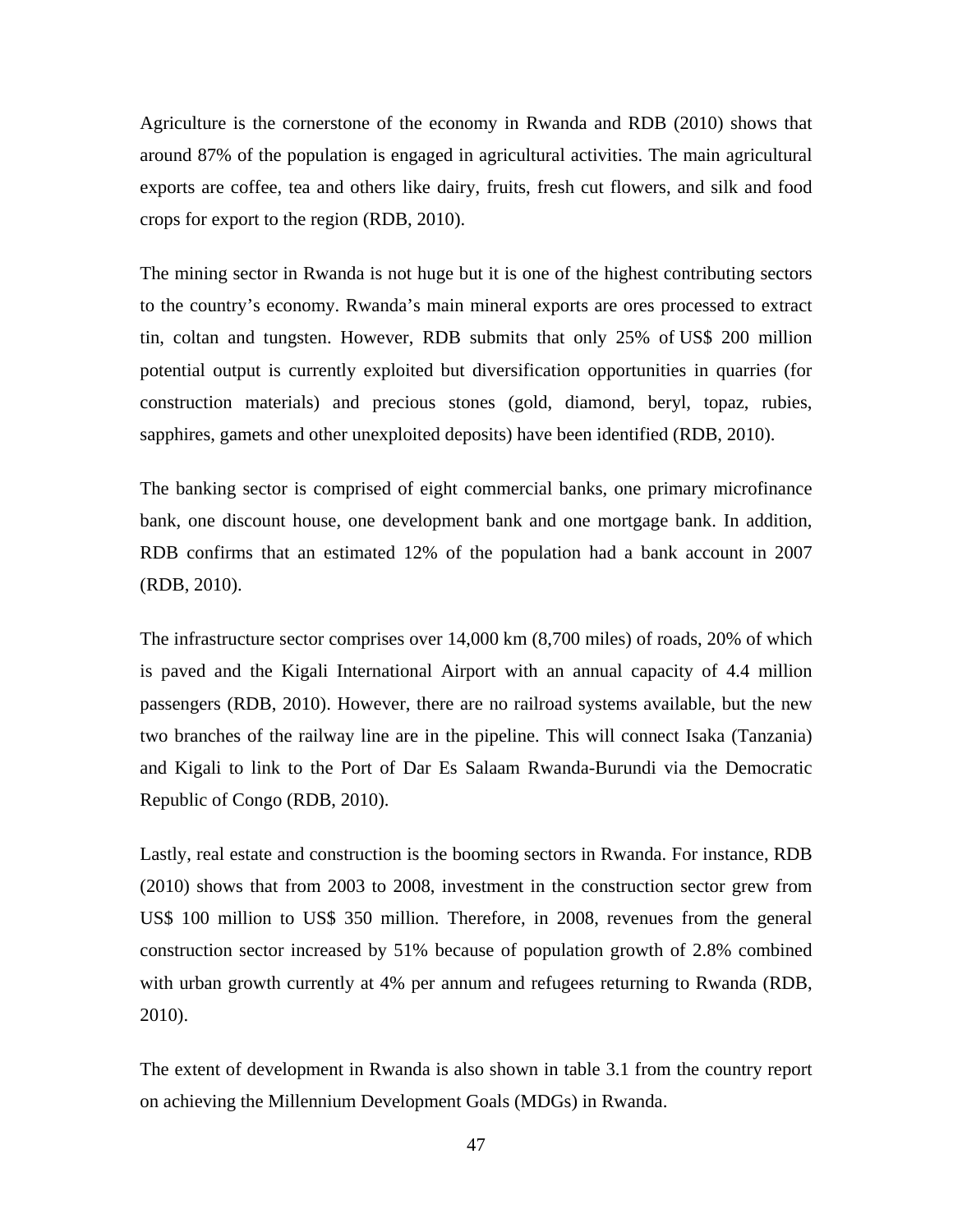## **Table 3.1: Progress against Rwanda vision 2020 targets and Millennium Development Goals (NISR, 2007: 10)**

| <b>MDG</b>                                                            | VISION 2020 AND MDG INDICATORS                                                                             | 2000<br><b>Baseline</b> | <b>TARGETS</b>   |                    | <b>LATEST</b>                                                    |
|-----------------------------------------------------------------------|------------------------------------------------------------------------------------------------------------|-------------------------|------------------|--------------------|------------------------------------------------------------------|
|                                                                       |                                                                                                            |                         | V2020            | <b>MDG</b><br>2015 | <b>VALUE</b><br>(Year)                                           |
| <b>MDG 1:</b><br><b>Eradicate</b><br>extreme<br>poverty and<br>hunger | Poverty (% below national poverty line)                                                                    | 60.4                    | 30               | 30.2               | 56.9 (2006)<br><b>OffTrack</b>                                   |
|                                                                       | Child malnutrition (% of under-5s)<br>underweight)                                                         | 24                      | 10               | 14.5               | 22.5 (2006)                                                      |
|                                                                       | Proportion $(\%)$ of the population below<br>minimum level of dietary energy consumption                   | 41.3                    |                  | 20.7               | 36. (2006)                                                       |
| MDG <sub>2</sub><br><b>Achieve</b>                                    | Literacy level (% of 15 - 24 year olds)                                                                    | 74                      | 100              | 100                | 76.8 (2006)                                                      |
| universal                                                             | Primary school net enrolment (%)                                                                           | 72                      | 100              | 100                | 95 (2006)                                                        |
| primary<br>education                                                  | Primary school completion rate (%)                                                                         | 22                      | 100              | 100                | 51.7 (2006)                                                      |
| MDG 3                                                                 | Gender gap in primary education (%)                                                                        | 0.0                     | $\boldsymbol{0}$ | $\theta$           | 0(2005)                                                          |
| <b>Promote</b><br>gender                                              | Gender gap in literacy (%)                                                                                 | 10.0                    | $\overline{0}$   | $\mathbf{0}$       | 0.1(2005)                                                        |
| equality                                                              | Seats held by females in parliament (% of<br>seats)                                                        |                         | 50               | 50                 | 48.8 (2006)                                                      |
|                                                                       | Children immunised against measles (% of<br>$11-23$ month-old)                                             |                         | 100              | 100                | 84 (2005)                                                        |
| MDG4<br><b>Reduce child</b><br>mortality                              | Under 5 mortality rate (per 1,000 births)                                                                  | 196                     | 50               | 50                 | 152 (2005)<br><b>OffTrack</b>                                    |
|                                                                       | Infant mortality rate (per 1,000 births)                                                                   | 107                     | 50               | 28                 | 86 (2005)<br><b>OffTrack</b>                                     |
| MDG <sub>5</sub><br><b>Improve</b><br>maternal<br>health              | Maternal mortality rate (per 100,000 births)                                                               | 1,071                   | 200              | 268                | 750 (2005)                                                       |
|                                                                       | Births attended by skilled health personnel (%<br>of births)                                               |                         | 100              |                    | 28 (2005)<br><b>OffTrack</b>                                     |
| MDG 6<br>Combat<br>AIDS,<br>malaria and<br>other<br>diseases          | HIV prevalence (%)                                                                                         | $13.9^{ d/ }$           | 5                |                    | 2.2(2004)<br><b>OffTrack</b>                                     |
|                                                                       | Modern contraception (condom use)<br>prevalence (%) among 15 -24 year-olds                                 | 4                       |                  |                    | 39(2005)<br><b>Not Enough</b><br><b>Data</b>                     |
|                                                                       | Proportion of population aged 15-24 years<br>with comprehensive correct knowledge of<br>HIV/AIDs           |                         |                  |                    | 51% (girls),<br>$54%$ (boys)<br><b>Not Enough</b><br><b>Data</b> |
|                                                                       | Ratio of school attendance of orphans to<br>school attendance of non-orphans                               |                         |                  |                    | 0.92(2005)                                                       |
|                                                                       | Proportion of population with advance HIV<br>infection with access to ARVs                                 |                         |                  |                    | <b>On Track</b>                                                  |
|                                                                       | Prevalence and death rates associated with<br>malaria (%)<br>Proportion of children under 5 sleeping under | 51                      | 25               |                    | $4.6\% (2005)$                                                   |
|                                                                       | insecticide-treated bednets<br>Prevalence and death rates associated with                                  |                         |                  |                    | 13% (2005)                                                       |
|                                                                       | tuberculosis                                                                                               |                         |                  |                    | $6\% (2004)$                                                     |
|                                                                       | Proportion of tuberculosis cases detected and<br>cured under directly-observed treatment short<br>courses  |                         |                  |                    | <b>On Track</b>                                                  |
|                                                                       |                                                                                                            |                         |                  |                    |                                                                  |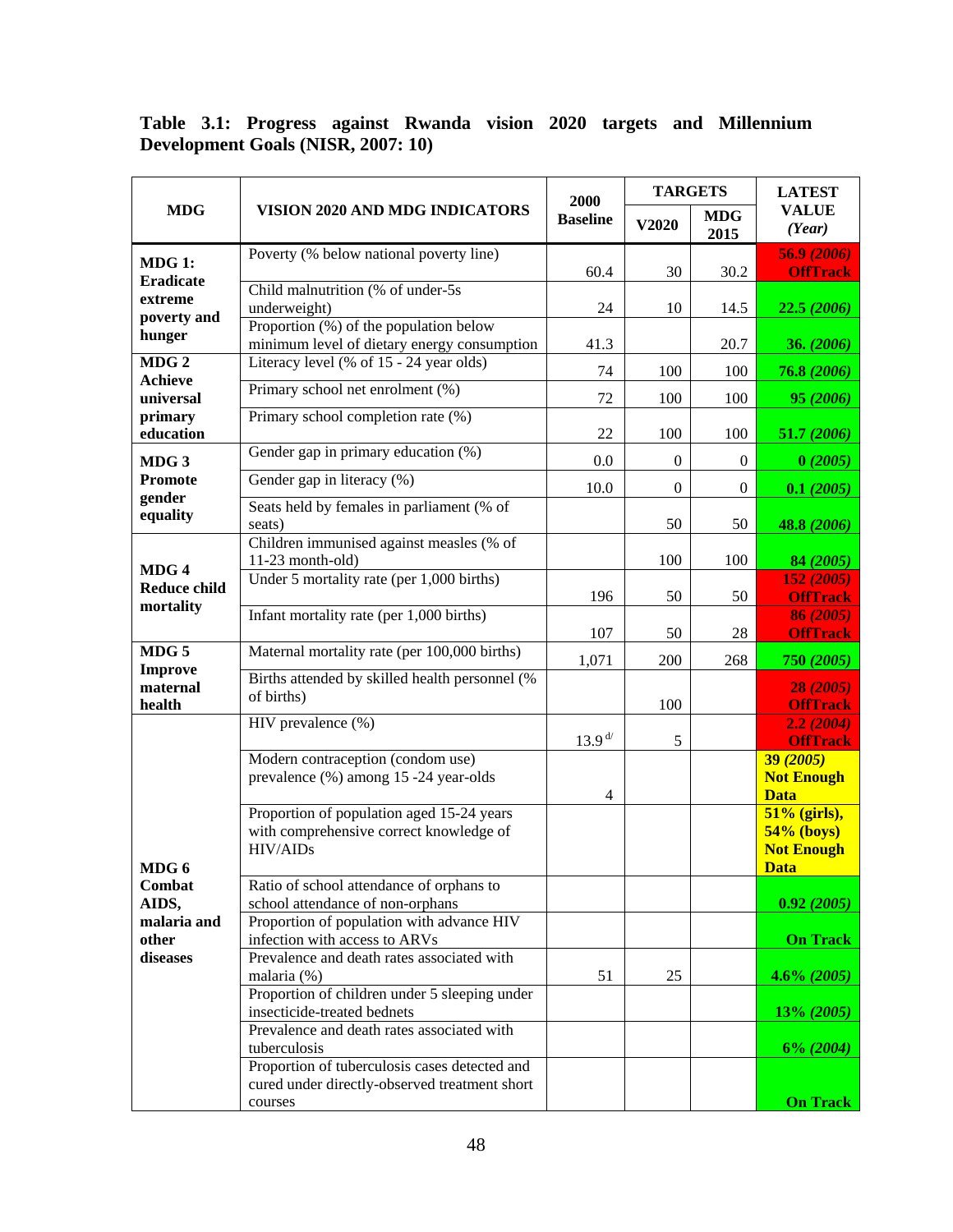| <b>MDG</b>                                                       | VISION 2020 AND MDG INDICATORS                                                                                          | 2000<br><b>Baseline</b> | <b>TARGETS</b> |                    | <b>LATEST</b>                    |
|------------------------------------------------------------------|-------------------------------------------------------------------------------------------------------------------------|-------------------------|----------------|--------------------|----------------------------------|
|                                                                  |                                                                                                                         |                         | V2020          | <b>MDG</b><br>2015 | <b>VALUE</b><br>(Year)           |
| MDG 7                                                            | Forested land as percentage of land area                                                                                |                         | 30             |                    | 20(2006)<br><b>On Track</b>      |
| <b>Ensure</b><br>environ-                                        | Ratio of Area Protected to Maintain<br>Biological Diversity to Surface Area                                             | 20                      | 100            |                    | <b>Off Track</b>                 |
| mental<br>sustain-                                               | Proportion of the Population with Sustainable<br>Access to an Improved Water Source                                     | 64                      | 100            |                    | 64 (2006)<br><b>Off Track</b>    |
| ability                                                          | Proportion of the Population with Access to<br><b>Improved Sanitation</b><br>Proportion of ODA to basic social services |                         |                |                    | <b>Off Track</b>                 |
| MDG8<br>Develop a<br>global<br>partnership<br>for<br>development | (basic education, primary health care,<br>nutrition, safe water and sanitation)                                         |                         |                |                    | <b>Not Enough</b><br><b>Data</b> |
|                                                                  | Proportion of official bilateral HIPC debt<br>cancelled                                                                 |                         |                |                    | <b>On Track</b>                  |
|                                                                  | Debt Service as a Percentage of Exports of<br>Goods and Services                                                        |                         |                |                    | <b>Not Enough</b><br><b>Data</b> |
|                                                                  | Telephone Lines and Cellular Subscribers per<br>100 Population                                                          |                         |                |                    | <b>Off Track</b>                 |
|                                                                  | Personal Computers in Use and Internet Users<br>per 100 Population                                                      |                         |                |                    | <b>Off Track</b>                 |

The above table 3.1 reflects the progress against Rwanda Vision 2020 targets and MDGs in percentages. Targets use 2000 data as base and projections based on compound growth over 2000-2005. In addition, the table above indicates whether progress is on track to realise the 2015 MDGs targets or not whereas not enough data means that it is too early to tell. However, there are some data which are not available at the moment.

## **3.3 Data collection strategy**

There are many ways of gathering information directly from participants if such information cannot be obtained from observation and also research methods should be appropriate to the research questions. According to Jackson (2009), descriptive methods include observational, case study and survey methods. The survey method is explained as questioning individuals on a topic or topics and then describing their responses (Jackson, 2009). Thus, surveys can be administered by mail, over the phone, on the internet, or during personnel interviews and its advantage over other description methods is that it allows researchers to study a larger group of individuals more easily (Jackson, 2009).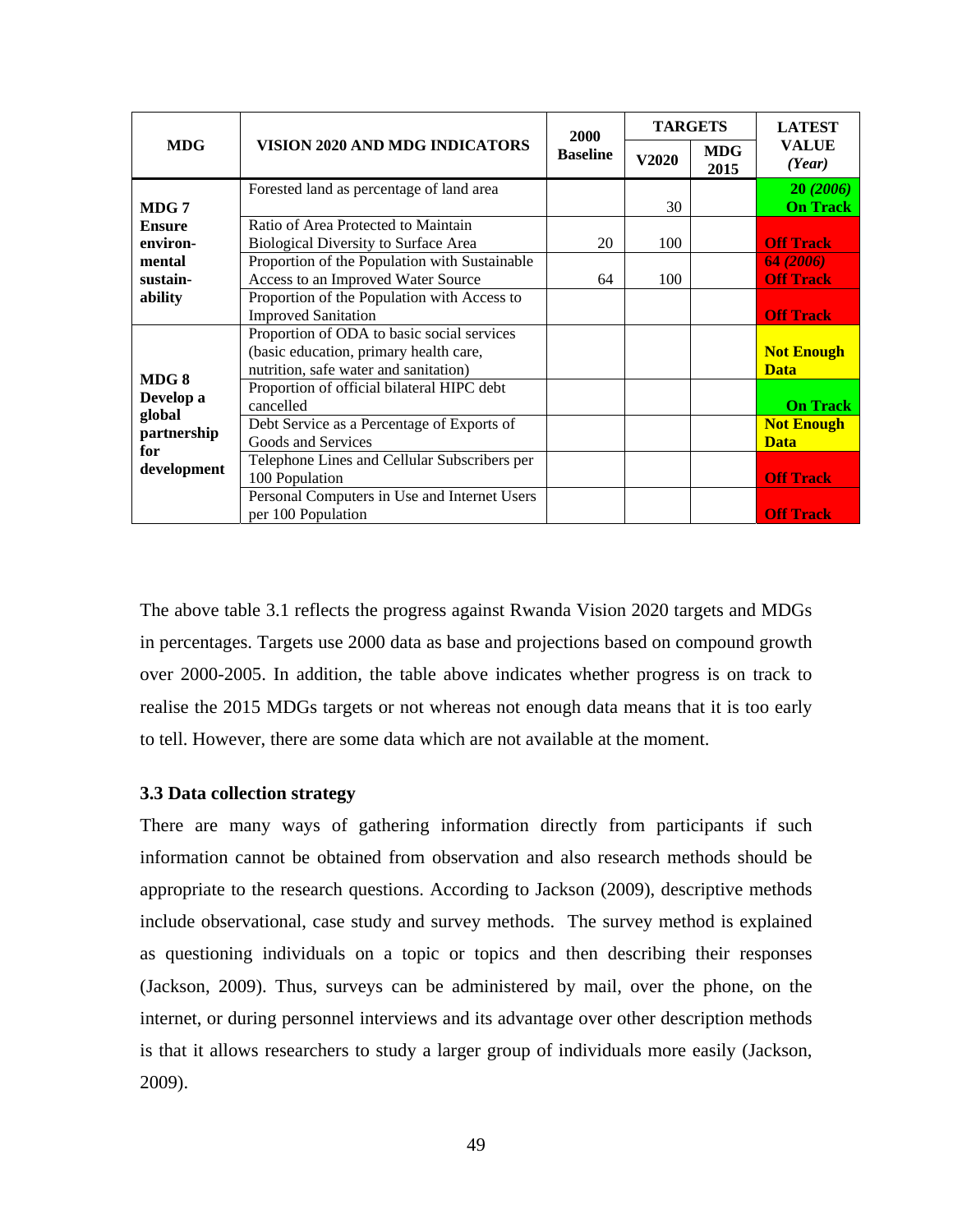The quantitative approach is characterised by careful and detailed planning prior to its initial application. Neuman (2003) reveals that quantitative methods deal with data that are principally numerical. In a similar manner, Jackson (1995) asserts that quantitative research seeks to quantify or reflect with numbers, observations about human behaviour. It emphasises the testing of hypotheses based on the sample of observations and a statistical analysis of the data. Furthermore, quantitative research is described as entailing the collection of numerical data, as exhibiting a view of the relationship between theory and research as deductive and predilection for a natural science approach and as having an objectivist conception of social reality (Bryman, 2008). Bouma and Rod (2004: 169) provide the main difference between qualitative and quantitative research methods.

*One of the major differences between quantitative and qualitative research is that, once the basic decisions are made in quantitative research, there is little opportunity to alter them in the light of early findings. Once a questionnaire is designed and sent, it is out of the researcher's hands. Once an experiment is carried out, it is over. However, qualitative research allows more continuous reflection on the research in progress and more interaction with the participants in research, and there is usually more room for ongoing alteration as the research proceeds*.

Burton (2000) states that a questionnaire survey is the most frequently used method of data collection. The quantitative approach to this study has been employed through a questionnaire survey. According to the aim of this research, the desktop research method was also used to study the current EIA procedures in Rwanda while quantitative research methods were used to collect data and assess the practices of EIA processes as well as the challenges faced by environmental officers in Rwanda.

### **3.4 Research design and methods**

This section is an important part of methodology used in this research since it discusses the construction of the questionnaire, recruitment of study participants and administration of the questionnaire.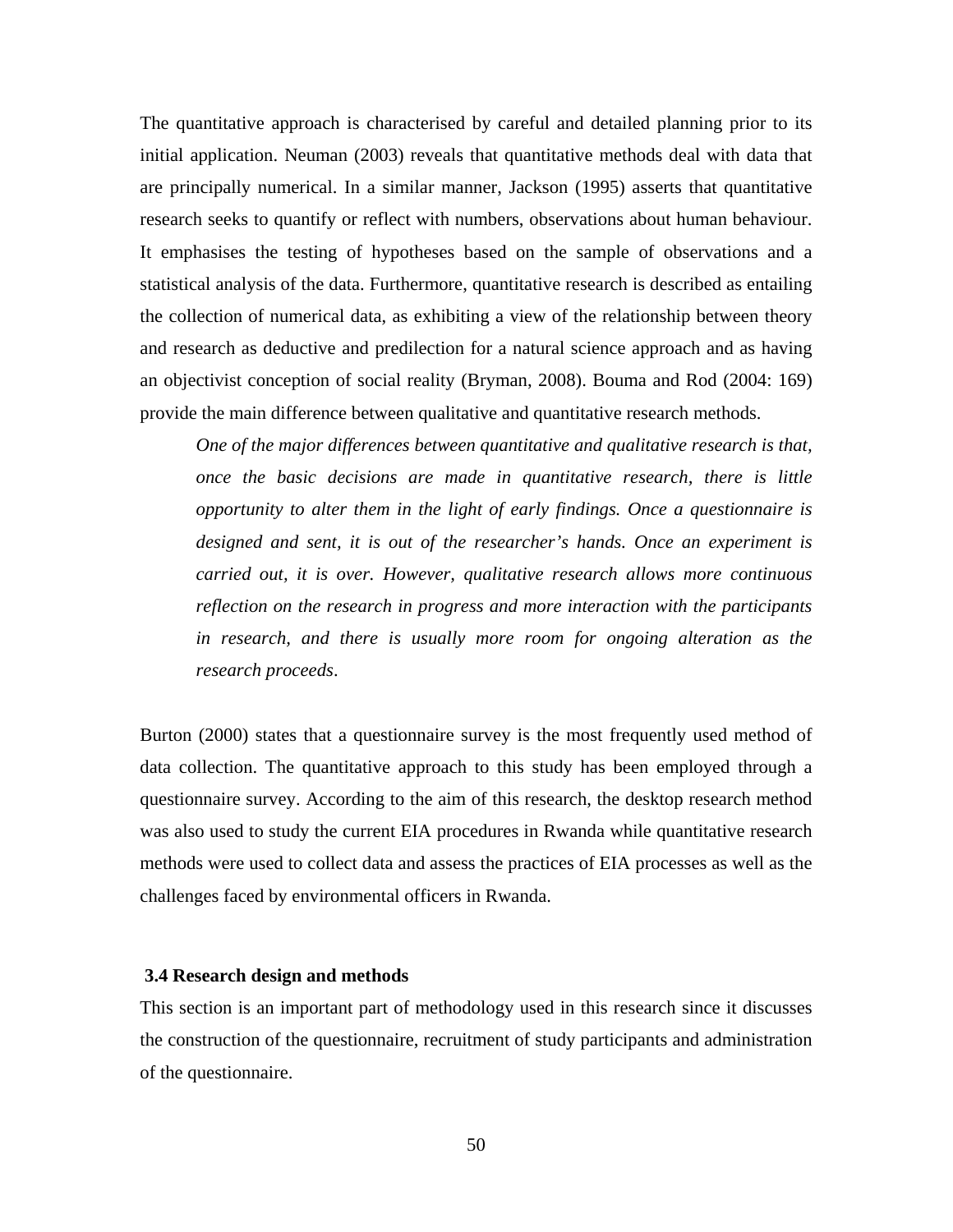#### **3.4.1 Construction of the instrument (questionnaire)**

Questionnaire construction is one of the most delicate and critical research activities (Jackson and Furnham, 2000; Pallant, 2005). As Peterson (2000) states, a questionnaire is more than a haphazard list of questions and an effective questionnaire is carefully structured to provide valid and reliable information at a reasonable cost. This view is supported by Bryman (2008) who reveals that the aim of questionnaire is to obtain information that meets the requirements of the research project. Furthermore, May (2001) asserts that the quality of information obtained from a questionnaire is directly proportional to the quality of the questionnaire, which in turn is directly proportional to the quality of the question construction process.

Generally, most questions can be classified into two groups within a questionnaire. On one hand, the researcher may choose closed-end question which involves offering respondents a number of defined response choices and they are asked to mark their response using a tick, cross or circle (Pallant, 2005). On the other hand, a researcher cannot guess all the possible responses that respondents might make. It is therefore sometimes necessary to use open-ended questions. The advantage here is that respondents have the freedom to respond in their own way, not restricted to the choices provided by the researcher (David and Sutton, 2004). However, closed questions are advantageous when a substantial amount of information about a subject exists and the response options are relatively well known (Fouche, 1998). In addition, Bryman (2008) asserts that one of the advantages of using closed questions is that they can be pre-coded, thus turning the processing of data for computer analysis into a fairly and simple task. According to Pallant (2005), a combination of both closed and open-ended questions works best. This view is also supported by Bryman (2008) who stresses that open-ended and closed-ended questions should be considered as complements rather than substitutes for each other, thus many questionnaires contain both types of questions.

In this research, both categories of questions have been used to fulfil the requirements of the research, but the closed-end questions have been especially used as rating scales. According to Pallant (2005), a Likert-type scale which can range from strongly disagree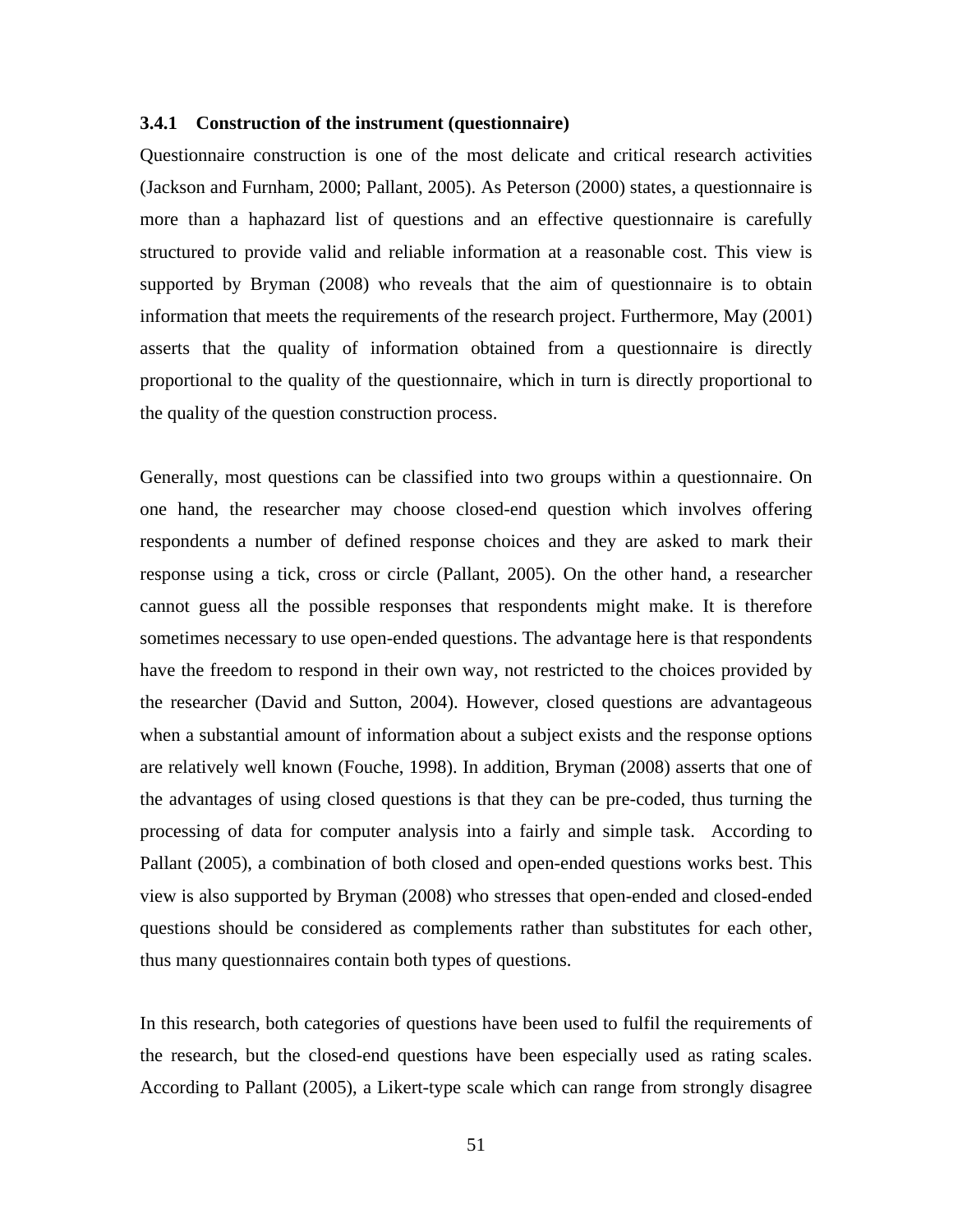to strongly agree gives a researcher a wider range of possible scores, and increases the statistical analyses that are available to the researcher. Furthermore, Cox (1980) asserts that there is no single optional number of rating scale categories defined for all scaling situations, but good practice is a balanced plus an additional "no opinion" category. In a similar vein, Leigh and Martin (1987) portray that "no opinion" answers do not automatically reflect a lack of knowledge or an inability to answer the question, rather it mostly means that a study participant is attempting to avoid the effort or time required to formulate or think about an answer.

In this research, six rating scale categories have been used, ranging from, for instance, "strongly agree to strongly disagree" plus a "no opinion" category. Vertical format was chosen due to the nature of answers, but also to distinguish more adequately between questions and answers. To support the choice of this format, Bryman (2008) reveals that many researchers prefer a vertical format whenever possible, because, in some cases where either arrangement is feasible, confusion can arise when a horizontal one is employed. Another reason why vertical formats may be superior is that they are probably easier to code, especially when pre-codes appear on the questionnaire (Bryman, 2008). Since the main aim of this study was to assess the EIA procedure and challenges faced by environmental officers in Rwanda, the questions were designed to reflect the focus of this research. Therefore, the questionnaire is divided into four sections which reflect the objectives of this study. To summarise the process of questionnaire construction and illustrate the actual lay-out of the consent letter and the questionnaire, one example of each is given in Appendixes 2 and 3.

#### **3.4.2 Recruitment of study participants (sampling)**

The next step within this research design is determining the sample to be surveyed from a known sample frame. According to Fowler (2002), the sample represents a segment of a population that is selected for the investigation, and the sampling frame is a listing of all units in the population from which the sample will be selected. Generally, decisions on the actual sample size are affected by considerations of time and cost. Furthermore, Bryman (2008) asserts that in most of the cases, it is a compromise between constraints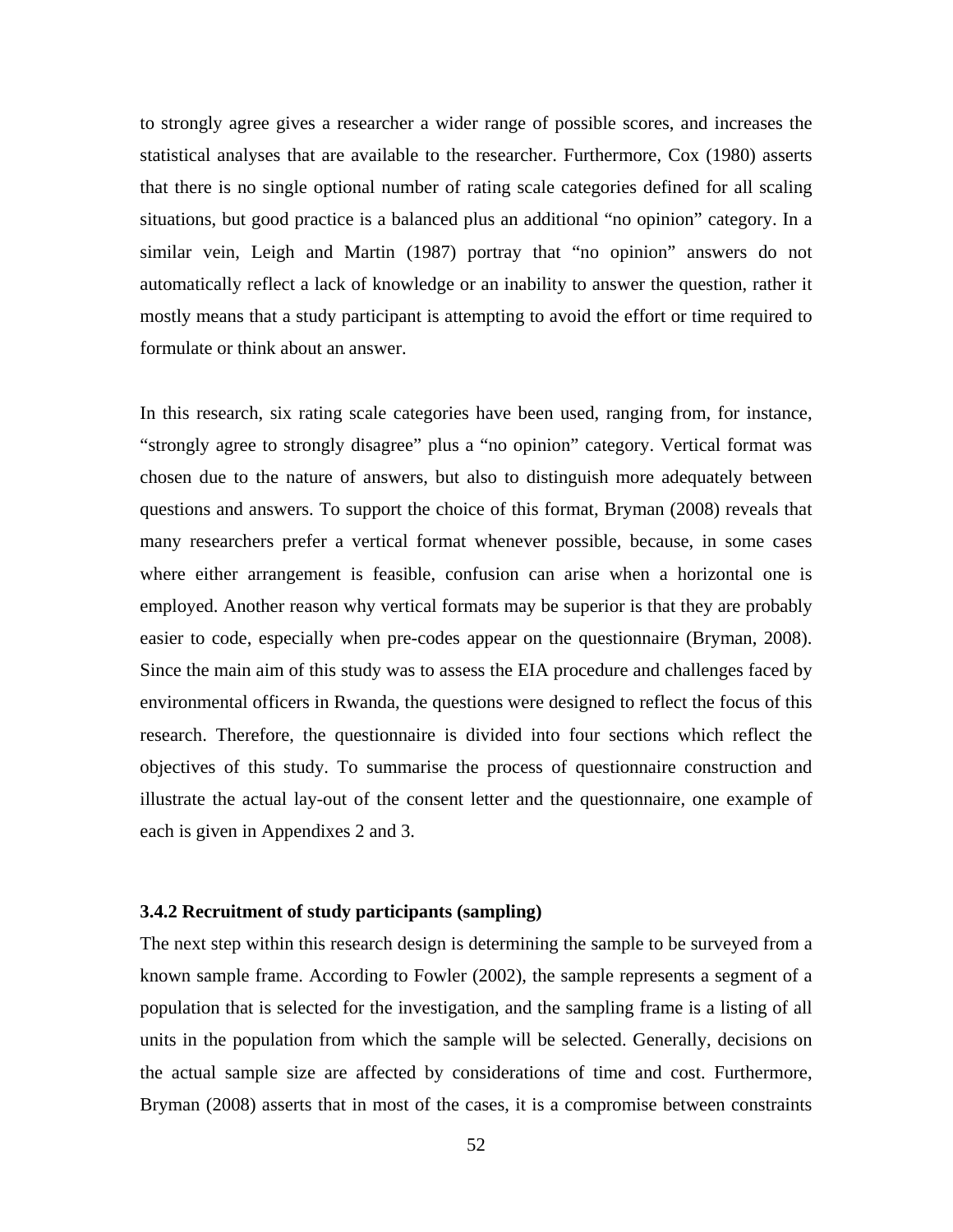of time and cost, the need for precision and variety, and further considerations for example non-response probability, later analysis, etc.

Bearing these considerations in mind, especially for this research, where time and monetary resources are limited, the sample of this research was all eight (8) environmental officers in Rwanda and all individual consultants and consultancy firms which have been approved by REMA to carry out EIA studies in Rwanda. Therefore, the size of sample of eight (8) environmental officers was all of the available number of environmental officers who deal with EIA in Rwanda. The sample of consultants was also all consultant companies which have been approved by REMA and who have done at least one EIA study in Rwanda. However, according to EIA experts list of REMA (2009), the targeted international and local individuals and consultancy firms were 24 but REMA reports reveal that only 19 of them have at least done an EIA study in Rwanda while the other five (5) had not yet undertaken any EIA study in Rwanda. Thus, the actual sample size of EIA consultants was 19 individuals and consultancy firms. The list of EIA consultants approved by REMA is given in Appendix 3. In total, 27 interviews (8 EIA officers and 19 consultants) were approached to complete the questionnaire. Thus, a saturation sampling approach was undertaken because, given the low number of the target population (8 environmental officers and 19 EIA consultants), it was imperative that all potential respondents be approached to ensure that the data is statistically significant and representative.

## **3.4.3 Administration of the questionnaire**

Bryman (2008) states that survey research mainly uses self-completion questionnaires and/or structured interviews as research instruments. A self-completion questionnaire is sometimes referred to as a self-administered questionnaire. According to Bryman (2008), with a self-administered questionnaire, respondents answer questions by completing the questionnaire themselves. Within the existing literature on social research several advantages and disadvantages of the self-completion questionnaire over the structured interview are mentioned. Advantages encompass the fact that questionnaires are cheaper to administer and are less time-consuming than interviews while disadvantages are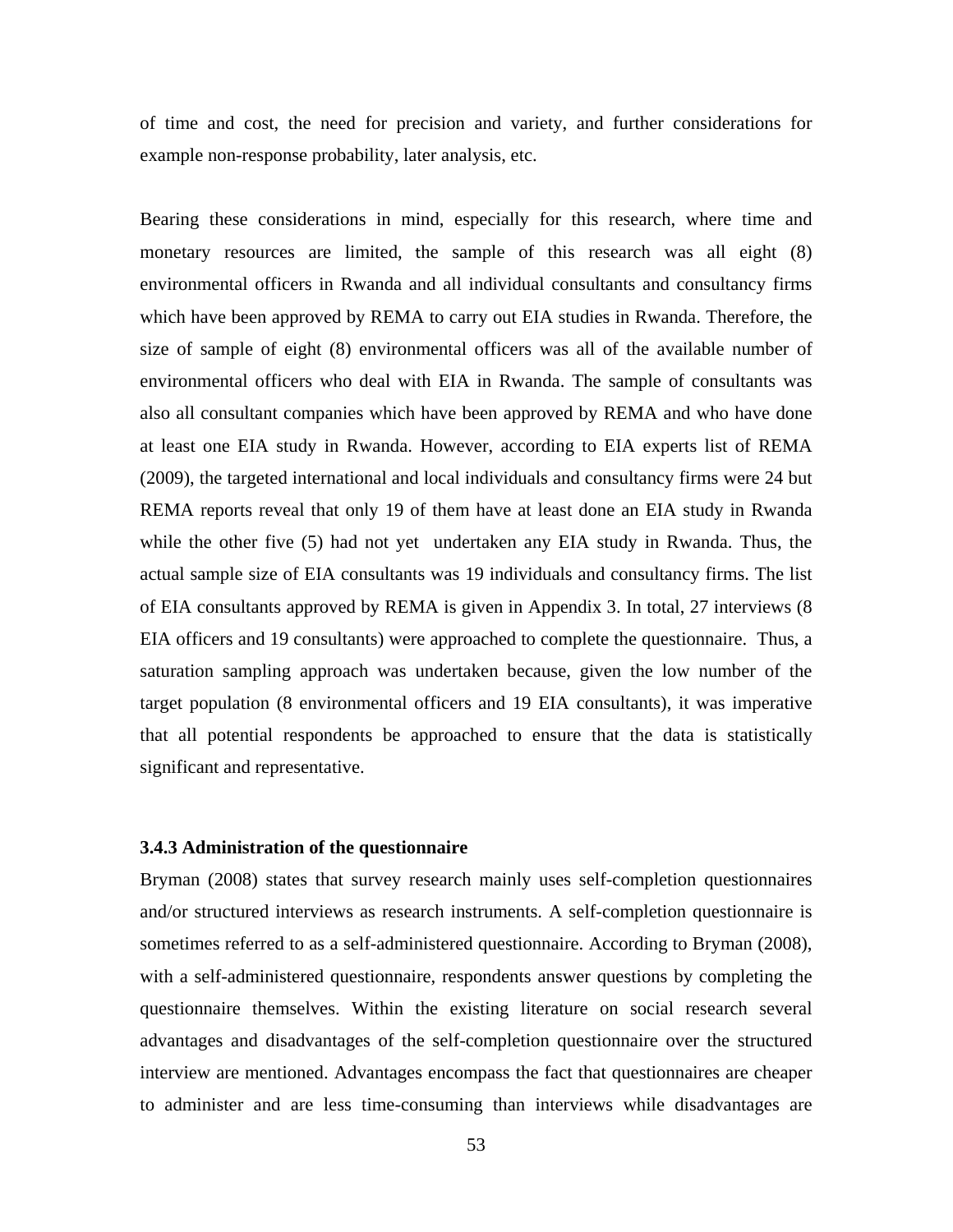greater risk of missing data and lower response rates (Bryman, 2008; Fowler, 2002). However, there are some features that may increase the response rate effectively including writing a good covering letter explaining the reasons for the research, why it is important and why the recipient has been selected and also clear instructions about how to respond (Bryman, 2008). Furthermore, follow-up procedures can be used, for example, sending reminders to study participants and phoning, if necessary (Fowler, 2002). Moreover, the figure below presents several different ways of administering the selfadministered questionnaire and structured interview.



**Figure 3.2: Main modes of administration of a survey (Bryman, 2008: 167)** 

In the above figure showing different ways of survey administration, CAPI stand for Computer Assisted Personnel Interview while CATI stand for Computer Assisted Telephone Interview. According to Bryman (2008), the difference between surveys administered by email and surveys administered via the web is that in the case of email surveys, the questionnaire is sent via email to the respondent and it is mainly employed in relation to smaller, more homogeneous on-line user groups while with a web survey, the respondent is directed to a website in order to answer the questionnaire and also web surveys have been used to study larger groups of online users. In this research, all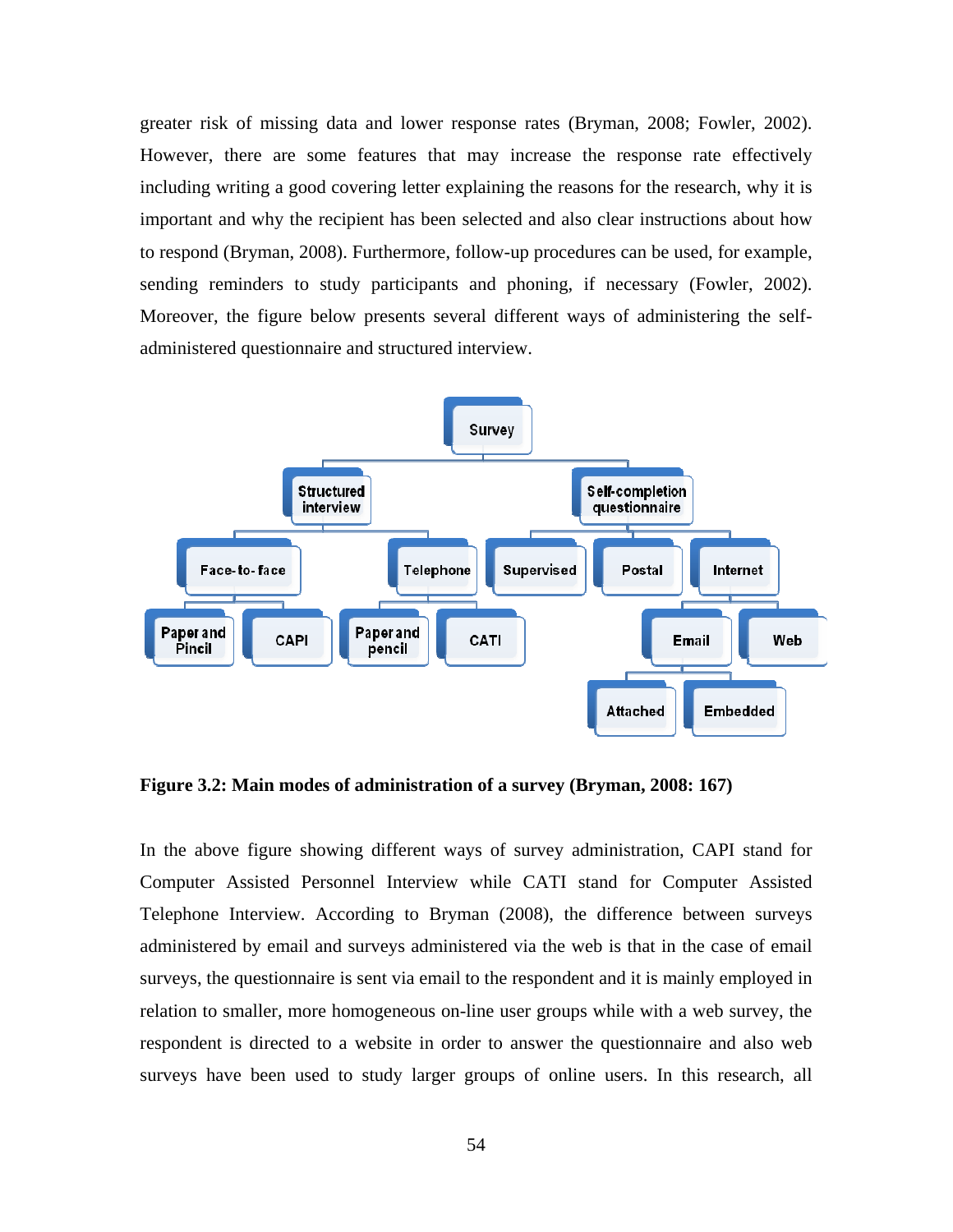questionnaires were sent to respondents by attached email and they were asked to send back completed questionnaires also by attached email.

In case of the embedded questionnaire, the questions are found in the body of the email while with attached questionnaires, the questionnaire arrives as an attachment to an email that introduces it (Fowler, 2002). According to Bryman (2008), the advantage of an attached questionnaire is that to return the questionnaire, respondents have the opportunity to fax or send the completed questionnaire by postal mail to the researcher. However, the critiques of attached questionnaires indicate the risk of getting viruses from infected attachments and it is not easy to read the attached document if the respondent is not familiar with computer or if his or her computer does not provide the appropriate software to open it (Bryman, 2008).

To achieve the aim of a high response rate for this survey, emails were sent to potential study participants (environmental officers and EIA consultants), not only to confirm their email addresses but also to ask them for their consent to fill-in a questionnaire, before actually sending the questionnaires. Additionally, a personalised covering email was sent with the questionnaire to explain the research project briefly and the importance of a high response rate. Lastly, all of the potential participants of this study are familiar with using the internet and Microsoft word to download the attached questionnaire. As a result, the achieved response rate was 74% (20 responses out of 27 questionnaires). Specifically, the environmental officers' response rate was 100% while EIA consultants' response rate was 63% (12 responses out of 19 questionnaires).

#### **3.5 Analysis of the data**

It is meaningless to gather sufficient data if the researcher does not manage to make meaning of them through analysis and interpretation and thereby explain his/her understanding of design logic (Henning, 2004). The aim of data analysis therefore is to make order and structure of the data, and to interpret them fully. Different authors show that one of the most common approaches to data analysis is thematic analysis (Bryman, 2008; Fowler, 2002). Furthermore, Bryman (2008) reveals that the themes and subthemes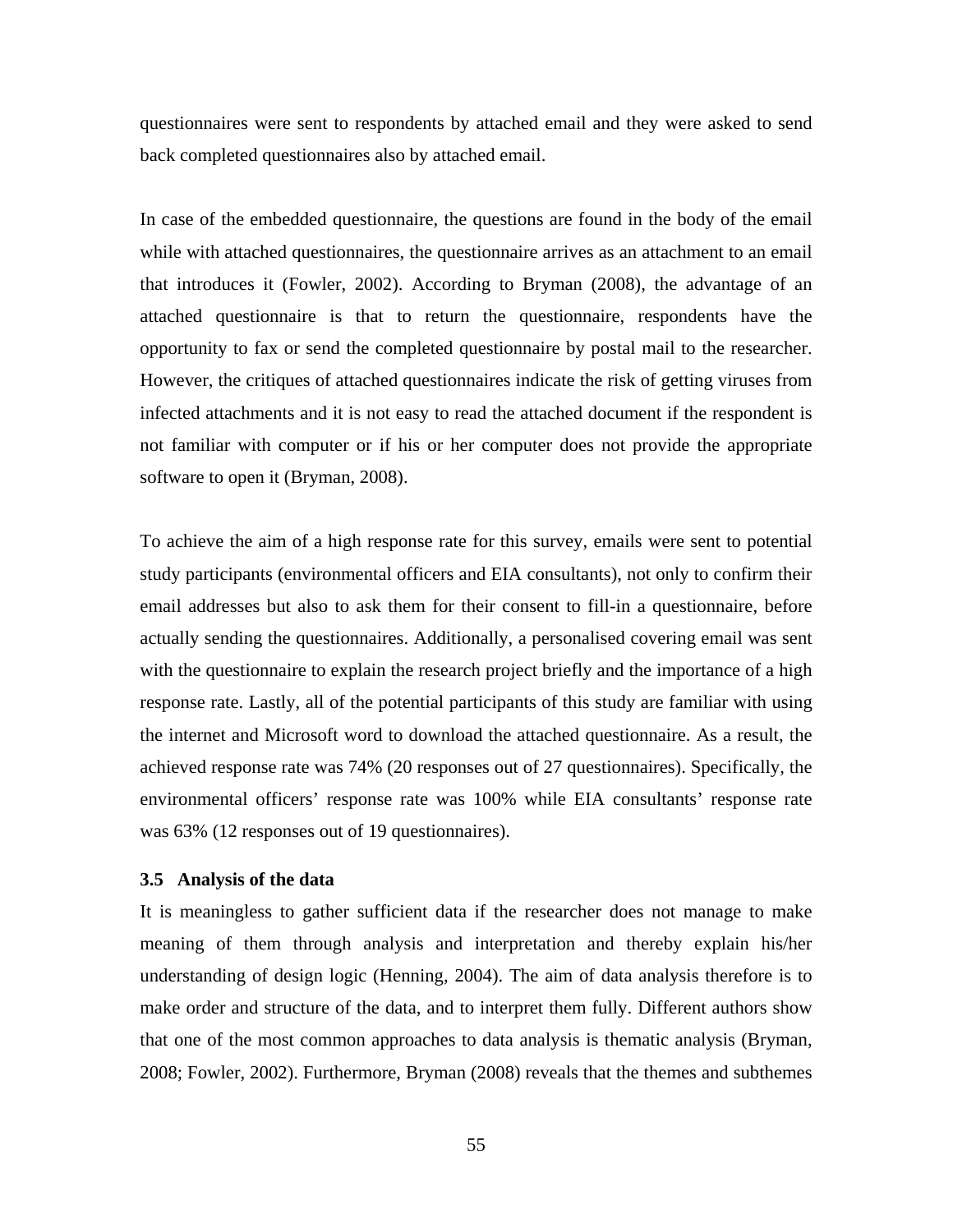are the product of a through reading and rereading of the transcripts or field notes that make up the data.

According to Bryman (2008), there are three main methods of analysing quantitative data, notably methods for analysing single variables at a time (univariate analysis), methods for analysing relationships between two variables (bivariate analysis), and the analysis of relationships between three variables (multivariate analysis). In addition, the same author asserts that univariate analysis encompasses different approaches including frequency tables, diagrams, measures of central tendency (average for distribution) and measures of dispersion (typical value of a distribution). Frequency tables provide the number of people and the percentages belonging to each of the categories for the variable in question and its advantage is that it can be used in relation to all the different types of variables (Bryman, 2008). The same author also reveals that diagrams are the most frequently used methods of displaying quantitative data and their chief advantage is that they are relatively easy to interpret and understand. However, Bryman (2008) portrays that bar charts and pie charts are two of the easiest methods to use when working with nominal and ordinal variables while if displaying an interval variable, a histogram is likely to be employed.

In this research, the data collected from the questionnaires was captured into the SPSS template after being coded. The SPSS system facilitated the researcher to generate frequency tables and diagrams that helped the researcher to analyse the data thematically in relation to the key questions of this study.

## **3.6 Limitations of the study**

When carrying out a study, it is important that the researcher acknowledges possible limitations faced but these potential limitations should not mean that useful information was not elicited from participants and therefore these limitations should not negate the findings of this study. During this study, the researcher encountered the following challenges and limitations: potential participants, especially EIA consultants, did not respond to their questionnaires timeously; construction and administration of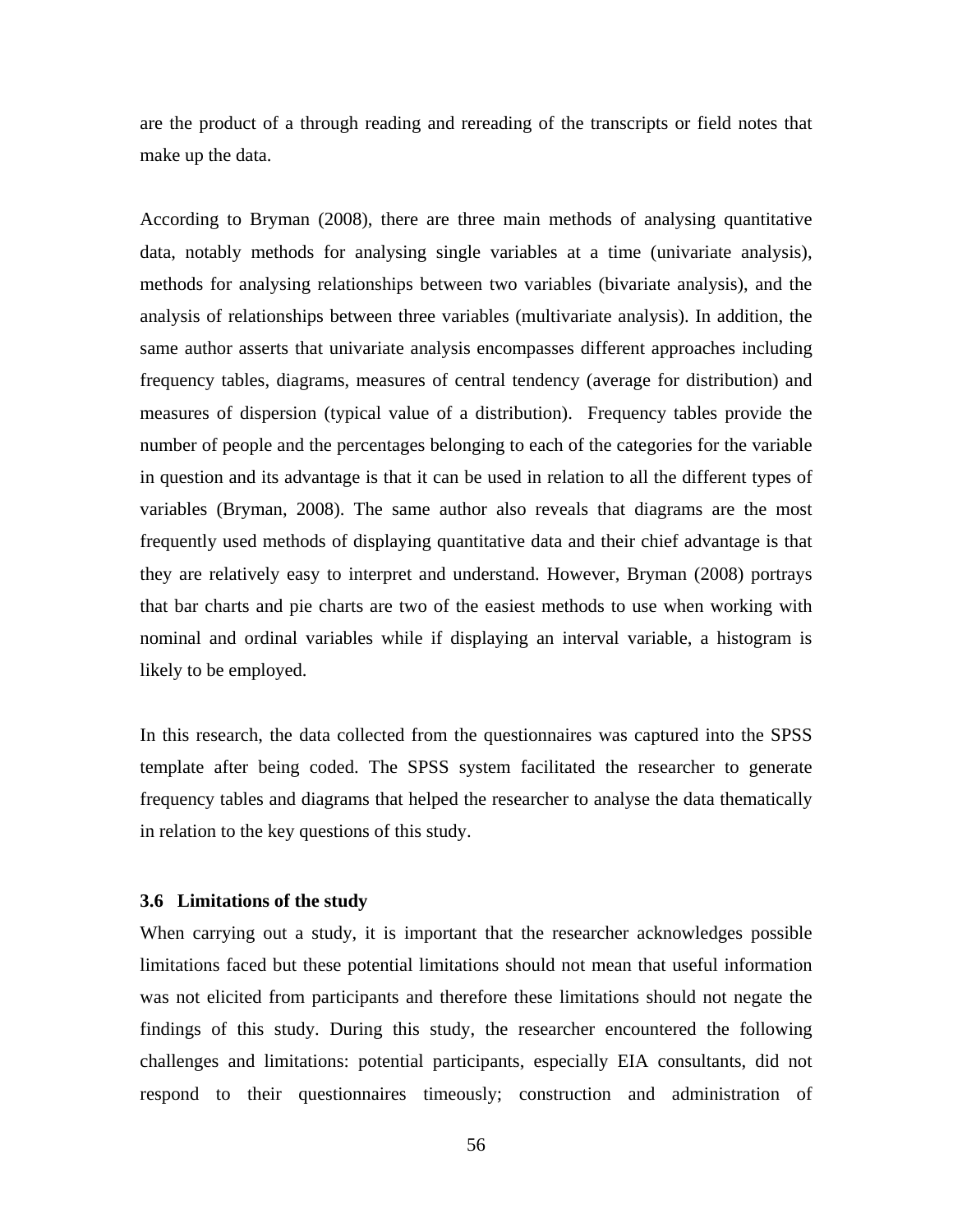questionnaires were costly and time-consuming; and few respondents were confused about how to respond to some questions. To solve these problems encountered, as suggested by Bryman (2008) and Fowler (2002), a good covering letter explaining the reasons for the research, clear instructions about how to respond and follow-up procedures, for example, sending reminder emails to study participants were used.

### **3.7 Conclusion**

To achieve the aim of this study, it required using the appropriate methods of collecting and analysing data. In addition, the geographical location, development drivers and the extent of the development in Rwanda presented in this chapter show that even if Rwanda is a poor country, it offers a conducive environment for investment. According to the study area conditions and the scope of this research, this chapter shows that data collection strategy, questionnaire construction method, sampling method and the mode of administration of a survey used in this study were appropriate to this kind of research. Furthermore, frequency and crosstabulation tables generated by SPSS are used in this study (next chapter) to facilitate the researcher to analyse data collected thematically.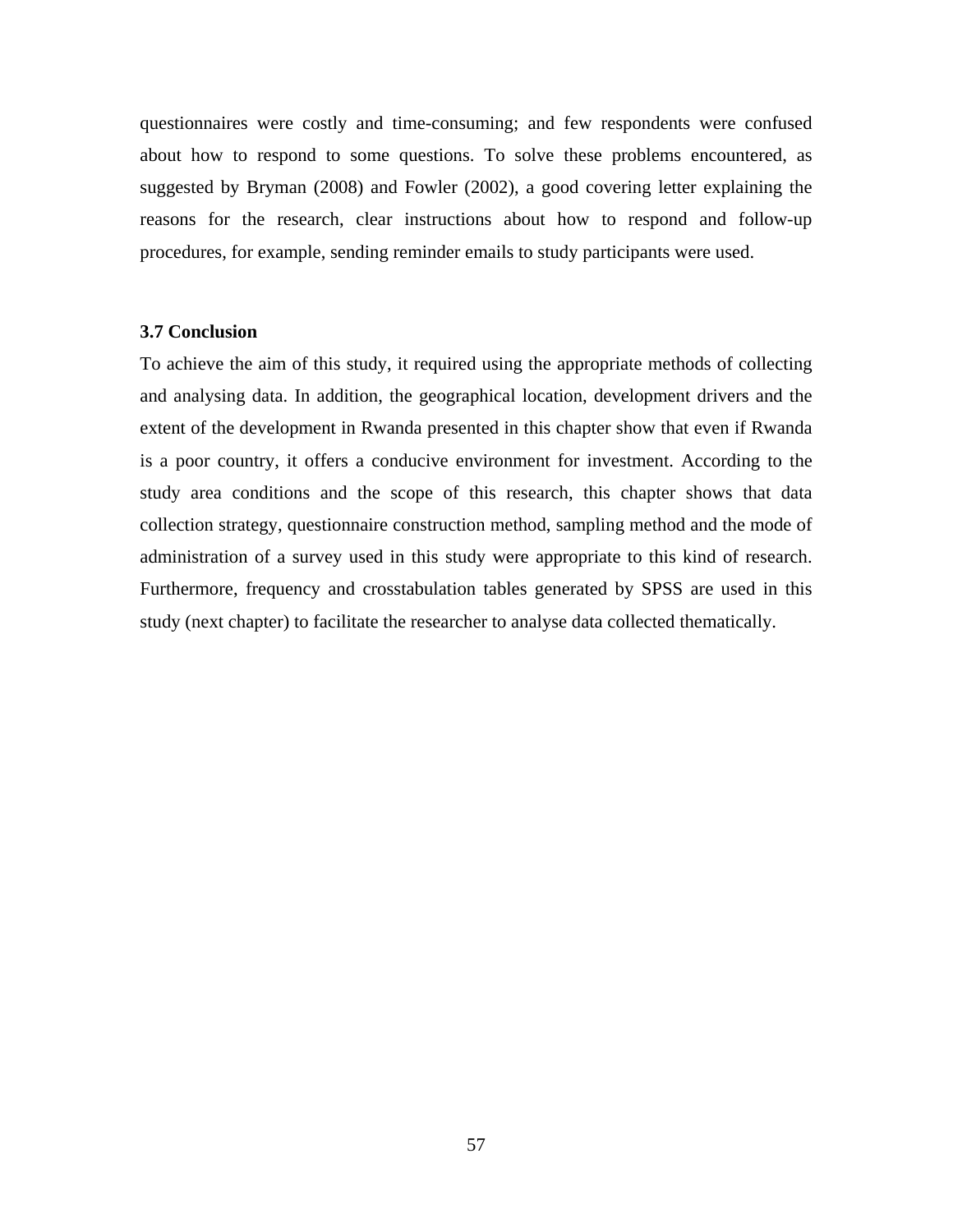# **CHAPTER FOUR: DATA ANALYSIS**

### **4.1 Introduction**

The aim of this chapter is to present and describe the questionnaire survey results. After analysing the primary collected data, the results of this study are also discussed in this chapter. According to the objectives of this research, the results are presented in four sections, notably, respondents' background, profile and experience, effectiveness of EIA processes in Rwanda and challenges faced by environmental officers. The results are shown in frequencies and percentages which are presented in tables and figures. Furthermore, the discussion of questionnaire survey results is based on a critical analysis of obtained results and its comparison with other EIA findings of different authors and researchers from different countries.

### **4.2 Respondents' background**

This section shows the job titles and institutions of the respondents. In addition, it shows the role and responsibility of respondents in the EIA process in Rwanda. In other words, the importance of this section is to assess whether the researcher has targeted all EIA practitioners in Rwanda to achieve the main aim of this study.

### **4.2.1 Institution and job title of respondents**

|                                                | Frequency | Percent |
|------------------------------------------------|-----------|---------|
| <b>Rwanda Development Board (RDB)</b>          |           | 25      |
| Rwanda Environment Management Authority (REMA) |           | 15      |
| <b>Consultancy Firms</b>                       |           | 60      |
| Total                                          |           | 100     |

### **Table 4.1: Institution of respondents**

The above table illustrates that consultants constitutes a large portion of the total number of respondents with 60% whereas respondents from RDB make up a total of 25% and respondents from REMA 15%. This is due to the fact that the main EIA administrative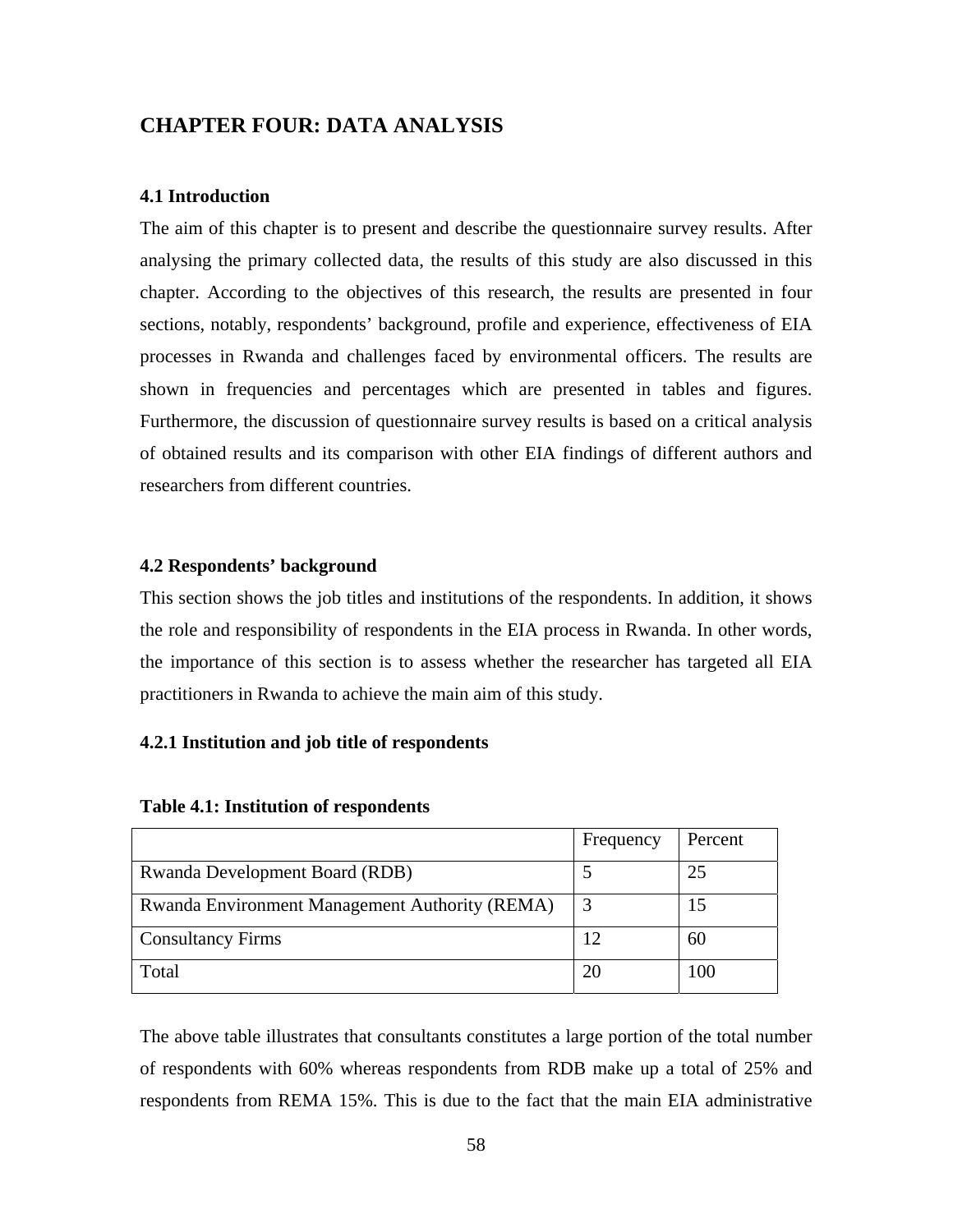body in Rwanda was REMA before RDB became the EIA administrative body as discussed in chapter two. The results do not mean that EIA is administered by two different government bodies in Rwanda but after transfer of EIA responsibilities to RDB, three EIA officers remained in REMA. Therefore, it is imperative to include these three staff from REMA in this research as EIA practitioners since they have considerable experience in EIA.

As shown by different authors in chapter two, EIA administration varies from one country to another but in most cases it is a department within the Ministry of Environment or a specialised government institution like NEPA in the USA (Glasson *et al*., 2005), CEAA in Canada (Fitzpatrick and Sinclair, 2009), SEPA in China (Wang *et al.*, 2003) and NEMA in Uganda and Kenya (ECA, 2005), whereas countries which have the Directorate of the Environment in the Ministry of Environment as the main administrative body of EIA are Algeria, Niger, Cameroon, Congo, Gabon and Burundi (ECA, 2005). According to the literature review, Rwanda is a unique country which has an EIA administrative body which has different responsibilities which are not necessarily related to environmental issues since RDB was established as a specialised organ in charge of fast tracking development activities as shown in the introductory chapter. This includes key agencies responsible for business registration, investment promotion, environmental clearances, privatisation and specialist agencies which support the priority sectors of ICT and tourism as well as human capacity development in the private sector. Therefore, the advantage of this is not only to reduce tensions between business facilitators and environmental regulators in government institutions, but also it facilitates investors to have a quick and good service at the same time in both departments which report to the same government institution like the RDB. However, Opoku (2001) reveals that in most developing countries their top priority is development rather than environmental protection which is also exacerbated by corruption. In this case, having a department in charge of promoting local and foreign direct investments and an EIA department in the same institution cannot be a good idea because investment and business departments have a tendency of influencing the EIA department.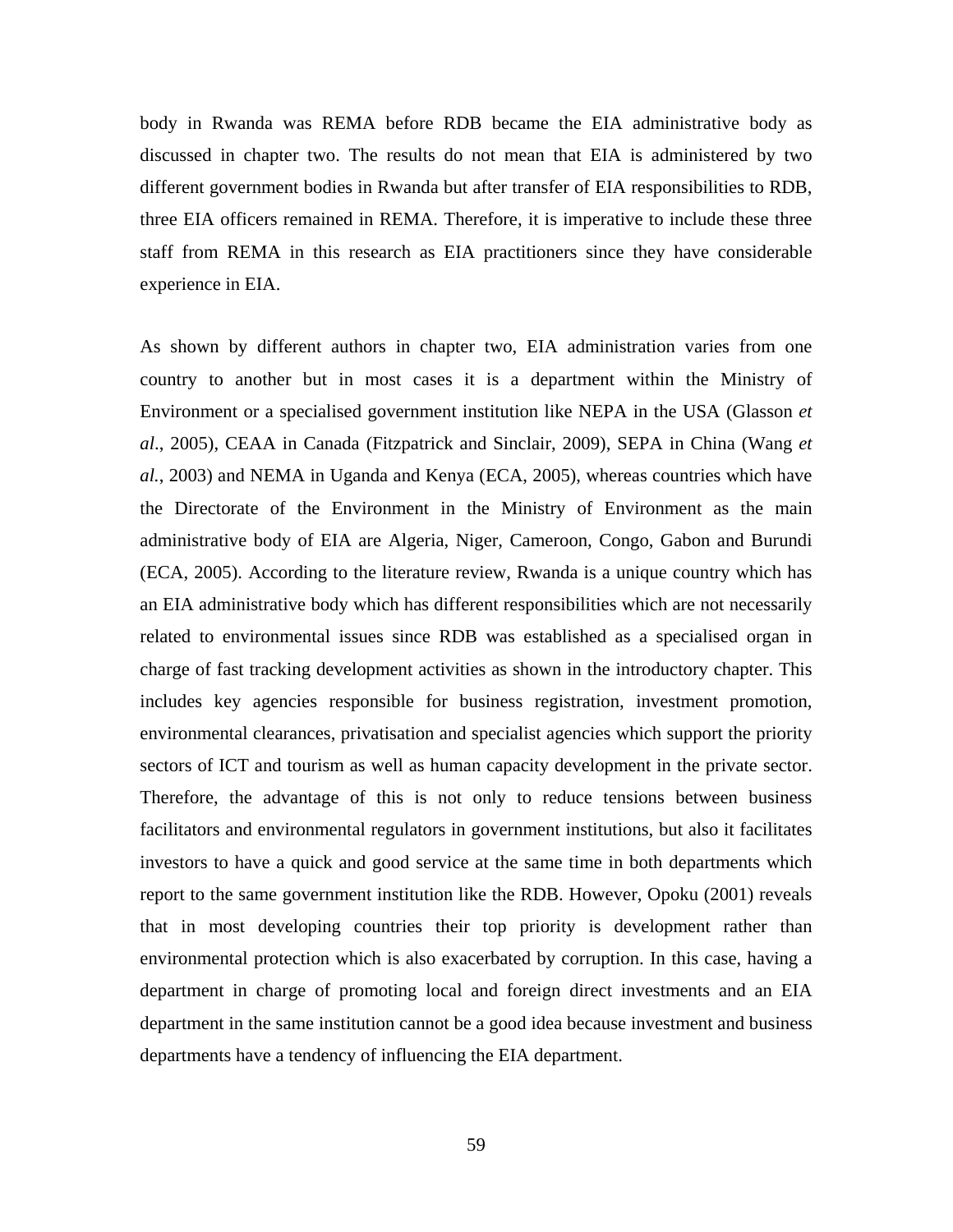|                    | Frequency | Percent |
|--------------------|-----------|---------|
| <b>EIA</b> officer | О         | 40      |
| Consultant         | 12        | 60      |
| Total              | 20        | 100     |

**Table 4.2: Job title of respondents** 

According to the job title of respondents, the above table shows that the respondents are in two categories, notably, EIA officers with 40% and consultants with 60% of the total number of the respondents. These figures are expected since the literature reveals that in Rwanda, the approved list indicates twenty four (24) international and local consultancy firms and individual consultants but REMA reports reveal that only 19 of them have at least done any EIA study in Rwanda. Furthermore, as shown in the literature review, eight (8) environmental officers is the total number of available EIA officers in Rwanda. Thus, 63% of consultants participated in the study and all the environmental officers.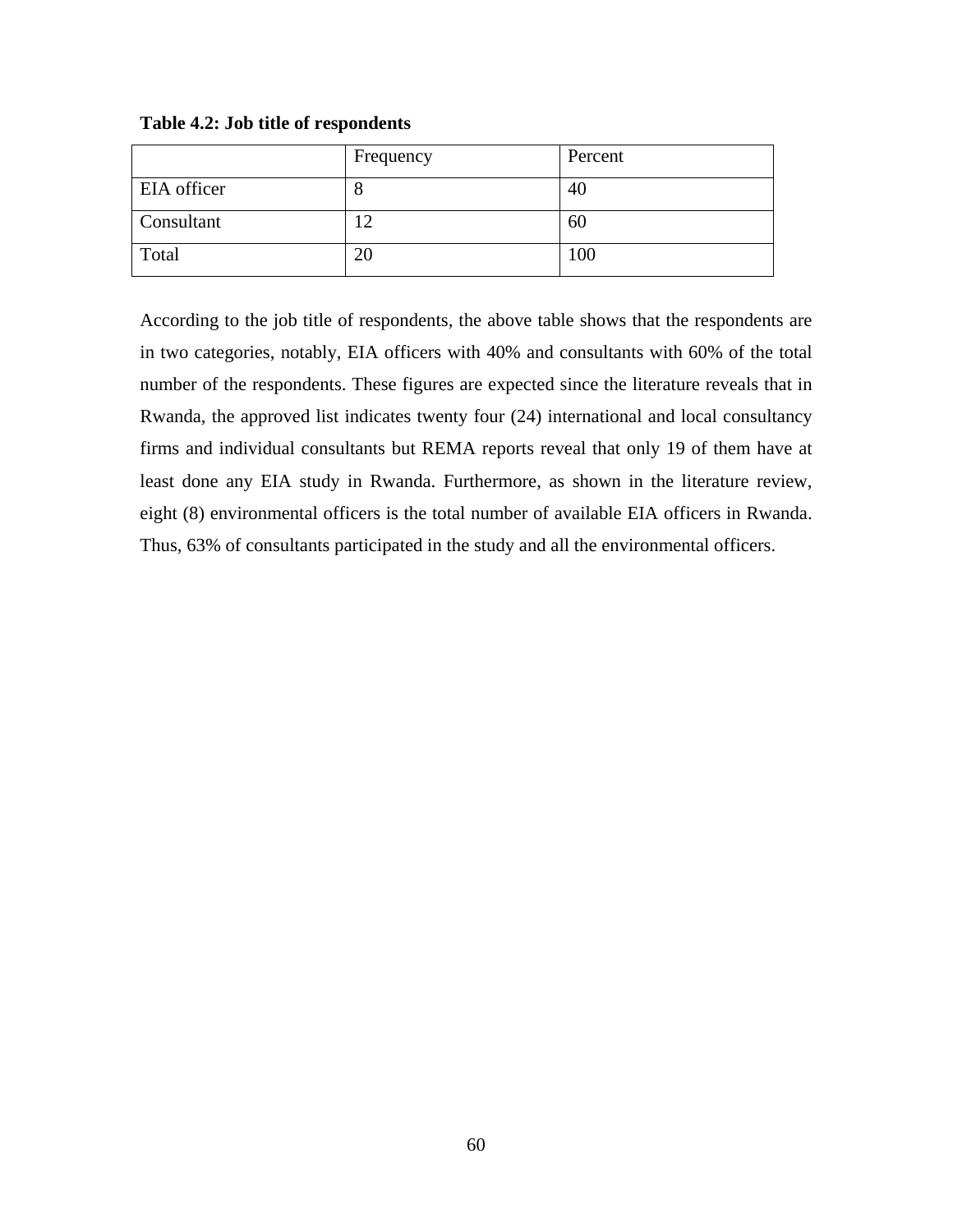### **4.2.2 Job responsibilities of respondents**

|                                                       | <b>EIA</b> officers |                | Consultant     |                |
|-------------------------------------------------------|---------------------|----------------|----------------|----------------|
|                                                       | Frequency           | Percent        | Frequency      | Percent        |
| Site visits                                           | 8                   | 100            | $\mathbf{1}$   | 8.3            |
| EIA review of reports                                 | 8                   | 100            | $\Omega$       | $\overline{0}$ |
| Audit of project after implementation                 | 8                   | 100            | $\Omega$       | $\theta$       |
| Screening project brief                               | 8                   | 100            | $\overline{0}$ | $\overline{0}$ |
| Participation in public hearings                      | 5                   | 62.5           | $\mathbf{1}$   | 8.3            |
| Development of terms of reference of<br>EIA study     | 8                   | 100            | $\overline{0}$ | $\overline{0}$ |
| Preparation of document for bidding                   | $\Omega$            | $\Omega$       | $\mathbf{1}$   | 8.3            |
| Undertake EIA studies                                 | $\mathbf{1}$        | 12.5           | 11             | 91.7           |
| Establishing contacts with all<br>stakeholders        | 1                   | 12.5           | $\overline{0}$ | $\theta$       |
| Preparation of EIA report                             | $\mathbf{1}$        | 12.5           | $\overline{2}$ | 16.7           |
| Follow-up with institution in charge of<br>EIA review | $\mathbf{1}$        | 12.5           | $\overline{2}$ | 16.7           |
| Overall coordination of company<br>activities         | 0                   | $\overline{0}$ | $\overline{2}$ | 16.7           |
| Represent company on official duties                  | $\Omega$            | $\theta$       | $\overline{2}$ | 16.7           |

**Table 4.3: Responsibilities of respondents (multiple responses) (n=20)**

The above table depicts the crosstabulation of job responsibilities and job titles of respondents. The crosstabulation clearly indicates the number and percentage of respondents who pursue each job responsibility, according to their job title. This is important because job responsibility alone does not provide a clear indication about responsibilities of EIA officers and consultants. All EIA officers (100%) undertake site visits, screen project briefs, develop ToR of EIA studies, review EIA reports and audit projects after implementation while only one of the consultants (8.3%) undertakes site visits. This underscores the argument, as highlighted in Morrison-Saunders and Bailey (2009), that the role of EIA regulator is to implement EIA policy and procedures in accordance with the legislative framework. In addition, the role and responsibilities of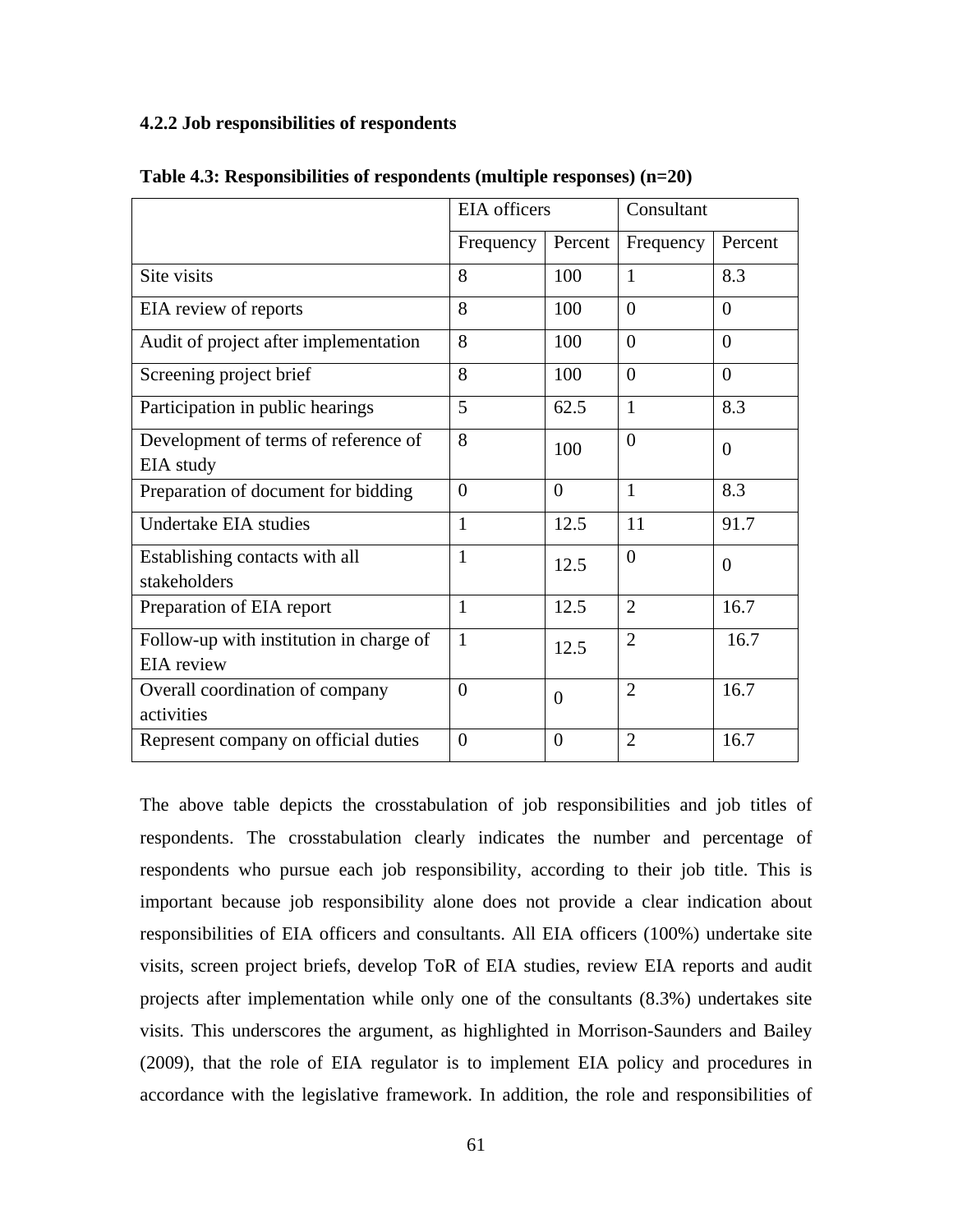EIA officers provided in REMA (2006) and discussed in chapter two also confirm these results. The majority of EIA officers (62.5%) participate in public hearings while only 8.3% of consultants do. This responsibility also was expected since different authors assert that public participation is a cornerstone of the EIA process (Glasson *et al*., 2005; Wood and Hartley, 2005). However, the level of participation in public hearings of consultants is not sufficient. A large portion of the total number of consultants (91.7%) undertakes EIA studies while EIA officers make up only 12.5%. This emerges as one of the main responsibility of consultants, as portrayed by Morrison-Saunders and Bailey (2009) that consultants are employed by proponents to assist in dealing with the administrative aspects of EIA and to undertake the technical work necessary to assess and mitigate the potential impacts of the proposal like baseline studies, EIS preparation, response to public submissions, etc. On the other hand, bearing in mind the responsibilities of an EIA consultant as stipulated by Morrison-Saunders and Bailey (2009), it is clear that undertaking EIA studies is not one of the job responsibilities of an EIA officer since he or she cannot undertake the EIA studies while he also has to review EIA documents.

Only two of consultants (16.7 %) have the responsibilities of overall coordination of company activities and represent their companies on official duties while 8.3% of consultants are in charge of preparation of documents for bidding. As some of consultants who responded belong to international and local consultancy firms, it is obvious that some of them pursue those routine duties in their companies like coordination as well as preparing the documents for bidding in order to be hired by different developers. It is also in a similar manner that two consultants (16.7%) identified preparation of EIA reports and follow-up with institutions in charge of the EIA review as their job responsibility. Only one EIA officer (8.3%) responded that preparation of EIA reports and follow-up with institutions in charge of EIA review are among his job responsibility. This response is confusing since he or she is an EIA reviewer. It is also imperative to mention that an EIA officer cannot do a follow-up with institutions in charge of the EIA review while he or she is one of the staff of that institution.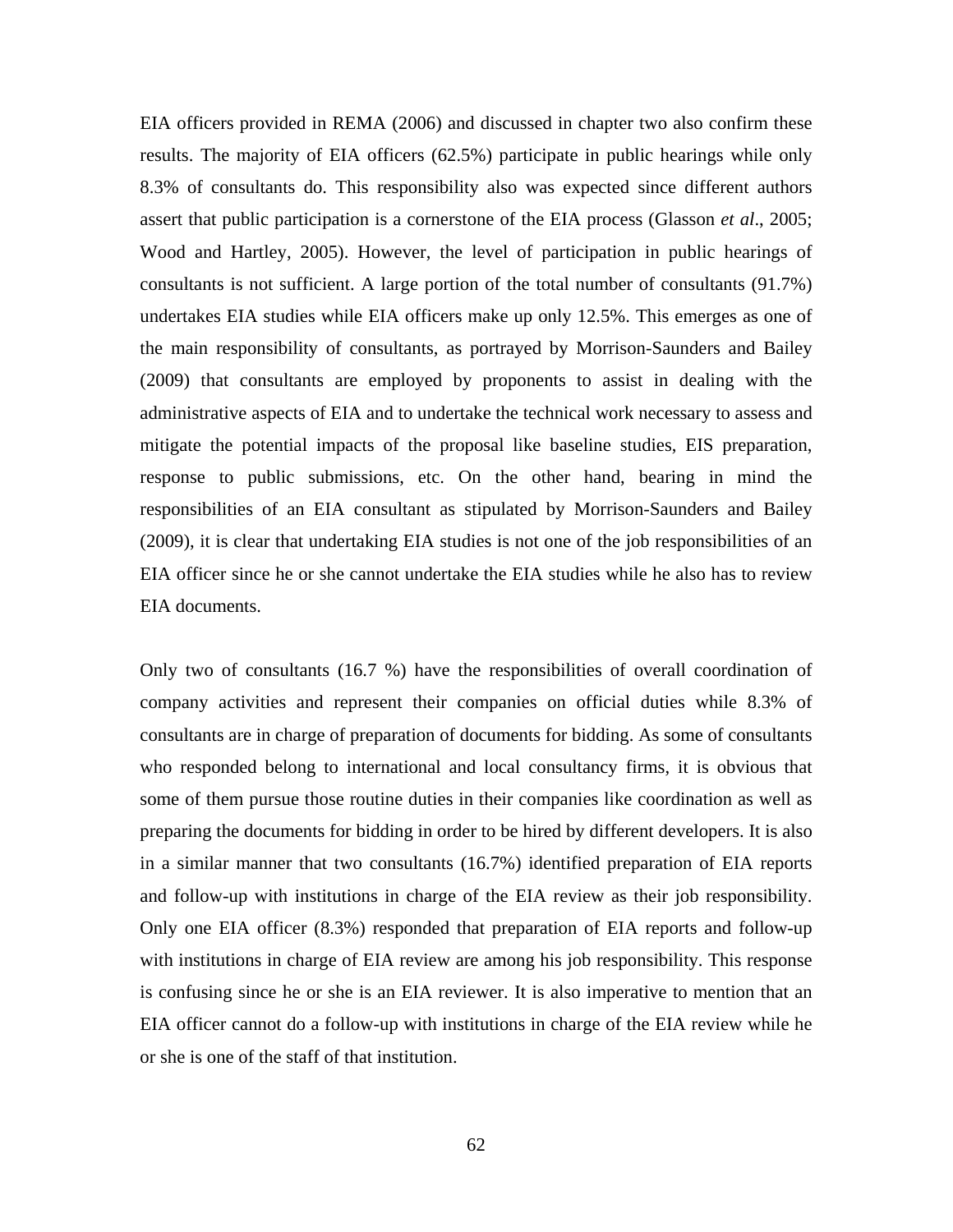Finally, one of EIA officers (8.3%) has to establish contacts with all stakeholders. This responsibility is also one of the crucial duties of EIA officers as portrayed in Morrison-Saunders and Bailey (2009), that a successful EIA review depends upon the cooperation and coordination of all EIA stakeholders.

### **4.3 Respondents' profile and skill level**

To analyse and discuss the profile and skill level of the respondents, this section presents the findings concerning the following points: education level of respondents, relationship between level of education and respondents' current jobs, number and kind of professional training sessions attended by respondents as well as their relationship with EIA. In addition, the results concerning experience of respondents are discussed in this section.



#### **4.3.1 The level of education of EIA practitioners in Rwanda.**

**Figure 4.1: Level of education of respondents (in %, n=20)**

Figure 4.1 above shows the comparison of the level of education of EIA officers and EIA consultants who participated in this research. This figure reflects that the majority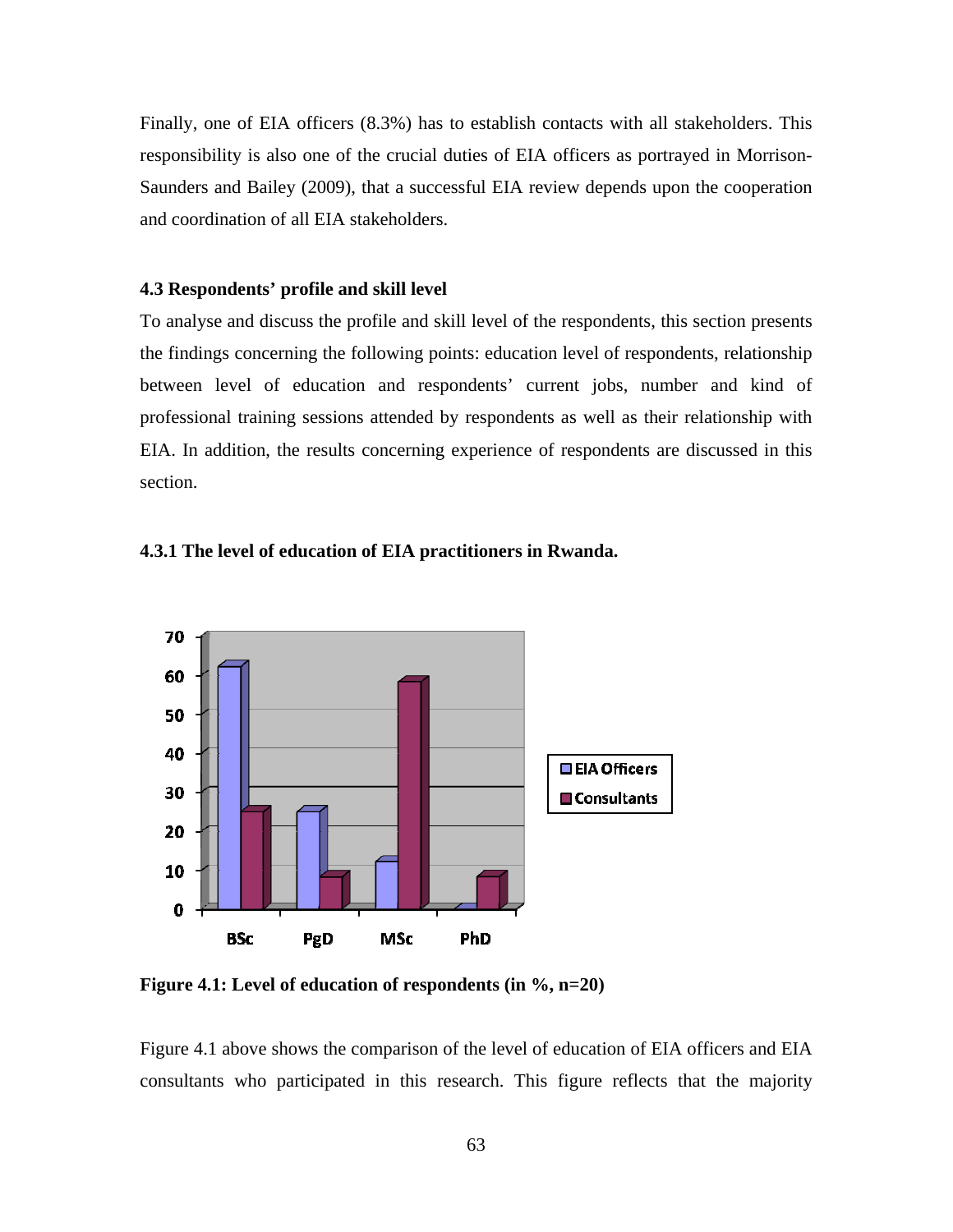(62.5%) of EIA officers possesses a Bachelor's degree (BSc), 25% have a Postgraduate diploma (PgD) and only one EIA officer  $(12.5\%)$  has a Master's degree (MSc). These figures were expected since the job requirement shown in chapter two state that environmental officers qualification requirement in Rwanda is a BSc in environmental sciences, ecology, biology, chemistry, rural engineering or civil engineering (REMA, 2006). Furthermore, the level of education of EIA officers in Rwanda is almost the same as the level of education of EIA officers in Mozambique where six of the eight EIA officers hold a BSc, mostly in biology (Hatton *et al.*, 2003). However, having an EIA department which is mostly staffed by scientists only has a negative effect on EIA effectiveness as submitted by Holm-Hansen (1997) who states that the problem of EIA which is staffed by natural scientists is that EIA focuses on effects instead of impacts and focuses on ecology rather than the environment in its entirety. The above figure also depicts that 58.3% of the consultants who participated in this research hold a MSc, 25% have a BSc, one of consultants (8.3%) has a PgD and lastly, only one consultant has a Doctor of Philosophy (PhD). Therefore, these results clearly show that EIA consultants who participated in this research are more educated than EIA officers in Rwanda. This was also expected since Morrison-Saunders and Bailey (2009) show that most of the government EIA departments are under-resourced and the highly educated EIA professionals prefer to work as consultants in order to earn more money. This view is also supported by Spong *et al.* (2003) that the reason of the high turnover of highly educated EIA officers is poor remuneration in the public service. Nevertheless, this level of education gap between EIA officers and consultants also has a negative impact on the effectiveness of EIA as shown by Morrison-Saunders and Bailey (2009) that when EIA officers are less educated than consultants, they have a tendency to rely on written communication and document review rather than face-to-face meetings with consultants to resolve issues. In other words, the two groups of EIA practitioners must have at least the same background, training and education in order to effectively manage the EIA process.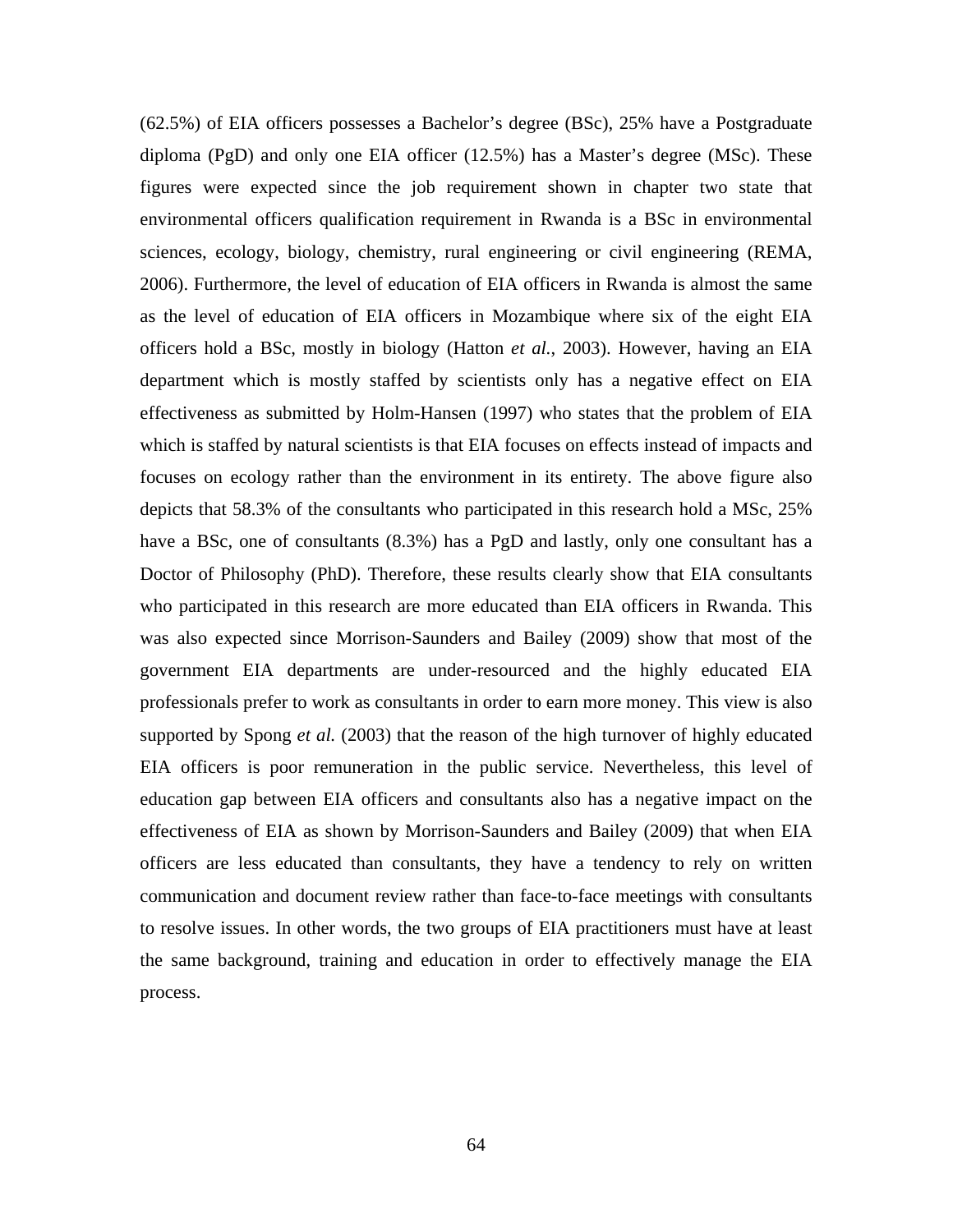## **4.3.2 The relationship between domain of studies of EIA practitioners and their current job**

|                  | EIA officers |     | Consultants         |         |
|------------------|--------------|-----|---------------------|---------|
|                  | Frequency    |     | Percent   Frequency | Percent |
| Strongly related |              | 50  |                     | 58.3    |
| Related          |              | 50  |                     | 41.7    |
| Total            | Ω            | 100 | 12                  | 100     |

**Table 4.4: Respondent's perception of relationship between domain of their studies and current job** 

Table 4.4 illustrates that half (50%) of EIA officers believe that their current job is strongly related to their domain of studies and also four of them state that their job is related to their domain of studies whereas the domain of studies of seven consultants (58.3%) strongly related to their job. The International Association for Impact Assessment (IAIA) Guidelines for a lead Impact Assessment (IA) practitioner and a lead IA administrator reveals that an EIA practitioner at least should have been awarded a degree from an accredited university in one of the following domain of studies: environmental studies, geography, ecology, biology, sociology, social anthropology, planning, engineering and landscape architecture (IAIA, 2006). As shown above by REMA (2006), the required domains of studies for an EIA officer in Rwanda are quite different from IAIA guidelines because REMA does not include sociology, social anthropology and planning as one of requirements of the domain of studies for an EIA officer. Consequently, the results of this study show that the domain of studies of EIA officers is related and among others it is strongly related to their job requirement. However, it is important to note that there are no social scientists among the EIA officers in Rwanda. This has been also found in France where all EIA officers are engineers and natural scientists (Glasson and Bellanger, 2003). This has a negative impact not only on the effectiveness of EIA processes as indicated earlier by Holm-Hansen (1997), but also it has an adverse impact on the implementation of Social Impact Assessment (SIA). Vanclay (2003) asserts that social scientists can help in the process of SIA which includes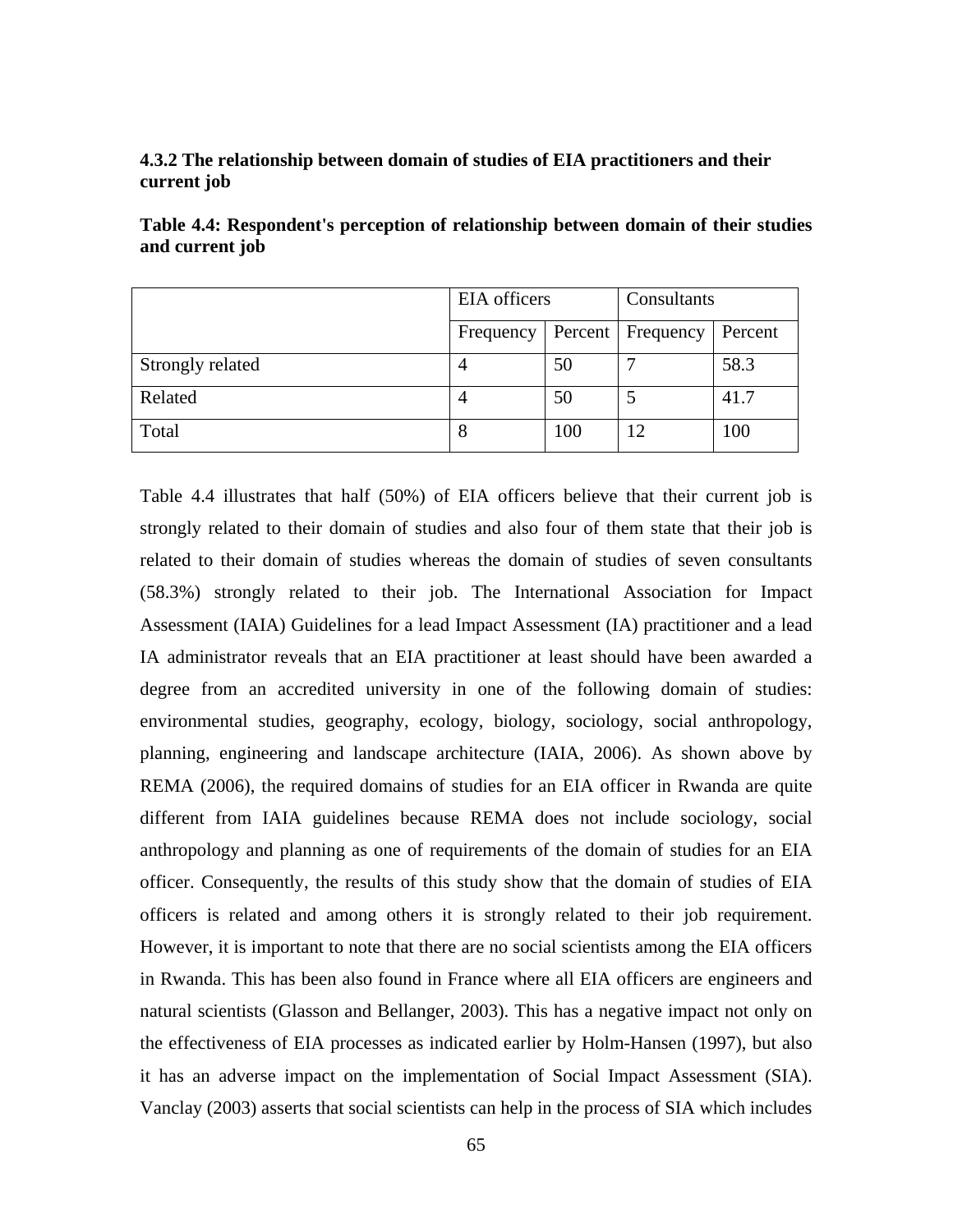the process of analysing, monitoring and managing the intended and unintended social consequences of planned projects and any social change processes invoked by those interventions (projects).

### **4.3.3 Professional training attended by respondents**

|           | EIA officers   |          | Consultants    |         |
|-----------|----------------|----------|----------------|---------|
|           | Frequency      | Percent  | Frequency      | Percent |
| None      | $\Omega$       | $\theta$ |                | 8.3     |
| $1 - 5$   | 5              | 62.5     | $\overline{4}$ | 33.3    |
| $6 - 10$  | $\overline{2}$ | 25       | 3              | 25      |
| $11 - 15$ |                | 12.5     | 1              | 8.4     |
| 16        | $\Omega$       | $\theta$ | 3              | 25      |
| Total     | 8              | 100      | 12             | 100     |

**Table 4.5: Number of professional training attended by respondents** 

Table 4.5 depicts the crosstabulation of the number of professional training sessions attended and job description in order to enable the researcher to compare the number of training sessions attended by EIA officers and consultants. The highest number of EIA officers (62.5%) attended one to five professional training sessions whereas only 33.3% of the consultants attended this number of professional training sessions. The results of this research also show that 8.3% of consultants have not yet attended any professional training. On the other hand, it shows also that the highest number of people who attended sixteen and above professional training sessions were consultants.

Furthermore, the above table 4.5 clearly reflects the comparison of the number of training sessions attended by both EIA officers and consultants. It shows that consultants are on two extremes including people who did not attend any course and people who attended the highest number of training sessions (16 and over) whereas the number of EIA officers decreases as the number of training sessions attended increases. This means that consultants are more trained than EIA officers. These results were expected since the more trained EIA officers quit and join consultancies because of poor remuneration of the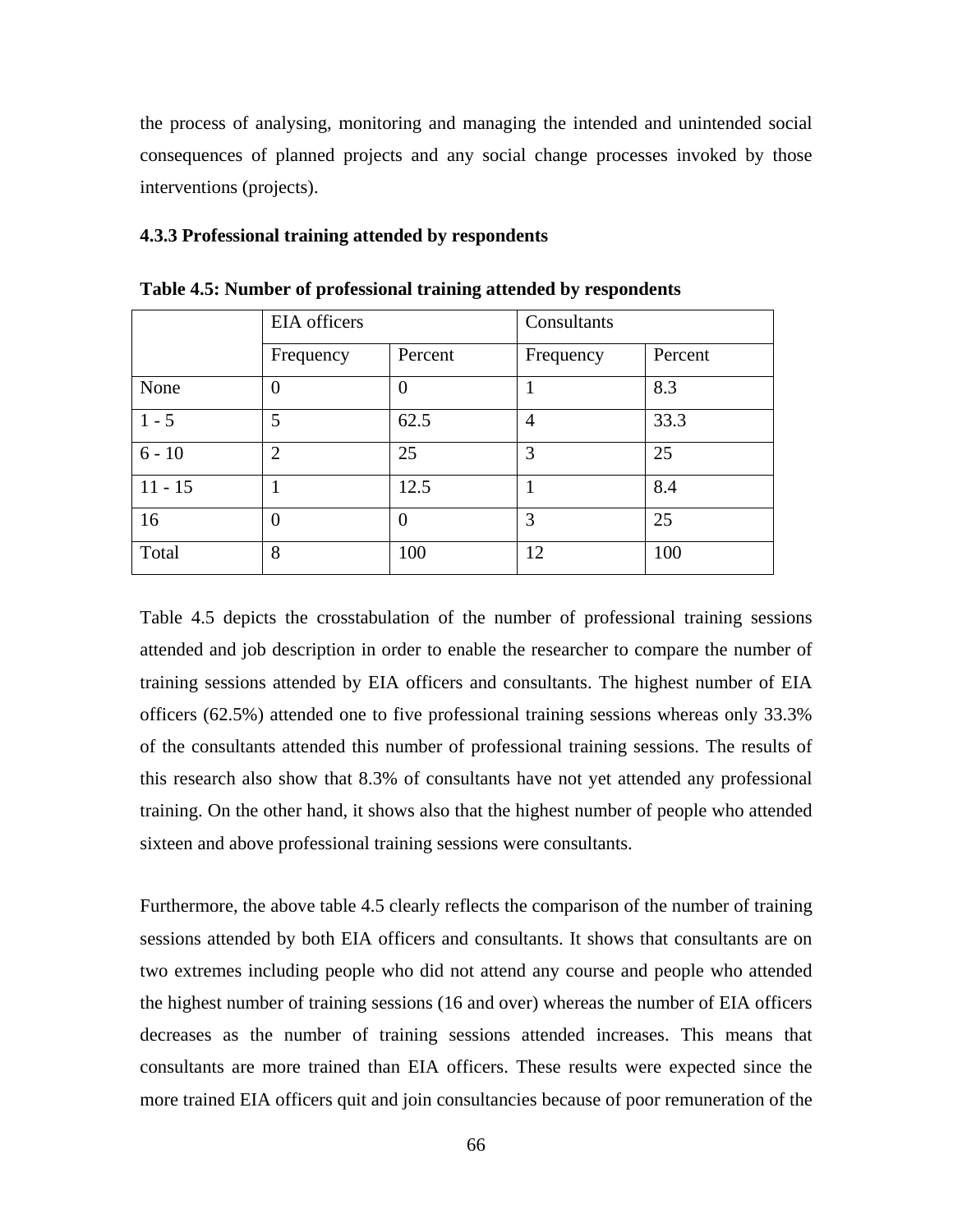government institutions as discussed earlier. In addition, the poor training plan of EIA officers also is caused by different factors including shortage of staff in the EIA department, pressure of investors and community, and limited and mismanagement of financial resources in government institutions from poor countries (Chapman and Walmsley, 2003). These factors can influence not only the EIA department not to provide an adequate capacity-building plan for their staff but also a high turnover of well trained staff (ECA, 2005; Chapman and Walmsley, 2003).

|                                                                                                        | <b>EIA</b> officers |                | Consultants    |                |
|--------------------------------------------------------------------------------------------------------|---------------------|----------------|----------------|----------------|
|                                                                                                        | Frequency           | Percent        | Frequency      | Percent        |
| Environmental management                                                                               | 3                   | 37.5           | 6              | 50             |
| Solid waste management                                                                                 | $\mathbf{1}$        | 12.5           | $\overline{3}$ | 25             |
| project management                                                                                     | $\mathbf{1}$        | 12.5           | $\mathbf{1}$   | 8.3            |
| Environmental impact assessment<br>procedure                                                           | $\overline{4}$      | 50             | 3              | 25             |
| Inventory of chemical products                                                                         | $\overline{2}$      | 25             | $\overline{0}$ | $\overline{0}$ |
| Risk assessment of chemicals<br>management                                                             | $\mathbf{1}$        | 12.5           | $\overline{0}$ | $\overline{0}$ |
| Presentation of a scoping study on the<br>status of integrated water resources<br>management in Rwanda | $\overline{0}$      | $\overline{0}$ | $\mathbf{1}$   | 8.3            |
| Environmental, social and economic<br>impact assessment and restoration of<br>watersheds               | $\theta$            | $\overline{0}$ | $\mathbf{1}$   | 8.3            |
| Groundwater investigation, exploration<br>and model application                                        | $\overline{0}$      | $\overline{0}$ | $\mathbf{1}$   | 8.3            |
| Cleaner production                                                                                     | $\mathbf{1}$        | 12.5           | $\mathbf{1}$   | 8.3            |
| Monitoring and Evaluation                                                                              | $\mathbf{1}$        | 12.5           | $\overline{0}$ | $\overline{0}$ |
| Wetland management                                                                                     | $\overline{4}$      | 50             | $\overline{2}$ | 16.7           |
| Cultural heritage in EIA                                                                               | $\mathbf{1}$        | 12.5           | $\overline{0}$ | $\overline{0}$ |
| Land-use planning                                                                                      | $\mathbf{1}$        | 12.5           | $\overline{0}$ | $\theta$       |
| <b>SEA</b>                                                                                             | $\overline{2}$      | 25             | 3              | 25             |
| Climate change                                                                                         | $\mathbf{1}$        | 12.5           | $\mathbf{1}$   | 8.3            |
| Water resource management                                                                              | $\mathbf{1}$        | 12.5           | $\overline{2}$ | 16.7           |
| Environmental governance                                                                               | $\overline{0}$      | $\overline{0}$ | $\mathbf{1}$   | 8.3            |
| Biodiversity                                                                                           | $\mathbf{1}$        | 12.5           | $\mathbf{1}$   | 8.3            |

**Table 4.6: Type of training attended by respondents (multiple responses)**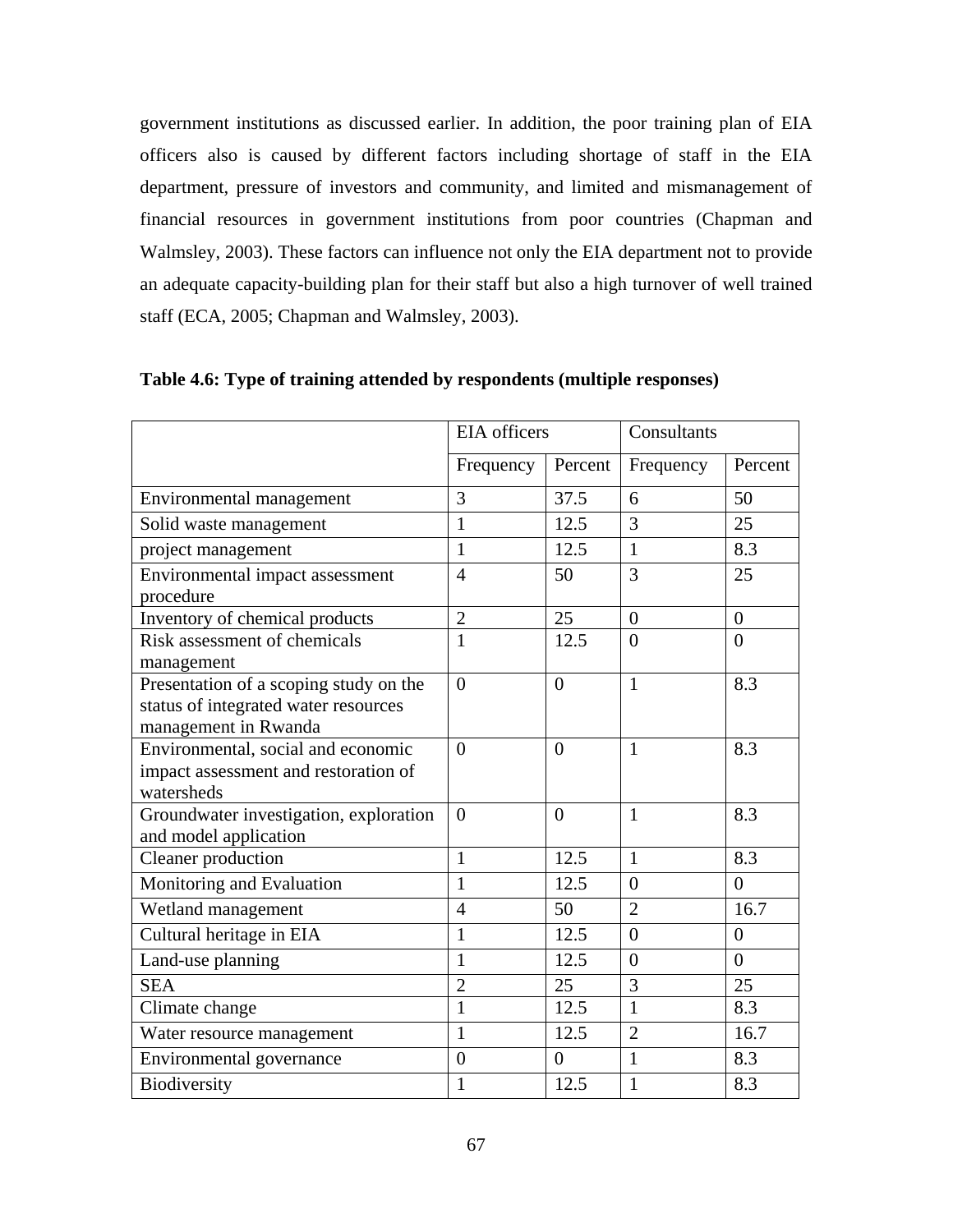| EIA and international guidelines      |     | 8.3 |
|---------------------------------------|-----|-----|
| Environmental audit                   | 25  | 8.3 |
| Education for sustainable development | 2.5 |     |
| in a river basin context              |     |     |
| <b>State of Environment</b>           |     |     |

Table 4.6 shows different types of training sessions attended by EIA officers and consultants in detail. A good number of EIA officers (50%) have been trained in EIA procedures and wetland management whereas the highest number of consultants (50%) confirmed that they are trained in environmental management. Furthermore, the above table reflects that the rest of training sessions have been attended by a small number (one or two) of EIA officers or consultants. These training sessions are grouped in four categories: environmental quality monitoring (presentation of a scoping study on the status of integrated water resources management in Rwanda, groundwater investigation, exploration and model application, monitoring and evaluation, water resource management, environmental governance, climate change and biodiversity); environmental protection (solid waste management, inventory of chemical products, risk assessment of chemicals management and land-use planning); environmental assessment (environmental, social and economic impact assessment and restoration of watersheds, cultural heritage in EIA, SEA, EIA and international guidelines, education for sustainable development in a river basin context and state of environment); and project management.

The Asian Development Bank (ADB, 2006) reveals that key training areas EIA officer should have are environmental management, environmental quality monitoring (water, air, land, soil, biodiversity, natural areas and built environment), environmental protection and mitigation measures (spatial planning, route, conservation, pollution prevention and control, waste management, reclamation of disturbed areas and remediation of contaminated sites), environmental assessment (EIA, SEA, cumulative effects environmental assessment, environmental clearance and environmental assessment compliance monitoring) and sectoral environmental management (urban development, power transmission and distribution, mining, forestry, industry and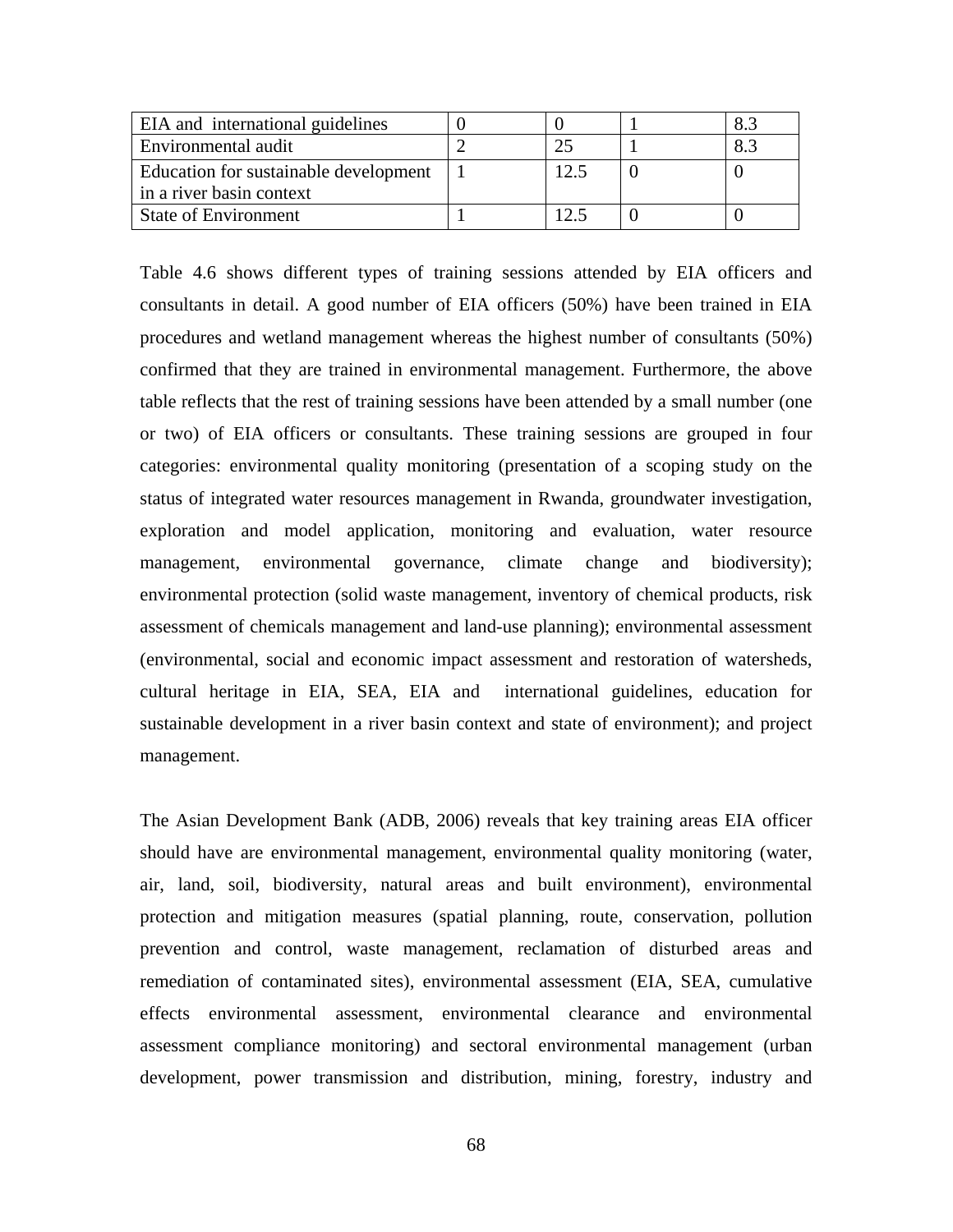tourism). However, the priority training areas vary from one country to another according to the main development drivers of each country. Therefore, as per responses most of training areas required in Rwanda are being covered but not all respondents have been trained in all of those required areas of training for an EIA practitioner. In addition, Wood (2003b) and Mahiber (2008) submit that both longer-term and specialised short courses need to be multidisciplinary and focused on the practical and operational aspects of EIA rather than on the theoretical aspects of EIA.

**Table 4.7: Respondent's perception of relationship between training attended and EIA** 

|                  | EIA officers |          | Consultants |         |
|------------------|--------------|----------|-------------|---------|
|                  | Frequency    | Percent  | Frequency   | Percent |
| Strongly related | 6            | 75       | 8           | 66.7    |
| Related          |              | 25       | 3           | 25      |
| Not related      | O            | $\theta$ |             | 8.3     |
| Total            | 8            | 100      | 12          | 100     |

Table 4.7 above portrays the relationship between training attended and EIA. The results show that the majority of EIA officers (75%) who attended training sessions indicated that they are strongly related with EIA and no one stated that the training was not related to EIA. Those results were expected since table 4.6 shows that most of training areas an EIA officer should have attended are covered. In contrast, the above table shows that one of the consultants (8.3%) who attended training sessions stated that they were not related to EIA. This was expected since table 4.3 shows that consultants have other responsibilities in their consultancy firms apart from EIA like preparation of bidding documents.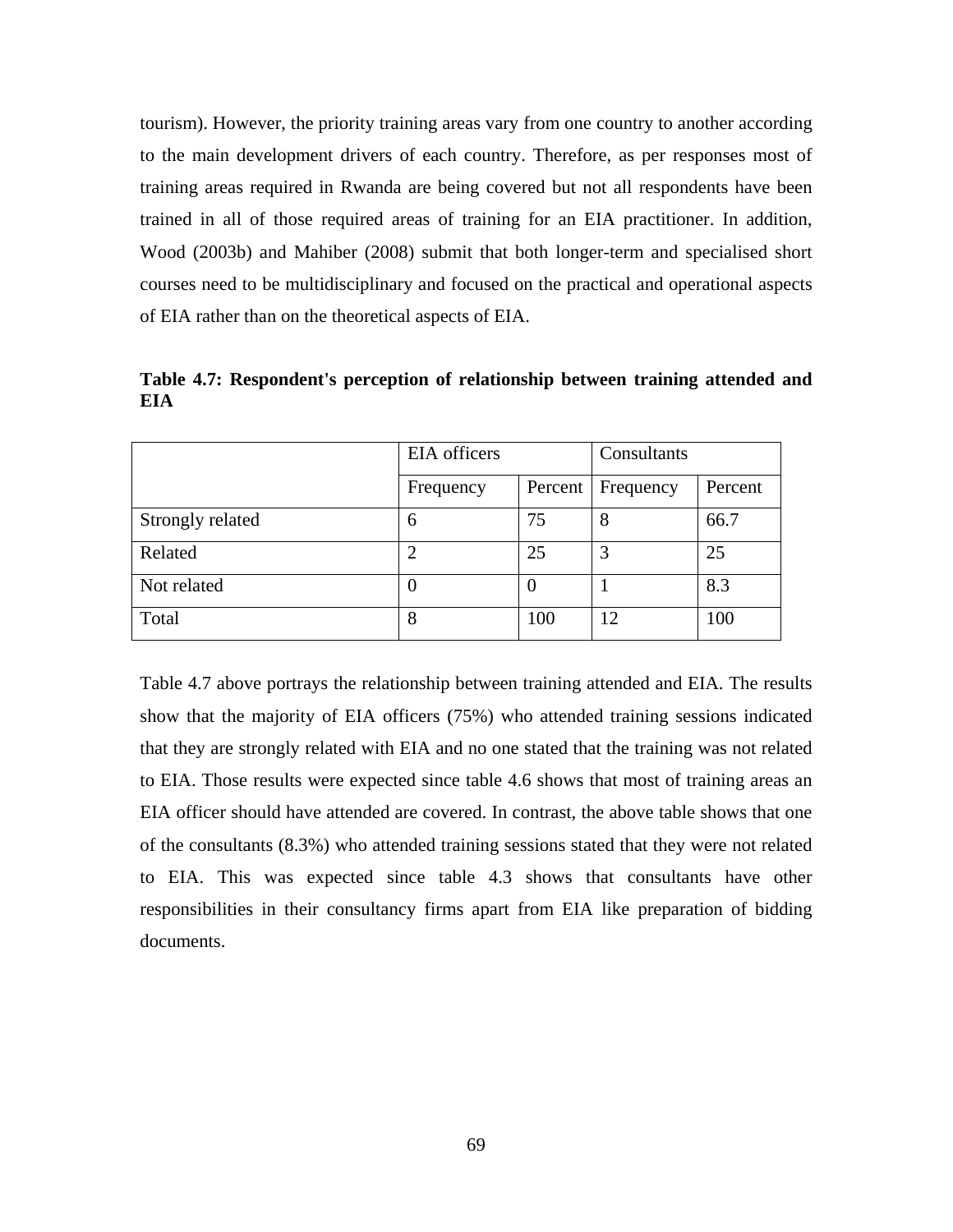### **4.3.4. The skills gap of EIA practitioners in Rwanda**

|                                                                          | Strongly<br>effective | effective | Neutral        | Ineffective | neffective<br>Strongly | No option |
|--------------------------------------------------------------------------|-----------------------|-----------|----------------|-------------|------------------------|-----------|
| Computer literacy (Microsoft office Word,<br>Excel and power point)      | 90                    | 10        |                |             |                        |           |
| Using GIS and remote sensing software                                    | 5                     | 20        | 40             | 15          | 15                     | 5         |
| Language skills (English)                                                | 65                    | 35        | $\overline{a}$ |             |                        |           |
| Public participation facilitation                                        | 35                    | 55        | 10             |             |                        |           |
| Integration of technical and social<br>concerns in the EIA report review | 40                    | 50        | 10             |             |                        |           |
| Impact prediction and assessment                                         | 55                    | 25        | 20             |             |                        |           |
| Mitigation measures and alternative<br>formulation                       | 45                    | 35        | 20             |             |                        |           |
| Ability to review documents                                              | 35                    | 55        | 10             |             |                        |           |
| Monitoring and evaluation skills                                         | 25                    | 60        | 10             |             | 5                      |           |
| Understanding project management                                         | 25                    | 45        | 15             | 5           | 10                     |           |
| Customer care skills                                                     | 10                    | 60        | 25             |             | 5                      |           |

**Table 4.8: Level of effectiveness with specific statements related to skills (in %, n=20)** 

As EIA practitioners need different skills to effectively manage EIA processes, table 4.8 reflects the level of effectiveness among respondents (EIA practitioners) according to their perceptions in relation to different skills in Rwanda. With reference to the job responsibilities of EIA practitioners presented in table 4.3, Microsoft office word, excel and power point are the most used software in the routine works of EIA officers like writing of letters and reports and presentation of different tables, figures and slides. The results of this research show that almost all the EIA practitioners in Rwanda (90%) rated themselves as strongly effective in using these useful computer programmes. In contrast, the statement on using GIS and remote sensing software achieve a high rate of ineffective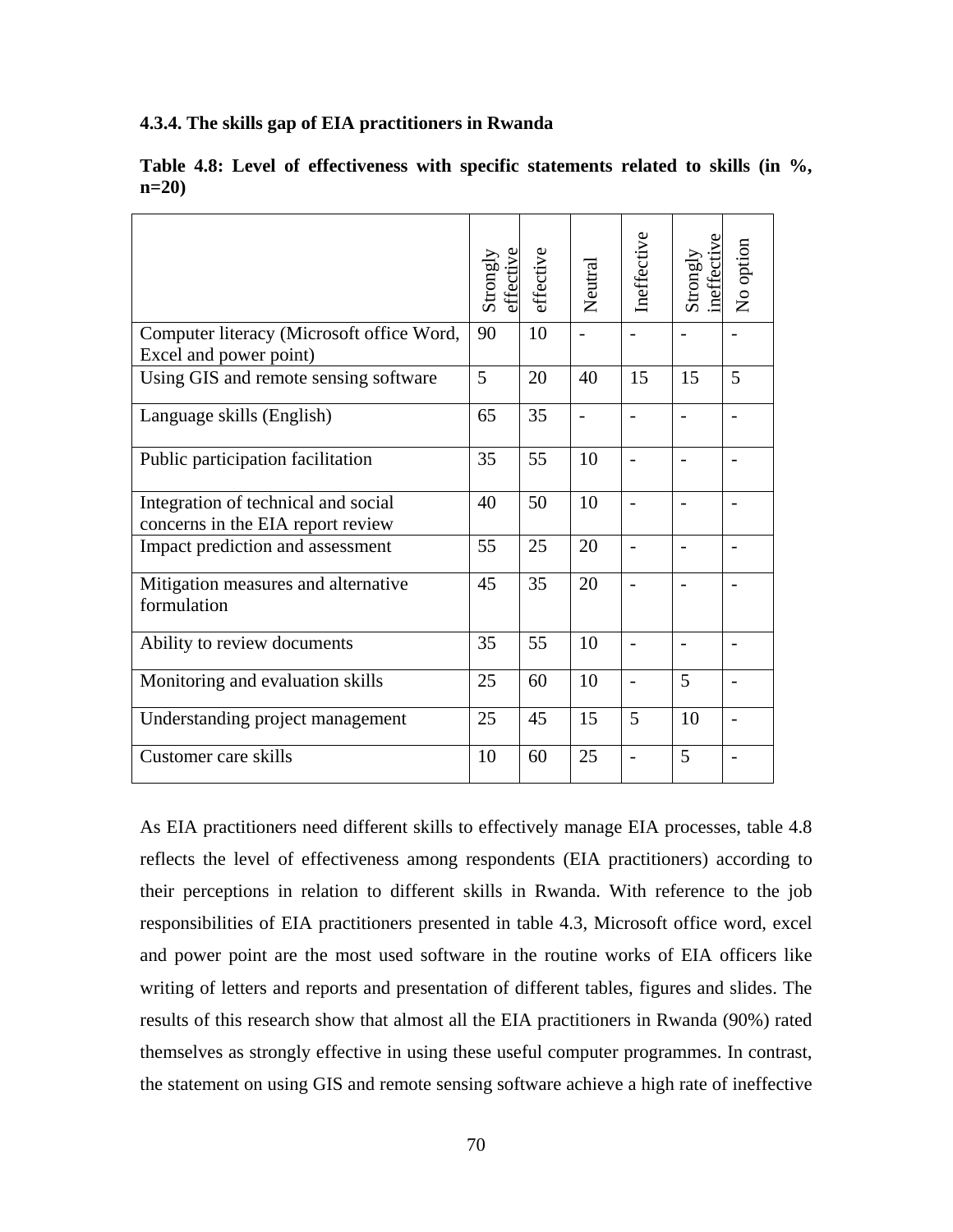(30%) and neutral (40%) responses. In other words, EIA practitioners in Rwanda need to strengthen their knowledge in using GIS and remote sensing since Antunes *et al*. (2001) stress that GIS and remote sensing can have a wide application in all EIA stages as the tools for collecting, storing, retrieving at will, transforming, and displaying spatial data for a particular set of purposes. Furthermore, GIS is considered as a form of modeling to represent or simulate the behaviour of the environment (Morris and Therivel, 2001).

The above table depicts that the majority of EIA practitioners (65%) in Rwanda rated themselves as strongly effective in using English which is the most used administrative language in the country. A good number of respondents (90%) show a high rate of effective public participation facilitation skills. This has a positive impact on the effectiveness of EIA as shown by different authors in chapter two that public participation is a cornerstone of the EIA process. In addition, public participation facilitation skills are very crucial for an EIA officer since public participation in EIA aims to establish a dialogue between the public and decision-makers and to ensure that decision-makers assimilate the public's views into their decisions (Glasson *et al.,* 2005).

The above results also show that a high proportion of EIA practitioners (90%) in Rwanda rated themselves as effective (50%) and strongly effective (40%) in integrating technical and social concerns in EIA. However, it is imperative to note that EIA practitioners in Rwanda are mostly scientists as discussed earlier even if they rated themselves as effective in integrating social concerns in EIA. It is extremely important for an EIA officer to have such skills of integrating social concerns as shown in the literature review that social, economic and biophysical impacts are interconnected and must be addressed concomitantly to achieve sustainable development (UNEP, 2004; Glasson *et al.*, 2005). Furthermore, another reason for an EIA officer to have such skills is that social impact assessment is trying to understand the current social environment and is used as a baseline for prediction and measurement (Aucamp, 2009).

As shown in chapter two, impact prediction and assessment, mitigation measures and alternative formulation, EIA report review and monitoring and evaluation are essential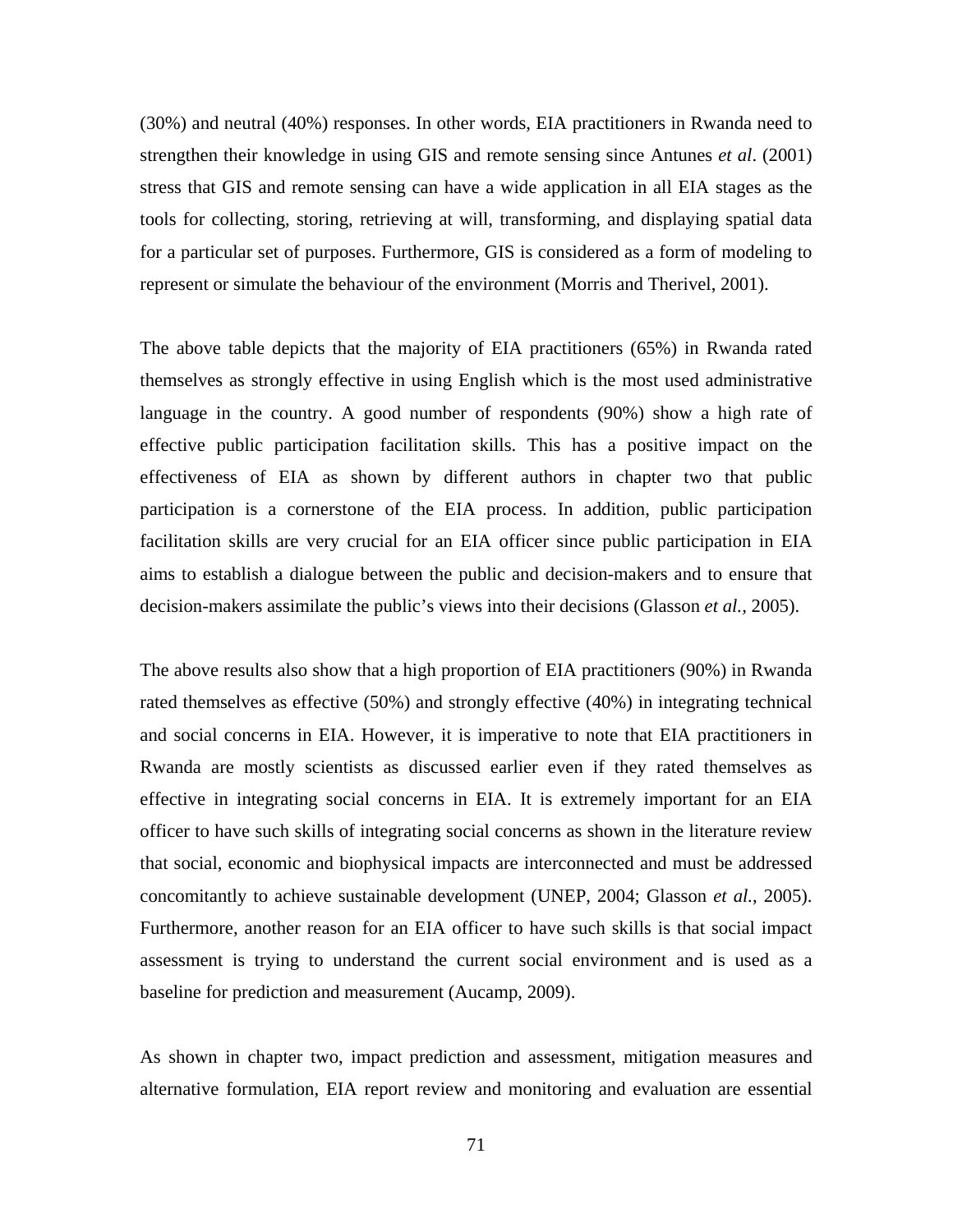EIA steps. Therefore, the above table 4.8 shows that the majority of EIA practitioners in Rwanda perceive that they have the skills to adequately handle these vital steps of EIA. Furthermore, the above table depicts that 70% of EIA professionals in Rwanda rated themselves as effective in understanding project management whereas only 15% rated themselves as ineffective. EIA practitioners should have an idea about project management since UNEP (2004) suggests that EIA should be integrated into the project life-cycle to ensure that environmental information is provided at the appropriate decision points and the correct time. In a similar vein, Aucamp (2009) asserts that project life cycle has different stages including planning, construction, operational and decommissioning stage and environmental management practices in each are different. Therefore, the knowledge of project management will help EIA practitioners to manage environmental issues according to each stage of the project life cycle.

Lastly, the above table reflects that only 5% of EIA practitioners rated themselves as strongly ineffective in customer care while 25% rated themselves as neutral. Customer care skills are important since Morrison-Saunders and Bailey (2009) assert that the way EIA regulators treat or communicate with developers and their consultants has a great influence on the effectiveness of EIA process. However, the same authors reveal that in some cases EIA officers avoid meeting with developers and their consultants because of different reasons such lack of experience and qualification (Morrison-Saunders and Bailey, 2009).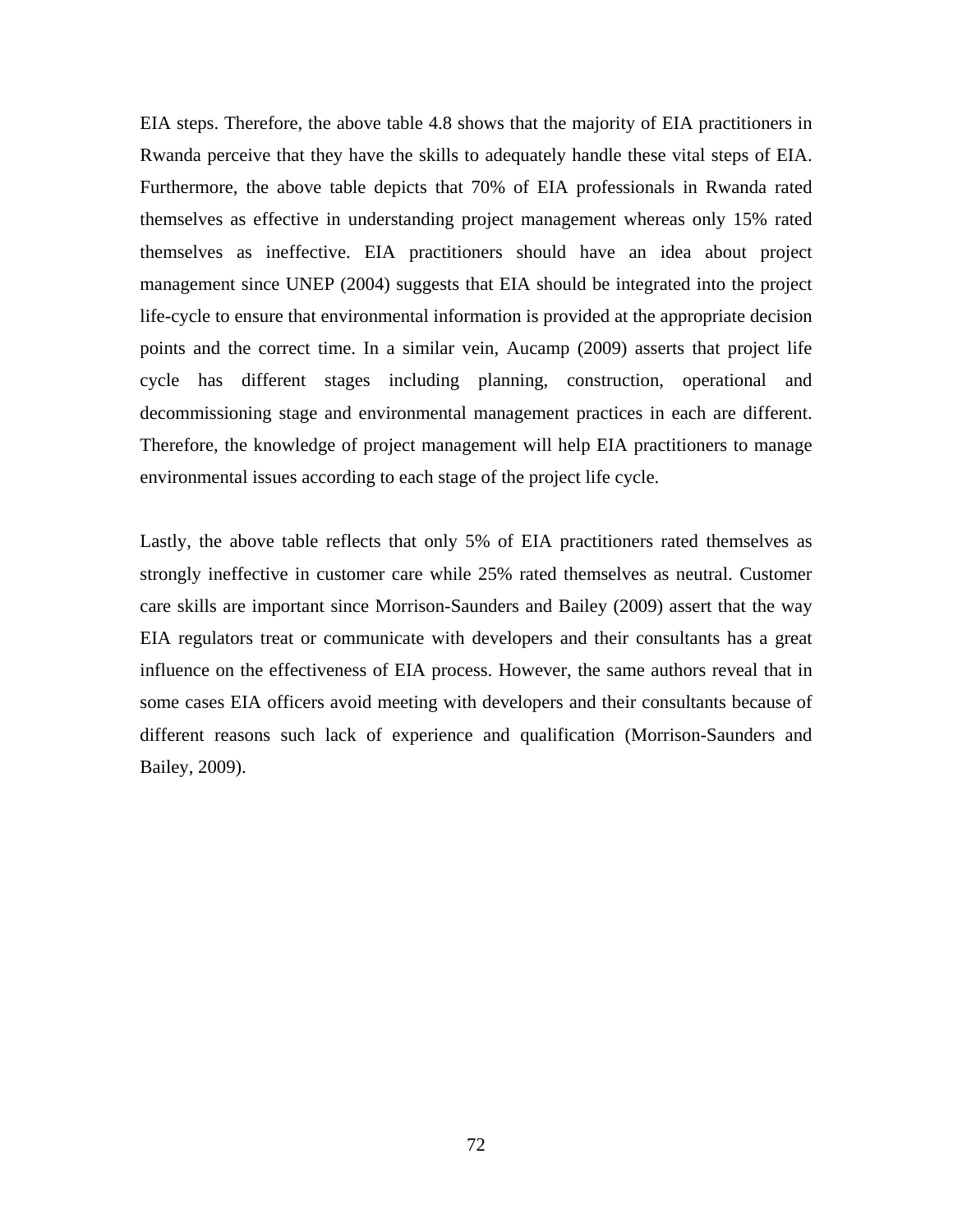

#### **4.3.5 The experience of EIA practitioners in Rwanda**

**Figure 4.2: Level of experience in years of respondents (in %, n=8 for EIA officers and n=12% for EIA consultants)** 

Figure 4.2 reflects that the majority of EIA officers have between three and four years of experience in EIA and shows also that there is no EIA officer who has more than seven years experience. These results are obvious since REMA's annual report (2005) reveals that EIA started in 2005 with two EIA officers. Even if the above figure shows that only 8.3% of consultants have seven years and above of experience, it also shows, however, that EIA officers are more experienced than consultants in Rwanda since the average number of years of experience among the officers was calculated to be 3.1 years while the average number of years of experience for the consultants was 2.8 years. These results were not expected since Morrison-Saunders and Bailey (2009) assert that many consultants are more experienced than young officers within the government agencies. In addition, experienced EIA professionals prefer to work as consultants in order to earn higher salaries and not to stick to the routine work in the EIA department as EIA officers (Morrison-Saunders and Bailey, 2009). However, the level of experience of EIA officers in Rwanda are still low compared to the IAIA Guidelines for lead EIA professionals which states that an EIA practitioner is recognised as an EIA professional by IAIA if he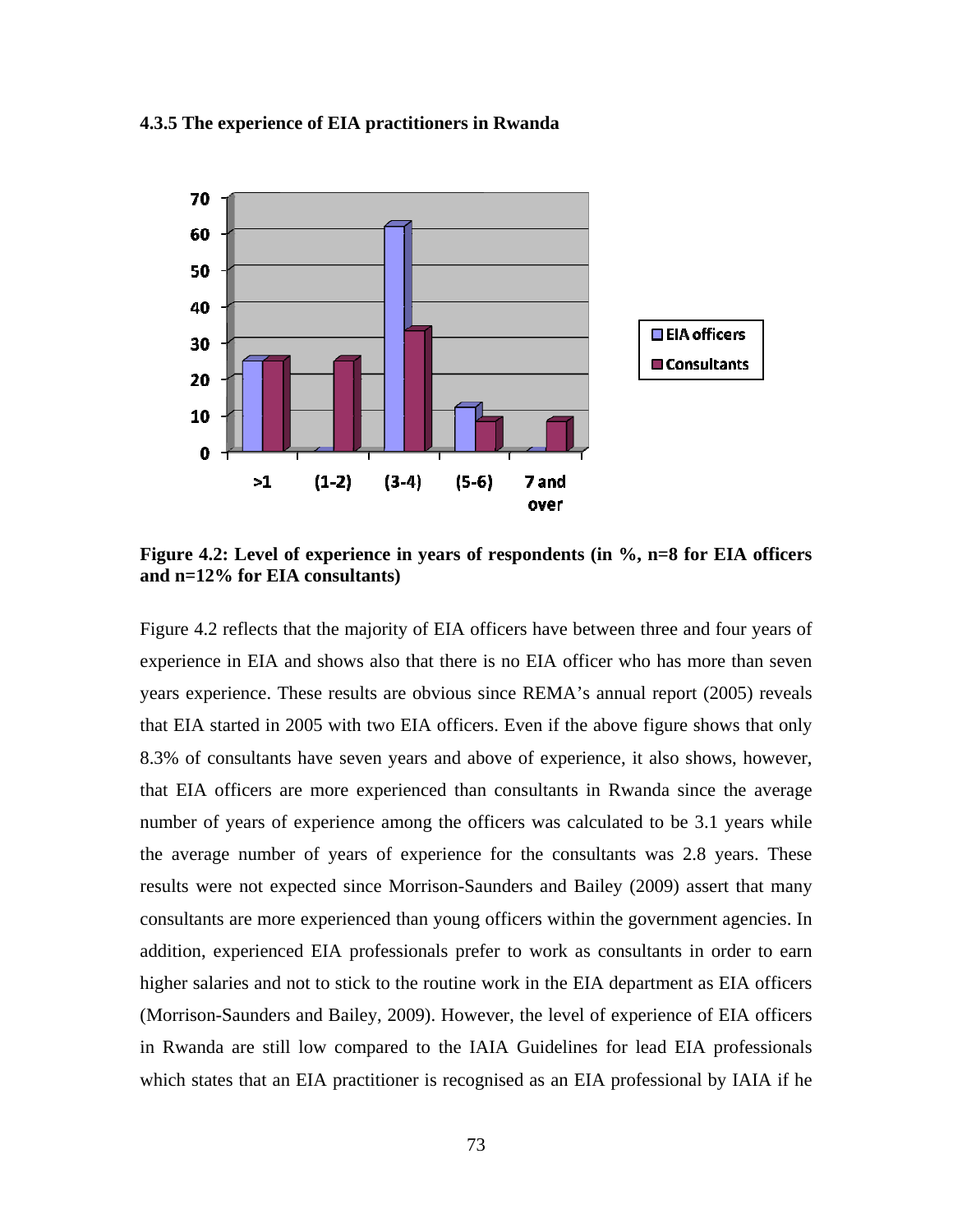or she has at least ten years of progressive experience in EIA (IAIA, 2006). This low level of experience of EIA officers has an impact on the effectiveness of EIA process since Morrison-Saunders and Bailey (2009) believe that inexperienced younger EIA officers tend to follow the rule by the book all the time rather than necessarily thinking beyond the square.

#### **4.4 Effectiveness of EIA process in Rwanda**

There are many factors which can influence the effectiveness of the EIA process in Rwanda. Thus, to assess the effectiveness of EIA, this section presents the findings concerning the following points: relationship between developers and their consultants, developers' reasons for doing EIAs, EIA procedure and its implementation, the stage of the project where EIA is carried out and types of projects involved in EIA, the implementation of SEA in Rwanda, public participation in EIA processes in Rwanda, involvement of different stakeholders in EIA processes in Rwanda, EIA policy and other policies which impact on EIA processes in Rwanda, responsibilities of the Rwandan government in EIA processes. It is also imperative to note that it is not necessary to separate responses of EIA officers and consultants in the following tables since the following issues are generic.

### **4.4.1 The relationship between developers and their consultants**

| Table 4.9: Relationship between developers and their consultants (in $\%$ , n=20) |  |  |  |  |
|-----------------------------------------------------------------------------------|--|--|--|--|
|-----------------------------------------------------------------------------------|--|--|--|--|

|                                                                                  | Yes | N <sub>o</sub> |
|----------------------------------------------------------------------------------|-----|----------------|
| Developers provide enough information and follow-up                              | 30  | 70             |
| Developers hire a consultant and wait for the decision<br>without any follow-up. | 50  | 50             |
| Regular meeting with developers, consultant and<br>authority                     | 35  | 65             |
| Developers do not know anything about EIA                                        | 40  | 60             |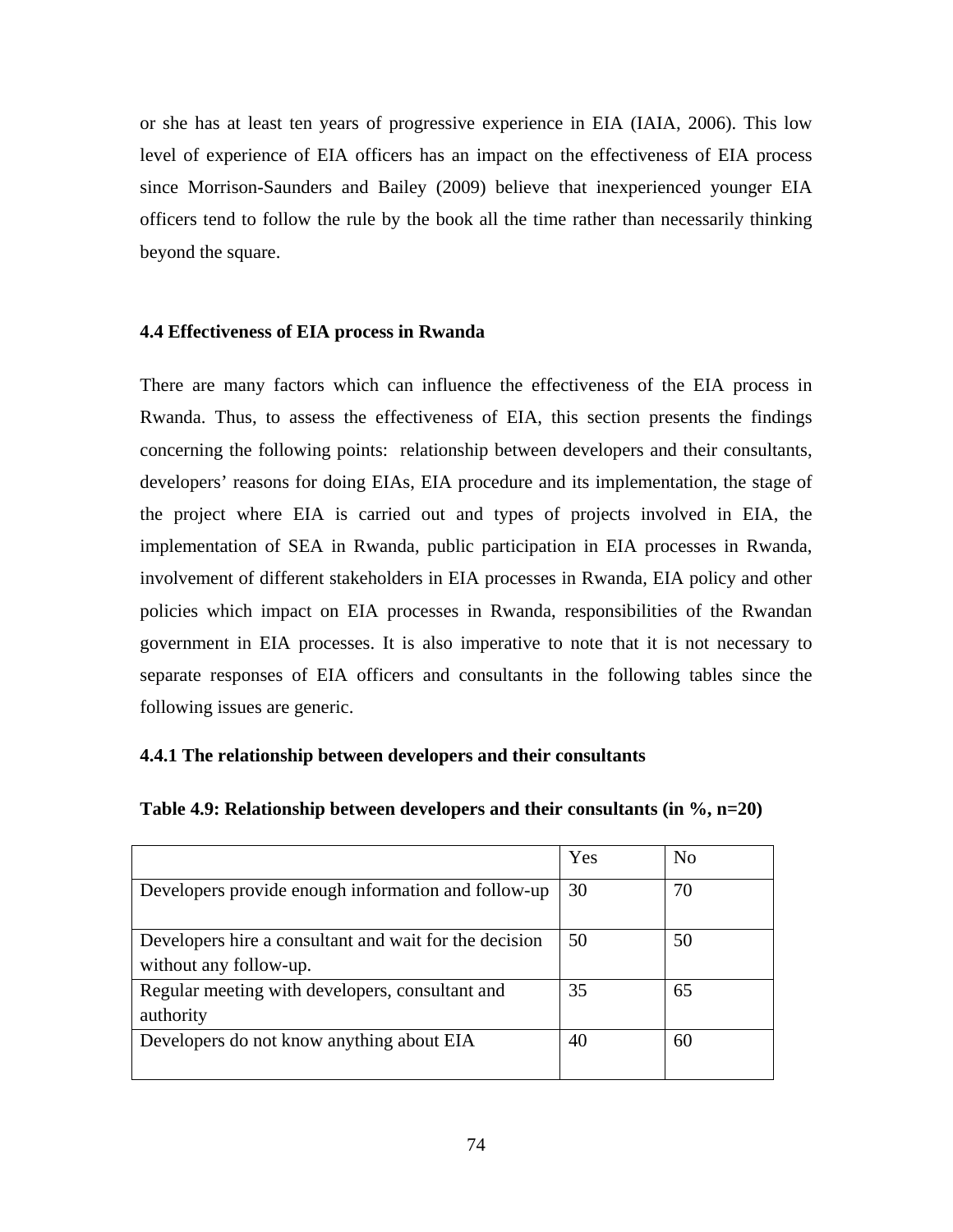A good communication and interaction between developers and their consultants also has an impact on the effectiveness of the EIA process (Nadeem and Hameed, 2008). The above table shows that the majority of respondents (70%) believe that in Rwanda developers do not provide enough information and follow-up to their consultants. This also confirms the second finding from the above table that 50% of respondents show that developers hire consultants and wait for the decision without any follow-up. The above results are considered as a challenge for the consultants in Rwanda since ECA (2005) reveals that the roles and responsibilities of developers in EIA processes is to supply all relevant information concerning the project to the consultant, to attend all workshops organised either by the consultant or authority, to review and approve all reports done by the consultants, conduct the internal review of all documents produced by the consultants and confirm time and payment condition for the consultants. Therefore, it is obvious that to pursue some of these responsibilities, developers should have an idea about the EIA processes. However, 40% of the respondents indicate that developers do not know anything about EIA. Glasson and Bellanger (2003) also support this finding by showing that since all EIA consultants are engineers and natural scientists in France, all developers regard EIA as only a scientific entity rather than a system. This has a negative impact not only on the effectiveness of EIA but also on the role of developers in their projects. The results of this study also show that a good number of respondents (65%) believe that there are no regular meetings between the relevant authority, developers and their consultants. This was also expected since earlier Morrison-Saunders and Bailey (2009) clearly show that when EIA officers are less experienced and educated than consultants, EIA officers avoid such meetings and prefer to communicate by writing letters. On the other hand, Aucamp (2009) stresses that regular meeting between the authority, developers and consultants are important for all parties because the authorities must be kept informed of any problems that arise during the process.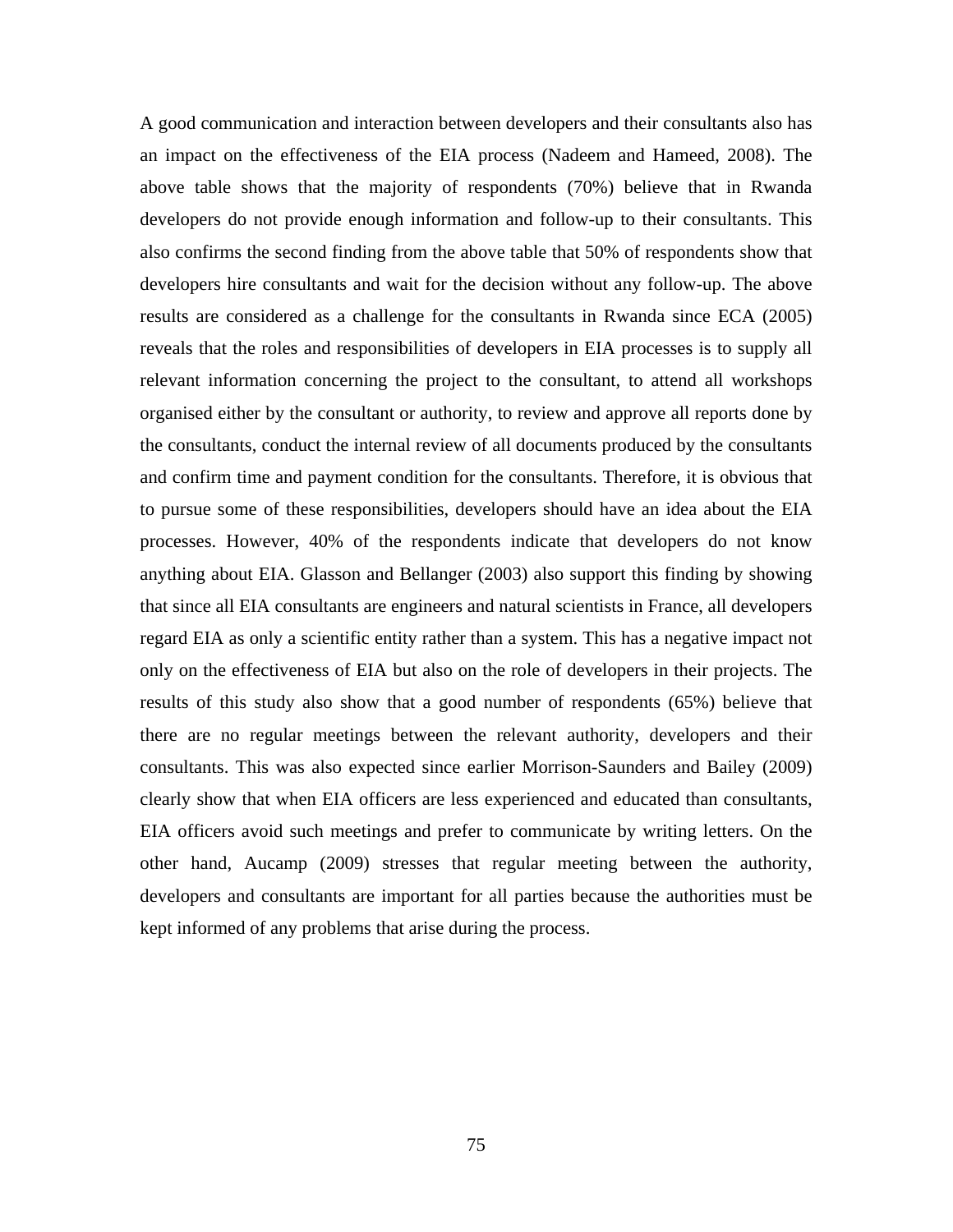#### **4.4.2 The reasons for doing EIA in Rwanda**

|                                                 | Frequency $(n=20)$ | Percent |
|-------------------------------------------------|--------------------|---------|
| To fulfil the requirements of getting loans     | 19                 | 95      |
| from local banks                                |                    |         |
| To fulfil the requirements to be financed by    | 12                 | 60      |
| international funds                             |                    |         |
| To obtain land title and building authorisation | 20                 | 100     |
| from the district authority                     |                    |         |
| To comply voluntarily with Environmental        | $\overline{3}$     | 15      |
| Organic Law                                     |                    |         |

**Table 4.10: Why respondents feel that developers undertake EIAs (multiple responses)** 

Table 4.10 reflects the respondents' perceptions about why developers undertake EIAs in Rwanda. All twenty respondents perceive that the main reasons for doing EIA is to obtain land title and building authorisation from the district authority. This result was expected since the literature shows that construction projects have the biggest number of the projects which are subjected to EIA in Rwanda. Furthermore, an EIA certificate is one of the requirements of getting an authorisation for building from the district. In addition, the above results show that developers undergo the EIA process to fulfill the requirements of getting a loan from local banks and being financed by international funds. However, only 15% of respondents feel that developers undergo an EIA process to comply voluntarily with Environmental Organic Law which determines the modalities of protection, conservation and promotion of the environment in Rwanda. This is also a problem of awareness about the EIA process among the developers. However, even if the reasons of doing EIA differ from one country to another, the above findings clearly show that the reasons for doing EIA in Rwanda reflect the main objective of doing EIA as a planning tool which helps to inform decision-making. For instance, to have an EIA certificate as one of the requirements to get a loan and building authorisation means that doing EIA helps banks and the district authority to make decisions regarding whether the loan or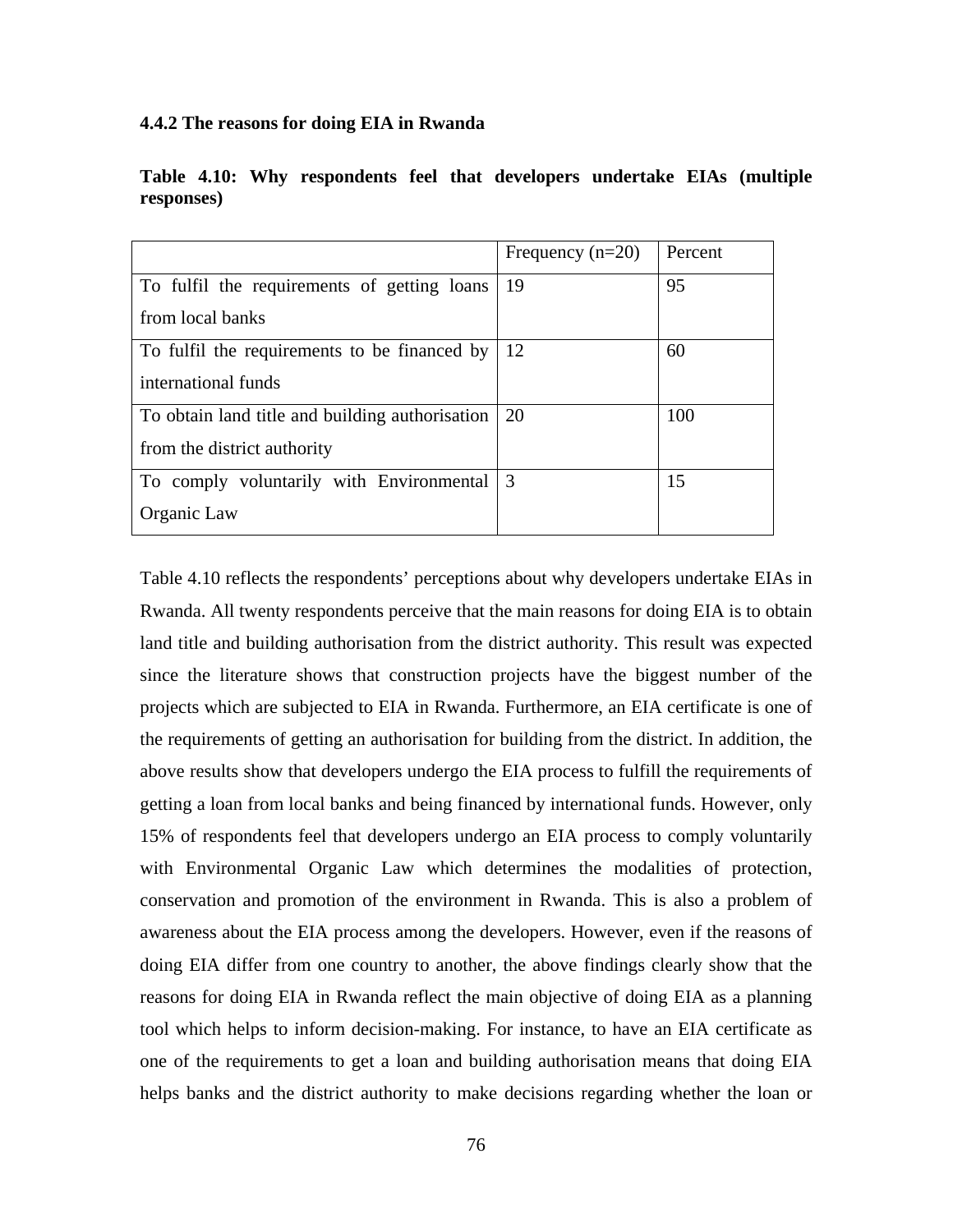building permit will be issued or not. In other words, most of the reasons are somehow related to the objectives and main reasons for doing EIA submitted by different authors in the literature review. Different authors submit that the main reasons for doing EIA are to inform the process of decision-making by identifying potentially significant environmental effects and risks of development proposals and to promote sustainable development (REMA, 2006).

#### **4.4.3 EIA procedures and implementation in Rwanda**

| Table 4.11: Level of agreement with specific statements related to EIA procedures |
|-----------------------------------------------------------------------------------|
| $(in \%, n=20)$                                                                   |
|                                                                                   |

|                                            | Strongly | Agree | Neutral | Disagree | Strongly<br>disagree | option<br>$\mathsf{S}^{\mathsf{O}}$ |
|--------------------------------------------|----------|-------|---------|----------|----------------------|-------------------------------------|
| Most of the terms of Reference of EIA      | 80       | 10    | 5       |          | 5                    |                                     |
| studies are prepared by the authority      |          |       |         |          |                      |                                     |
| Different specialists in different domains | 30       | 15    | 25      | 15       | 15                   |                                     |
| intervene in EIA studies                   |          |       |         |          |                      |                                     |
| The process of EIA report review respect   | 5        | 5     | 40      |          | 45                   | 5                                   |
| the time provided by the law (20 days)     |          |       |         |          |                      |                                     |
| Impact monitoring is often carried out     | 5        | 20    | 25      | 15       | 35                   |                                     |
| after project approval                     |          |       |         |          |                      |                                     |
| There are adequate appeal mechanisms       | 10       | 5     | 65      | 5        | 10                   | 5                                   |
|                                            |          |       |         |          |                      |                                     |
| All steps of EIA provided by the law are   | 5        | 25    | 50      | 15       | 5                    |                                     |
| respected                                  |          |       |         |          |                      |                                     |
| Environmental audit is regularly carried   | 5        | 5     | 20      | 40       | 25                   | 5                                   |
| out by the authority                       |          |       |         |          |                      |                                     |

Table 4.11 shows that a high rate (80%) of the respondents strongly agreed that most of the ToR of EIA studies are prepared by the authority. This was expected since in the literature review it was shown that the EIA general guidelines of REMA and other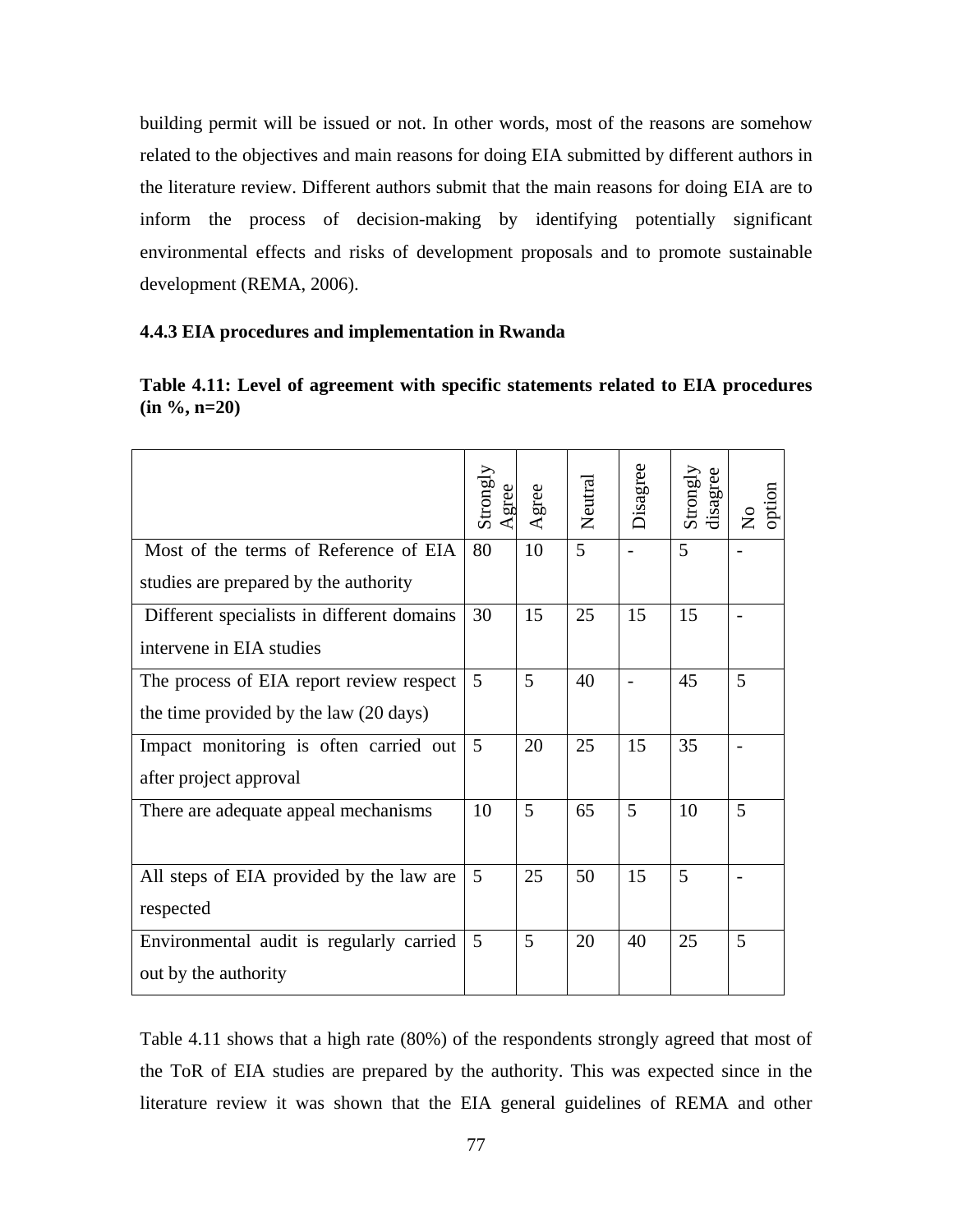authors assert that ToR of EIA studies should be either prepared by developers and their consultants or by the authority. However, Cordura (2004) stresses that the ToR of EIA studies must be prepared by the developers or their consultants and submitted to the authority for approval before initiation of the EIA study. Similarly, Weaver (2003) indicates that the advantage of ToR prepared by developers themselves is that the scoping report comes up with the ToR of specialist studies to address key issues. In other words, the ToR should be outcome directed rather than instructive. This is not the case in Rwanda since the authority is the one which prepares the ToR and gives it to the developers and their consultants.

Indeed, this study shows that 30% of the respondents indicated disagreement while 25% were neutral in response to the statement that different specialists in different domains intervene in EIA studies in Rwanda. This is a weakness of the EIA process in Rwanda since UNEP (2004) asserts that the plan of EIA study is made up by different ToR for different specialists according to the issues identified. Therefore, the environmental impact report is also made up by the integration of all specialist studies. According to the above findings, it is different from what is happening in Rwanda.

Only 10% of the respondents agreed that the process of the EIA report review respects the time provided by the law (20 days). This has a great negative impact on the EIA process and this has been found also by different authors. For instance, Sandham *et al.* (2005) show that the slow pace of the EIA review in Limpopo is attributed to the shortage of staff in the EIA department, voluminous EIS and low level of experience among EIA officers. This has also supported by Nadeem and Hameed (2008) who indicate that the slow pace of the EIA review process in Pakistan has a negative impact not only on the effectiveness of the EIA process but also it delays the project to start which can cause some losses to the developers.

Half of the respondents disagreed that impact monitoring is often carried out after project approval and only 25% agreed with this statement. This also has a negative impact on the effectiveness of the EIA process in Rwanda as shown by Wood (2003a) and Dipper *et al*.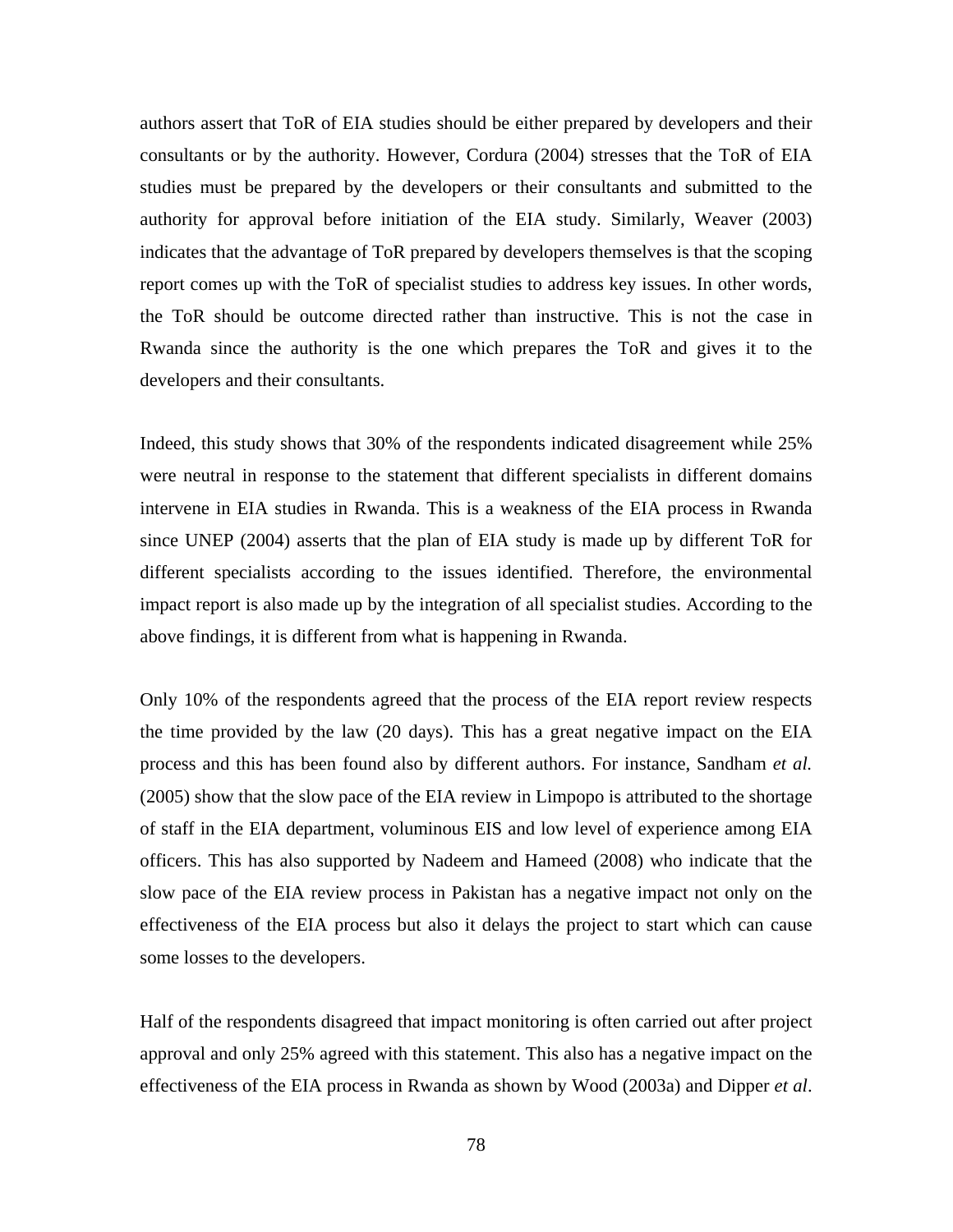(2000) in the literature review that environmental impact monitoring is an essential part of the EIA process since it facilitates the identification of the anticipated impacts which help to rectify or address that change before it becomes uncontrollable. However, the above results were expected since different authors show that it is widely believed that monitoring and auditing are the weakest areas in the EIA process globally (Ahammed and Nixon, 2006; Dipper *et al*., 2000).

The majority of respondents (65%) were neutral that there are adequate appeal mechanisms in Rwanda while 15% disagreed. This dilemma of being neutral can be attributed to different reasons including not being sure if the appeal mechanism is there or they are ignorant about this statement. However, even if in the literature review REMA (2006) shows that the appealing process is provided in the EIA procedure in Rwanda, the above results shows that it is not adequate or it is not even known. On the other hand, some countries including China (Wang *et al*., 2003) and Cameroon (Alemagi *et al*., 2007) do not provide an appeal mechanism in their EIA processes. This has a negative impact on the effectiveness of EIA process since Glasson *et al*. (2005) assert that even if the development is permitted people or organisations have the right to challenge the permission and appeal against that decision and if the development is refused, the developer can also appeal against the decision. To not provide adequate appeal mechanisms is not only a problem of the EIA process but also a problem of the violation of rights. The above table also shows that 50% of respondents are not sure whether steps of the EIA provided by law are respected or not and only 30% agreed with this statement. These findings were expected since they show that ToR are provided by the authority. This means that the step of scoping is absent or not carried out adequately.

Finally, only 10% of the respondents agree with the statement that the environmental audit is regularly carried out by the authority. This is a big challenge in relation to effectiveness of EIA in Rwanda since EIA audits is considered as the investigation of the accuracy of prediction made in the EIS (Ahammed and Nixon, 2006; Dipper *et al*., 2000). These results are not surprising since it is shown above that the environmental audit is the weakest areas in the EIA process globally. On the other hand, Dipper *et al*. (1998) reveal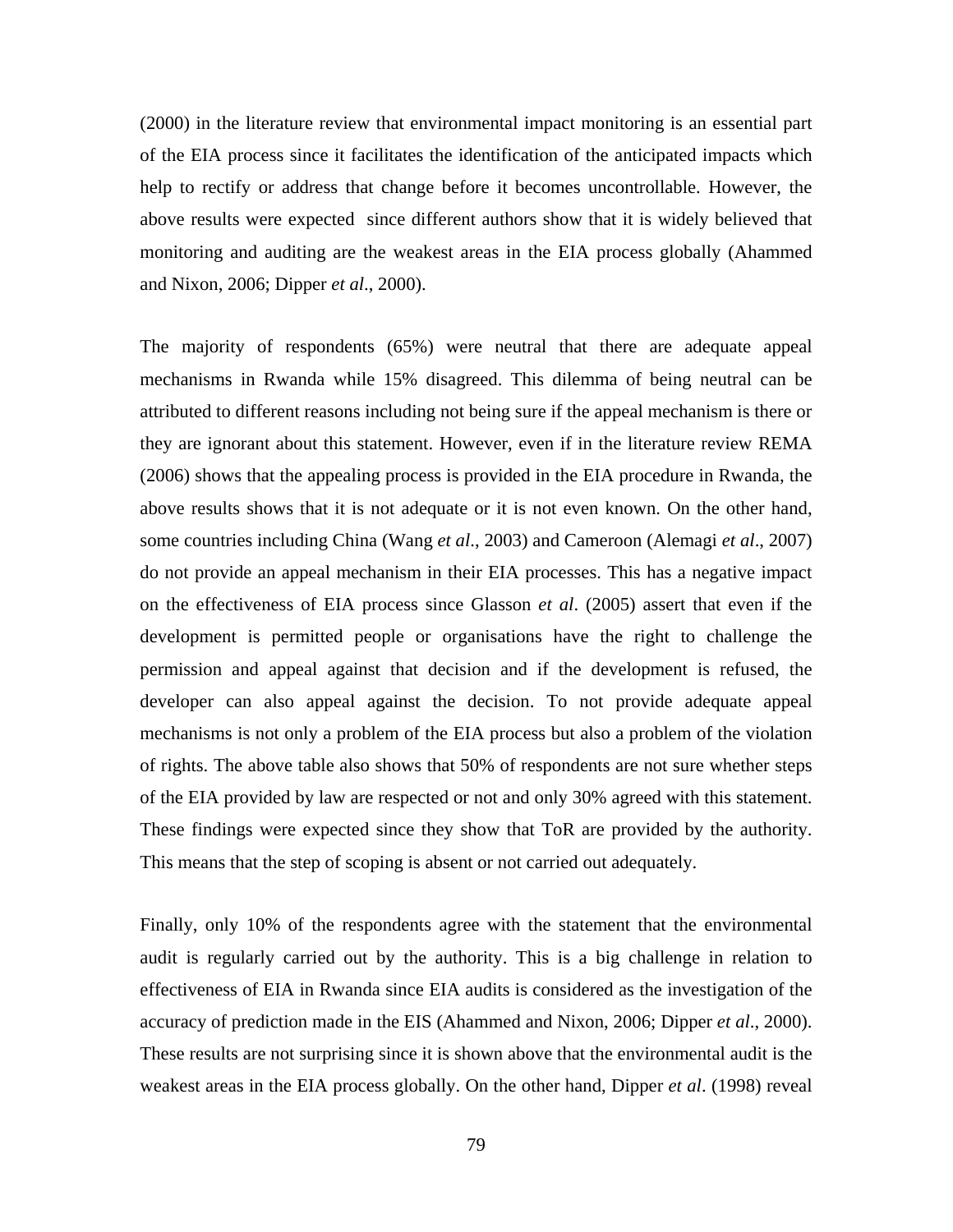that the reasons for weak EIA audits processes can not only be regarded as a threat to and a criticism of the decision-making process but also it is due to the limited resources in many authority organisations.

## **4.4.4 The stage of the project where EIA is carried out**

**Table 4.12: Respondent's perception of the stage of the project where EIA is carried out** 

|                                                | Frequency | Percent |
|------------------------------------------------|-----------|---------|
| During the planning stage of the project       | 15        | 75      |
| During the implementation stage of the project |           | 25      |
| Total                                          |           | 100     |

Table 4.12 reflects that fifteen of the respondents (75%) stated that EIA is initiated during the planning stage of the project in Rwanda whereas only 25% of respondents disagreed and indicated that EIA is carried out during the implementation stage of the project. The fact that the majority of respondents agreed that EIA starts during the planning stage of the project has a tremendous contribution to the effectiveness of EIA in Rwanda as shown by Glasson *et al*. (2005) that EIA is a systematic process that examines the environmental consequences of development actions, in advance. This is also supported by Wood (2003) who defines EIA as a means of evaluating the likely consequences of a proposed action which will significantly affect the environment, before that action is taken.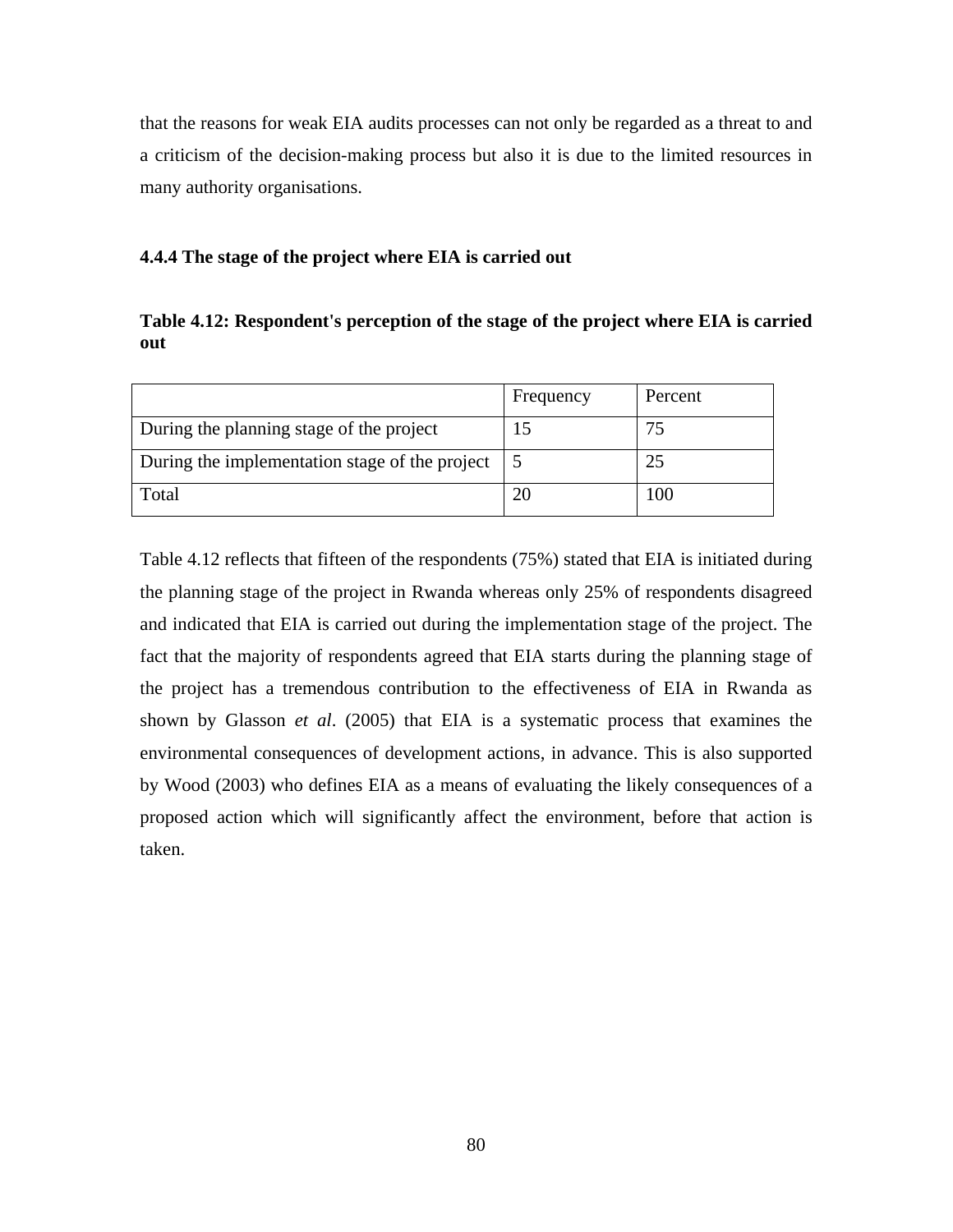#### **4.4.5 The types of projects subjected to EIA in Rwanda**



 **Figure 4.3: Type of projects in which respondent are involved in with EIA (in %)** 

Figure 4.6 shows different types of projects subjected to EIA in Rwanda. The majority of respondents (90%) submit that they are more involved in construction projects. This was expected since table 2.1 in the literature review shows that construction projects are the largest number of projects which have been subjected to EIA during the period of May 2005 and July 2008. Furthermore, table 4.11 depicts that all respondents believe that the main reason of doing EIA is to obtain land title and building authorisation from the district authority. The above figure also reflects a comparison of how different types of projects are subjected to EIA in Rwanda. It shows that projects related to water supply, oil and gas, telecommunication, fuel service stations, waste treatment and wetlands utilisation are the least projects subjected to EIA in Rwanda. Similarly, ECA (2005) shows that the review of the distribution by category of projects subjected to EIA in Uganda, Cameroon and Ghana revealed that waste management infrastructure is the lowest. However, these results are different from the projects subjected to EIA in developed countries as shown in the literature review. For instance, in the UK, Glasson and Salvador (2000) assert that main categories of projects have been waste disposal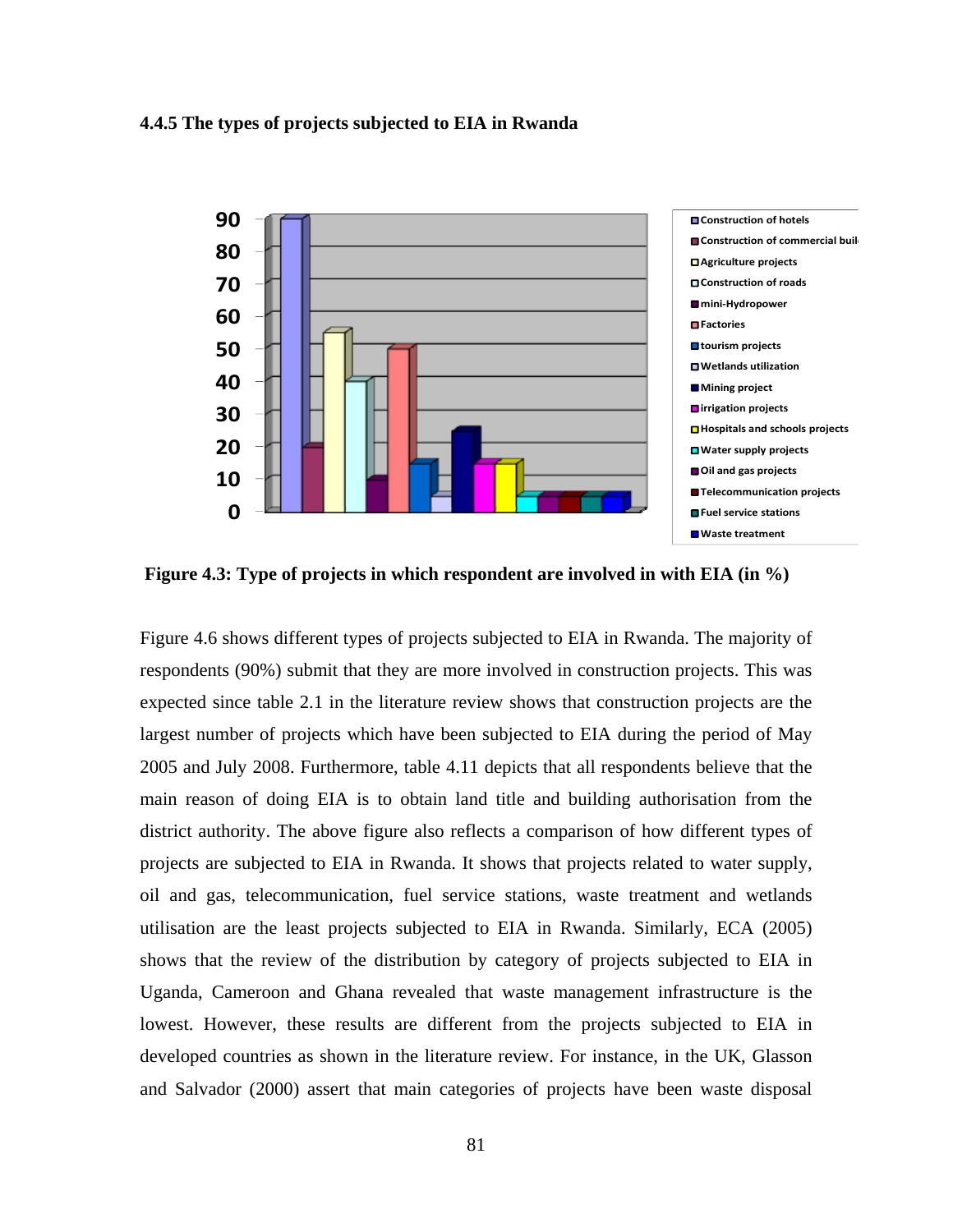(22%), roads (18%), industrial and urban (18%), extraction (14%) and energy (13%). From the above findings, it is clear that while waste disposal projects emerged as the main one to be subjected to EIA in UK, it is the least of types of projects subjected to EIA in Rwanda and other developing countries. Therefore, Glasson and Salvador (2000) attribute the reason of this to the different levels of environmental awareness in the two countries and to the cost of the waste treatment projects.

#### **4.4.6 Strategic Environmental Assessment in Rwanda**

|                | Frequency | Percent |
|----------------|-----------|---------|
| Yes            | 4         | 20      |
| N <sub>o</sub> | 10        | 80      |
| Total          | 20        | 100     |

**Table 4.13: Respondent's perception of whether SEA is conducted** 

Table 4.13 depicts that a significant portion of respondents (80%) indicated that SEA is not conducted in Rwanda. This result was expected since UNEP (2004) clearly states that in developing countries there are a small number of countries which have SEA processes in place. However, this has a negative impact on the effectiveness of EIA in Rwanda since SEA is of enormous importance not only on the EIA process itself but also on sustainable development as shown in chapter two.

**Table 4.14: Importance of undertaking SEA, if is conducted (multiple responses)** 

|                                                           | Frequency | Percent  |
|-----------------------------------------------------------|-----------|----------|
| None                                                      | Iб        | 80       |
| Integrate environmental concerns in the $\vert 4 \rangle$ |           | 20       |
| national policies, plans and programmes                   |           |          |
| Total                                                     |           | $\Omega$ |

This issue of importance of undertaking SEA was raised in relation to respondents who indicated that SEA is conducted. It is the reason why sixteen of the respondents (80%)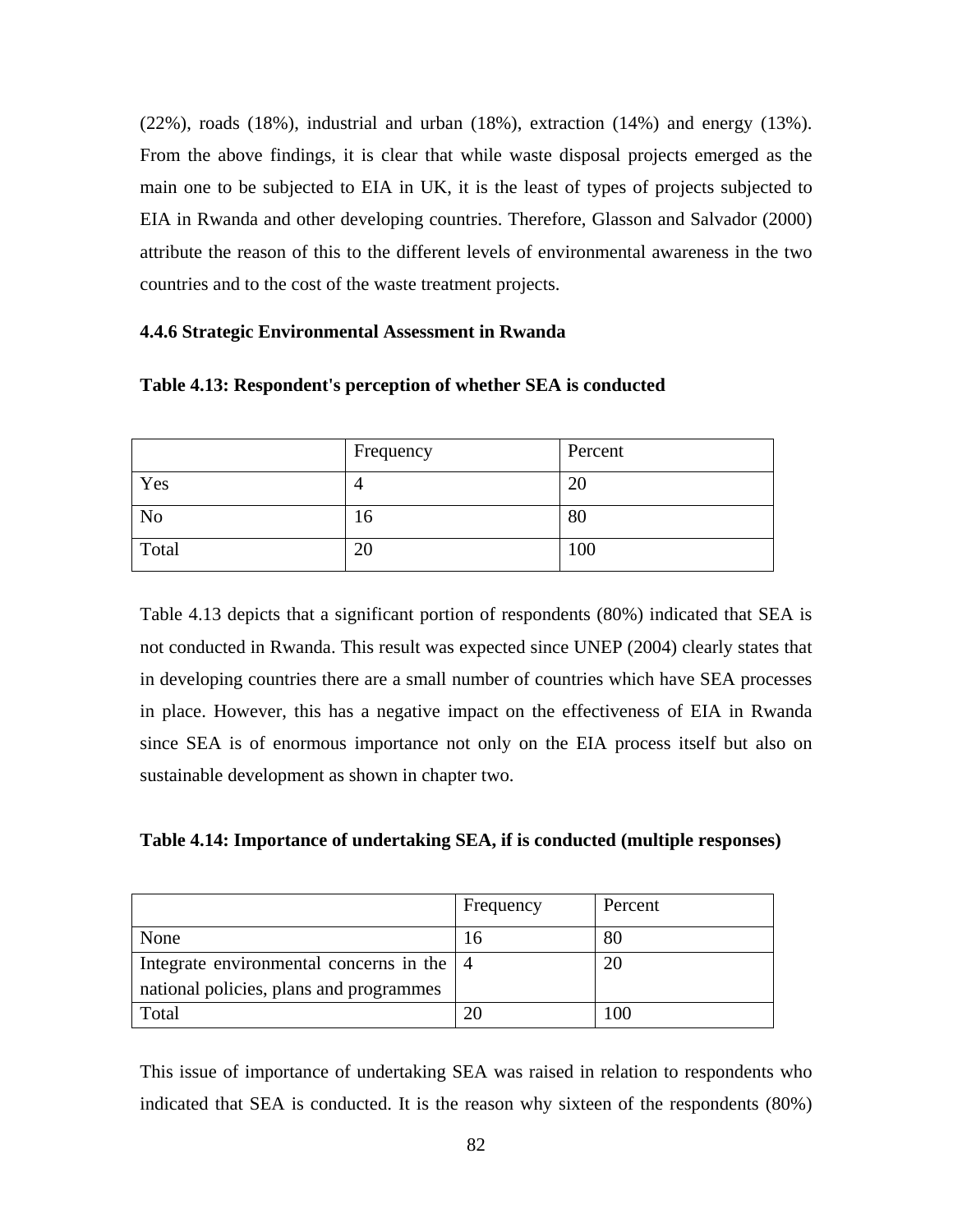who felt that SEA is not conducted did not say anything about the importance of it. All respondents (20%) who indicated that SEA is conducted believed that the importance of SEA is to integrate environmental concerns in the national policies, plans and programmes. This shows that at least some of EIA practitioners in Rwanda have an idea about SEA since SEA is defined by different authors as a decision-making support instrument for the formulation of sustainable spatial and sector policies, plans and programmes, aiming to ensure an appropriate consideration of the environment (UNEP, 2004; Fischer, 2003). However, besides this importance portrayed by some of the respondents, Fischer (2003) shows the other importance of SEA, notably, to provide input on environmental and sustainability issues in planning or decision-making, to reduce the number and complexity of project EIAs, and to assess cumulative impacts and identify sustainability indicators.

|                                         | Frequency | Percent |
|-----------------------------------------|-----------|---------|
| SEA is new                              |           | 25      |
| SEA will start very soon                |           |         |
| Lack of capacity to conduct SEA         | 4         | 20      |
| No importance is given to SEA           |           | 10      |
| No specific guidelines of SEA available | 6         | 30      |
| None                                    |           | 15      |

**Table 4.15: Reasons for not conducting SEA, if is not conducted (multiple responses) (n=20)** 

The above table 4.15 shows different reasons for not conducting EIA in Rwanda identified by some of the respondents. The fact that there are no specific guidelines of SEA available emerged as the top reason for not conducting SEA in Rwanda since 30% of respondents believe this. However, other reasons mentioned by respondents including SEA is new, lack of capacity to conduct SEA, no importance is given to SEA and SEA will start soon are significant since they have been found by other authors in different countries as shown in chapter two. UNEP (2004) reveals that SEA is a recent tool in developing countries. In addition, Alshuwaikhat (2005) asserts that in some countries (Sri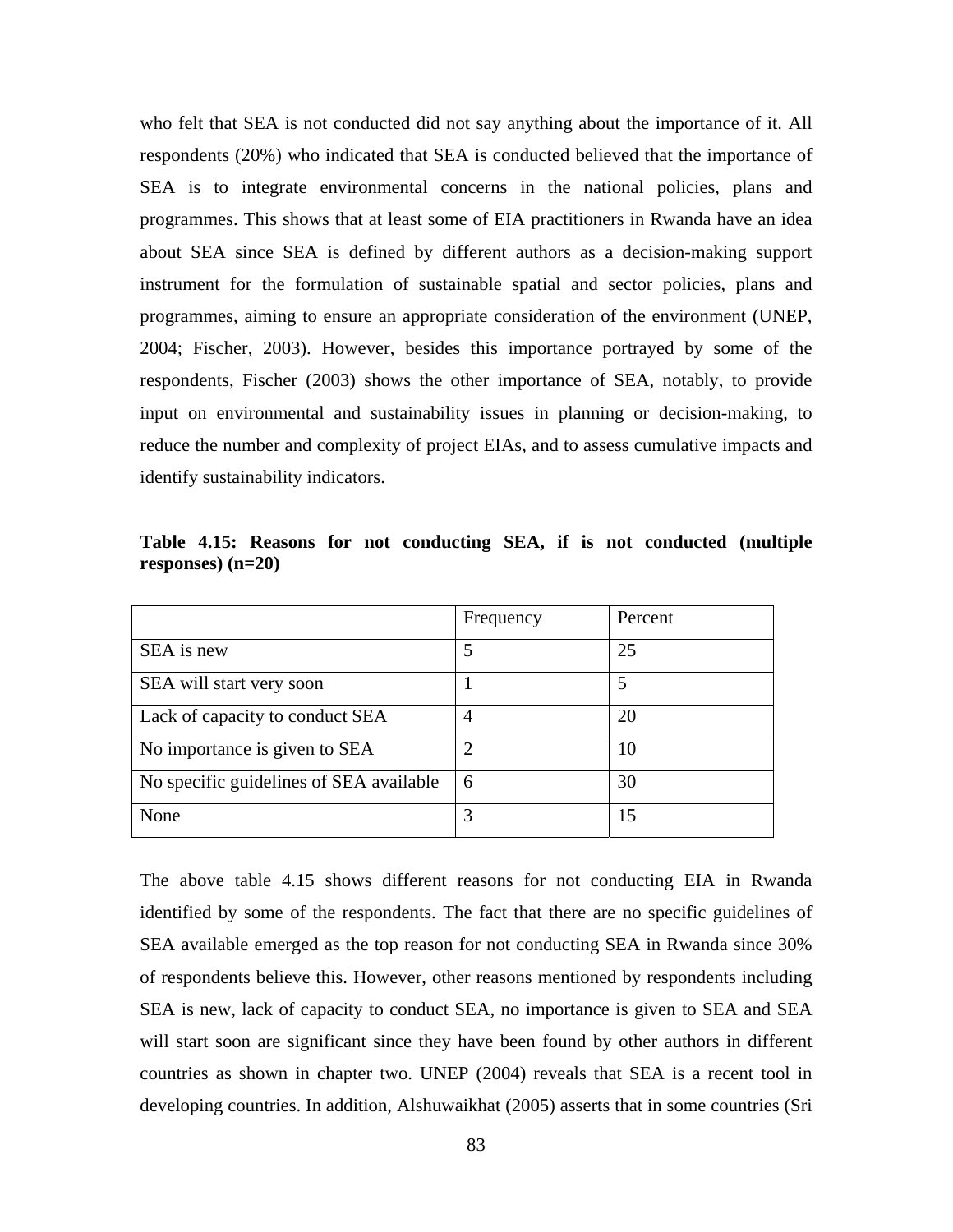lanka, Vietnam and Saudi Arabia) SEA was introduced with insufficient staffing, experience and monitoring with evaluation inadequacies and without enough baseline data. Furthermore, the same author stresses that many developing countries give lower priority to environmental assessment, especially at the policy level, in dealing with poverty alleviation, economic growth and development and, sometimes, political stability.

### **4.4.7 Public participation in the EIA process in Rwanda**

**Table 4.16: Respondents' perceptions if the public is involved in EIA processes** 

|                | Frequency | Percent |
|----------------|-----------|---------|
| Yes            | ി<br>ے    | 60      |
| N <sub>o</sub> | О         | 40      |
| Total          | 20        | 100     |

Table 4.16 illustrates that the majority of respondents (60%) indicated that the public is involved in EIA processes in Rwanda. The fact that 40% of respondents disagreed with the statement means that even if the public is involved in EIA, it is not adequate like in some developing countries as shown in the literature review. This has a negative impact on the effectiveness of EIA since Glasson *et al*. (2005) assert that public participation in EIA aims to establish a dialogue between the public and decision-makers and to ensure that decision-makers assimilate the public's views into their decisions. However, the above findings are supported by different authors that public participation in EIA processes has different limitations, especially in developing countries, notably, limited democracy, cultural traditions, low levels of education and literacy and gender inequality (UNEP, 2004; Alshuwaikhat, 2005).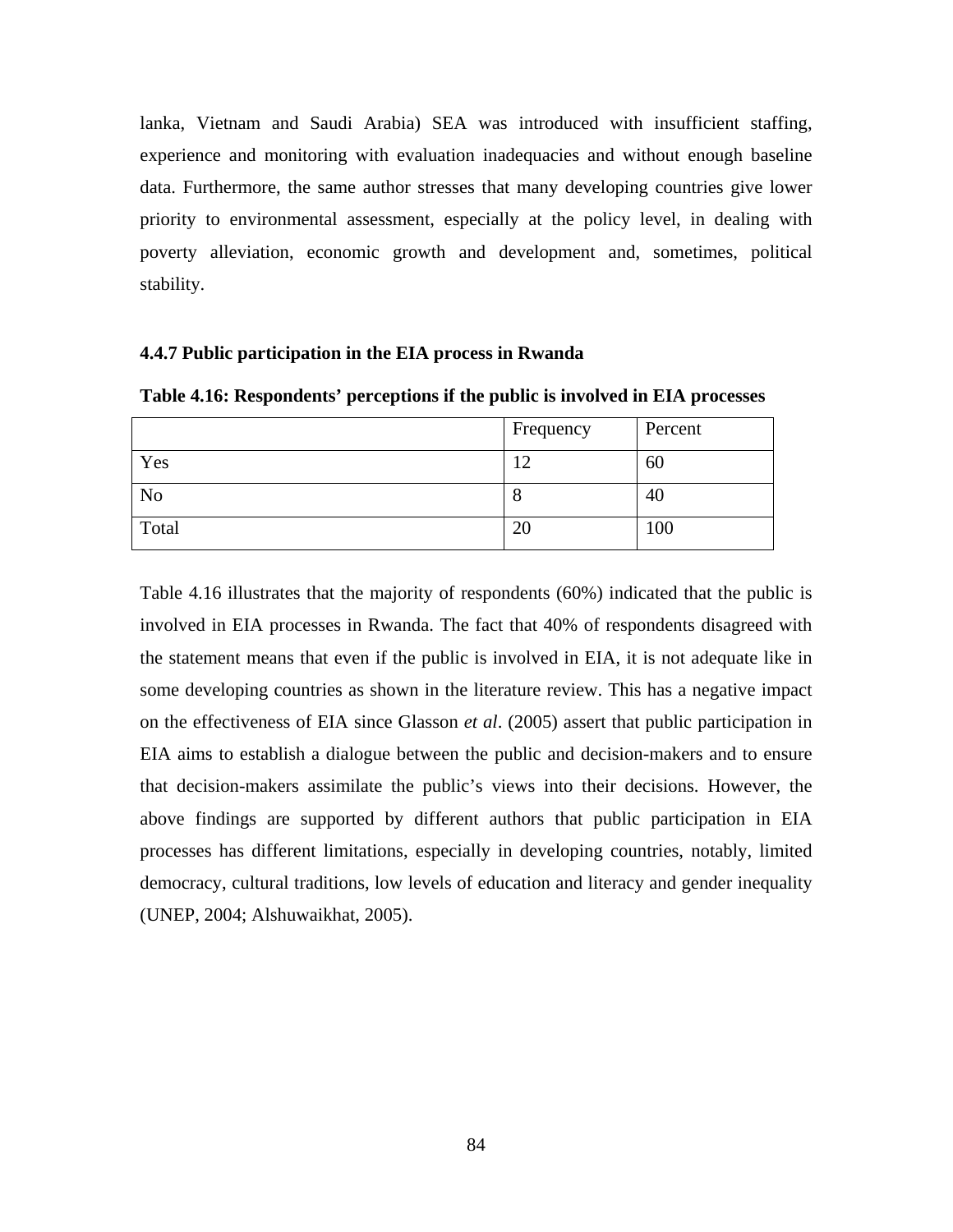|                               | Frequency | Percent |
|-------------------------------|-----------|---------|
| Scoping                       |           | 35      |
| Assessing and mitigation      |           | 40      |
| Reviewing and decision-making |           | 25      |
| Monitoring                    |           |         |

**Table 4.17: Respondent's perceptions about the stages of EIA in which the public are involved (multiple responses)** 

Table 4.17 shows that only 35% of the respondents agreed that the public is involved in the scoping stage. This has a negative impact on the effectiveness of EIA in Rwanda since scoping should begin with the identification of all stakeholders including individuals, communities, civil society, local authorities and statutory consultees who are likely to be affected by the project and bring them together with the developer to discuss and suggest the important issues to consider during the EIA study and eliminates those that are of little or no concern (REMA, 2006; Glasson *et al*., 2005). The above results also show that 40% of respondents agreed that the public is involved in the assessing and mitigation stages of EIA. However, 40% is not enough considering the importance of public involvement during this stage as shown by Wood (2003) that local people can assist not only by helping to determine significance but also by providing baseline environmental data.

The above table 4.17 also shows that only 25% of the respondents agreed that the public is involved in the reviewing and decision-making phase of EIA. It has been shown in table 4.3 that it is the responsibility of EIA officers to review the EIA reports. However, it is not only the EIA officers who should review the report as shown in the literature review by Glasson *et al.* (2005). According to the five categories of individuals or institutions who should review the EIS shown by Glasson *et al.* (2005), it is obvious that the public is needed to participate in the review as other stakeholders which is not the case in Rwanda. In addition, the above results undermine the involvement of the public in decision-making in Rwanda whereas Faircheallaigh (2010) and Momtaz (2002) argue that the competent authority is required to consider all necessary environmental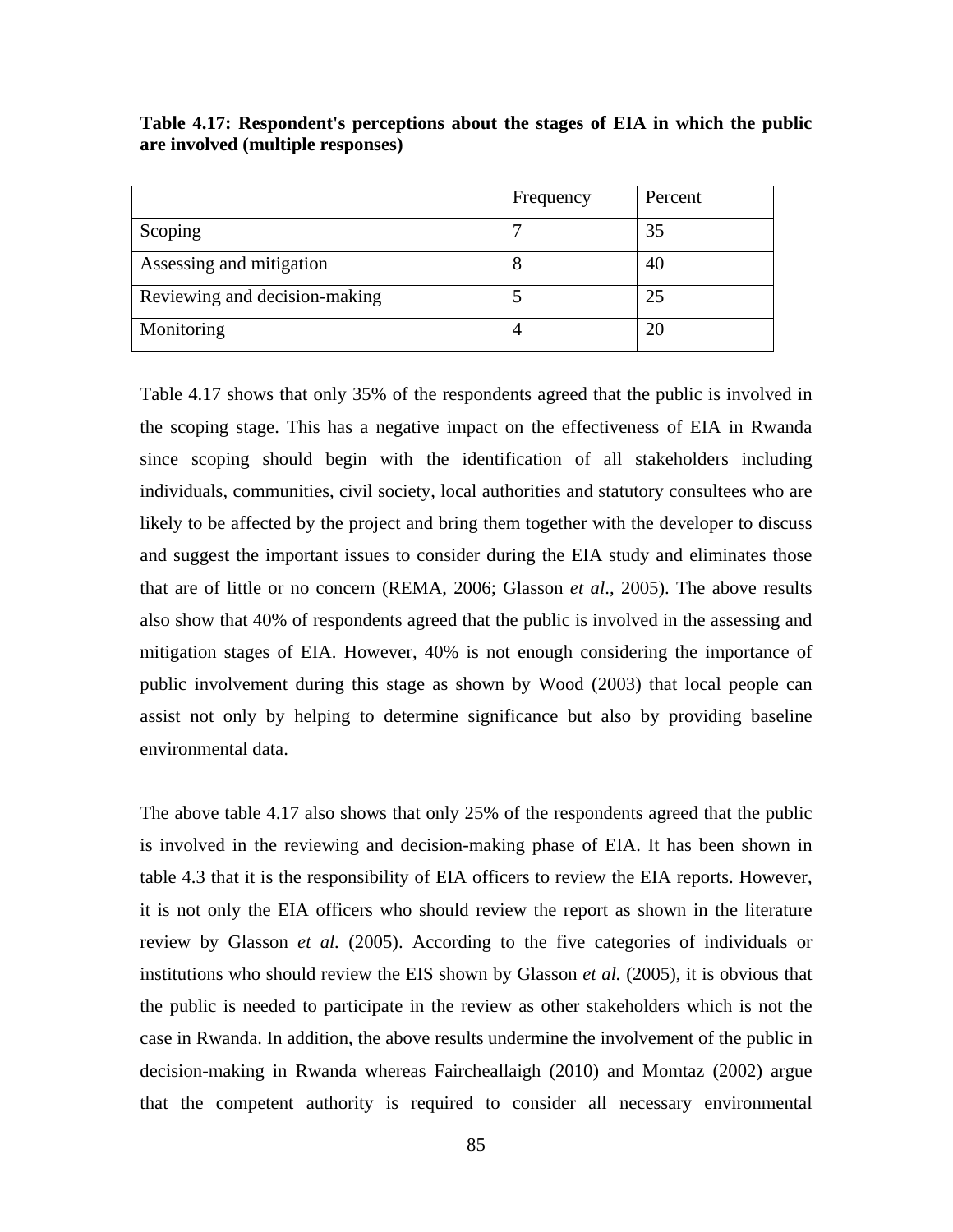information and consult all statutory consultees and the public in order to come up with a pertinent decision on a project.

Lastly, the table above shows that only 20% of respondents agreed that public is involved in monitoring and evaluation. This has significant negative impacts on the effectiveness of EIA in Rwanda as Glasson *et al*. (2005) assert that since monitoring implies the repetitive collection of a potentially large quantity of information over a period of time, it should involve interested and affected people. In addition, it is obvious that the public is not involved adequately in impact monitoring in Rwanda since table 4.11 shows that the majority of respondents submitted that impact monitoring is not often carried out after the project approval.

|                                           | Frequency                   | Percent |
|-------------------------------------------|-----------------------------|---------|
| Participation in meetings                 |                             | 15      |
| Using announcement from radio, newspapers | $\mathcal{D}_{\mathcal{L}}$ | 10      |
| and television                            |                             |         |
| Posters                                   |                             |         |
| Individual interviews                     |                             |         |
| No specific measures                      |                             | 35      |

Public hearing  $\begin{array}{ccc} 5 & 25 \end{array}$ 

People are not interested because they don't

know the importance of EIA

**Table 4.18: Ways in which public are encouraged to participate in EIA (multiple responses)** 

Five percent of respondents stated that people are not interested in participating in the EIA process because they don't know the importance of EIA and the largest number of respondents (35%) asserted that there are no specific measures or ways of encouraging people to participate in EIA (Table 4.18). This clearly shows the weakness of public participation in the EIA process as well as EIA awareness in Rwanda. However, other methods for encouraging the public to participate in EIA indicated in table 4.18 were expected since Faircheallaigh (2010) and ECA (2005) show that the main ways of encouraging people to participate in EIA are public hearings, public meetings, open

1 5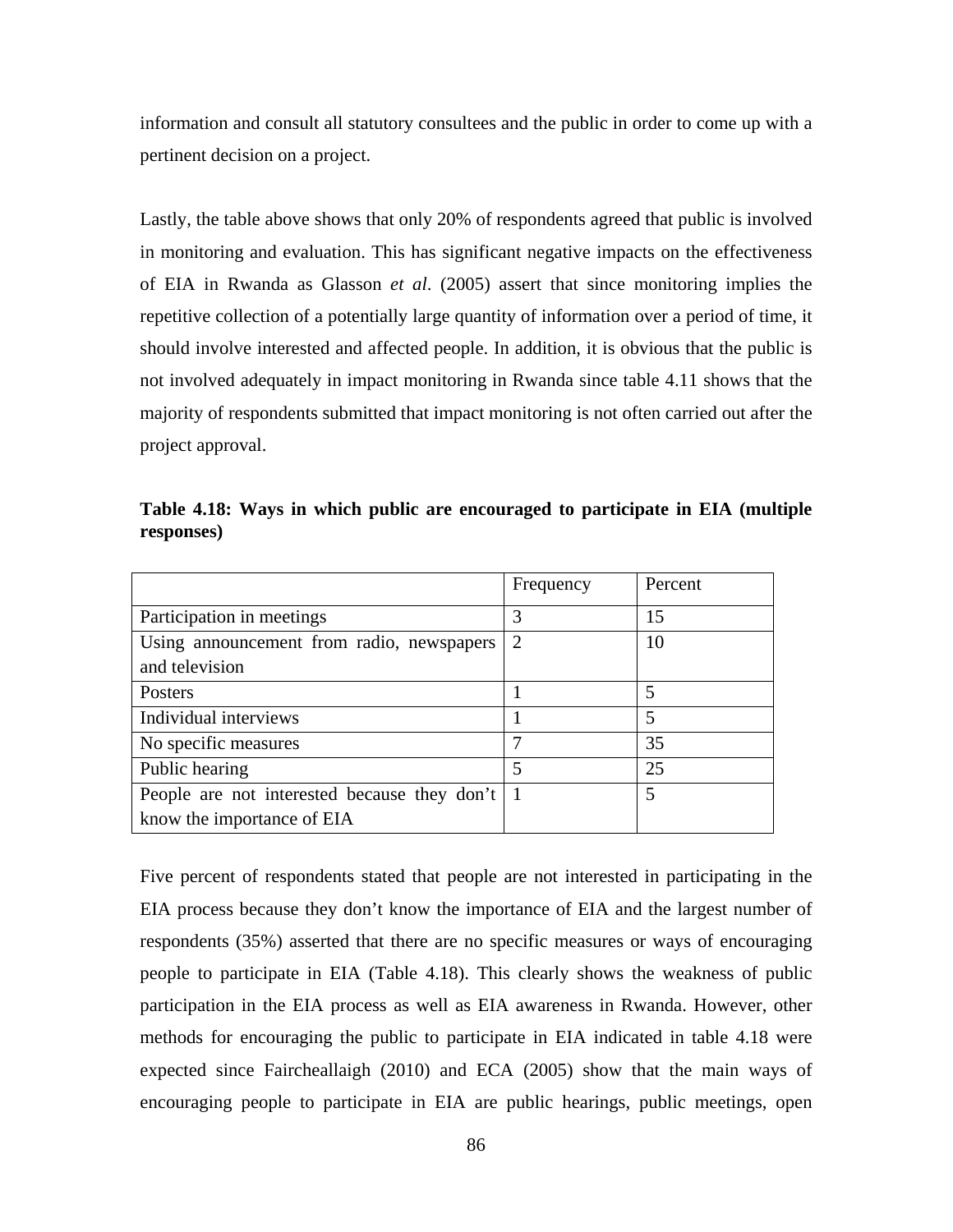days/open hours, briefings, central contact person, field offices or information centres, comment and response sheets, surveys, questionnaires and polls, interviews, telephone hotlines, electronic democracy, workshops, focus groups or key stakeholder meetings, advisory panels and committees, task force, citizen juries and consensus conferences. Therefore, as per the responses, some of these ways of encouraging people to participate in EIA are being covered but not all.

**Table 4.19: Level of effectiveness of participation of affected and interested people in EIA process (in %, n=20)** 

| Strongly  | Effective | Neutral | Ineffective | Strongly    |
|-----------|-----------|---------|-------------|-------------|
| effective |           |         |             | ineffective |
|           | 35        |         | 30          |             |

Table 4.16 indicated that the public is involved in EIA process but at a certain level. Therefore, table 4.19 reflects respondents' perceptions regarding the effectiveness of that involvement of affected and interested people in the EIA process in Rwanda. The above results show that the effectiveness of the participation in EIA is problematic since 45% of respondents assert that it is ineffective and 15% of respondents are neutral which means that they are not sure if it is effective or not. This makes the effectiveness of the EIA system in Rwanda to be questionable. On the other hand, it is obvious that interested and affected people cannot participate at the same level because of different factors as the World Bank (1999 cited in Aucamp, 2009) stresses that the level of participation will differ widely according to the nature of the intervention and the knowledge and abilities of those interested and affected. However, Aucamp (2009) indicates that the involvement during the different phases of the project will differ as the knowledge of the stakeholders increases. Furthermore, it is through this participation of interested and affected people where trust between the developer and stakeholders develops (Aucamp, 2009). In other words, the appropriate ways of encouraging participation and a good relationship among companies and their neighbours are an essential requirement to ensure the effectiveness of the participation of interested and affected people in EIA processes.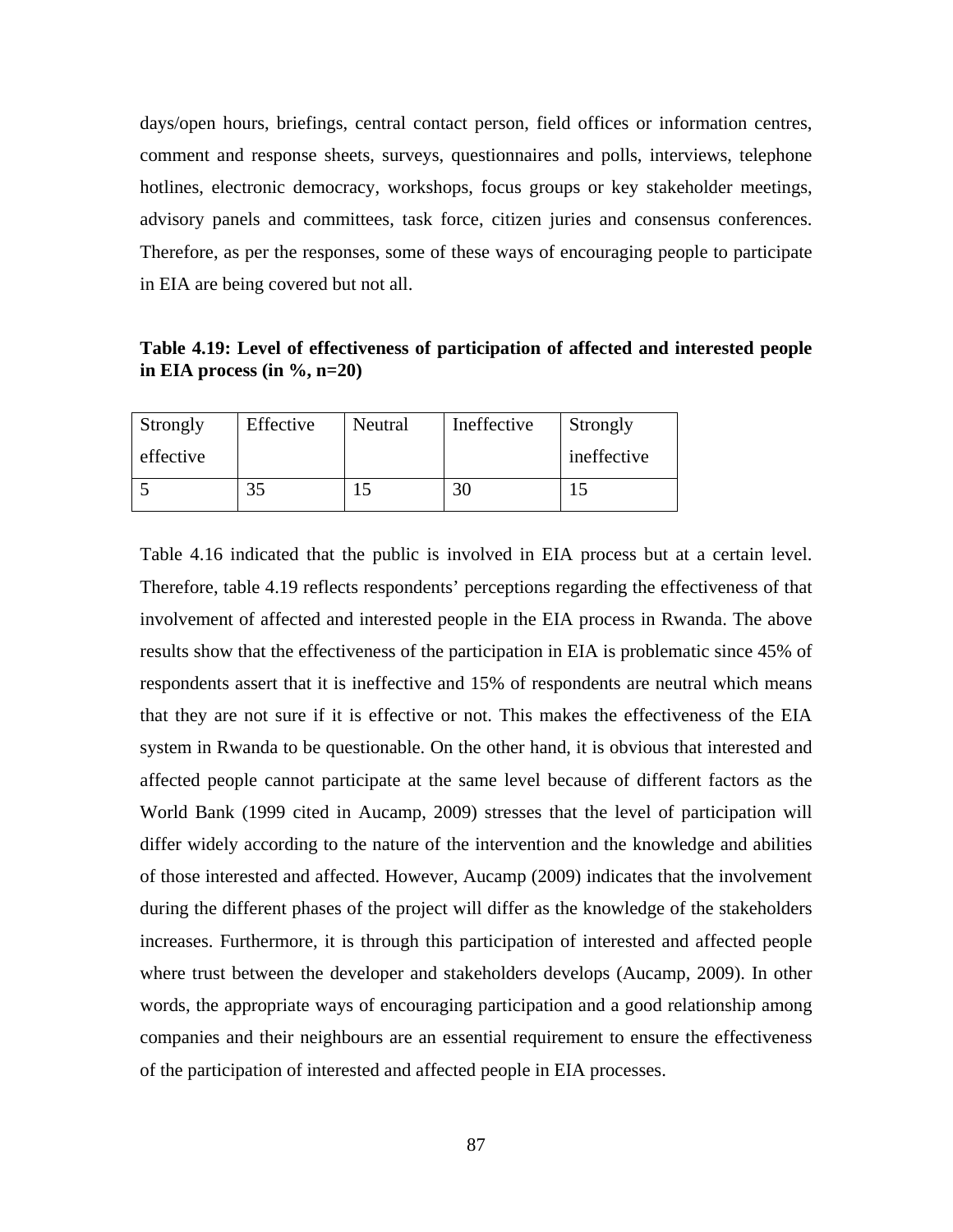## **4.4.8 The stakeholders in the EIA process in Rwanda**

|                           | Frequency | Percent |
|---------------------------|-----------|---------|
| Lead agencies             | 14        | 70      |
| Developers                | 12        | 60      |
| Private institutions      | 8         | 40      |
| <b>NGOs</b>               | 5         | 25      |
| EIA experts (consultants) | 9         | 45      |
| Lecturers                 |           | 5       |
| Donors                    | 1         | 5       |
| Local authority           | 13        | 65      |
| Other ministries          | 3         | 15      |

**Table 4.20: Respondent's perceptions of who the stakeholders engaged in EIA processes are (multiple responses) (n=20)** 

According to the results from above table 4.20, the respondents perceive that there are four stakeholders who are mostly engaged in EIA processes in Rwanda. These are lead agencies which are indicated by 70% of respondents, developers which are indicated by 60% of respondents, local authority which is indicated by 65% of respondents and consultants which are indicated by 45% of respondents. However, table 4.20 indicates that private institutions, NGOs, lecturers at different universities in Rwanda, donors and other ministries are also engaged but at a limited level. The above results were expected since REMA (2006) defines EIA stakeholders as individuals, communities, government agencies, private organisations, non-governmental organisations or others having an interest or stake in both the EIA process and outcomes of the projects. In addition, EIA general guidelines in REMA (2006) provide the role and responsibility of each stakeholder in the EIA process. However, it is a big challenge relating to the effectiveness of EIA not to consider the public as an EIA stakeholder. Furthermore, all stakeholders should be engaged equally as indicated by ECA (2005) that it is important to involve all stakeholders at the same level and have the necessary capacity and expertise to effectively administer and apply EIA as a tool.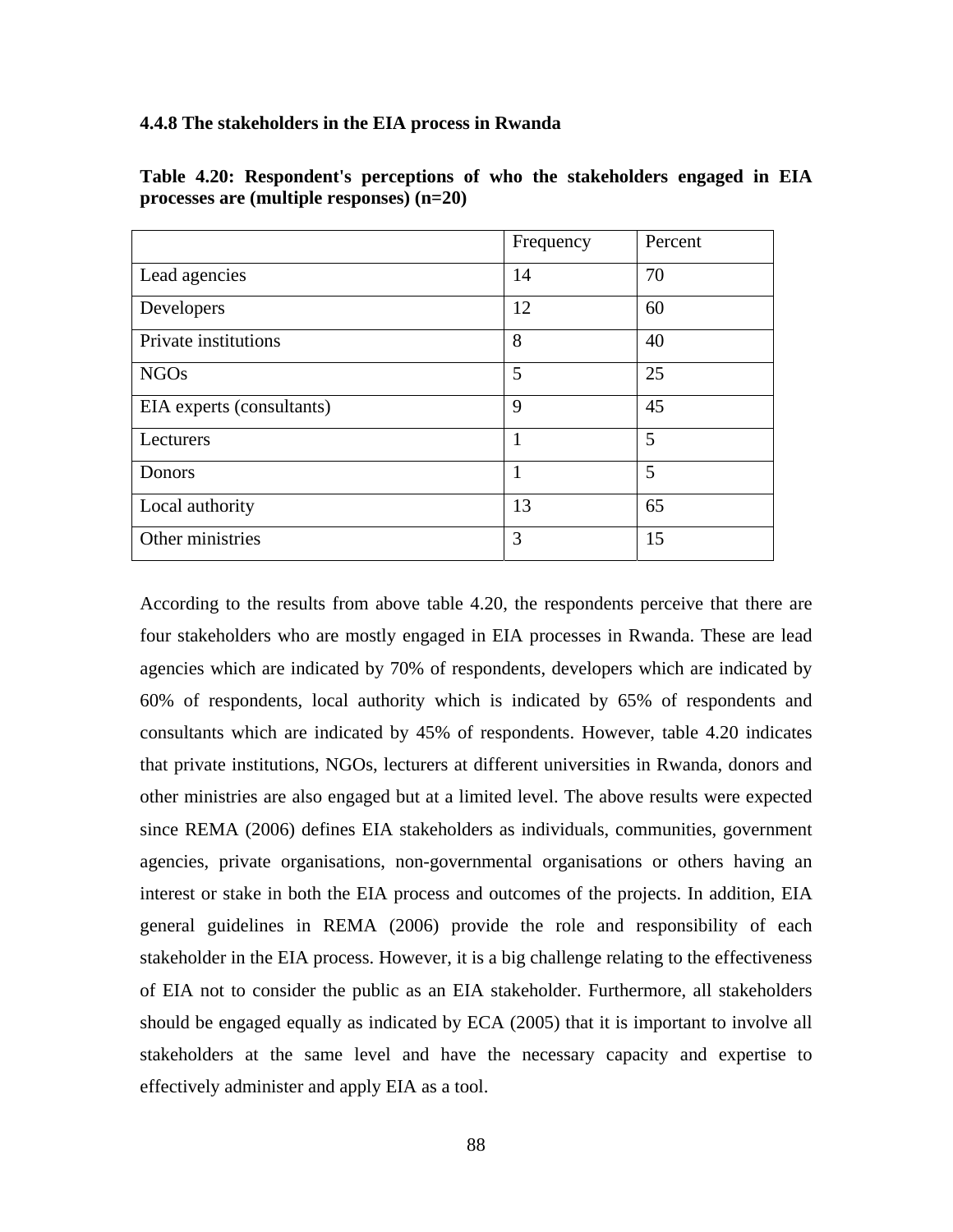|                                                                                             | Strongly<br>gree | Agree | Neutral | disagree | Strongly<br>disagree | option<br>$\overline{S}$ |
|---------------------------------------------------------------------------------------------|------------------|-------|---------|----------|----------------------|--------------------------|
| Affected<br>interested<br>and<br>people<br>are<br>considered as stakeholders in EIA process | -15              | 10    | 25      | 20       | 30                   |                          |
|                                                                                             |                  |       |         |          |                      |                          |
| considered<br>Developers<br>as<br>are                                                       | 45               | 40    | 10      |          |                      |                          |
| stakeholders in EIA process                                                                 |                  |       |         |          |                      |                          |

**Table 4.21: Level of agreement with specific statements related to stakeholders in EIA processes (in %, n=20)** 

Table 4.21 indicates that the half of respondents disagreed with the statement that affected and interested people are considered as stakeholders in the EIA process in Rwanda whereas the overall agreement with this statement is only 35% of respondents. As per responses above, it seems that interested and affected people (public) are not considered as stakeholders in the EIA process in Rwanda while some authors like Aucamp (2009) refer to the term "stakeholder involvement" as public participation. This has a negative impact on the effectiveness of EIA in Rwanda since the public plays a key role in the EIA process as discussed above. However, tables 4.16 and 4.19 show that some of respondents believe that the public is involved in EIA in Rwanda. Therefore, the findings of table 4.21 were also expected since 40% of respondents in table 4.16 disagreed with the statement that the public is involved in the EIA process in Rwanda. In other words, the confusion is in relation to the term "stakeholder" which is misunderstood by EIA practitioners in Rwanda. Eight five percent of the respondents agree that developers are considered as stakeholders in the EIA process. This has also been confirmed by the results from table 4.20 that developers are among the people who are involved in EIA and it has a considerable contribution on the effectiveness of EIA in Rwanda as shown above by ECA (2005) that developers have a vital role and responsibility in the EIA process.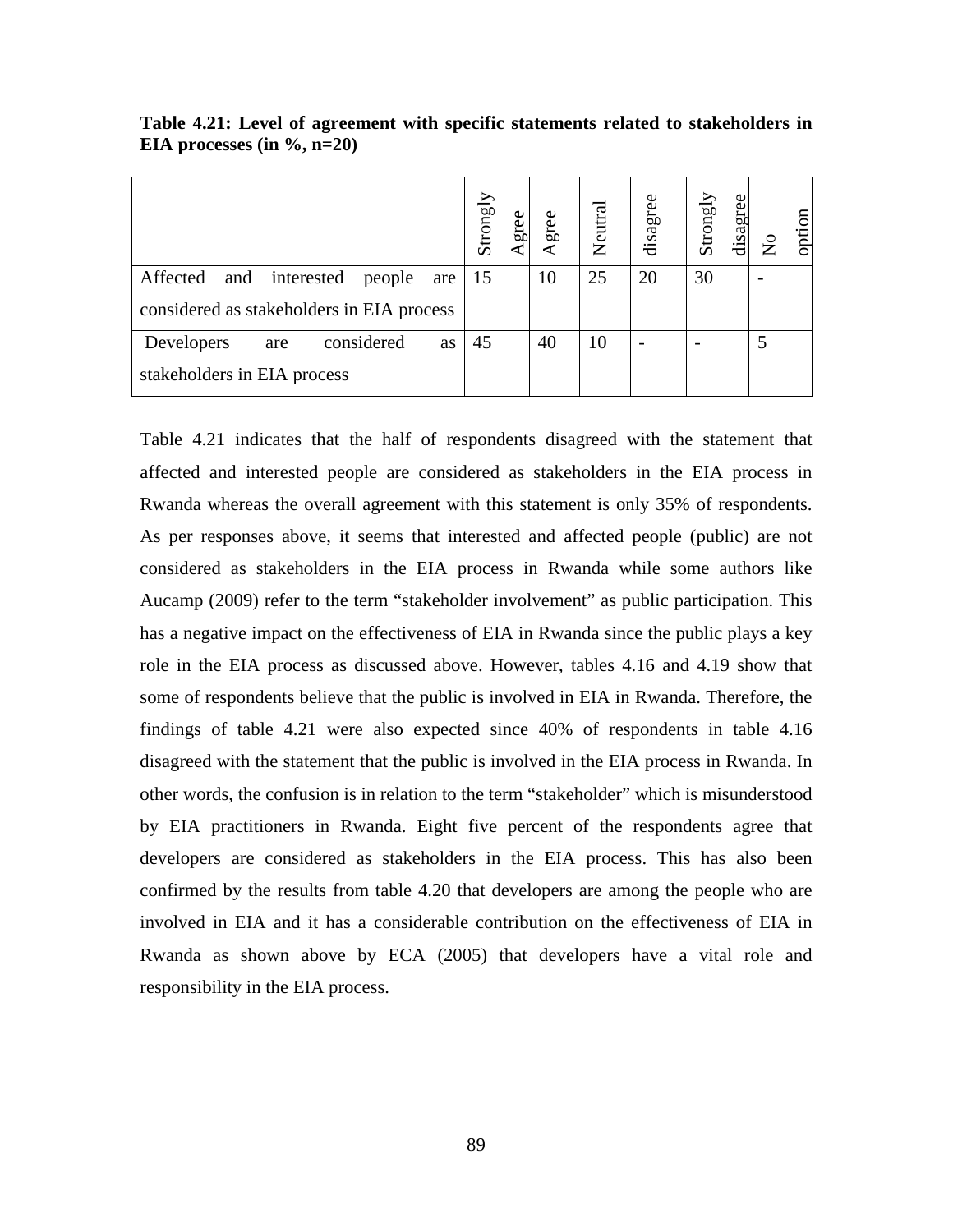## **4.4.9 The impact of different policies on EIA processes in Rwanda**

Investment policy 1 5

Policies related to international conventions 1 5

Expropriation policy 1 5

Wetland reclamation policy  $\begin{array}{|c|c|c|c|c|} \hline 1 & 1 & 5 \ \hline \end{array}$ 

Housing and construction policy  $\begin{array}{|c|c|c|c|c|} \hline 1 & 1 & 5 \ \hline \end{array}$ 

Natural resources management policy 1

Strategy

|                                            | Frequency      | Percent |
|--------------------------------------------|----------------|---------|
| Environmental policy                       | 14             | 70      |
| Agriculture policy                         |                | 5       |
| Transport policy                           |                | 5       |
| Water and sanitation policy                | 5              | 25      |
| Land policy                                | 10             | 50      |
| Economic Development and Poverty reduction | $\overline{2}$ | 10      |

**Table 4.22: Respondent's perception of the policies which impact on EIA processes in Rwanda (multiple responses)** 

Table 4.22 depicts the policies which the respondents identified that impact on EIA processes. Environmental policy is ranked the highest policy to impact on EIA processes and also half of respondents indicated that land policy also impacts on EIA processes. This was expected since environmental policy is considered as the overall guiding document regarding environmental issues. In addition, the land policy also impacts considerably on EIA since figure 4.3 shows that construction projects are the most projects subjected to EIA in Rwanda. However, not only these two policies but also other policies mentioned by respondents in the above table, including agriculture policy, transport policy, water and sanitation policy, Economic Development and Poverty Reduction Strategy (EDPRS), investment policy, policies related to international conventions, expropriation policy, wetland reclamation policy, housing and construction policy and natural resources management policy were expected since Organic Law N°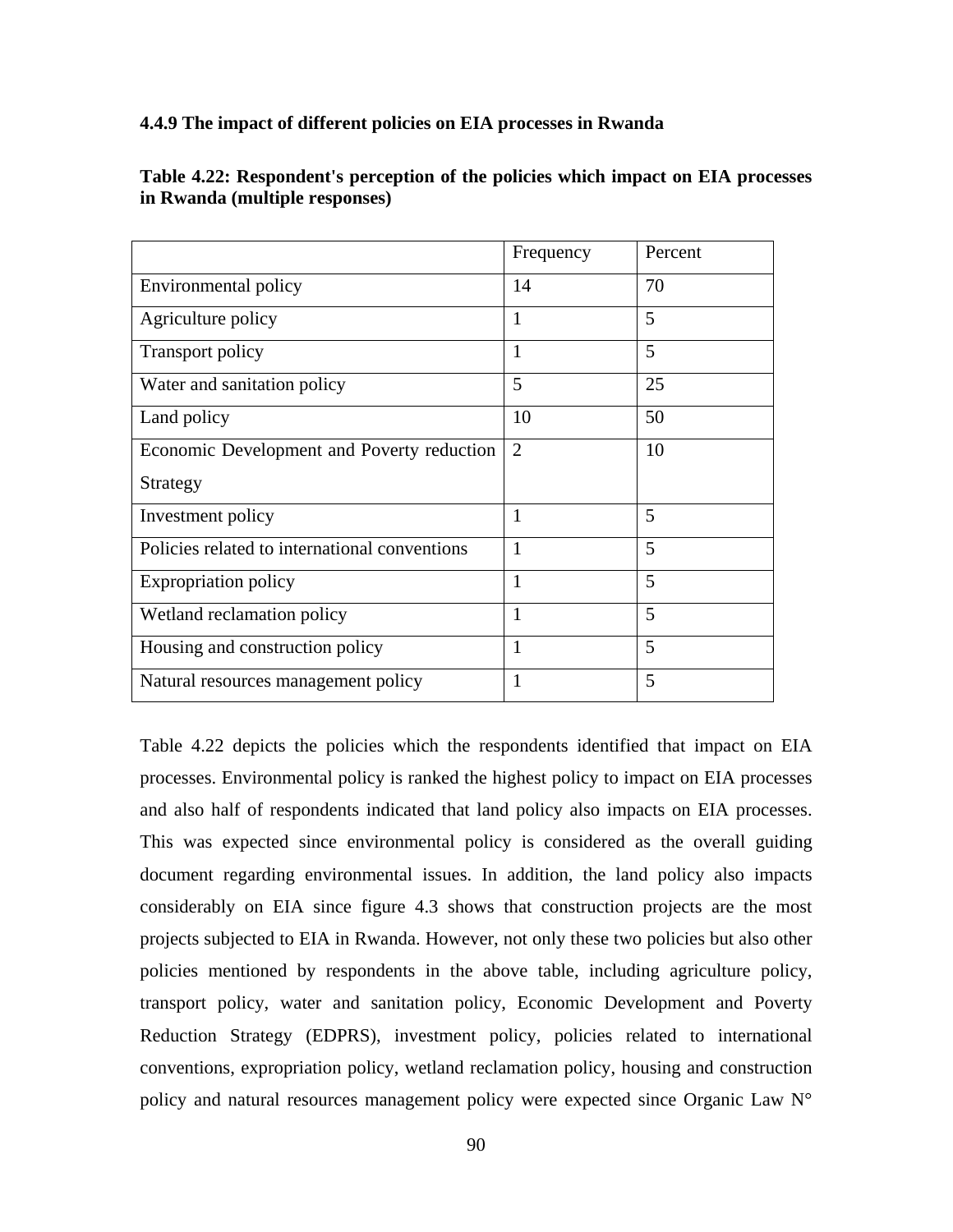04/2005 of 08/04/2005 determining the modalities of protection, conservation and promotion of the environment in Rwanda, in its Article 67 stipulates that every project must be subjected to EIA, before authorisation for implementation can be granted. In other words, since EIA became a legal requirement in Rwanda in 2005, all related policies and legislations should be revised after this date and incorporate EIA requirements like in other countries. For instance, in Uganda, the conduct of EIA prior to the implementation of new projects is embedded in the Investment Code, the Water Act, the Forest and Tree Planting Act of 2003, the Petroleum Supply Act of 2003 and the Wetlands Policy (ECA, 2005).

**Table 4.23: Respondents' perceptions of whether they are familiar with the legal framework and policies including recent changes** 

|                | Frequency | Percent |
|----------------|-----------|---------|
| Yes            | 18        | 90      |
| N <sub>o</sub> |           | 10      |
| Total          | 20        | 100     |

Almost all respondents (90%) agree that they are familiar with the legal framework and policies including recent changes. The recent changes refer to the transfer of DEIACE to RDB. Therefore, since February 2009, RDB became the EIA administrative body through its unit of Environmental Compliance, Awareness and Cleaner Production. To have RDB as an EIA administrative body, it has its advantages and disadvantages as discussed in section 4.2.1 indicating institution and job title of respondents. However, if almost all respondents are comfortable with those changes it means that the changes were necessary.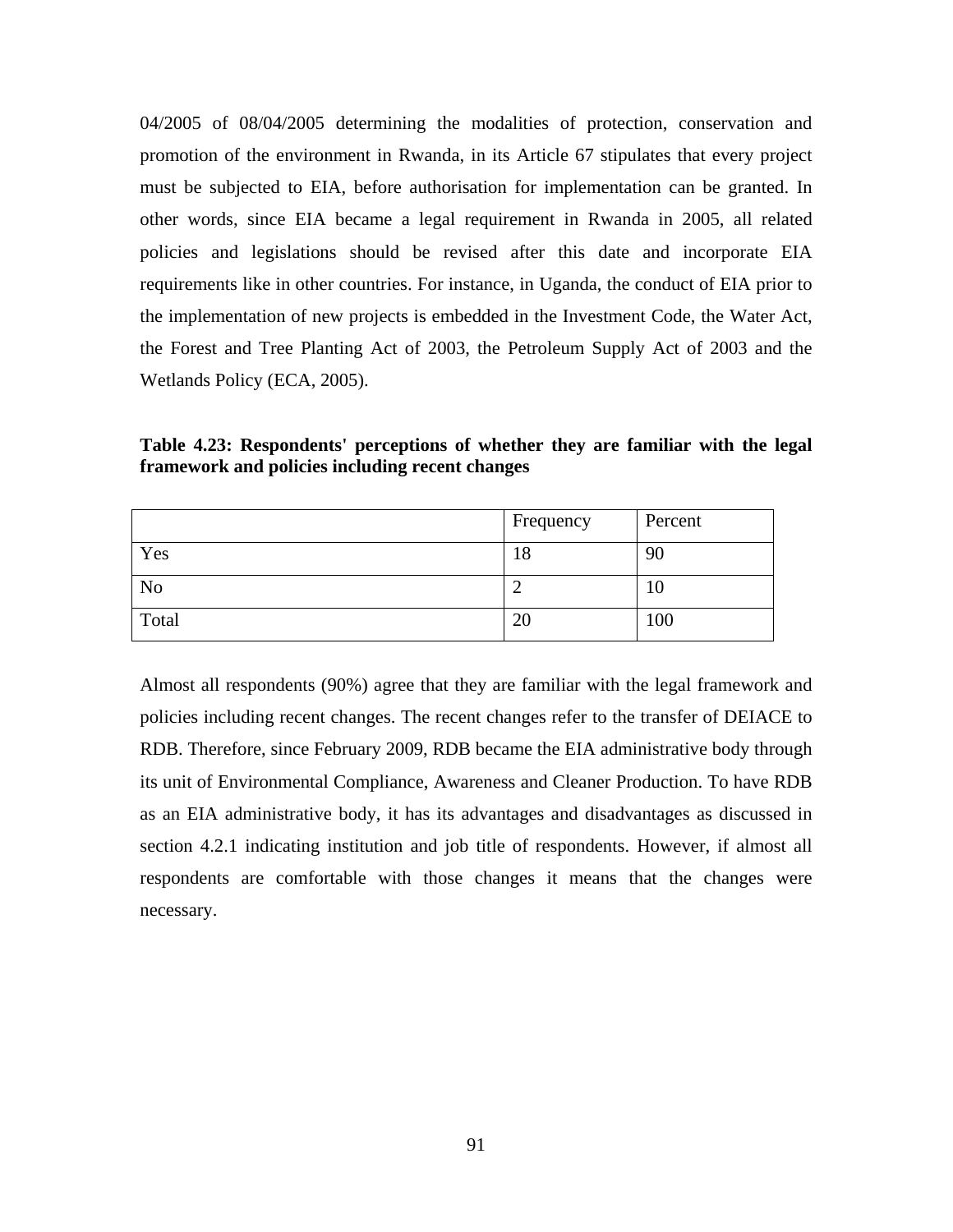# **Table 4.24: Respondents' perceptions of the policy challenges or gaps regarding EIA (multiple responses)**

|                                                | Frequency      | Percent |
|------------------------------------------------|----------------|---------|
| Lack of EIA guidelines for some sectors        | $\overline{2}$ | 10      |
| Lack of baseline data                          | $\mathbf{1}$   | 5       |
| Lack of qualified experts in some specific     | 1              | 5       |
| sectors                                        |                |         |
| Development is very fast and environmental     | 1              | 5       |
| issues are not included in the preparation of  |                |         |
| policy                                         |                |         |
| Environmental policy was prepared before       | 2              | 10      |
| Environmental regulations, it does not include |                |         |
| <b>EIA</b>                                     |                |         |
| No master plan and no assigned areas to        | $\overline{2}$ | 10      |
| particular activities                          |                |         |
| EIA still new and unknown                      | $\overline{2}$ | 10      |
| Lack of environmental awareness                | 3              | 15      |
| Lack of stakeholders training                  | 1              | 5       |
| Lack of environmental education                | $\overline{2}$ | 10      |
| Lack of infrastructure                         | 1              | 5       |
| Institutional restructuring                    | 1              | 5       |
| Lack of policy for some natural resources      | 1              | 5       |

Table 4.24 shows different challenges raised by the respondents during this research but most of them were expected since they have been found by other authors in different countries, especially in developing countries as discussed in the literature review. These challenges are mainly grouped into four categories, notably, challenges regarding guidelines and policy, information, human resource capacity, and institutional restructuring.

According to the perception of respondents, the challenges related to guidelines and policy are lack of EIA guidelines for some sectors, development is very fast and environmental issues are not included in the preparation of policy, environmental policy was prepared before environmental regulations and it does not include EIA, lack of a master plan and assigned areas to particular activities and lack of policy for some natural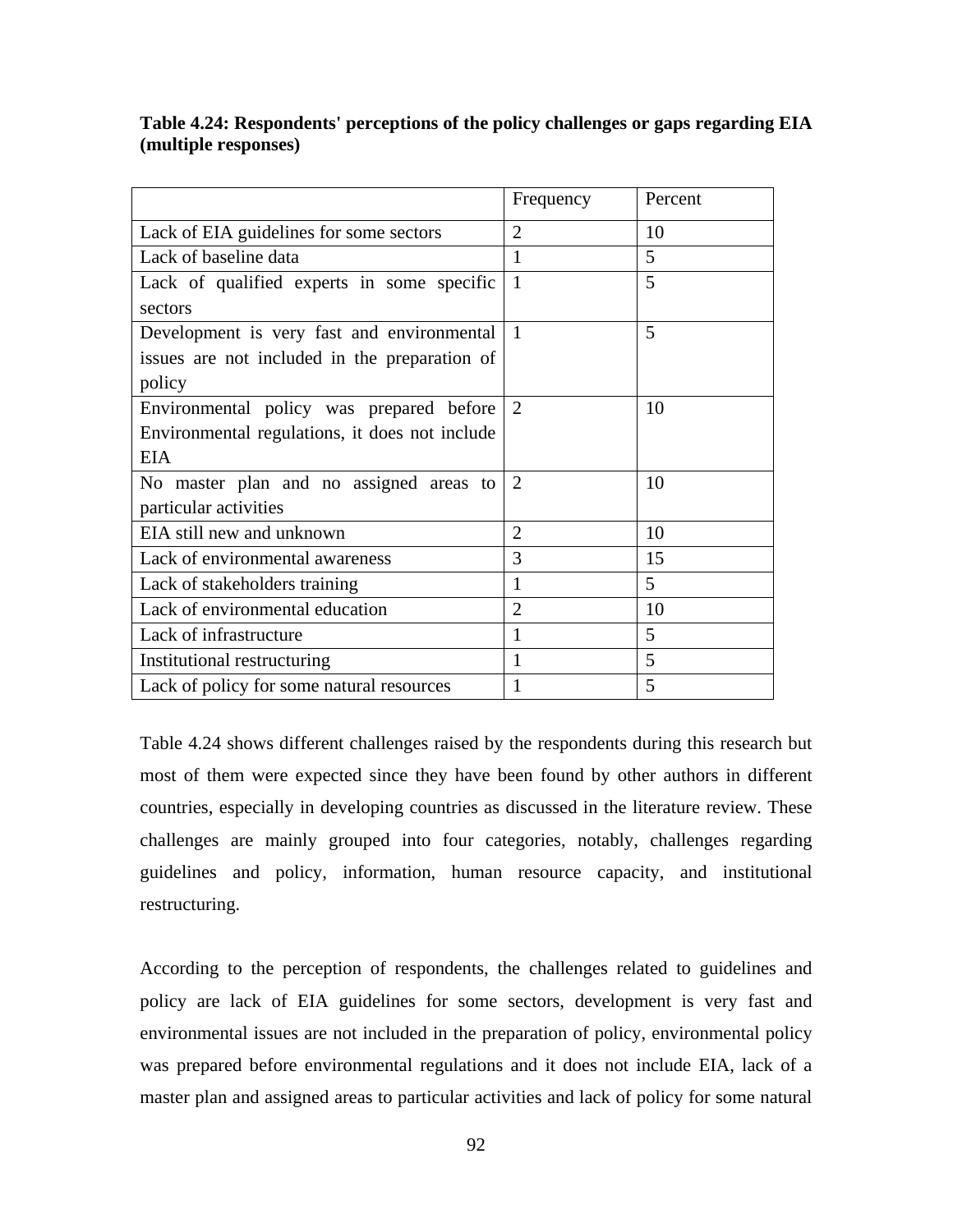resources. However, the report of second EIA sector guidelines validation workshop of 2008 reveals that audit guidelines, waste management guidelines, water resources guidelines, wetland management, road construction guidelines, hydroelectric power development guidelines and housing development guidelines were developed in 2008 to supplement and help EIA general guidelines (REMA, 2008). Therefore, with reference to the list of projects subjected to EIA shown in figure 4.3, it is imperative to provide other sector guidelines related to projects and involve all agencies which are in charge of these sectors in that process.

The problem of the speed of development which is very fast and lack of mainstreaming of environmental issues in the preparation of policies was expected since in table 4.13 almost all of the respondents stated that there is no SEA in Rwanda. Therefore, environmental issues are not well mainstreamed in the preparation of policies since there is no SEA as a tool which can help to address environmental problems on the policy, programme and plan level as shown above in section 4.4.6 entitled SEA in Rwanda. The problem of environmental policy in Rwanda which does not include EIA requirements was also expected since environmental policy in Rwanda was adopted in 2003 whereas EIA became a legal requirement in 2005 (REMA, 2006). As discussed above, not only environmental policy but also other policies adopted before 2005 have to be revised and include EIA requirements. Lack of a master plan and lack of specific areas assigned to particular activities were submitted as policy challenges by 10% of the respondents. This also reflects the issue of SEA which is not conducted in Rwanda since different plans are considered as sub-components of a policy. However, Kigali City approved its first comprehensive master plan in 2008 which shows the areas reserved for industries, residential purposes and so on but it is also important to have a master plan for other cities in Rwanda.

Lack of policy for some natural resources was also recognised by one respondent as one of challenges of policy implementation. It is obvious that this can impact on policy implementation since the EIA process touches on different projects from different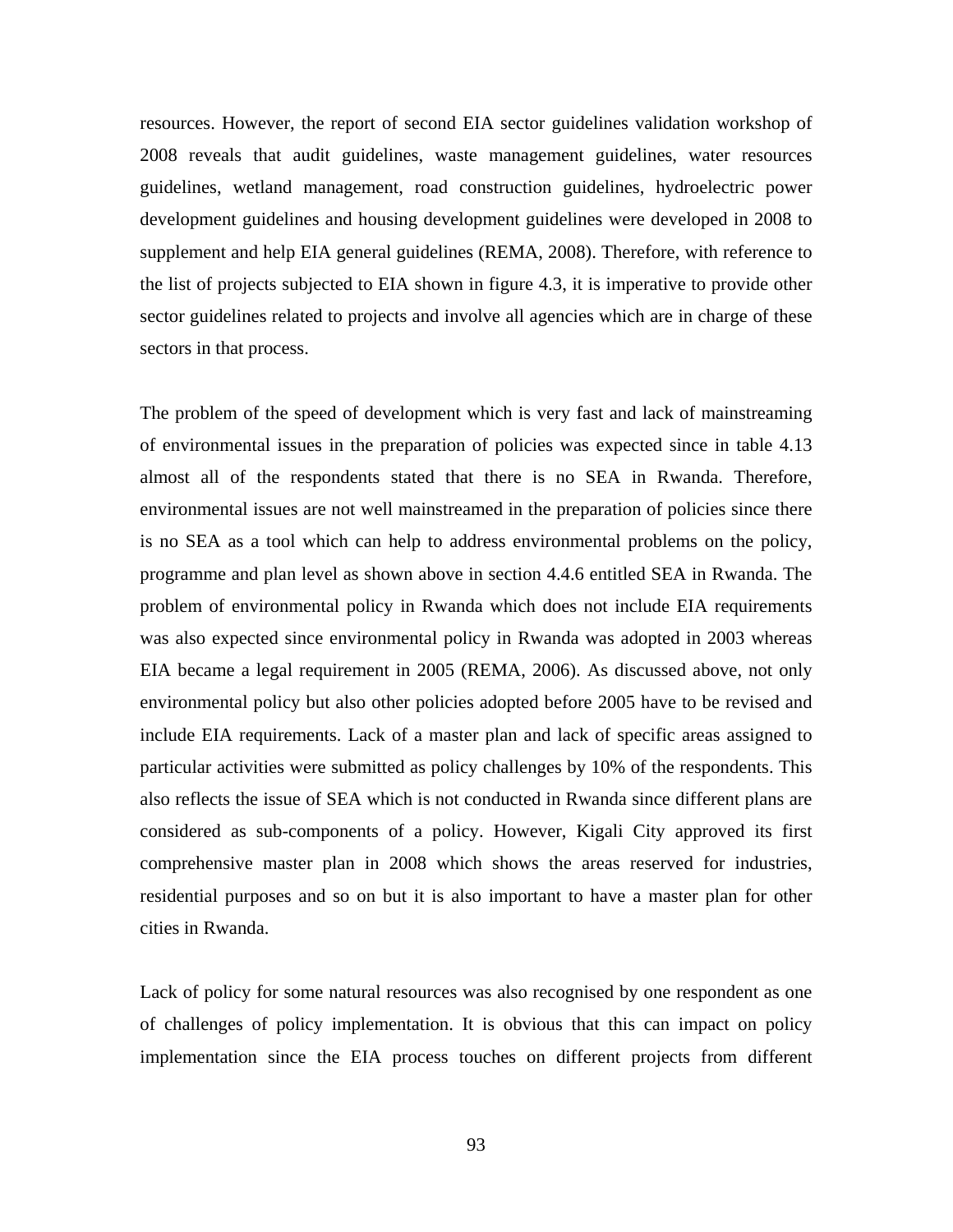policies. However, this concern is baseless since Rwanda already has policies regarding different natural resources including water, land, mines, agriculture, and wetlands.

Secondly, the challenges related to the information submitted by the respondents are lack of baseline data, EIA which is still new and unknown, lack of environmental awareness and lack of environmental education. However, the problem of lack of baseline data was expected since it has been identified as the biggest challenge of EIA in different developing countries like Ghana (Opoku, 2001) and Lesotho (Mokhehle and Diab, 2001). In addition, to say that EIA is new is obvious since it was only introduced in 2005 in Rwanda. But being unknown is not a problem of the time of its introduction in Rwanda, it is a problem of environmental awareness also identified by 15% of the respondents. The problem of environmental awareness is a result of poor environmental education which has also been identified by 10% of the respondents as a challenge for policy implementation. Therefore, lack of environmental awareness and poor environmental education was expected since the REMA report (2008) shows that EIA and other environmental issues are not infused in the education curriculum in Rwanda.

The identified challenges regarding human resource capacity are lack of qualified experts in some specific sectors, lack of stakeholder training and lack of infrastructure. Lack of qualified experts in specific sectors has been indicated by 5% of the respondents as a challenge for policy. This has been supported by ECA (2005) which indicates that most African countries have identified that inadequate expertise of EIA practitioners in different sectors hampers the effectiveness of EIA. Furthermore, lack of stakeholder training and infrastructure has been recognised as challenges for policy implementation since UNEP (2004) shows that institutional capacity (intellectual and material) can greatly influence policy implementation. This also has been found by ECA (2005) which indicates that government institutions are not the only entities facing capacity problems in terms of staffing, expertise and materials in different African countries. Furthermore, SAIEA (2003 cited in ECA, 2005) asserts that the problem is more acute in the private sector, NGOs and community-based organisations (CBOs) which have lamented the lack of resources and capacity to act as effective monitors of the EIA process.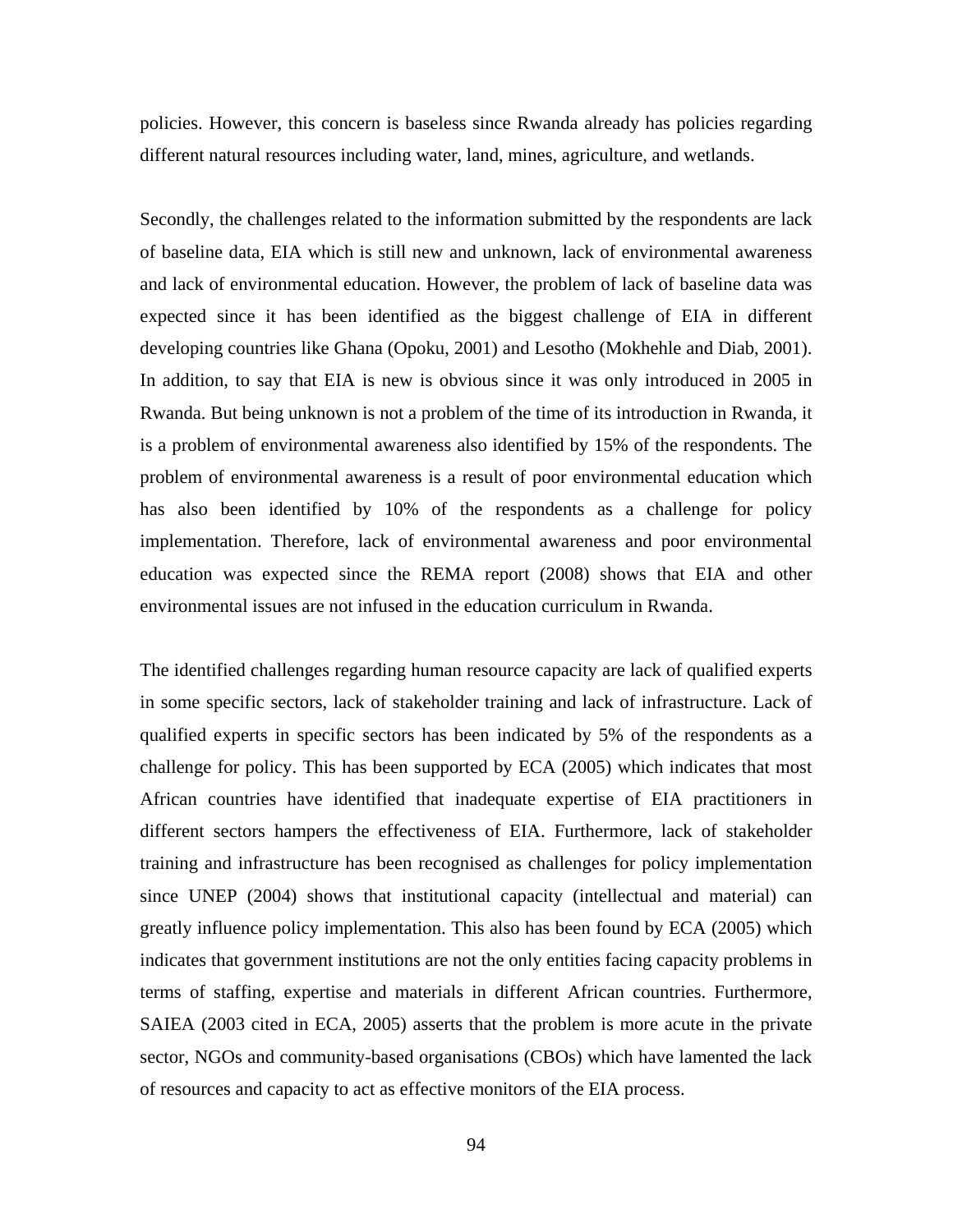Finally, 5% of the respondents stated that institutional restructuring is also one of the challenges of policy implementation in Rwanda. This was also expected since in February 2009, DEIACE was transferred to the RDB. However, restructuring is initiated for better improvement but during that process it is obvious that some people cannot cope with the changes or new working environment. Therefore, this can have a negative impact on policy implementation.

#### **4.4.10 Responsibilities of the Rwandan government in the EIA process**

| Table 4.25: Respondents' perceptions of the responsibilities of the government in |  |  |  |
|-----------------------------------------------------------------------------------|--|--|--|
| relation to EIA (multiple responses)                                              |  |  |  |

|                                                 | Frequency      | Percent |
|-------------------------------------------------|----------------|---------|
| Sensitisation of the public and private sectors | $\overline{7}$ | 35      |
| in environmental compliance                     |                |         |
| Enforcement                                     | 12             | 60      |
| Audit of projects                               | $\overline{2}$ | 10      |
| Putting in place and updating regulations and   | 8              | 40      |
| laws accordingly                                |                |         |
| Capacity-building in public sector              | 7              | 35      |
| Understanding its role as stakeholder in EIA    | 1              | 5       |
| Ensure adequate implementation of mitigation    | 1              | 5       |
| measures                                        |                |         |
| To speed up EIA process                         |                | 5       |

Government is an institution that encompasses central government and decentralised entities (local government). However, responsibilities of government refer to central government including all lead agencies (ministries and other public institutions) which have a role to play in one way or another in the EIA process. All responses stated in the above table 4.25 resume the responsibilities of the government in relation to EIA in three categories including raising awareness, regulation and institutional capacity-building.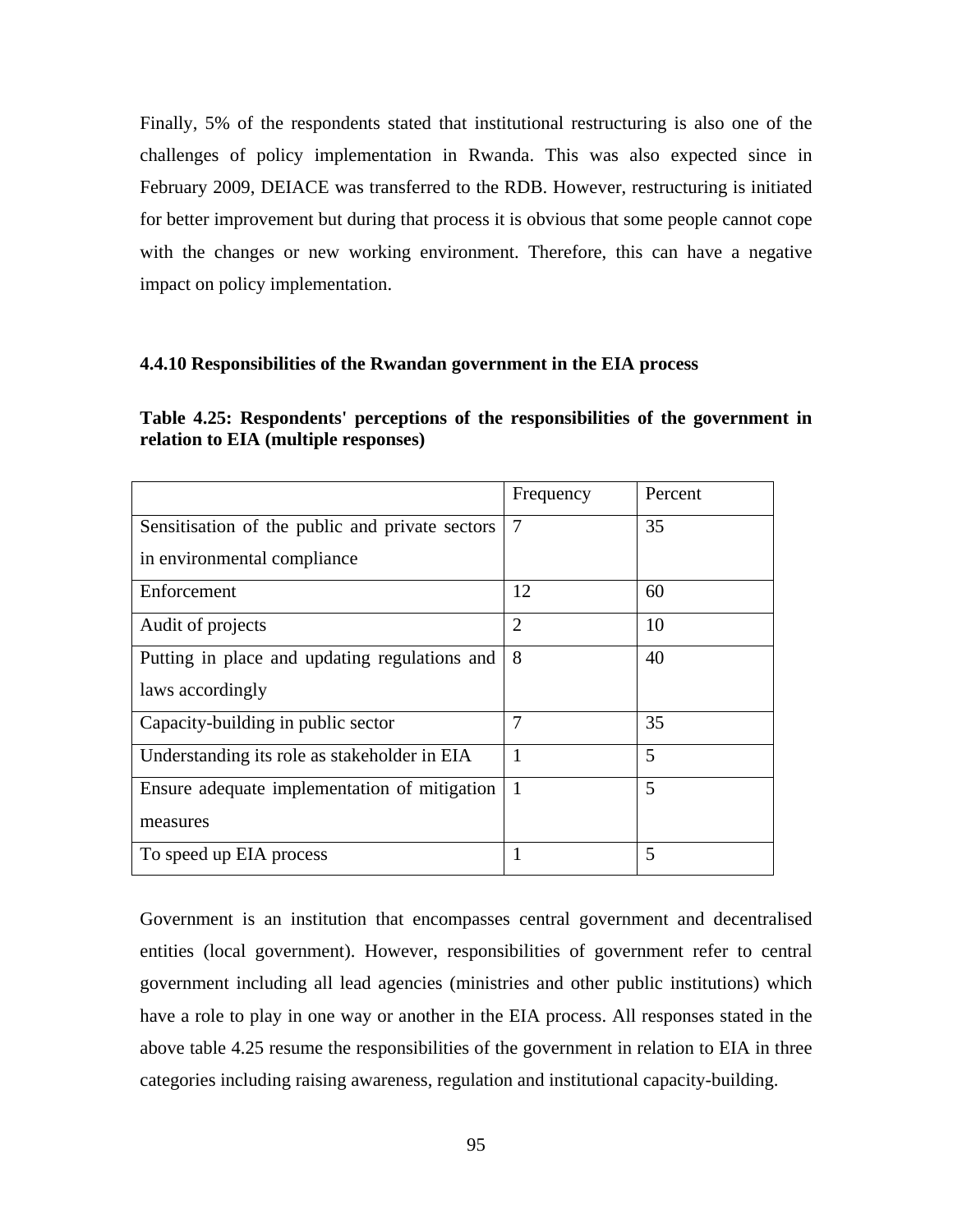Concerning the responsibility of raising awareness, thirty five percent of the respondents showed that sensitisation of the public and private sectors in environmental compliance is one of the responsibilities of government. This was expected since Environmental Organic Law No.04/2005 of 2005 in its Article 58 stipulates that the government shall take adequate measures to promote environmental education, training and sensitisation in schools' curricula at all levels. It may approve the creation of associations for the conservation of the environment. Furthermore, understanding its role as a stakeholder in EIA was also identified by one of respondents as a government responsibility. However, government to understand its role is not a responsibility per se, but to accomplish its mission, especially its role in the EIA process, is what matters. REMA (2006) asserts that the role of lead agencies is to help REMA to review project briefs and provide necessary input during screening to provide input on ToR and to review and make comments on EIA reports.

Secondly, respondents stated that government as a regulator has the following responsibilities: putting in place and updating regulations and laws accordingly, ensure adequate implementation of mitigation measures, to speed up EIA processes, and enforcement and audit of projects. Forty percent of the respondents confirm that putting in place and updating laws and regulations is a government responsibility. This was also expected since REMA (2006) stipulates that one of its responsibilities is to manage the production and updating of guidelines on EIA practice, procedures and regulations as well as preparation of sector-specific EIA guidelines. In a similar vein, 5% of the respondents identified ensuring adequate implementation of mitigation as one of the government responsibilities. This responsibility was also expected since it is a subcomponent of monitoring and auditing of projects which is also identified as a responsibility of the government. Speeding up the EIA process was recognised by one of the respondents as a government responsibility. There are several factors which can influence the speed of the EIA process, notably, institutional capacity, resources, quality of EIA and experience of EIA practitioners involved in that process (ECA, 2005). In addition, Fischer (2003) stresses that SEA can speed up the EIA process by reducing the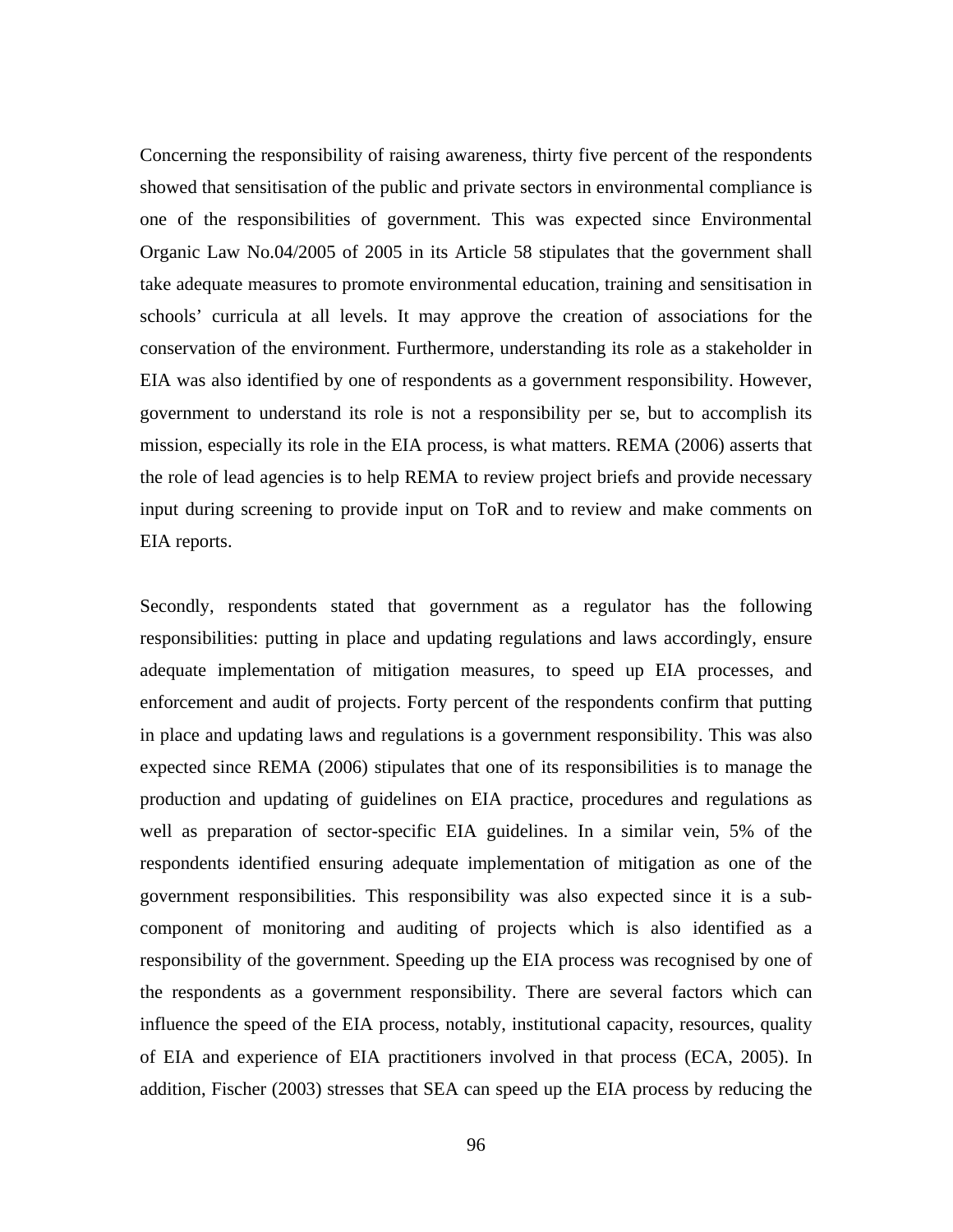number and complexity of project EIAs. Unfortunately, SEA is not conducted in Rwanda. Table 4.25 also shows that 60% of respondents indicated that enforcement of environmental regulations is also government's responsibility. As shown in the literature review, DEAICE's main responsibility was to enforce environmental standards, norms, guidelines and procedures. Furthermore, 10% of the respondents submitted that auditing of projects is also one of government's responsibilities. This was expected since in table 4.3 audits of projects have been classified as one of the responsibilities of EIA officers. In other words, it is a responsibility of the competent authority which is also part of government.

Lastly, capacity-building was also identified by 35% of the respondents as one of the government responsibilities. It is obvious that all public institutions have the responsibilities of providing necessary training and adequate materials to their staff in order to ensure their efficacy and efficiency. However, it is also a responsibility of government to train all stakeholders in order to insure the effectiveness of EIA as shown by ECA (2005).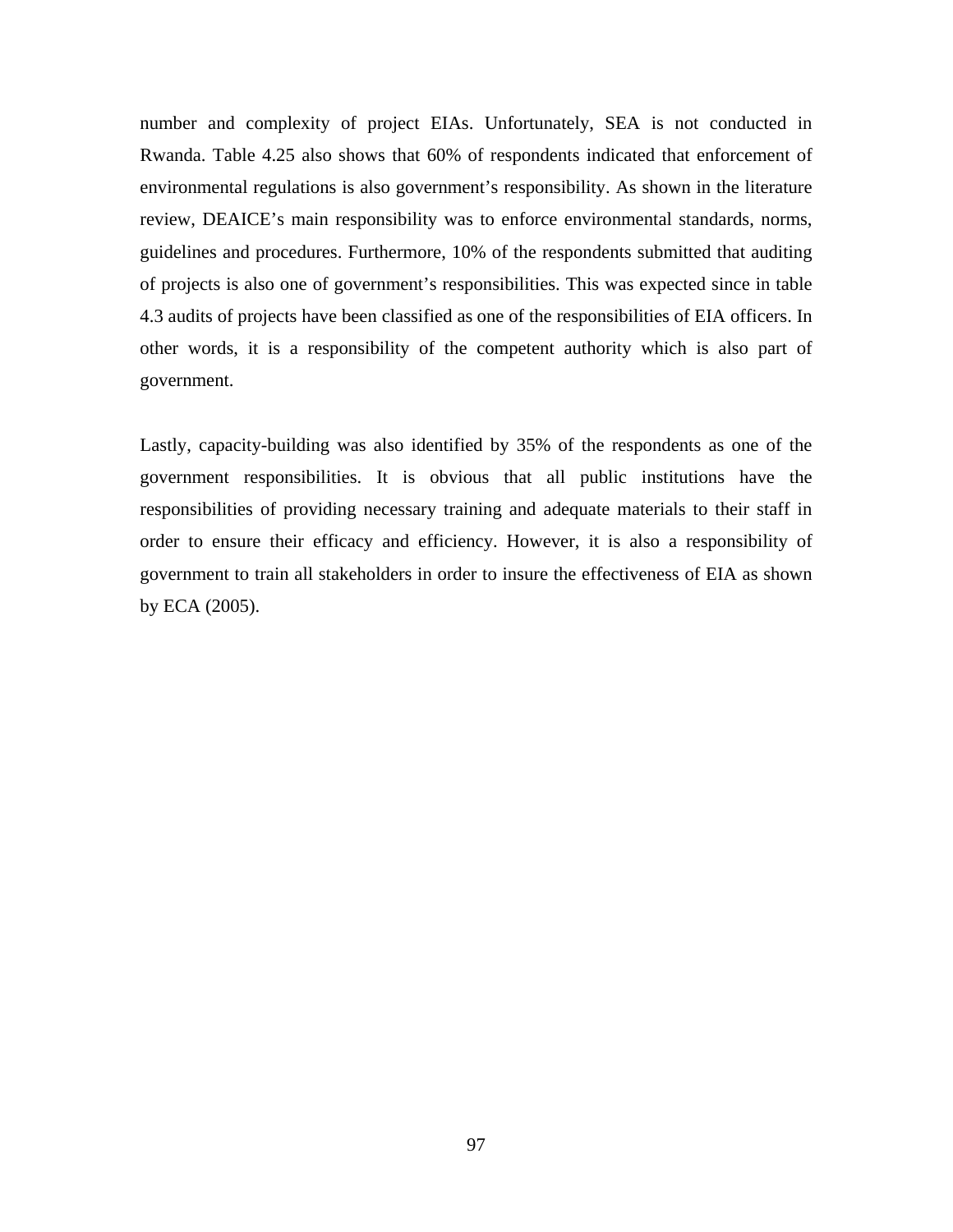## **4.5 Challenges facing environmental officers in Rwanda**

| Table 4.26: Level of agreement with specific statements related to the challenges |  |  |  |  |  |  |
|-----------------------------------------------------------------------------------|--|--|--|--|--|--|
| facing environmental officers (in $\%$ , n=20)                                    |  |  |  |  |  |  |

|                                            | Strongly<br>Agree | Agree | Neutral | Disagree       | Strongly<br>disagree | option<br>$\mathsf{S}^{\mathsf{O}}$ |
|--------------------------------------------|-------------------|-------|---------|----------------|----------------------|-------------------------------------|
| Insufficient baseline data                 | 55                | 35    | 5       | 5              | $\overline{a}$       |                                     |
| Shortage of staff in the department of EIA | 75                | 25    |         | $\overline{a}$ |                      | $\overline{a}$                      |
| Lack of adequate materials in the          | 30                | 30    | 35      |                | 5                    |                                     |
| department                                 |                   |       |         |                |                      |                                     |
| Lack of political will of decision-makers  | 5                 | 5     | 5       | 25             | 60                   |                                     |
| Developers consider EIA as a barrier to    | 50                | 35    | 15      |                |                      |                                     |
| their projects                             |                   |       |         |                |                      |                                     |
| Priority of the country is development     |                   | 5     | 5       | 55             | 35                   |                                     |
| rather than environmental protection       |                   |       |         |                |                      |                                     |
| EIA being reactive rather than being       | 5                 | 35    | 50      | 5              | 5                    |                                     |
| proactive process                          |                   |       |         |                |                      |                                     |
| Inability to predict cumulative impacts    | 15                | 45    | 25      | 10             | 5                    | $\overline{a}$                      |
| Decisions are not based on the             |                   | 5     | 45      | 35             | 15                   |                                     |
| environmental officer's comments           |                   |       |         |                |                      |                                     |
| Misunderstanding between environmental     | 5                 | 5     | 60      | 25             | 5                    |                                     |
| officers and local authorities             |                   |       |         |                |                      |                                     |
| Shortage of funding to pursue EIA          | 20                | 45    | 25      |                | 10                   |                                     |
| Lack of training for environmental         | 20                | 70    | 10      |                |                      |                                     |
| officers                                   |                   |       |         |                |                      |                                     |
| Poor environmental awareness in the        | 25                | 50    | 15      | 10             | $\overline{a}$       |                                     |
| country                                    |                   |       |         |                |                      |                                     |

Table 4.26 illustrates the challenges facing EIA officers which are also the key aspects of this research. In fact, the challenges facing EIA officers are also the challenges of the EIA process in one way or another. The overall agreement with the statement that insufficient baseline data is a challenge to the EIA officers was confirmed by 90% of the respondents. With reference to the steps of the EIA process, insufficient baseline data can impede on screening processes, ToR formulation, EIA review and monitoring since baseline information helps them to trace changes of variables in time and space and in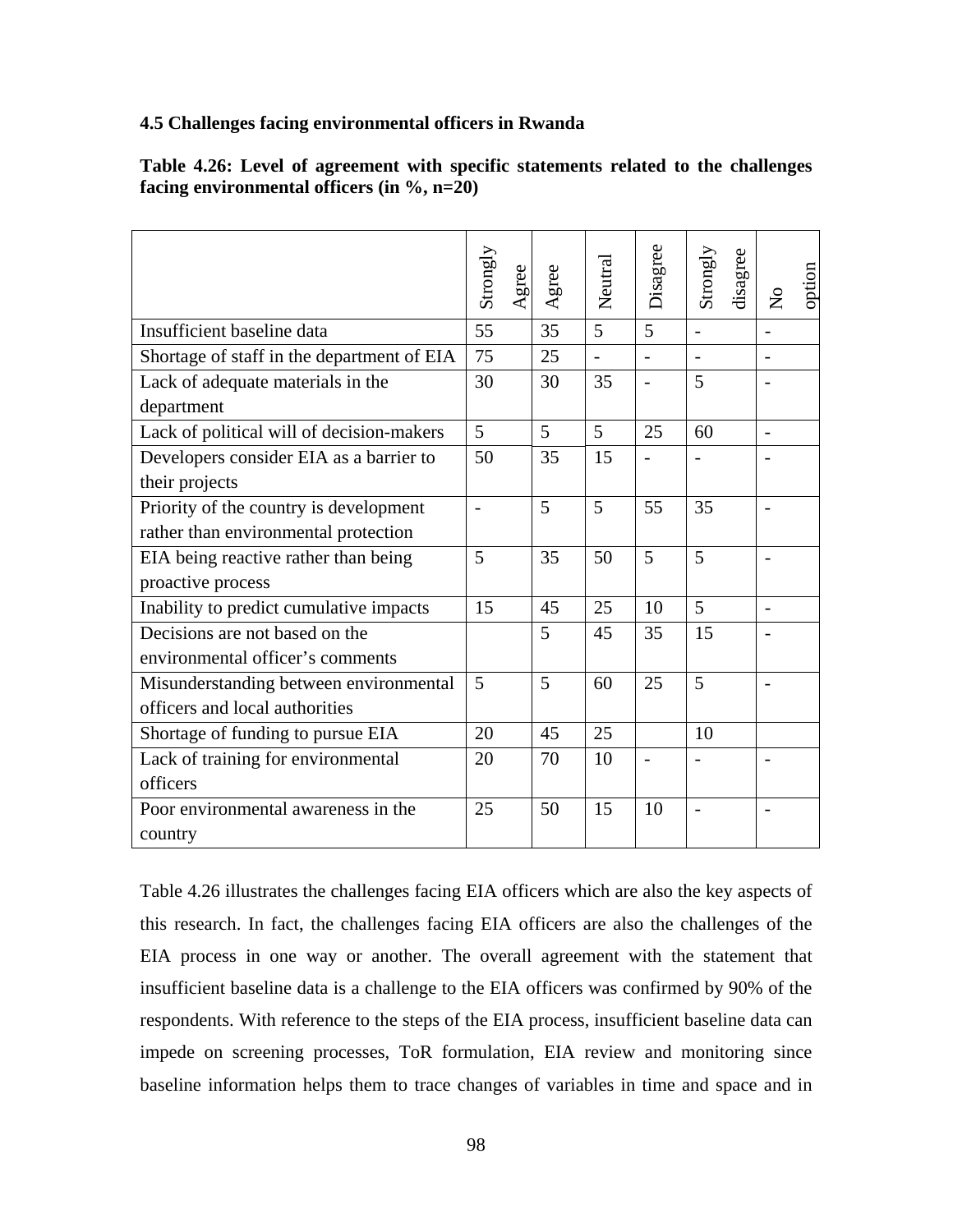particular on the occurrence and magnitude (Glasson *et al*., 2005). As shown in the literature review, this challenge of insufficient baseline data has been identified mostly in different developing countries, notably, Brazil (Glasson and Salvador, 2000), India (Paliwal, 2006) and Lesotho (Mokhehle and Diab, 2001).

Seventy five percent of the respondents strongly agreed that the shortage of staff in the department of EIA is also a challenge for EIA officers while 25% also agreed with this statement. The shortage of staff in the EIA department is a challenge for EIA officers since it impacts negatively on the productivity of EIA officers and the EIA department in general. Furthermore, Morrison-Saunders and Bailey (2009) reveal that there are two consequences of the shortage of EIA regulators including a tendency to emphasise procedures and the available staff are put under increasing pressure to cope with the extra workload that arises. In addition, the shortage of staff also impact negatively on the department's capacity-building plan for their workers since some EIA officers can refuse to participate in different training because no one can replace them while they are away. This problem of understaffing in EIA departments is common, especially in African countries as shown by different authors. For instance, understaffing problems in EIA departments are found in Lesotho with only three EIA officers present (Mokhehle and Diab, 2001), in Mozambique with only eight staff (Hatton *et al.*, 2003) and in Zambia with five EIA officers (Chapman and Walmsley, 2003). In Rwanda, table 4.1 shows that there are eight EIA officers but since the transfer of the EIA responsibility to RDB only four EIA officers and their Director are working with the EIA department within RDB. Therefore, this confirms the problem of understaffing in the EIA department.

Sixty percent of the respondents strongly agreed or agreed with the statement that the lack of adequate material is a challenge for EIA officers. Besides human capacity, lack of adequate material is a considerable factor which can hinder the effectiveness and productivity of EIA officers. Mokhehle and Diab (2001) assert that in the developing countries resources are the biggest challenge not only for EIA officers but also for the whole administrative system. Therefore, in Rwanda, the level of lack of adequate material is considerable since only 60% of the respondents agreed with the statement.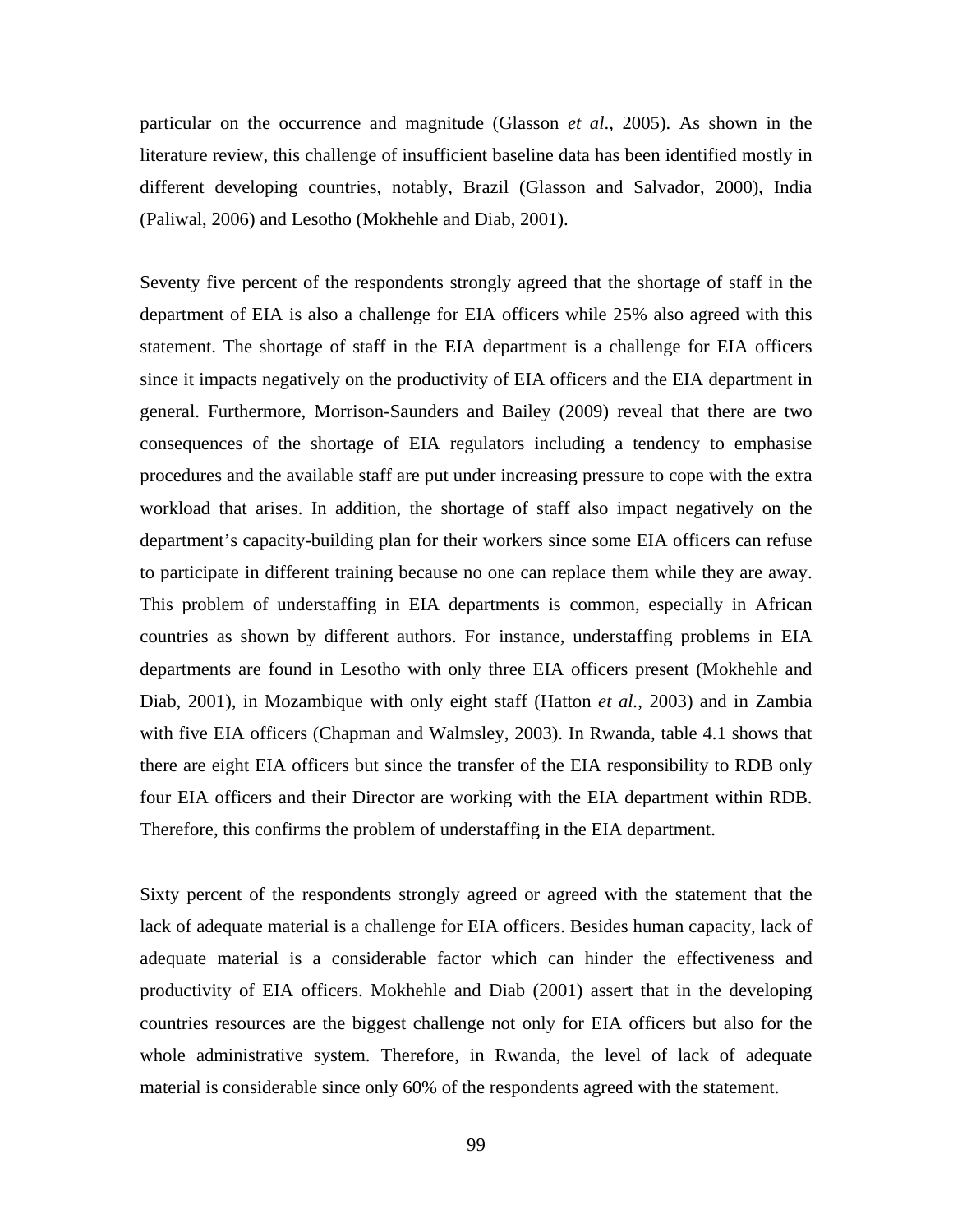The above table also shows that almost all respondents (85%) refuted that lack of political will of decision-makers in Rwanda is a challenge for EIA officers. This means that most of decision-makers have demonstrated a commitment and offer a conducive working environment to use EIA adequately as a tool for managing social, economic and environmental problems. In other words, it is strength of the EIA process in Rwanda.

Half of respondents strongly agreed whereas 35% agreed that one of the challenges facing EIA officers is that developers consider EIA as a barrier to their projects. This result is not surprising since different authors reveal that in many cases EIA is seen by developers as an impediment to the implementation of their development projects (Morrison-Saunders and Fisher, 2006; Noble, 2006; Modak and Biswas, 1999). Consequently, because of this perception most of developers do not implement all mitigation measures of predicted impacts in the EIA report after receiving their EIA certificate. On the other hand, Noble (2006) asserts that developers can benefit from EIA instead of looking it as a barrier since it makes their projects viable not only by reducing and avoiding negative impacts of their projects but also by reducing the risk of a no go option.

Almost all respondents (90%) refuted the statement that the priority of Rwanda is development rather than environmental protection. According to the findings, this is not a challenge for EIA officers since it can help to achieve sustainable development. However, development and environmental protection are two crucial aspects and one impacts on the other. Therefore, both must be prioritised in order to achieve sustainable development. This can also contribute to the effectiveness of the EIA process in Rwanda since the objective of EIA is to promote development that is sustainable and can optimise resource use and management opportunities (Thomas and Elliot, 2005; ECA, 2005).

Table 4.26 depicts that the total agreement with the statement that EIA is reactive rather than being a proactive process in Rwanda is 40% of the respondents whereas 50% are neutral. These findings are supported by Morrison-Saunders and Fisher (2006) that one of the limitations of EIA is to react to developmental proposals rather than anticipate them.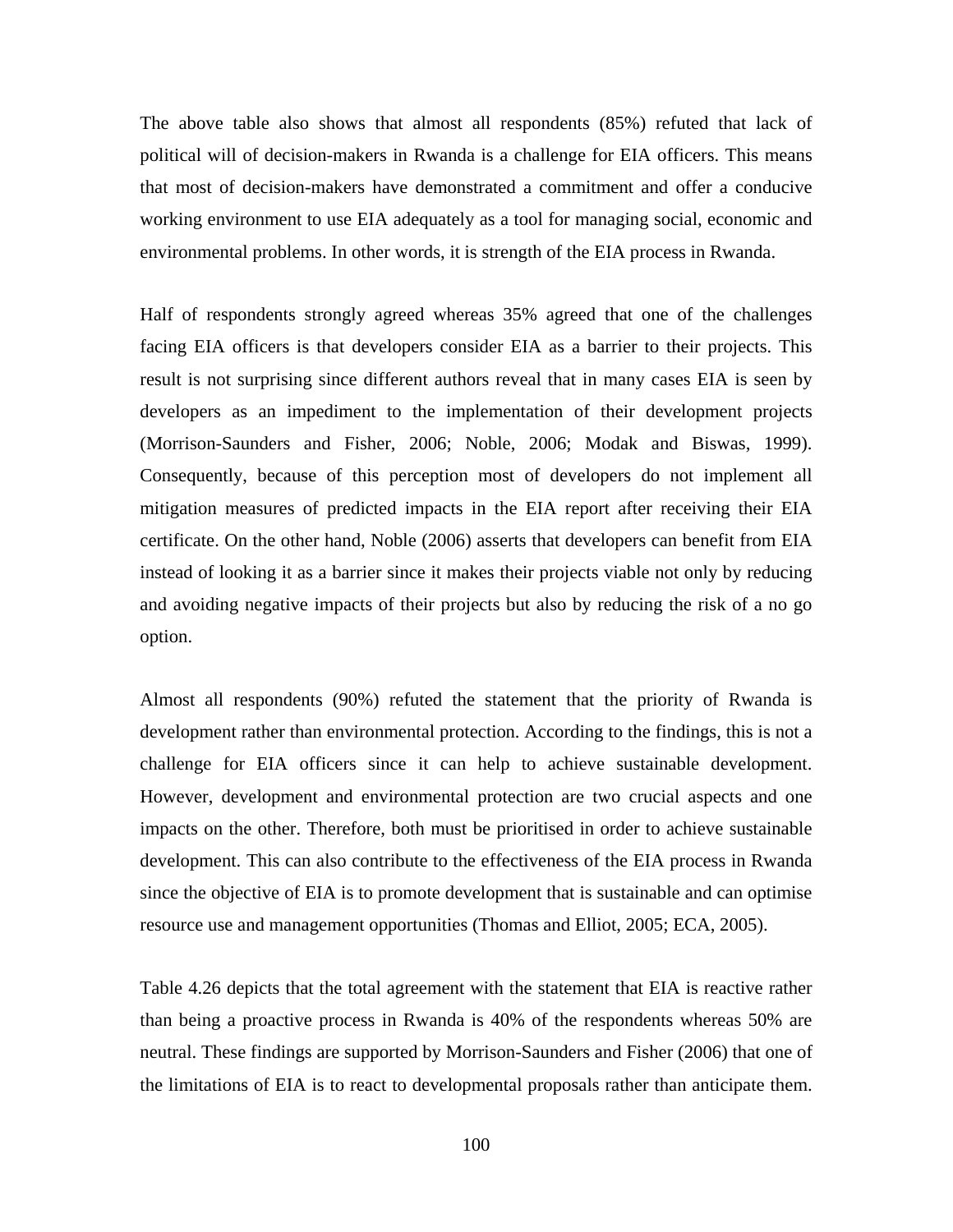This is a challenge facing EIA officers and the EIA process because it is difficult to assess the impacts of projects since baseline of environmental features has already been destroyed by the project. In addition, it can engender a big loss to the developers if the authority finds some adverse environmental impacts in relation to the implementation of that project.

Sixty percent of the respondents agreed that the inability to predict cumulative impacts is a challenge facing EIA officers and the EIA process in general. This is a challenge globally since it has been found by different authors in most developed and developing countries. For instance, it has been found in the USA (Espinoza and Richards, 2002), in the UK (Benson, 2003), in France (Glasson and Bellanger, 2003), in countries like Sri Lanka, Vietnam, and Saudi Arabia (Morrison-Saunders and Fisher, 2006) as well as in most African countries (UNEP, 2004). Indeed, Cooper and Sheate (2002) argue that the inadequacy of cumulative effects assessment in UK is due to two reasons, notably, lack of agreed definition of cumulative impacts and lack of specific requirements in the legislation as to how cumulative effects could be addressed. In addition, the lack of guidance and frameworks for the assessment of cumulative effects in the UK are some of the constraints for EIA practitioners (Cooper and Sheate, 2002). This has a great impact on the effectiveness of EIA (Benson, 2003).

Only one respondent agreed that decisions are not based on the environmental officers' comments. This shows that the comments and recommendations of EIA officers after reviewing EIS are valuable in the decision-making phase in Rwanda. It has a positive impact on the effectiveness of EIA as Momtaz (2002) asserts that the competent authority is required to consider all necessary environmental information and consult all statutory consultees and the public in order to come up with a pertinent decision on a project.

Sixty percent of the respondents were neutral while 30% disagreed that misunderstanding between EIA officers and local authorities is one of the challenges facing EIA officers. According to the above findings, this is not perceived as a major challenge in Rwanda. However, some countries consider this misunderstanding as a big challenge. For instance,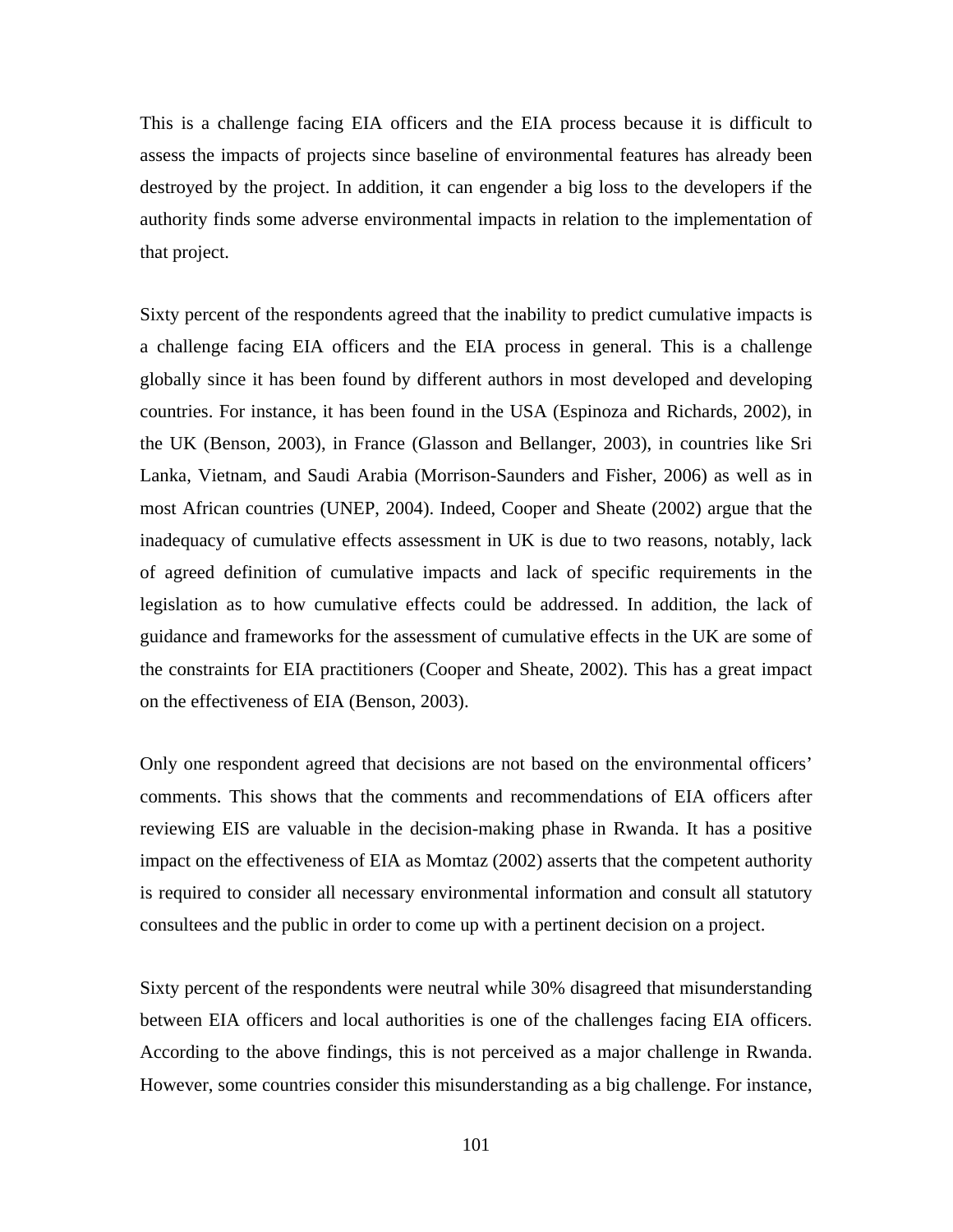Alemagi *et al*. (2007) state that misunderstanding between EIA officers and local administration in Cameroon is due to a highly centralised EIA system and lack of trained staff in the districts. In addition, Devnyst (2000) confirmed that in many regions of Belgium local authorities are not involved in EIA. Besides capacity problems, environmental officers at the district levels are not involved in EIA review and decisionmaking processes in Rwanda. Furthermore, all local authorities sign the performance contracts with his Excellence President of the Republic at the beginning of the year. Therefore, they want all proposed projects in their districts to be implemented in order to honor their promises. In case of a no go option, this can contribute to misunderstanding between EIA officers and local authorities.

The majority of the respondents (65%) strongly agreed or agreed that shortage of funding to pursue EIA is also one of the challenges facing EIA officers. According to Retief and Chabalala (2009) and El-Fadel *et al*. (2000), the primary sources of projects' funds and loans in developing countries included the European Commission and international funding organisations like the WB. Therefore, as shown in the literature review, Rwanda also does not possess adequate economic resources to finance entire reconstruction and development projects. As such, it is required to seek external funds particularly for the larger projects dealing with infrastructure and waste management. Since EIA is a requirement to access those funds, these international agencies have a tendency not to fund the EIA studies so the developers try on their own to cover EIA costs in order to meet the requirements of accessing the funds for their projects. However, the fact that EIA studies are not funded leads to poor EIA reports which render EIA reviews difficult and time-consuming for EIA officers.

Lack of training for environmental officers is regarded as one of the biggest challenges facing EIA officers in Rwanda since 90% of the respondents strongly agreed or agreed with this statement. Different authors have stressed the importance of training to increase the EIA regulators' capacity to undertake and review EIAs in developing countries (ECA, 2005; Mahiber, 2008; Wood, 2003). Therefore, human resource development should be the top priority in developing countries, including Rwanda. However, Wood (2003) and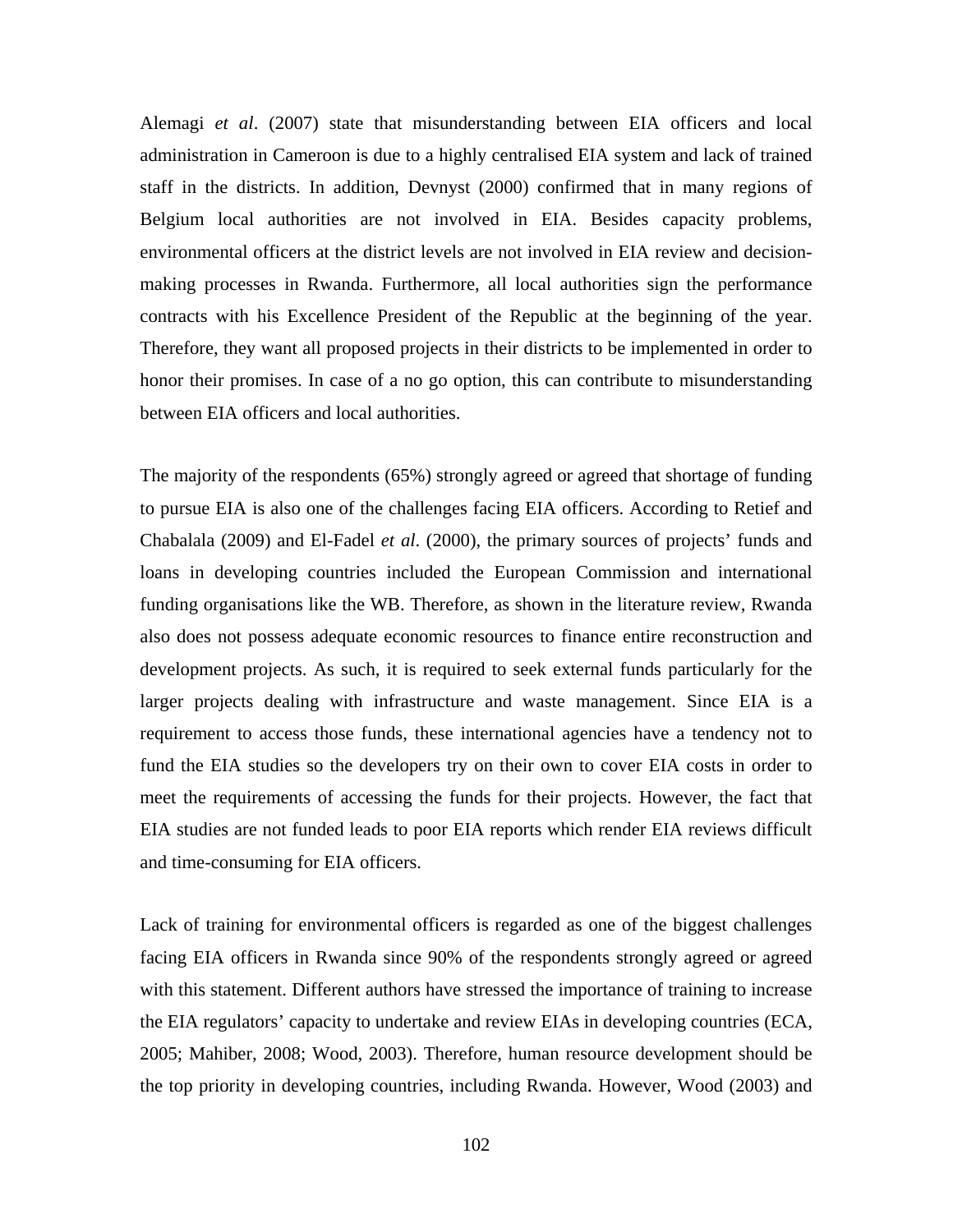ECA (2005) argue that EIA training needs to relate not just to government officials but also to personnel in environmental consultancies, universities and research institutes. In addition, both longer-term and specialised short courses are necessary (ECA, 2005; UNEP, 2004; Wood, 2003).

Lastly, table 4.26 shows that the majority of respondents (75%) strongly agreed or agreed that the poor environmental awareness is a challenge facing EIA officers in Rwanda. This was expected since REMA and the EIA process started only in 2005 in Rwanda. Furthermore, Mahiber (2008) reveals that lack of awareness about environmental issues, especially EIA among different stakeholders, is a hindrance to the effectiveness of the EIA process in developing countries. In addition, even those who are placed in a position to implement the laws in government institutions do not have sufficient knowledge about these environmental laws in Ethiopia (Mahiber, 2008). Faircheallaigh (2010) asserts that it is difficult to implement EIA when even the community and developers do not have sufficient knowledge about environmental issues, especially EIA procedures and regulations.

#### **4.6 Conclusion**

This chapter presented the findings of this research in the form of tables, figures as well as descriptions. Furthermore, the researcher used the literature available to analyse and discuss these findings. Therefore, this analysis and discussion of findings helped the researcher to conclude in the following chapter and suggest some recommendations concerning the effectiveness of EIA in general and challenges facing EIA officers in Rwanda in particular.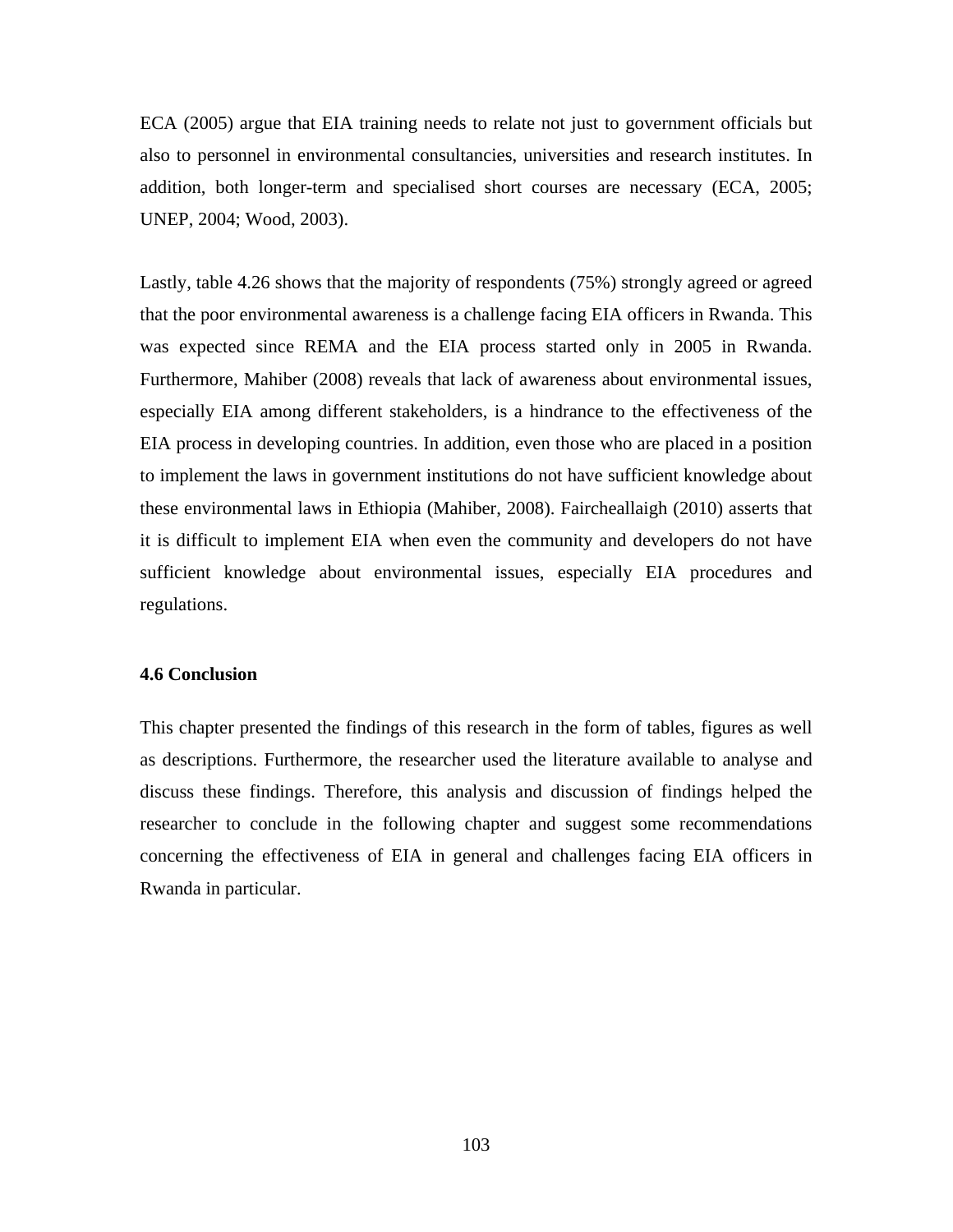## **CHAPTER FIVE: CONCLUSION AND RECOMMENDATIONS**

#### **5.1 Introduction**

The main aim of this study was to assess the EIA process in Rwanda and identify the major challenges faced by environmental officers in implementing EIA processes. In this chapter, the summary of the key findings based on the objectives of this study are presented. In addition, by linking the key findings to what has been covered in the literature review and data analysis chapters, the recommendations and general conclusions are also submitted in this chapter.

### **5.2 The key findings in relation to the objectives of the study**

#### **5.2.1 The profile and skill levels of Environmental Officers in Rwanda**

The first objective of this study is to examine the profile and skill levels of environmental officers in Rwanda. To assess the profile and skills level of environmental officers (EIA officers), the following aspects are considered: number of EIA officers and their institutions, job responsibilities of EIA officers, level of education and relationship between the domain of studies of EIA officers and their current job, professional training attended as well as the skill gaps of EIA officers in Rwanda.

In Rwanda, there are eight EIA officers but five of them work with the RDB while three work with REMA. The main responsibilities of EIA officers are to screen the project briefs, to conduct site visits, to develop the terms of reference of EIA studies, to review EIA reports, to participate in public hearings and to undertake the monitoring and audit of projects after their implementation.

The EIA consultants in Rwanda are more educated than EIA officers since the majority of EIA officers (five) possess BSc, two have PgD and only one has MSc whereas the majority of consultants (seven) possess a master's degree, three have BSc and one has a PhD. Furthermore, the EIA officers' domains of studies are generally related to their job.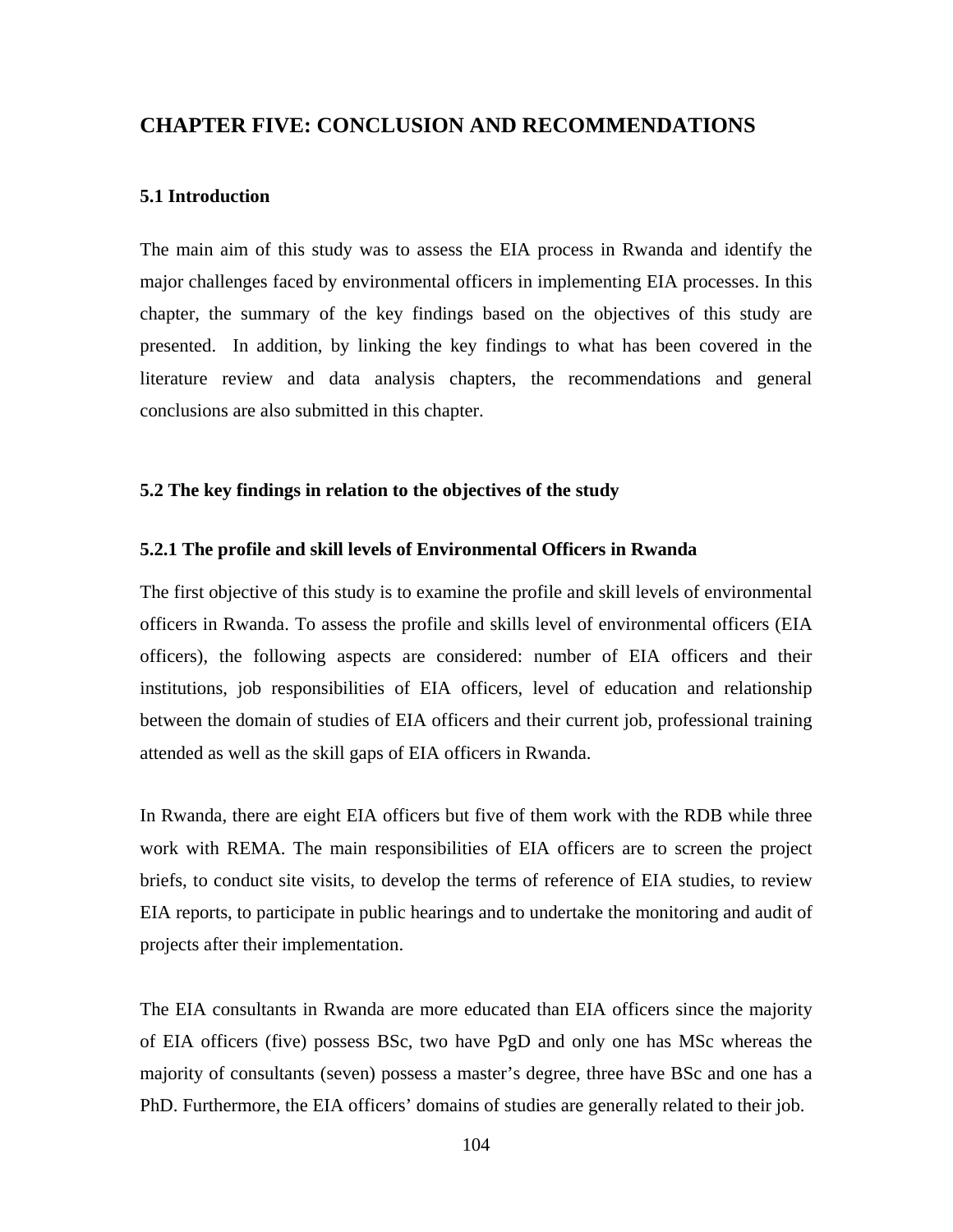Five of the EIA officers attended one to five professional training sessions while two EIA officers attended six to ten training sessions and only one EIA officer attended eleven to fifteen professional training sessions. However, EIA consultants are more trained than EIA officers. EIA procedure training is the most attended training session by EIA officers since it was attended by four EIA officers. The environmental management training ranked second and was attended by three EIA officers. Although all training sessions attended by EIA officers are related to EIA, some of EIA officers have skill gaps including using GIS and remote sensing, understanding project management and customer care skills. On the other hand, EIA practitioners have some skills as their strength, notably, computer literacy, using English as an administrative language in Rwanda, public participation facilitation skills, integration of technical and social concerns in the EIA report review, impact assessment and prediction skills, mitigation measures and alternative formulation skills, monitoring and evaluation skills, and EIS reviewing skills.

#### **5.2.2 The level of experience among Environmental Officers in Rwanda**

The majority of EIA officers (six) have between three and four years of experience, two EIA officers have less than one year of experience and one EIA officer has five to six years of experience. There is no EIA officer who has more than seven years of experience since EIA started in 2005. However, EIA officers are more experienced than EIA consultants in Rwanda since the average number of years of experience for EIA officers was calculated as 3.1 years while the average number of years of experience for the consultants was 2.8 years.

### **5.2.3 Current EIA procedure and implementation in Rwanda**

The third objective of this study was to critically assess current EIA procedures and its implementation in Rwanda. Therefore, to achieve this objective, this research focused on the following issues: the relationship between developers and their consultants, the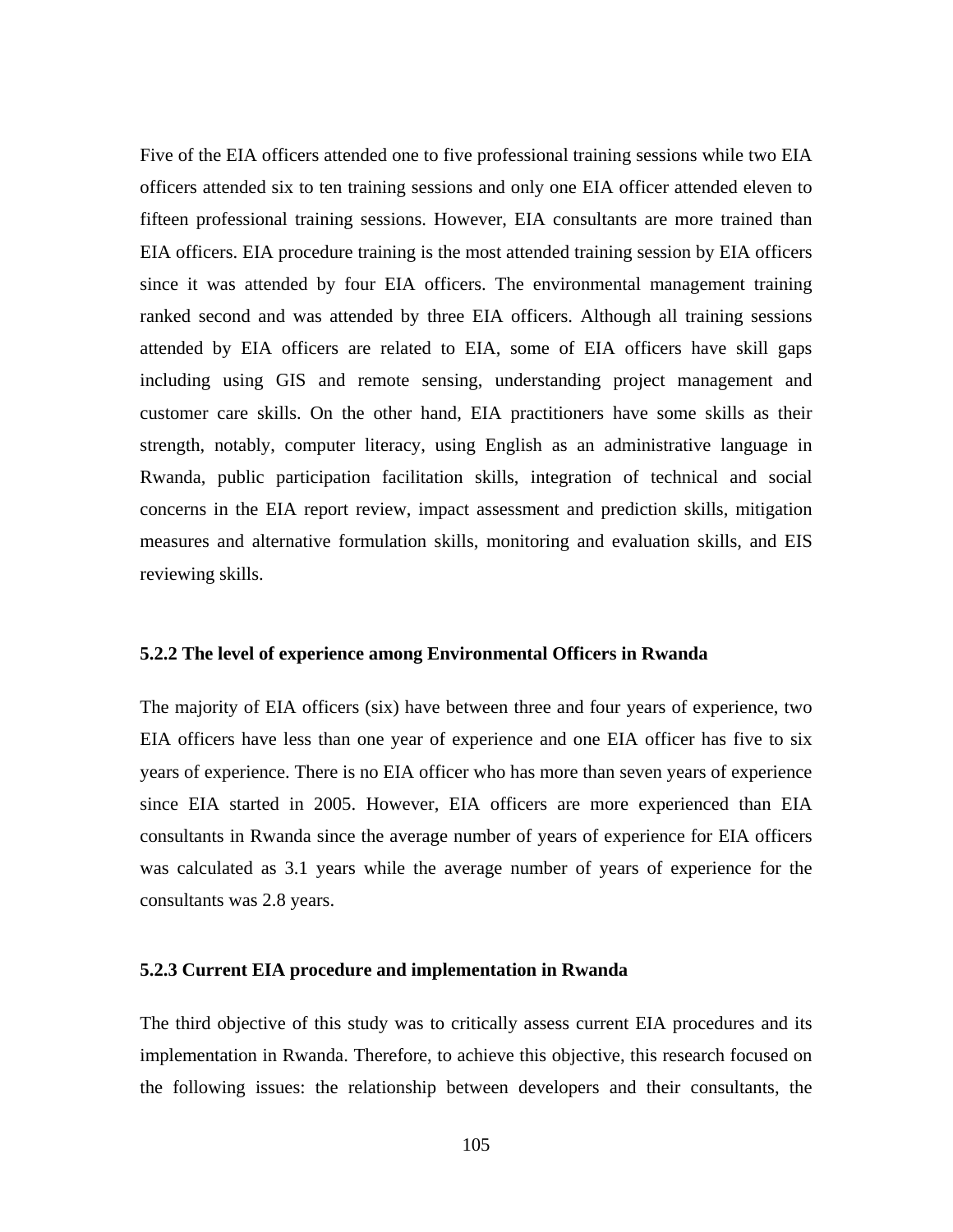reasons for doing EIA in Rwanda, the weakness of implementation of EIA procedures in Rwanda, the types of projects and stage of the project where EIA is carried out, the state of SEA in Rwanda, public participation in EIA processes in Rwanda, stakeholders involved in the EIA processes in Rwanda, the impact of different policies on the EIA processes in Rwanda and finally, the responsibilities of the Rwandan government in EIA processes.

There is poor communication and interaction between developers and their consultants in Rwanda not only because developers do not provide enough information and follow-up to their consultants but also because of lack of regular meetings between developers, consultants and the authority. Furthermore, these reasons are exacerbated by the lack of knowledge about EIA among developers. The main reason for doing EIA in Rwanda is not to comply voluntarily with Environmental Organic Law but developers undergo EIA processes either to obtain land title and building authorisation from the district authority or to fulfill the requirements of getting loans from local banks and international funders.

The implementation of EIA procedures in Rwanda has the following weaknesses: most of the ToR of EIA studies are prepared by the authority instead of being a compilation of critical issues submitted by specialists in different domains during the scoping process; most of the EIA report review processes do not respect the 20 days period provided by the EIA guidelines; and the lack of impact monitoring and environmental audit after project approval. Furthermore, all steps provided by general EIA guidelines in Rwanda are not respected. The EIA process starts during the planning stage of the project. Furthermore, EIA officers in Rwanda are mostly involved in construction projects, agricultural projects and factories. Projects related to water supply, oil and gas, telecommunication, fuel service stations, waste treatment and wetlands utilisation are the least projects subjected to EIA in Rwanda.

The reasons for not conducting SEA in Rwanda are attributed to the lack of specific SEA guidelines in Rwanda, lack of capacity to conduct SEA and the fact that there is no importance given to SEA because it still a new tool. On the other hand, the importance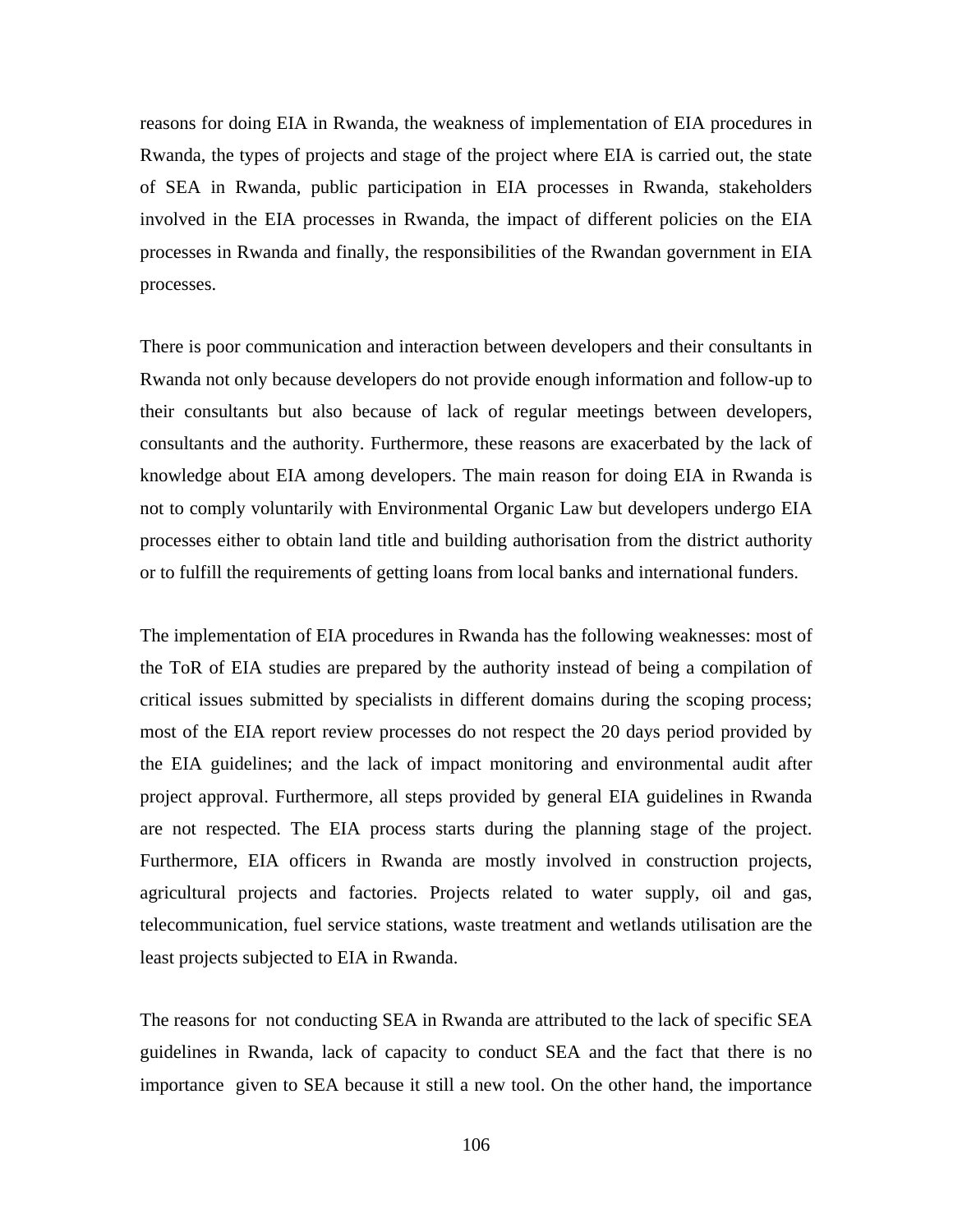of SEA is to integrate environmental concerns in the national policies, plans and programmes.

Public participation in EIA processes in Rwanda is weak. Even where the public is involved, people are involved only in the scoping and impact assessment steps of EIA. Furthermore, there are different ways in which the public are encouraged to participate in EIA in Rwanda, notably, public meetings, using announcements from radio stations, newspapers and television, posters, individual interviews as well as public hearings. However, it is believed that the reasons for the ineffective participation of affected and interested people are that some people are not interested in EIA because they do not even know the importance of it and also there are no specific measures to encourage people to participate effectively in EIA processes.

The stakeholders in EIA processes in Rwanda are mostly lead agencies, developers, consultants and local authorities. However, the participation of private institutions, NGOs, lecturers and donors is limited. In addition, it is noted that during EIA implementation, affected and interested people are not considered as EIA stakeholders. In Rwanda, there are different policies which impact on EIA processes. Nevertheless, the EIA processes are mostly impacted by the environmental policy, the land policy as well as the water and sanitation policy.

Even if EIA practitioners are comfortable and familiar with the current EIA legal framework, policies and the recent changes of transferring the EIA department from REMA to RDB, there are some policy challenges regarding EIA in Rwanda. These challenges are mainly grouped into four categories: challenges regarding guidelines and policy, information, human resource capacity, and institutional restructuring. Furthermore, the identified challenges related to guidelines and policy are lack of EIA guidelines for some sectors, development which is very fast and environmental issues which are not included in the preparation of policies, environmental policy which was prepared before environmental regulations and consequently it does not include EIA, lack of a master plan and assigned areas to particular activities, and lack of policy for some natural resources. The challenges related to information in Rwanda are lack of baseline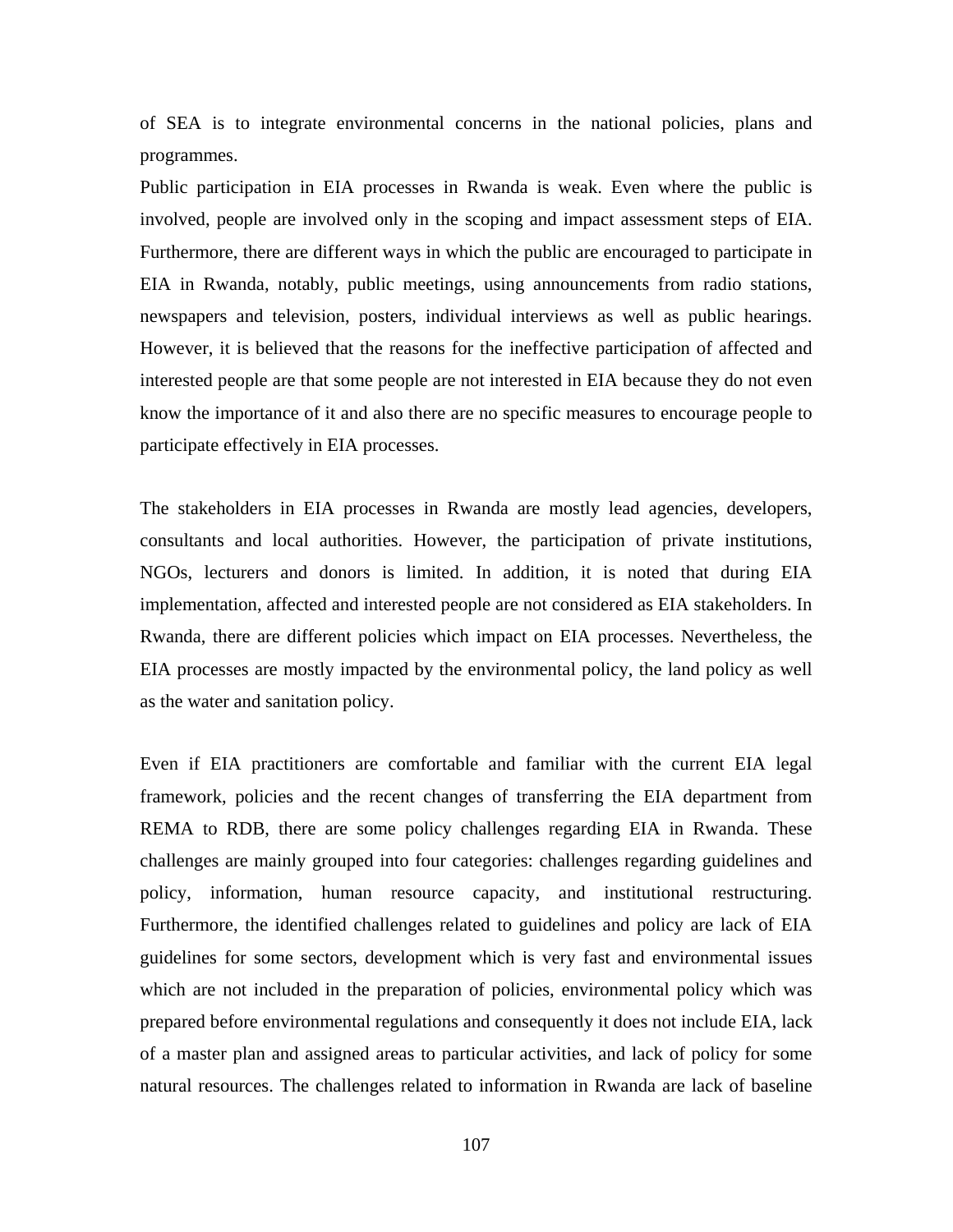data, EIA which is still new and unknown, lack of environmental awareness and lack of environmental education. In addition, the challenges regarding human resource capacity are lack of qualified experts in some specific sectors, lack of stakeholder training and lack of infrastructure. Lastly, the responsibilities of the government of Rwanda regarding EIA procedures and implementation are presented in three categories including raising awareness, environmental regulation and institutional capacity-building.

# **5.2.4 The challenges faced by environmental officers in implementing EIA processes in Rwanda**

The fourth objective of this research was to identify the challenges faced by environmental officers in implementing EIA processes in Rwanda. The following challenges were identified: insufficient baseline data, shortage of staff in the EIA department, lack of adequate material in the EIA department, the fact that developers consider EIA as a barrier to the implementation of their project, the inability to predict cumulative impacts, shortage of funding to pursue EIA studies, lack of training for environmental officers and lastly, poor environmental awareness in the country hinder the EIA officers to do their job effectively. It has also been noted that having investment promotion and EIA departments under the same roof can impact negatively on the implementation of EIA process since the investment promotion department has a tendency of influencing the EIA department.

#### **5.3 Recommendations**

The combination of results obtained in this research and the literature about EIA lead to a number of recommendations to ensure better EIA process in Rwanda. These recommendations are presented below.

The number of EIA officers should be increased in order to enable them to fulfill their responsibilities. However, the recruitment process of EIA officers should emphasise on experience. In addition, it is imperative to incorporate social sciences in the requirements of the domains of studies for EIA officers.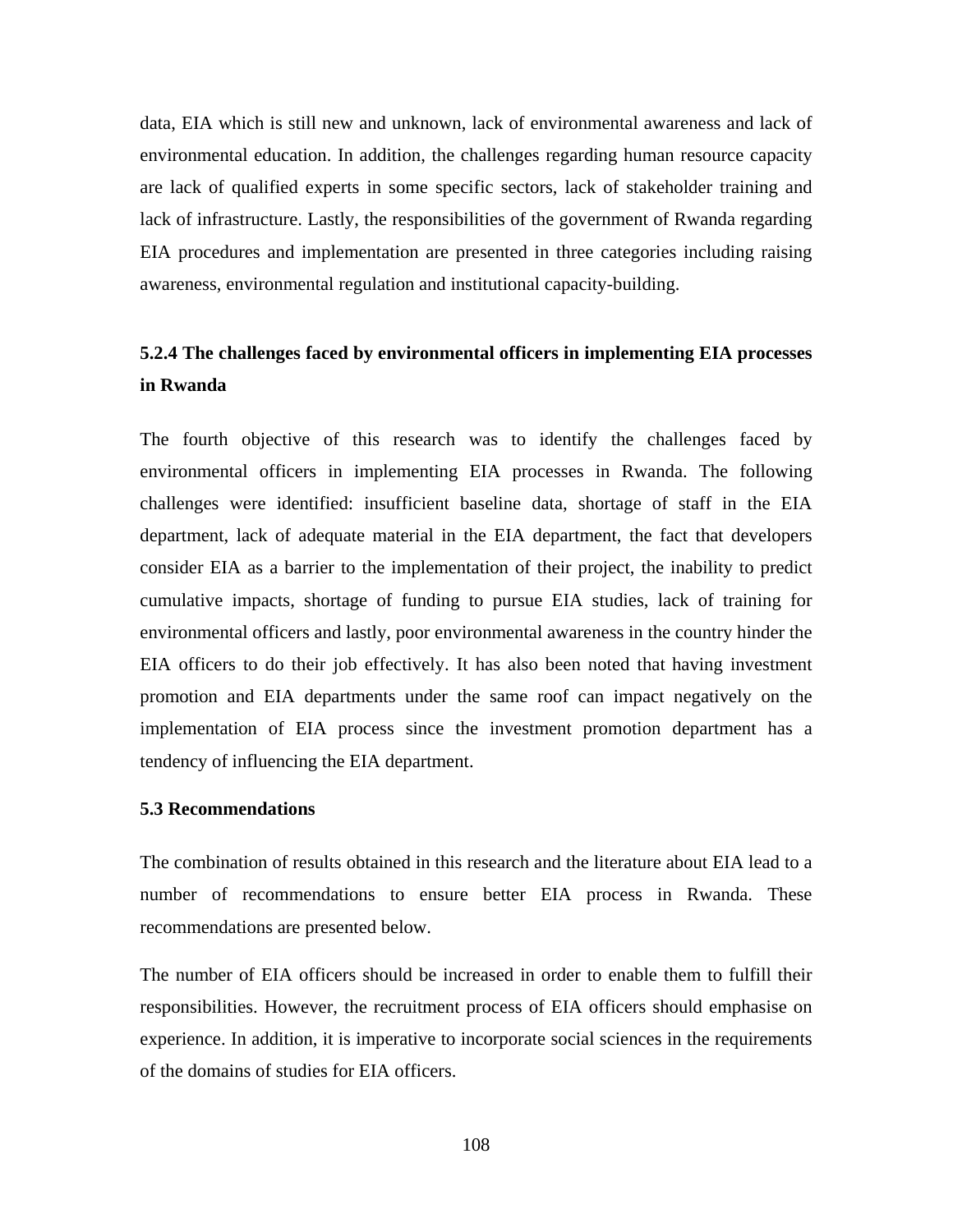The level of education and essential professional training for an EIA officer in Rwanda should be increased. For instance, EIA officers in Rwanda need to strengthen their knowledge in using GIS and remote sensing, understanding project management, improving customer care skills, and to assess and predict cumulative impacts of projects. Furthermore, the EIA department should provide enough and necessary material to improve not only the efficiency of EIA officers but also to improve their working conditions. Therefore, the above recommendations will strengthen the EIA department in order to improve the effectiveness of EIA processes and to avoid the risk of being influenced by the investment and business department in RDB.

In the bid to improve the effectiveness of EIA procedure implementation in Rwanda, the following actions need to be addressed: ToR of EIA studies should be developed by consultants and approved by the authority, the period of 20 days provided by the EIA guidelines for an EIA report review should be respected, the level of environmental monitoring and audit in the EIA process should be improved, and all steps provided by general EIA guidelines in Rwanda should be respected in EIA implementation. The government of Rwanda should put in place the new mechanisms of raising environmental awareness and should reinforce existing ones. Particularly, the awareness about EIA processes should be focused on and improved in Rwanda. This can improve the knowledge of developers about EIA and the interaction of consultants, developers and the authority. Furthermore, this can also not only lead to voluntary compliance with Environmental Organic Law but can also make developers to focus on the benefits of EIA on development in general and on their projects in particular, rather than considering it as a barrier for their projects. To facilitate this process, the authority (EIA department) should also improve its ways of communication by providing regular meetings with developers, EIA consultants and other important EIA stakeholders in Rwanda.

The participation of private institutions, NGOs, lecturers, donors as well as affected and interested people as EIA stakeholders should be improved. Particularly, public participation in EIA processes should be improved in Rwanda. For instance, the EIA department and proponents should provide the specific measures to encourage affected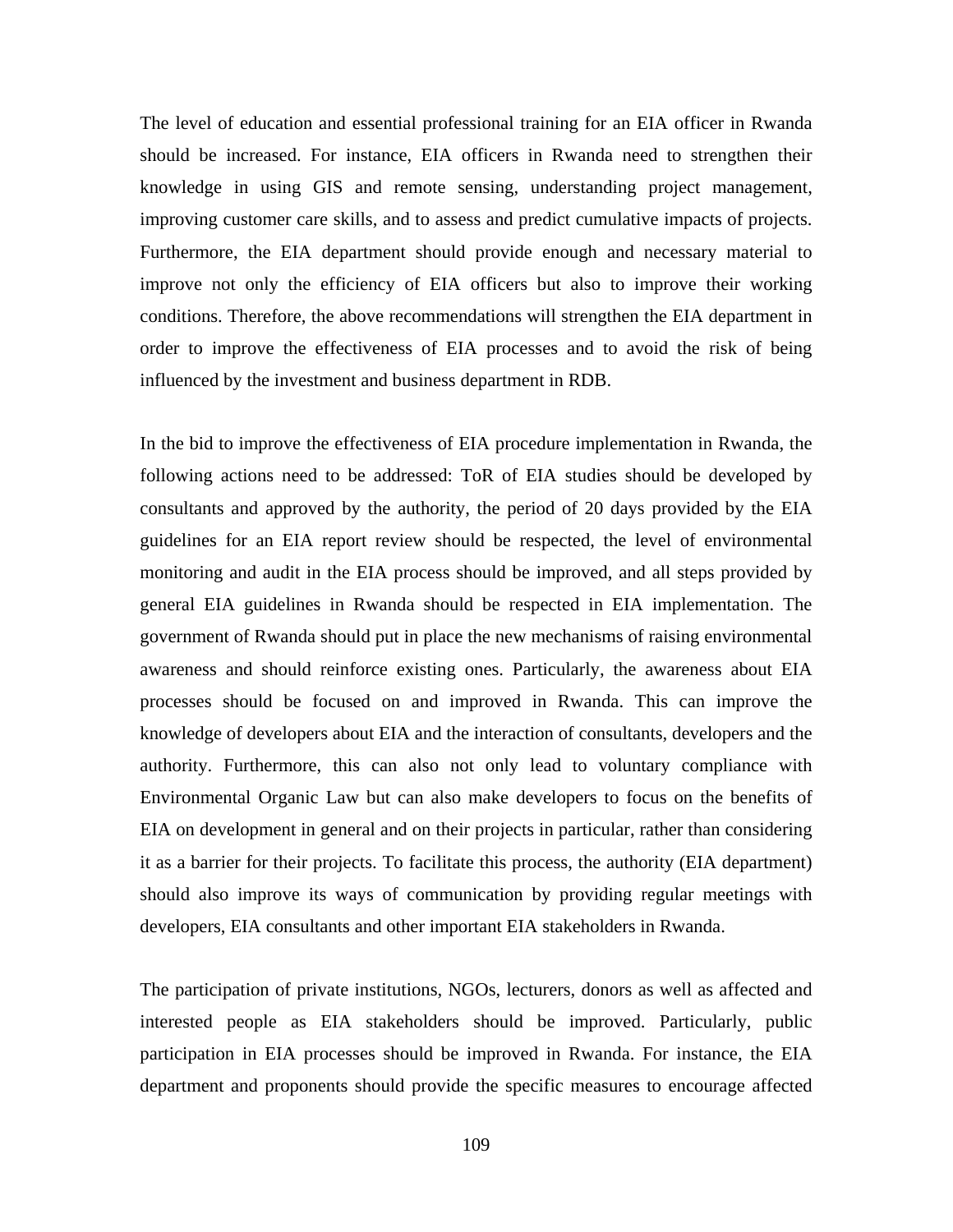and interested people to participate during different steps of the EIA processes. Therefore, this can contribute to the effectiveness of EIA processes. To facilitate this community and engagement process, the EIA officers need to increase their level of facilitation of public hearings.

REMA and other leading agencies in Rwanda should create a data bank of all necessary environmental information in Rwanda in order to solve the problem of insufficient baseline information. Furthermore, infrastructure should be improved to facilitate the collection, storage and access of environmental information in Rwanda.

Since EIA is a legal requirement in Rwanda, all related policies and legislations which do not include EIA requirements should be revised and incorporate it, especially the environmental policy which was adopted in 2003 whereas EIA became a legal requirement only in 2005. In addition, policies and EIA guidelines for some sectors where they do not exist or are inadequate should be developed. To facilitate the implementation of this, all government agencies which are in charge of relevant sectors should be involved in the process. In a similar vein, the master plans of different towns and cities in the country should be developed. This will enable the government to assign specific areas for particular development activities. To solve the problem of shortage of funds, international and local funding institutions as well as the government and private institutions should provide adequate funds for EIA studies in order to improve the effectiveness of EIA in Rwanda. To improve the implementation of EIA procedures, the EIA department which was transferred to RDB should be based in REMA which is mandated by the law to issue EIA certificates.

Lastly, SEA should be conducted and incorporated also in the Environmental Organic Law as a requirement to include environmental concerns at the strategic level of planning in Rwanda. However, since SEA is a new tool, REMA should provide SEA guidelines. To facilitate the adoption and integration of SEA, SEA training should be increased in order to create awareness about it among all SEA stakeholders and also to train professionals on how to conduct SEA in Rwanda.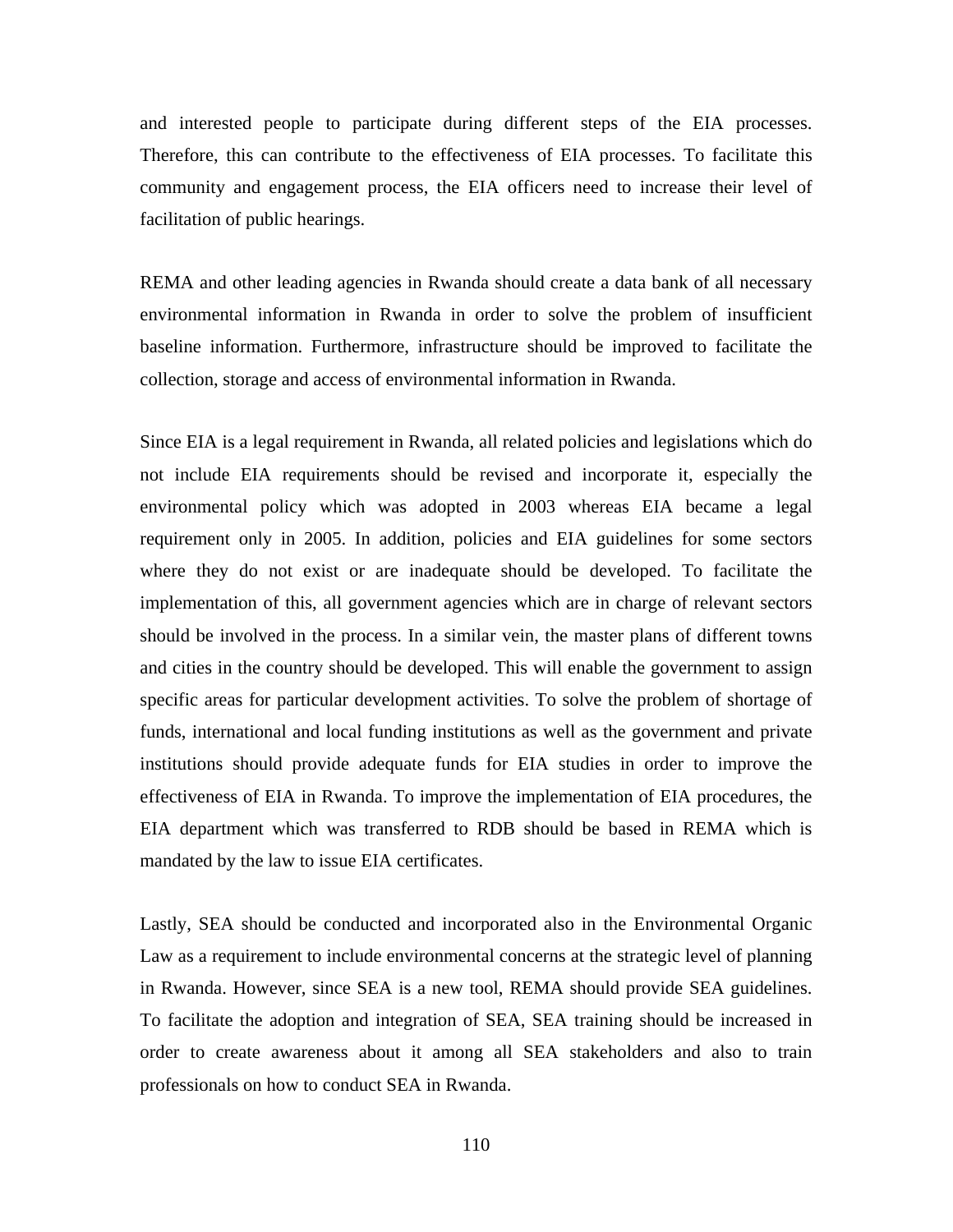### **5.4 Conclusion**

This research aimed to assess the EIA process in Rwanda and identify the major challenges faced by environmental officers in implementing EIA processes. It is imperative to note that the objectives of this study have been addressed. In addition, as far as the topic of this research is concerned, fruitful recommendations were submitted not only to solve identified challenges of EIA officers but also to improve the EIA processes in general. It is imperative to note that this study looked at the perceptions of the EIA officers and consultants. It is also interesting that skill levels suggest gaps but respondents generally think they are effective.

In essence, this study has revealed that the implementation of EIA in Rwanda has its weaknesses and strengths. The strength of the EIA process in Rwanda is its strong legal framework (Environmental Organic Law, ministerial orders on EIA procedures and a list of projects which must be subjected to EIA, EIA general guidelines and some EIA sector guidelines) as well as the political will among decision-makers in Rwanda. However, the implementation of EIA processes in Rwanda has the following weaknesses: insufficient staff; insufficient training and inadequate material in the EIA department; lack of respect of all provided steps of EIA procedures; lack of adequate environmental awareness, especially about EIA; lack of participation of some EIA stakeholders, especially affected and interested people; lack of baseline data; different policies which do not include EIA requirements; shortage of funds to conduct EIA studies; and SEA which is not conducted. Therefore, the submitted recommendations should be taken into consideration in order to address these weaknesses. In a similar vein, the uniqueness of the EIA process in Rwanda of having an EIA department under RDB will help not only to improve the pace of EIA reviews and customer care skills among the EIA officers but also to reduce tensions between business facilitators and environmental regulators in government institutions.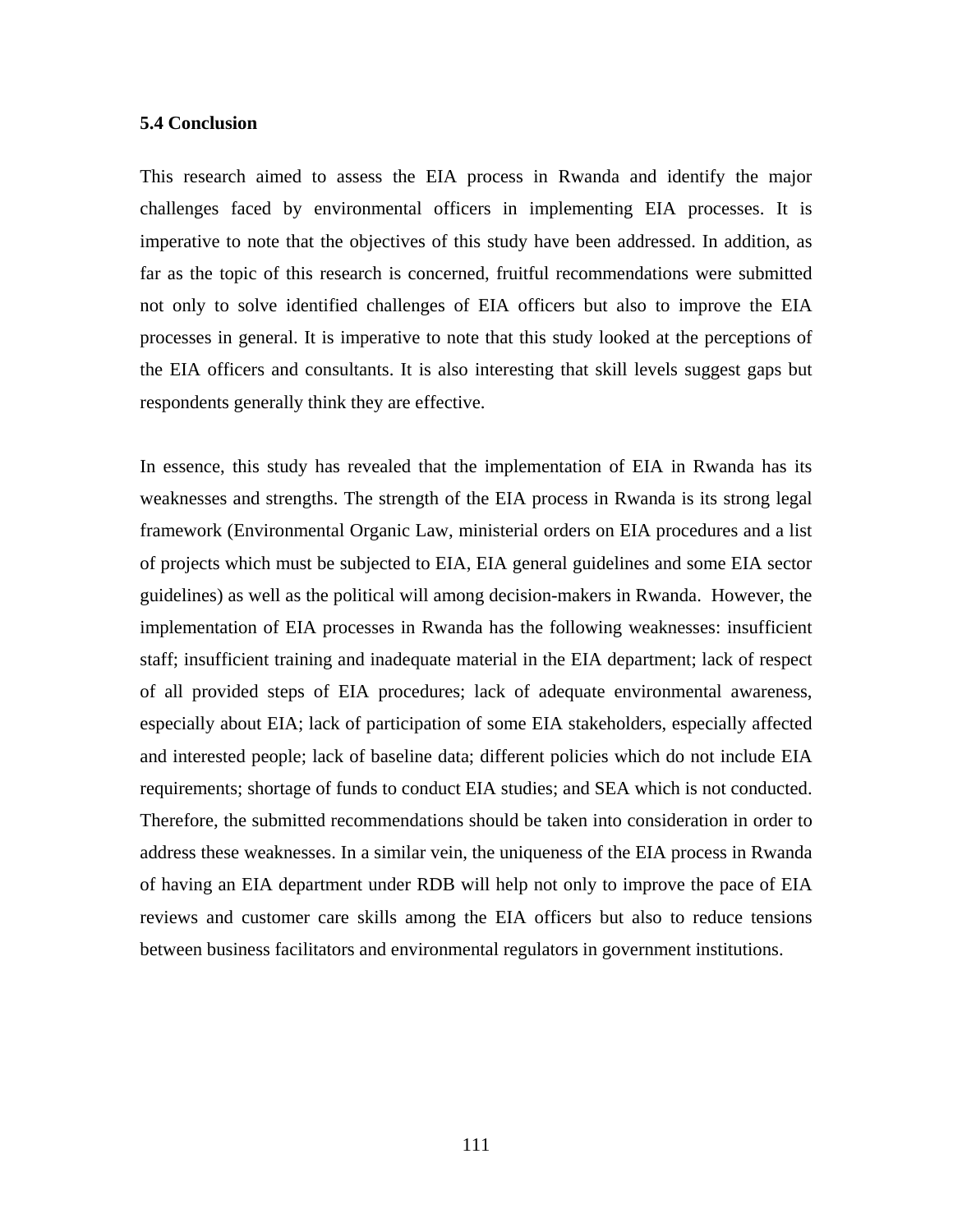Summing up, given the results of this study, it is imperative that future studies relating to the implementation of EIA in Rwanda are encouraged. Such studies should focus more on environmental monitoring and audits of the approved projects, to ascertain if the EMP and mitigation measures submitted during the EIA studies are implemented.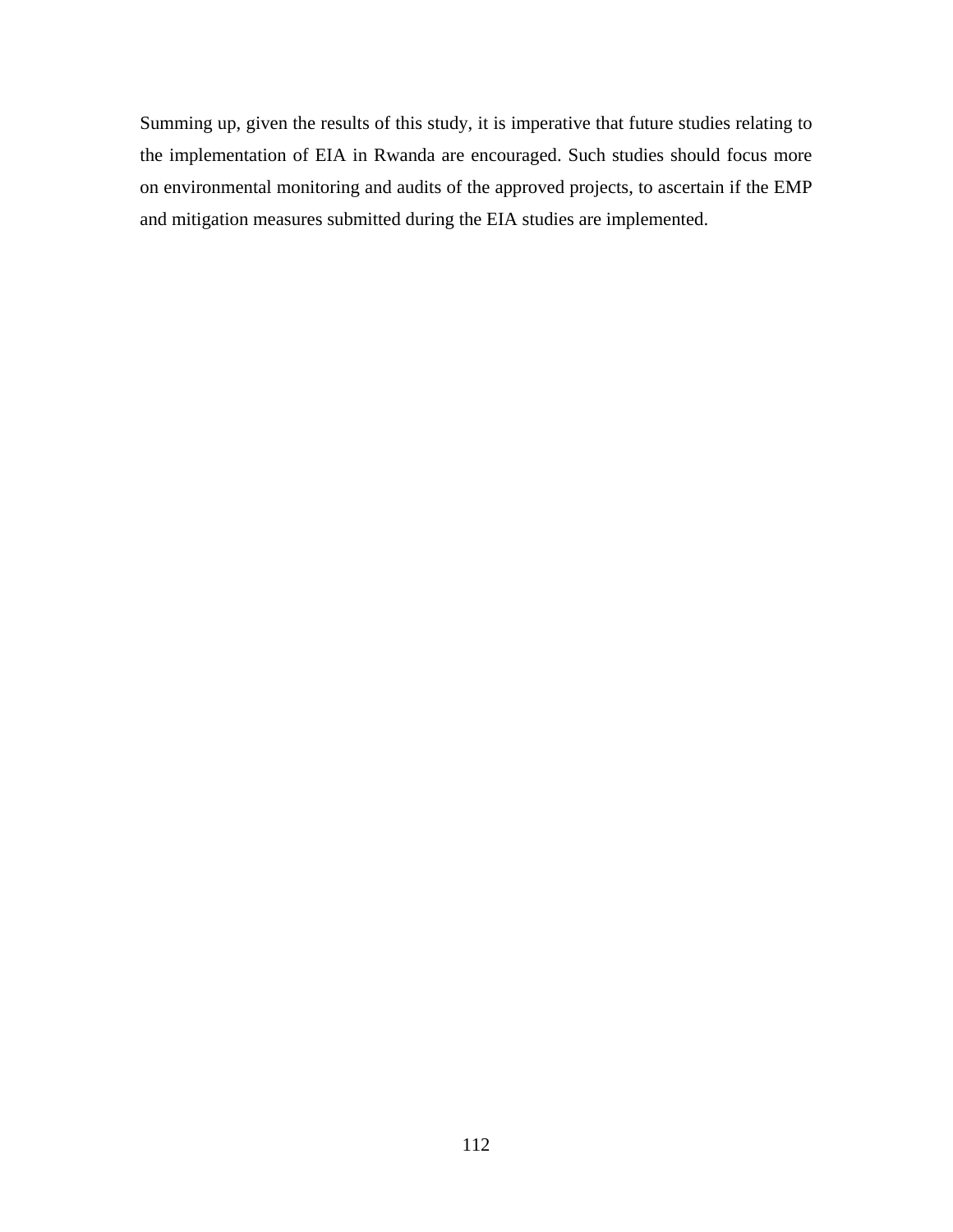## **REFERENCES**

Ahmad, B. and Wood, C., 2002: A comparative evaluation of the EIA systems in Egypt, Turkey and Tunisia, *Environmental Impact Assessment Review*, 22, 213-234.

Ahammed R. and Nixon B., 2006: Environmental impact monitoring in the EIA process of South Australia, *Environmental Impact Assessment Review*, 26, 426-447.

Alemagi, D., Sondo, Y. and Ertel, J., 2007: Constraints to Environmental impact assessment practice: case study of Cameroon, *Environmental Policy and Management*, 9 (3), 354-382.

Alshuwaikhat, H., 2005: SEA can help solve EIA failures in developing countries, *Environmental Impact Assessment Review*, 25, 307-317.

Antunes, P., Santos, R. and Jordao, L., 2001: The application of geographical information systems to determine environmental impact significance, *Environmental Impact Assessment Review*, 21,511-535.

Asian Development Bank, 2006: *Trainers' Guide for Environmental Impact Assessment Training*, ADB printer, Bhutan.

Aucamp, P., 2009: *Environmental Impact Assessment: A Practical Guide for the Discerning Practitioners*, Van Schaik Publishers, Pretoria.

Baissac, P., 2003: Environmental Impact Assessment in Mauritius in Southern African institute for environmental assessment, *Environmental Impact Assessment in Southern Africa*, Windhoek, Namibia.

Baker, A. and Wood, C., 1999: An evaluation of EIA system performance in eight EU countries, *Environmental Impact Assessment Review*, 19, 387-404.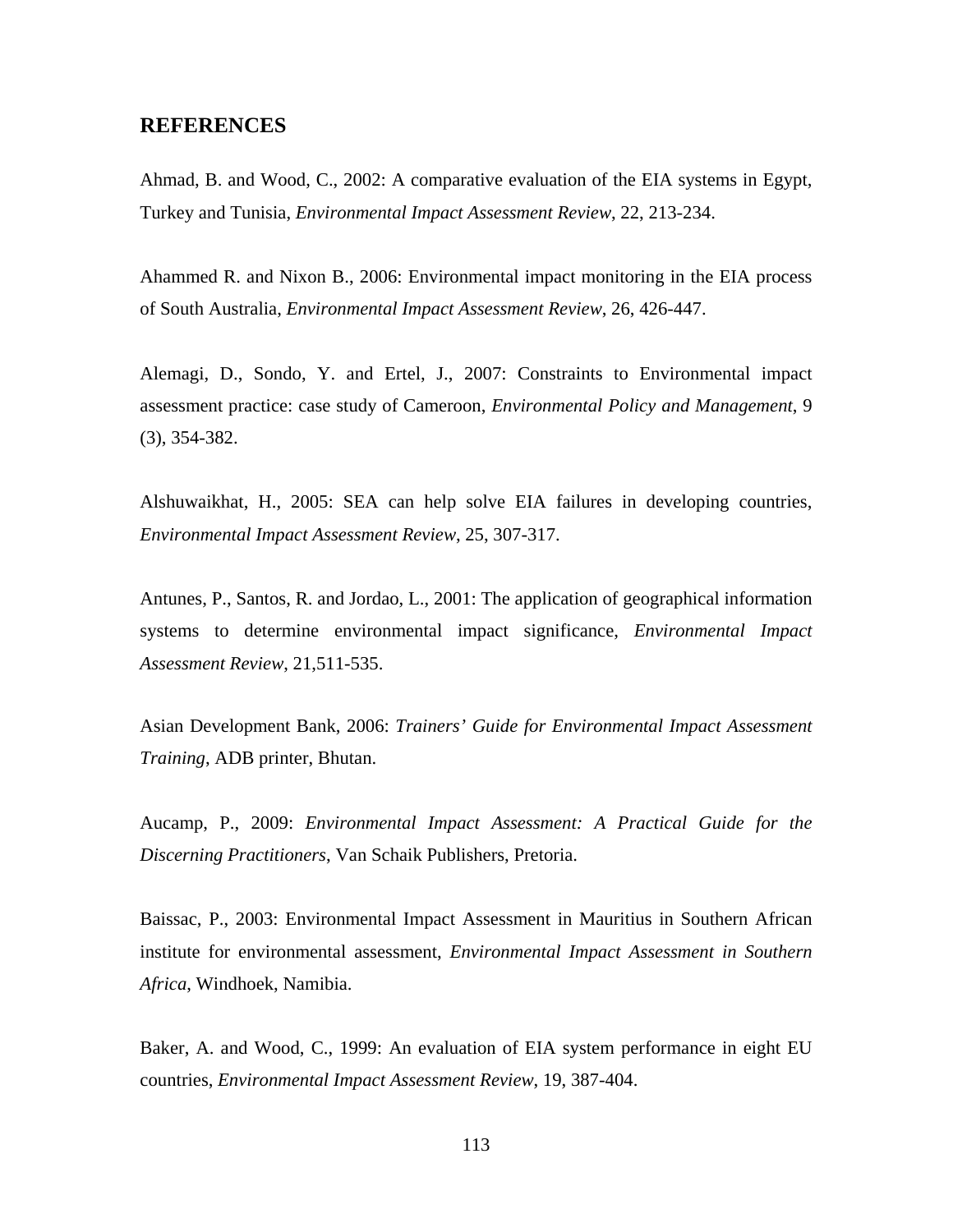Benson, J., 2003: What is the alternative? Impact assessment tools and sustainable planning, *Impact Assessment and Project Appraisal*, 21 (4), 261-280.

Bouma, G.D. and Rod, L., 2004: *The Research Process,* Fifth Edition, Oxford University Press, Melbourne.

Bryman, A., 2008: *Social Research Methods*, Third Edition, Oxford University Press, New York.

Burton, D., 2000: *Research Training for Social Scientists: Handbook for Postgraduate Researchers*, Sage, London.

Central Intelligence Agency, 2010: *Geographical Coordinates*. Available at https://www.cia.gov/library/publications/the-world-factbook/fields/2011.html accessed on 20th January 2010.

Chapman, K. and Walmsley, B., 2003: Environmental Impact Assessment in Zambia in Southern African institute for environmental assessment, *Environmental Impact Assessment in Southern Africa*, Windhoek, Namibia.

Cooper, L. and Sheate, W., 2002: Cumulative effects assessment: A review of UK environmental impact statements, *Environmental Impact Assessment Review*, 22,415-439.

Cordura, N., 2004: *An Evaluation of Effectiveness of Environmental Impact Assessment in Promoting Sustainable Development in Germany*, Master's thesis, Norwich: University of East Anglia.

Cox, E.P., 1980: The optimal Number of Response Alternatives for a Scale: A Review, *Journal of Marketing Research*, 17, 407-422.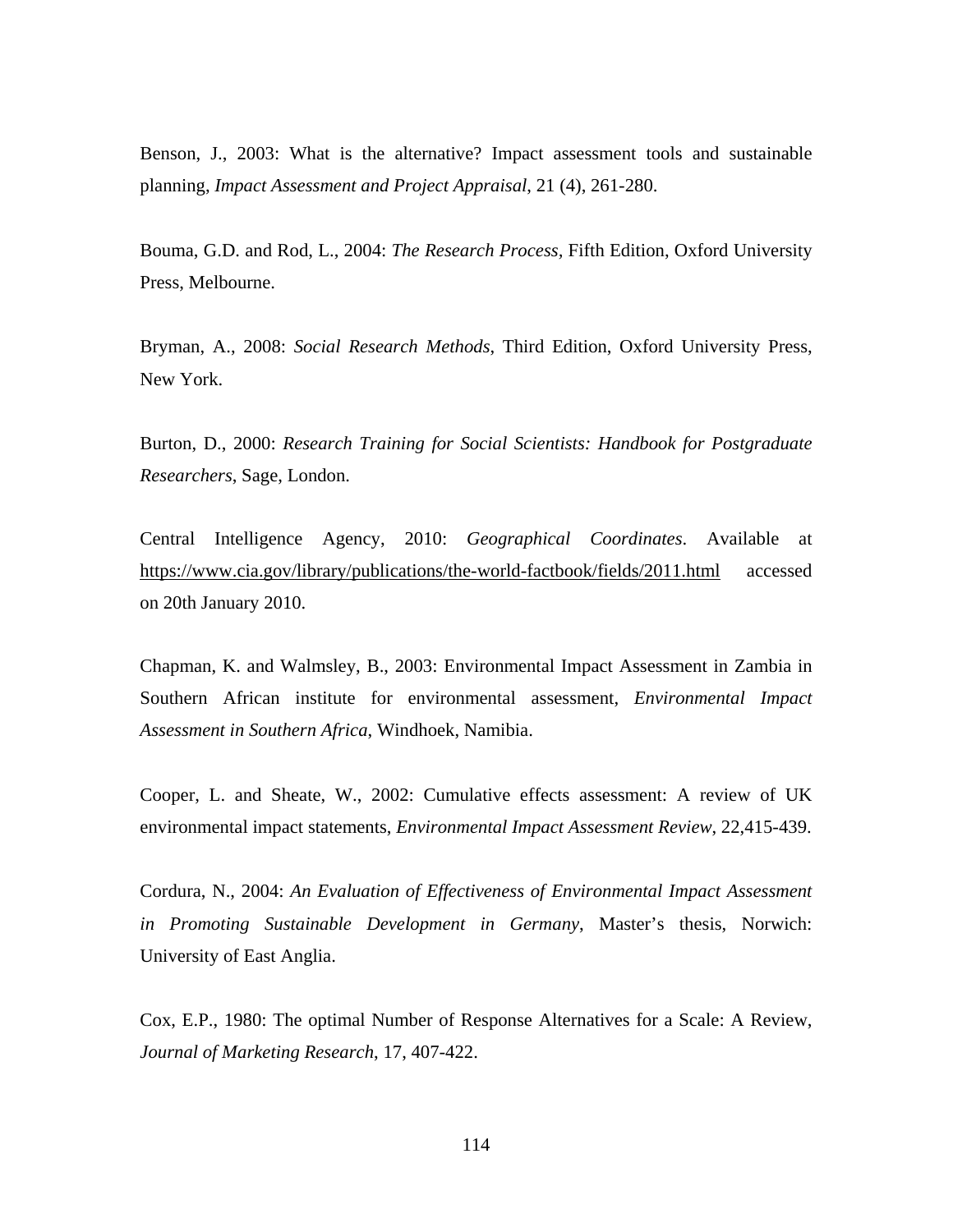David, M. and Sutton, C.D., 2004: *Social Research: The Basics*, Sage Publications, London.

Department of Environmental Affairs and Tourism (DEAT), 2006: *General Guide to the Environmental Impact Assessment Regulations*, Government Printer, Pretoria.

Devnyst,D., 2000: *Sustainability Assessment at Local Level*, Columbia University press, Brussels.

Dipper B., Jones C. and Wood C., 1998: Monitoring and Post-auditing in Environmental Impact Assessment: A Review, *Journal of Environmental Planning and Management*; 41(6), 731-747.

Dipper B., Jones C. and Wood C., 2000: Auditing the Assessment of the Environmental Impacts of Planning Projects, *Journal of Environmental Planning and Management*, 43(1), 23-47.

Economic Commission for Africa (ECA), 2005: *Review of Application of Environmental Impact Assessment in Selected African Countries*, ECA printer, Addis Ababa.

El-Fadel, M., Zeinati, M. and Jamali, D., 2000: Framework for environmental impact assessment in Lebanon, *Environmental Impact Assessment Review*, 20, 579-604.

Espinoza G. and Richards B., 2002: *Fundamentals of Environmental Impact Assessment,* Inter-American Development Bank (IDB) printer, Santiago.

Esty, D.C., Levy, M.A., Kim, C.H., de Sherbinin, A., Srebotnjak, T. and Mara V., 2008: *2008 Environmental Performance Index,* Yale Center for Environmental Law and Policy, New Haven, USA. Also available on: http://epi.yale.edu accessed on  $20<sup>th</sup>$  November 2009.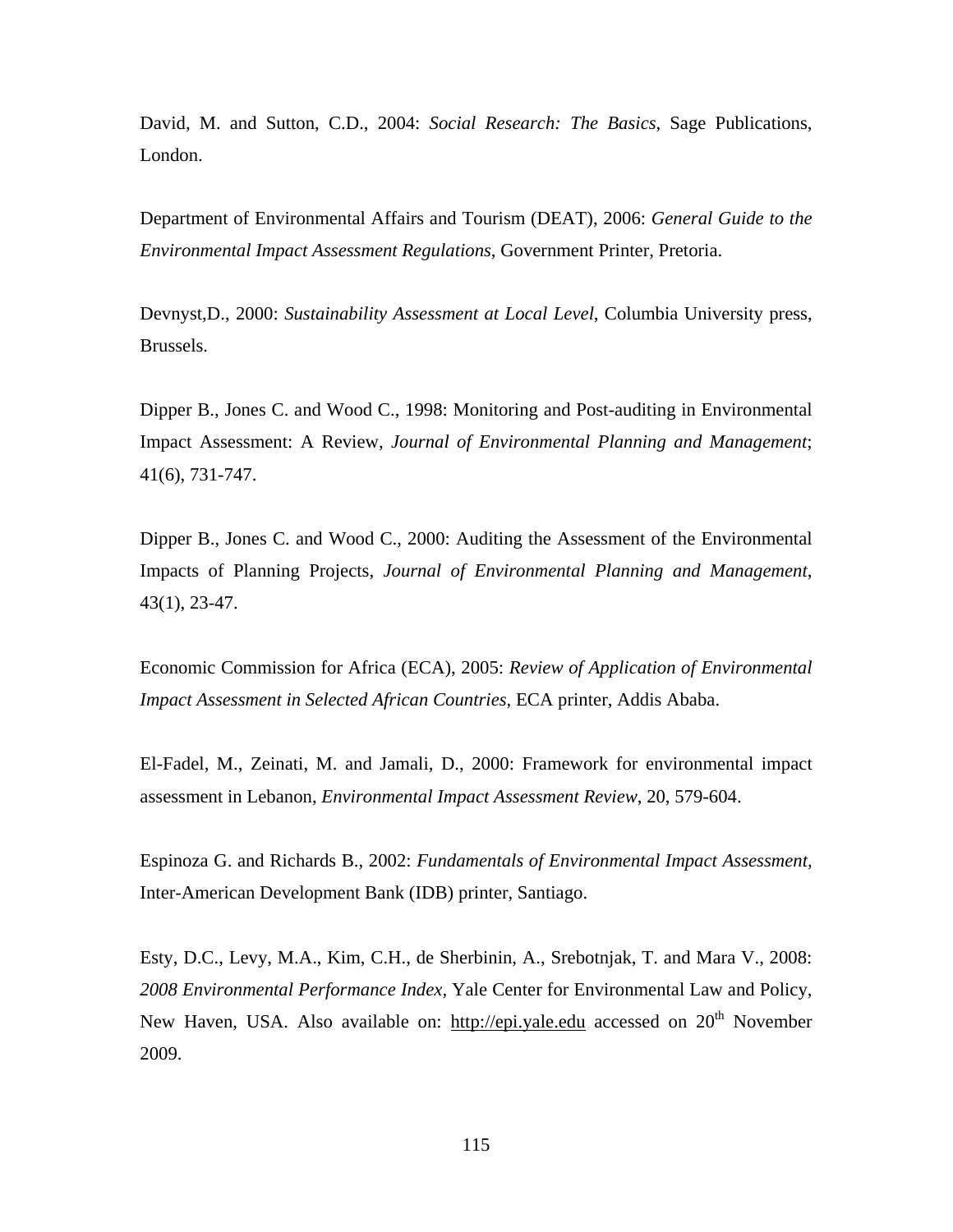Faircheallaigh, C., 2010: Public participation and environmental impact assessment: Purposes, implications, and lessons for public policy making, *Environmental Impact Assessment Review*, 30, 19-27.

Finnveden, G. and Moberg, A., 2005: Environmental system analysis tools: an overview*, Journal of Cleaner Production*, 13, 1165-1173.

Fischer, T., 2003: Strategic Environmental Assessment in Post-modern times, *Environmental Impact Assessment Review*, 23, 155-170.

Fitzpatrick, P. and Sinclair, A., 2009: Multi-jurisdictional impact assessment: Canadian experiences, *Environmental Impact Assessment Review*, 10, 1016-1025.

Fouche, C.B., 1998: *Data Collection Methods in Research at Grassroots: A Primer for the Caring Professions*, Van Schaick Publishers, Pretoria.

Fowler, F., 2002: *Survey Research Methods*, Third edition, Sage publications, California.

Glasson, J., Therivel, R. and Chadwick, A., 1999: *Introduction to Environmental Impact Assessment*, Second edition, Spon press, London.

Glasson, J. and Salvador, N., 2000: EIA in Brazil: a procedure-practice gap. A comparative study with reference to the European Union, and especially the UK, *Environmental Impact Assessment Review*, 20, 191-225.

Glasson, J. and Bellanger, C., 2003: Divergent practice in a converging system? The case of EIA in France and the UK, *Environmental Impact Assessment Review*, 23, 605-624.

Glasson J., Therivel R. and Chadwick A., 2005: *Introduction to Environmental Impact Assessment,* Third edition, Routledge, New York.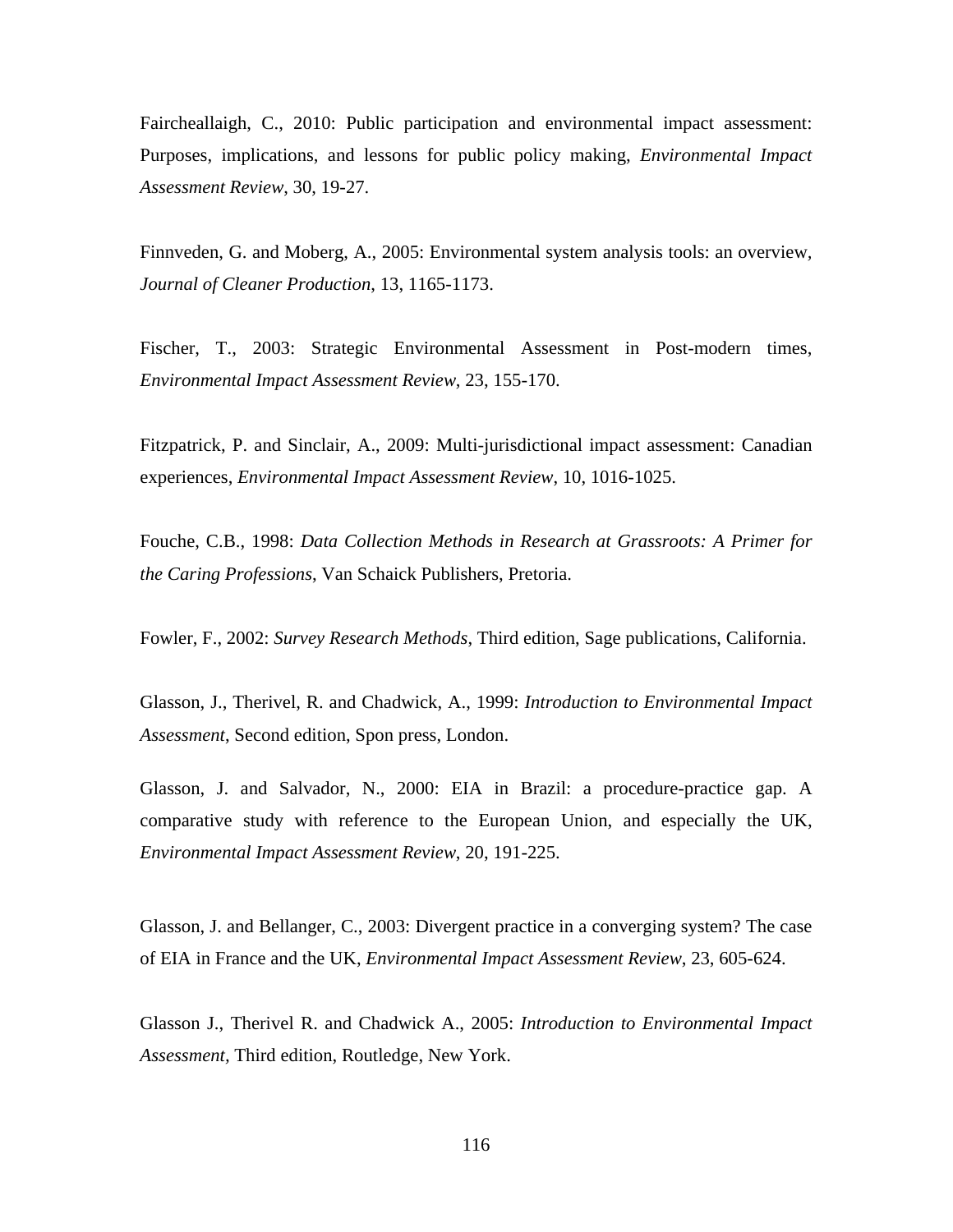Government of Rwanda, 2000: *Vision 2020*, Government printer, Kigali.

Government of Rwanda, 2003a: *Environmental Policy*, Government printer, Kigali.

Government of Rwanda, 2003b: *Constitution of the Republic of Rwanda*, Government printer, Kigali.

Government of Rwanda, 2005: *Organic Law Determining the Modalities of Protection, Conservation and Promotion of Environment in Rwanda*, Government printer, Kigali.

Government of Rwanda, 2006: *Organic Law Determining the Organisation, Functioning and Responsibilities of Rwanda Environment Management Authority*, Government printer, Kigali.

Government of Rwanda, 2007: *Economic Development and Poverty Reduction Strategy 2008-2012*, Government Printer, Kigali.

Government of Rwanda, 2008a: *Ministerial Order Relating to the Requirements and Procedure for Environmental Impact Assessment*, Government printer, Kigali.

Government of Rwanda, 2008b: *Ministerial Order Establishing the List of Works, Activities and Projects that Have to Undertake an Environment Impact Assessment*, Government printer, Kigali.

Henning, E., 2004: *Finding your Way in Qualitative Research*, Van Schaik Publishers, Pretoria.

Hatton, J., Telford, S. and Krugmann, H., 2003: Environmental Impact Assessment in Mozambique in Southern African institute for environmental assessment, *Environmental Impact Assessment in Southern Africa*, Windhoek, Namibia.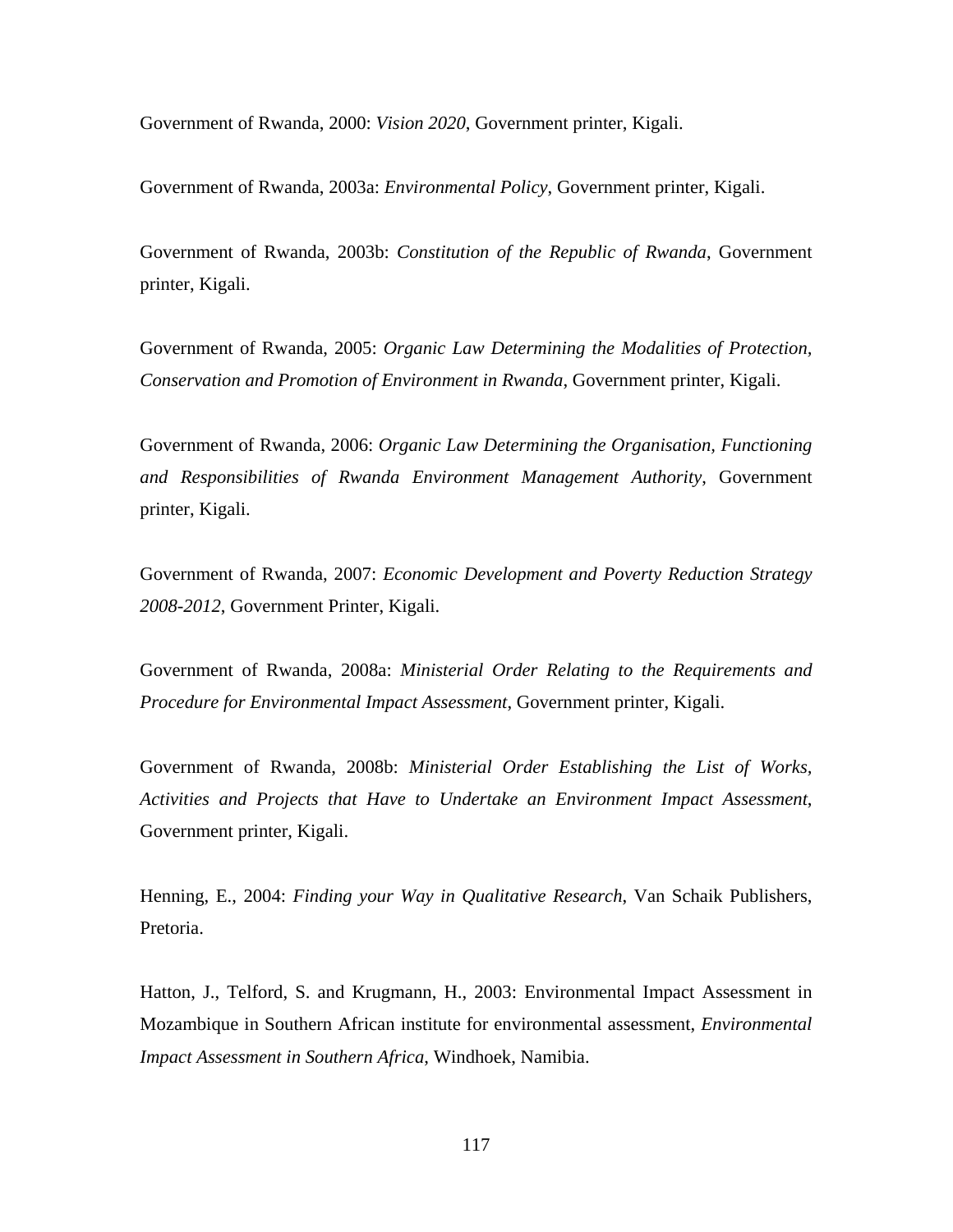Holm-Hansen J., 1997: Environmental Impact Assessment in Estonia and Norway, *Environmental Impact Assessment Review*, 17, 449-463.

International Association for Impact Assessment (IAIA), 2006: *Guidelines for Lead IA Professionals*, IAIA printer, Fargo.

Jackson, W., 1995: *Methods: Doing Social Research*, Prentice-Hall Canada inc., Ontario.

Jackson, C.J. and Furnham, A., 2000: *Designing and Analysing Questionnaires and Surveys*, Whurr Publishers, London.

Jackson, S., 2009: *Research Methods and Statistics: Critical Thinking Approach*, Cengage learning, Belmont (USA).

Kakonge, J., 1998: EIA and good governance: issues and lessons from Africa, *Environmental Impact Assessment Review*, 18, 289-305.

Leigh, J.H. and Martin, C.R., 1987: "don't know "item non response in a telephone survey: effects of questions form and respondent characteristics, *Journal of Marketing Research*, 24, 418-424.

Mahiber, M., 2008: EIA implementation and challenges. *Proceedings of the National Workshop on EIA in Ethiopia*, Addis Ababa, April 2008.

May, T., 2001: *Social Research: Issues, Methods and Process*, Third Edition, Open University Press, Buckingham.

Modak, P. and Biswas, AK. 1999: *Conducting Environmental Impact Assessment in Developing Countries*, UN Press, New York.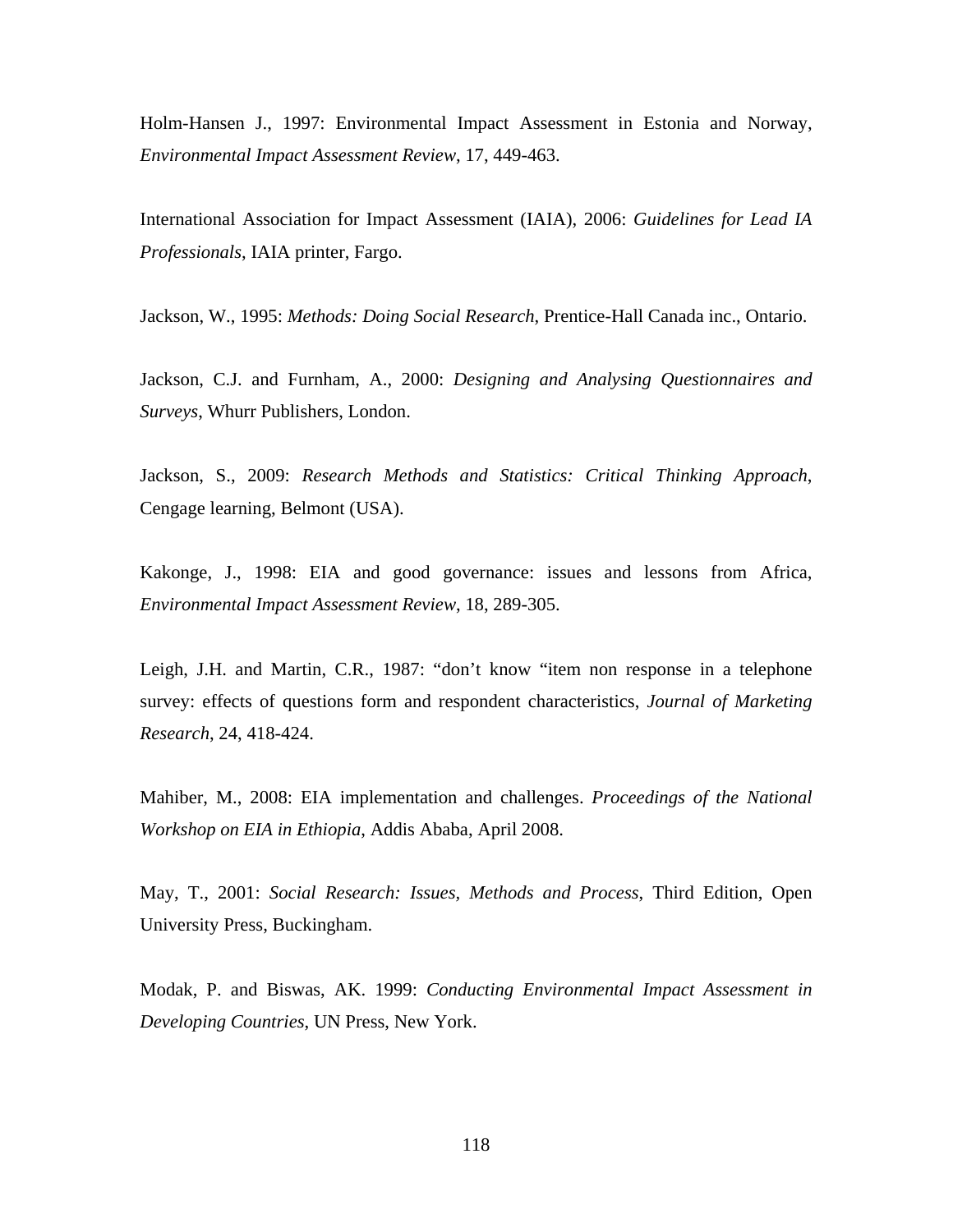Mokhehle, L. and Diab, R., 2001: Evolution of environmental impact assessment in a small developing country: a review of Lesotho case studies from 1980 to 1999, *Impact Assessment and Project Appraisal*, 19 (1), 9-18.

Momtaz, S., 2002: Environmental impact assessment in Bangladesh: A critical review, *Environmental Impact Assessment Review*, 22, 163-179.

Morgan, R., 2002: *Methodological Perspective of Environmental Impact Assessment*, Kluwer Academic Publisher, London.

Morris. P. and Therivel. R., 2001: *Methods of Environmental Impact Assessment*, Second edition, Spon press, London.

Morrison-Saunders, A. and Fischer, T., 2006: What is wrong with EIA and SEA anyway?A sceptic's perspective on sustainability assessment, *Environmental Assessment Policy and Management*, 8(1), 19-39.

Morrison-Saunders, A. and Bailey, M., 2009: appraising the role of relationships between regulators and consultants for effective EIA, *Environmental Impact Assessment Review*, 29, 284-294.

Motsamai, B., Keatimilwe, K. and Pomela, M., 2003: Environmental Impact Assessment in Lesotho in Southern African institute for environmental assessment, *Environmental Impact Assessment in Southern Africa*, Windhoek, Namibia.

Mpotokwane, M. and Keatimilwe, K., 2003: Environmental Impact Assessment in Botswana in Southern African institute for environmental assessment, *Environmental Impact Assessment in Southern Africa*, Windhoek, Namibia.

Nadeem, O. and Hameed, R., 2008: Evaluation of environmental impact assessment system in Pakistan, *Environmental Impact Assessment Review*, 28,562-571.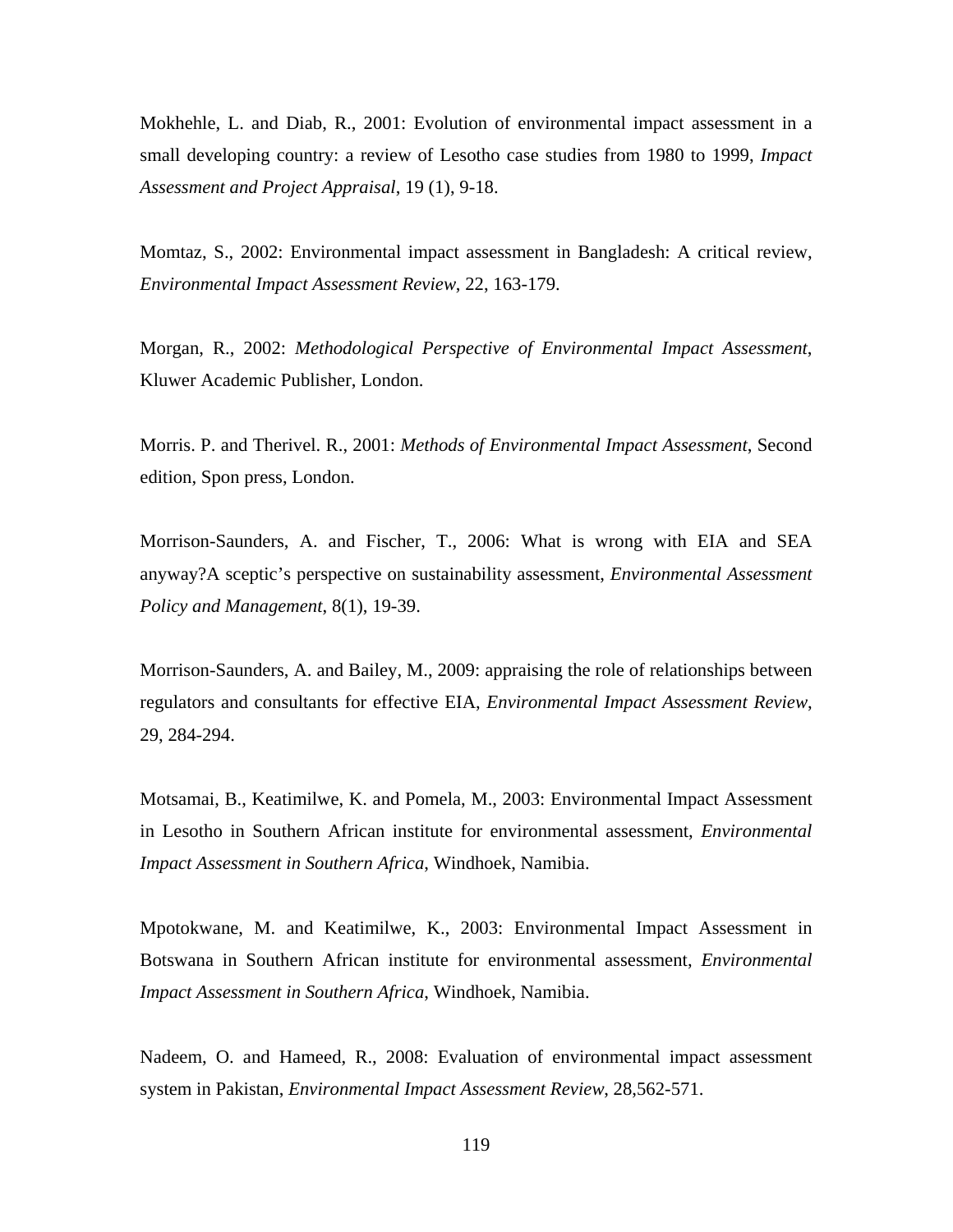National Institute of Statistics of Rwanda, 2007: *Millennium Development Goal-Country Report 2007*, Government printer, Kigali.

National Institute of Statistics of Rwanda, 2008: *Rwanda Development Indicators-2006*, Government printer, Kigali.

Neuman, L.W., 2003: *Social Research Methods: Qualitative and Quantitative Approaches*, Fifth edition, Allyn and Bacon Press, Boston.

Noble, B., 2006: *Introduction to Environmental Impact Assessment*, Oxford university Press, Canada.

Ogunba, O., 2004: EIA systems in Nigeria: Evolution, current practice and shortcomings, *Environmental Impact Assessment Review*, 24, 643-660.

Opoku, S., 2001: Environmental impact Assessment in developing countries: the case study of Ghana, *Environmental Impact Assessment Review*, 21, 59-71.

Paliwal, R., 2006: EIA practice in India and its evaluation using SWOT analysis, *Environmental Impact Assessment Review*, 26, 492-510.

Pallant, J., 2005: *SPSS Survival Manual: A Step by Step Guide to Data Analysis Using SPSS for Windows*, Second Edition, Open University Press, New York.

Peterson, R.A., 2000: *Constructing Effective Questionnaires*, Sage Publications, London.

Purnama, D., 2003: Reform of the EIA process in Indonesia: improving the role of public involvement, *Environmental Impact Assessment Review,* 23, 415-439.

Ramos T., Cecilo T. and Joanaz de Melo J., 2008: Environmental Impact Assessment in higher education and training in Portugal, *Journal of Cleaner Production*, 16; 639-645.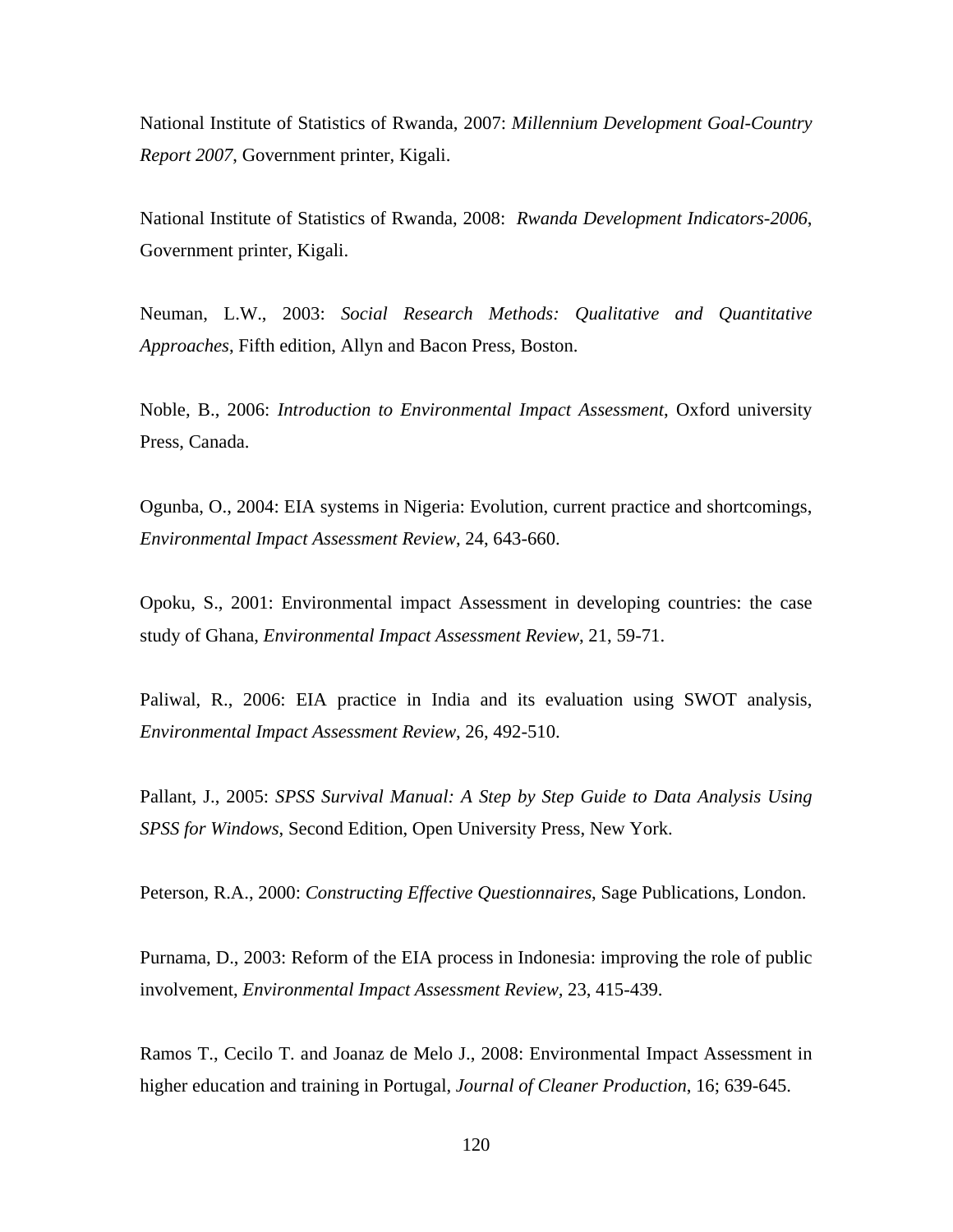Retief, F. and Chabalala, B., 2009: the cost of environmental impact assessment (EIA) in South Africa, *Environmental Assessment Policy and Management*, 11 (1), 51-68.

Rossouw, N., Davies, S., Fortuin, H., Rapholo, B. and Wit, M., 2003: Environmental Impact Assessment in South Africa in Southern African Institute for Environmental Assessment, *Environmental Impact Assessment in Southern Africa*, Windhoek, Namibia.

Rwanda Development Board, 2009: *An Awareness Booklet for Compliance to Environmental Impact Assessment Procedure in Rwanda*, Government printer, Kigali.

Rwanda Development Board, 2010: *Development Drivers of Rwanda.* Available at http://www.rwandainvest.com accessed on  $7<sup>th</sup>$  February 2010.

Rwanda Environmental Management Authority, 2005: *Annual Report of 2005*, Government printer, Kigali.

Rwanda Environmental Management Authority, 2006: *General Guidelines and Procedure for Environmental Impact Assessment*, Government printer, Kigali.

Rwanda Environmental Management Authority, 2008: *DEIACE Annual Report of 2008*, Government printer, Kigali.

Rwanda Environmental Management Authority, 2009: *Rwanda State of Environment and Outlook Report*, Government printer, Kigali.

Sandham, L., Siphugu, V. and Tshivhandekano, R., 2005: Aspects of environmental Impact Assessment practice in the Limpopo province-South Africa, *Ajeam-Ragee*, 10, 50-65.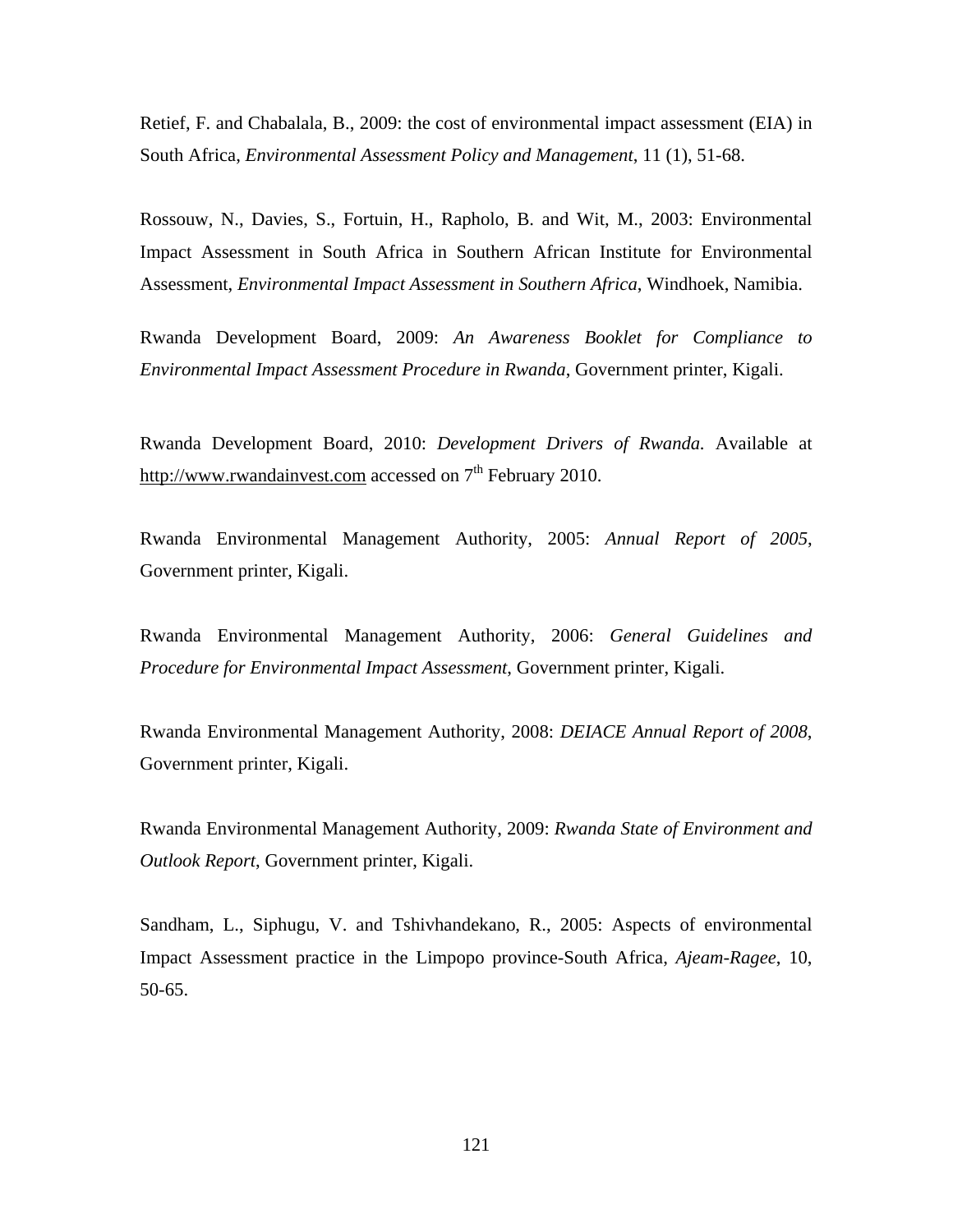Scott, D. and Oelofse, C., 2005: Social and environmental justice in South African cities: including invisible stakeholders in environmental assessment procedures, *Journal of Environmental Planning and Management*, 48 (3), 445-467.

Spong, P., Booth, V. and Walmsley, B., 2003: Environmental Impact Assessment in Zimbabwe in Southern African Institute for Environmental Assessment, *Environmental Impact Assessment in Southern Africa*, Windhoek, Namibia.

Thomas, I. and Elliot, M., 2005: *Environmental Impact Assessment in Australia: Theory and Practice*, Fourth Edition, the Federation Press, Marrickville.

United Nations Environment Programme (UNEP), 2004: *Environmental Impact Assessment and Strategic Environmental Assessment: Towards an Integrated Approach*, UNEP Printer, Geneva.

Vanclay, F., 2003: International principles for social impact assessment; *Impact Assessment and Project Appraisal*, 21 (1), 5-11.

Wang, Y., Morgan, R. and Cashmore, M., 2003: EIA of projects in the People's Republic of China: new law, old problems, *Environmental Impact Assessment Review*, 23, 543- 579.

Weaver, A., 2003: Environmental Impact Assessment and Sustainable Development: key concepts and tools in Southern African Institute for Environmental Assessment, *Environmental Impact Assessment in Southern Africa*, Windhoek, Namibia.

Wilkins, H., 2003: The need for subjectivity in EIA: discourse as a tool for sustainable development, *Environmental Impact Assessment Review*, 23, 401-414.

Wood, C., 2003a: *Environmental Impact Assessment: A comparative Review*, Second edition, Prentice Press, Halltown.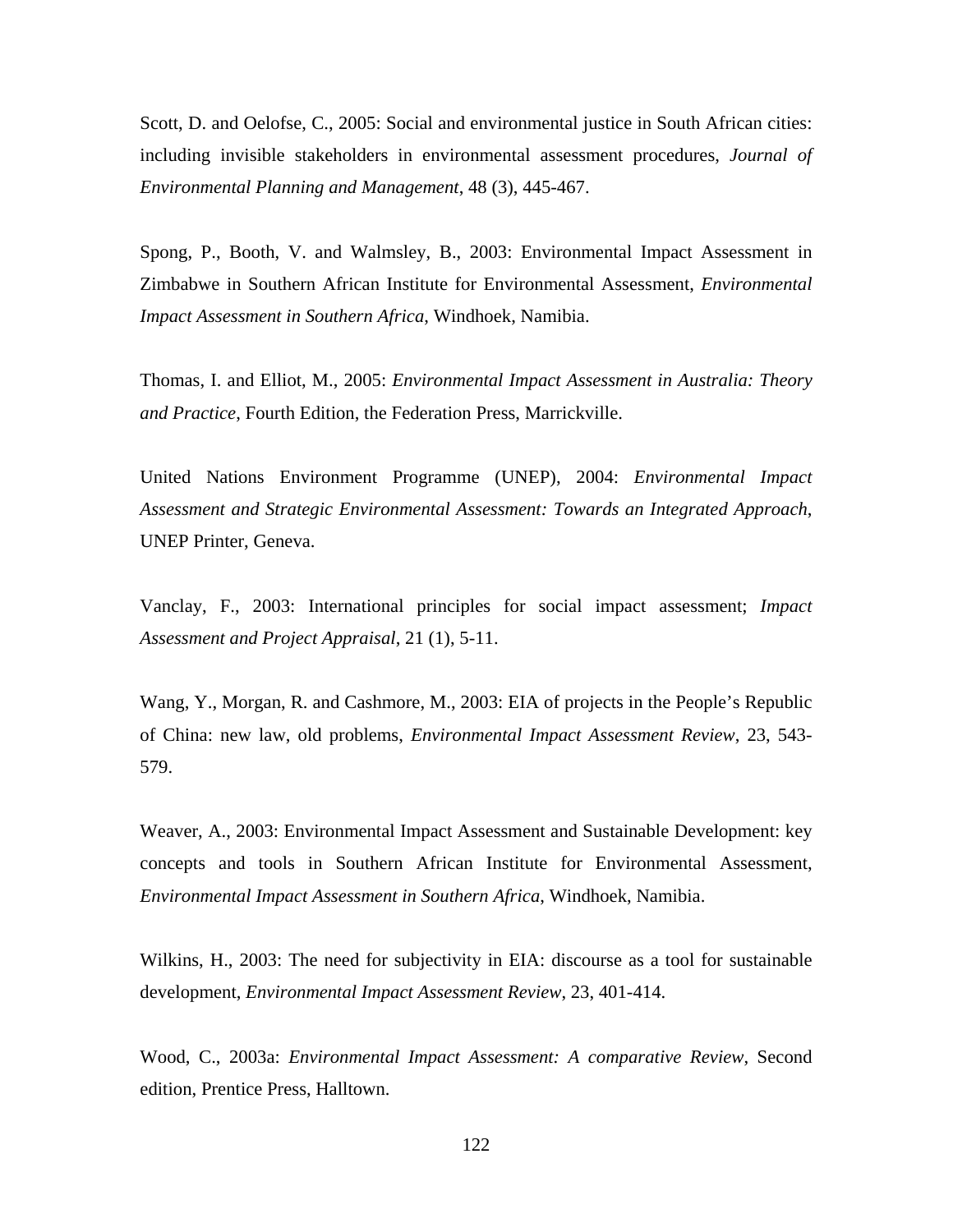Wood, C., 2003b: *Environmental Impact Assessment in Developing Countries: An Overview*, University of Manchester, Manchester.

Wood, C. and Hartley, N., 2005: Public participation in environmental impact assessment-implementing the Aarhus convention, *Environmental Impact Assessment Review*, 25, 319-340.

World Commission on Environment and Development, 1987: *Our Common Future*, Oxford University Press, New York.

Zeremariam, T.K., 2003: *An Evaluation of Environmental Impact Assessment in Eritrea*, Master's thesis, Pietermaritzburg: University of KwaZulu-Natal.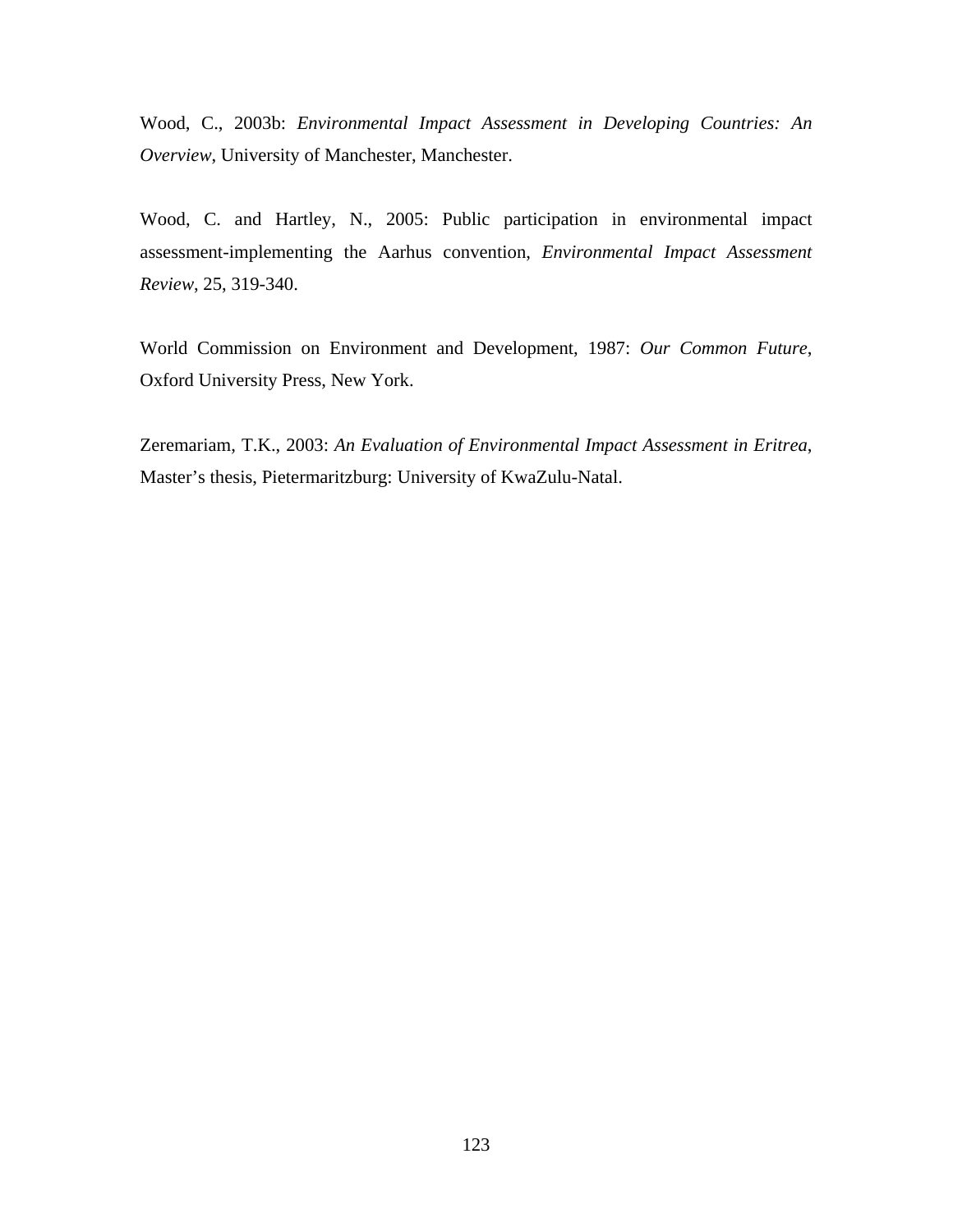## **APPENDICES**

## **APPENDIX 1: Approved list of EIA experts (MINIRENA, 2008)**

## **REGISTRATION OF EIA EXPERTS: LIST OF INDIVIDUALS/FIRMS**

- $\checkmark$  1. E.N.V Consult (T) Ltd P.O Box 31318 Dar es Salaam, Tanzania Tel: 255 22 2772209
- $\checkmark$  2. ESF Consultants P.O Box 4531 Kigali, Rwanda Tel: 250 55110222 Email : info@esfconsultants.org
- $\checkmark$  3. CIEL Investments Sarl P.O Box 5065 Kigali, Rwanda
- $\checkmark$  4. Eco & Partner Consult P.O Box 23989,Kampala Uganda Tel: 256- 077669601 Eddies@post.com, ecopart@africamail.com
- $\checkmark$  5. Emmanuel Hakizimana P.O Box 3655 Kigali, Rwanda ehakizimana@gmail.com
- $6$ . Francis Gathigi Kage P.O Box 28260 Nairobi, Kenya Fkage4@yahoo.com
- $\checkmark$  7. Theonestina Kaiza Boshe P.O Box 60136 Dar es Salaam Tanzania Tel: 255 784463723 Email: t\_kaiza@yahoo.com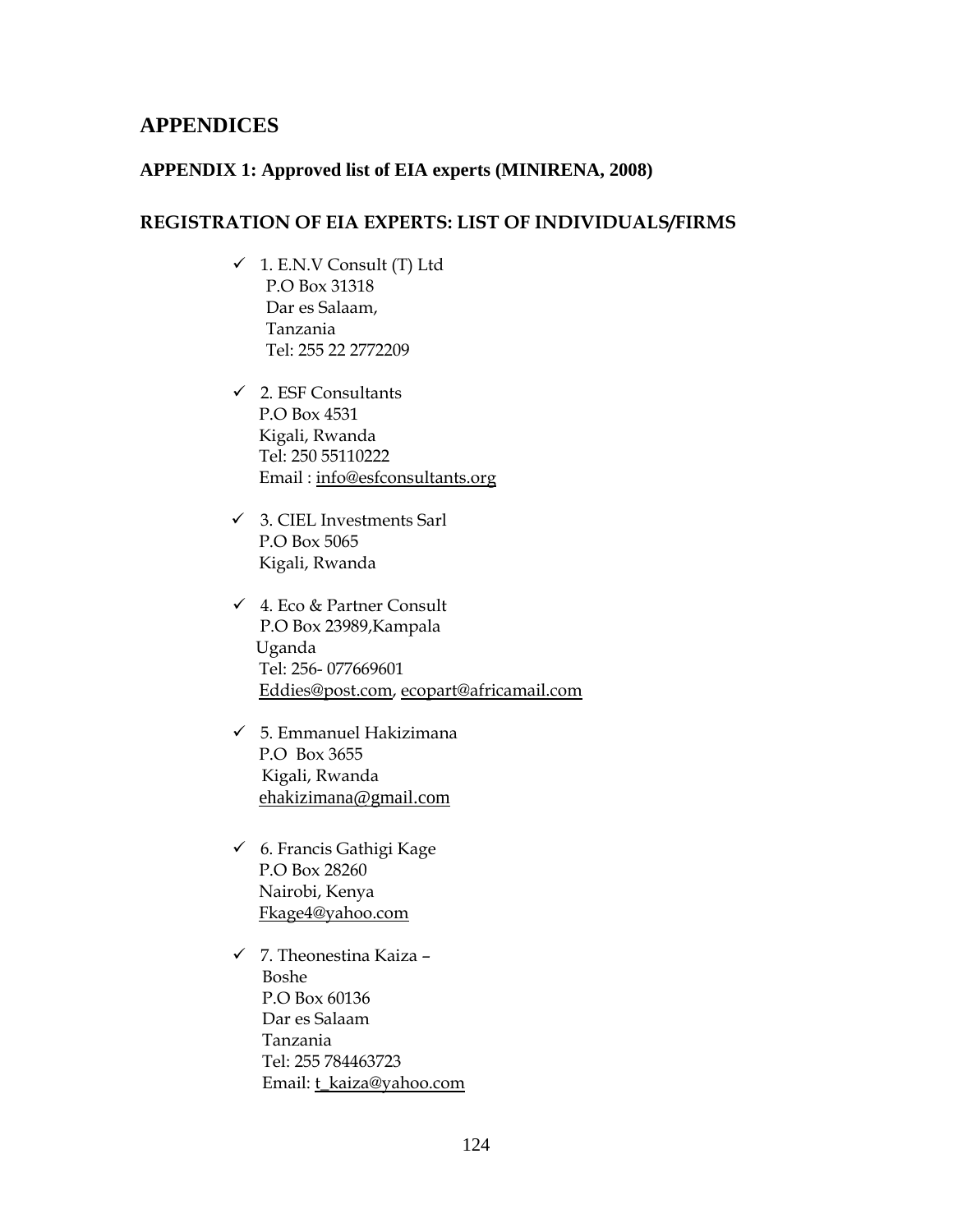- $\checkmark$  8. SGS Kenya Limited P.O Box 72118 Nairobi, Kenya Tel: 254 02 2733690
- $\checkmark$  9. Albert Ndayitwayeko abertndayi@rogers.com
- $\checkmark$  10. Dr Fabien Twagiramungu fabynetbe@yahoo.fr
- $\checkmark$  11. Dr. James Okot-Okumu Ojokotokumu@yahoo.com
- $\checkmark$  12. Environmental Intelligence (East Africa) P.O.Box 40300 Mombasa, Kenya Tel: +254-0720441387 E-mail: awokuku@gmail.com
- $\checkmark$  13. SODEGE Sarl gashabo@yahoo.com
- $\checkmark$  14. APEIR Aipeir2005@yahoo.fr
- $\checkmark$  15. Green And Clean Solutions Ltd niwena@hotmail.co.uk , ric\_ngenda@yahoo.fr
- $\checkmark$  16. Antoine Ntibikunda ntibantoine@yahoo.fr
- $\checkmark$  17. Eco-Excellence Consultant mapetule1@gmail.com , phikab@yahoo.com
- $\checkmark$  18. ALN Consultants S.A.R.L. Alexis Dusabe
- $\checkmark$  19. Déogratias Muhirwa muhird@yahoo.fr\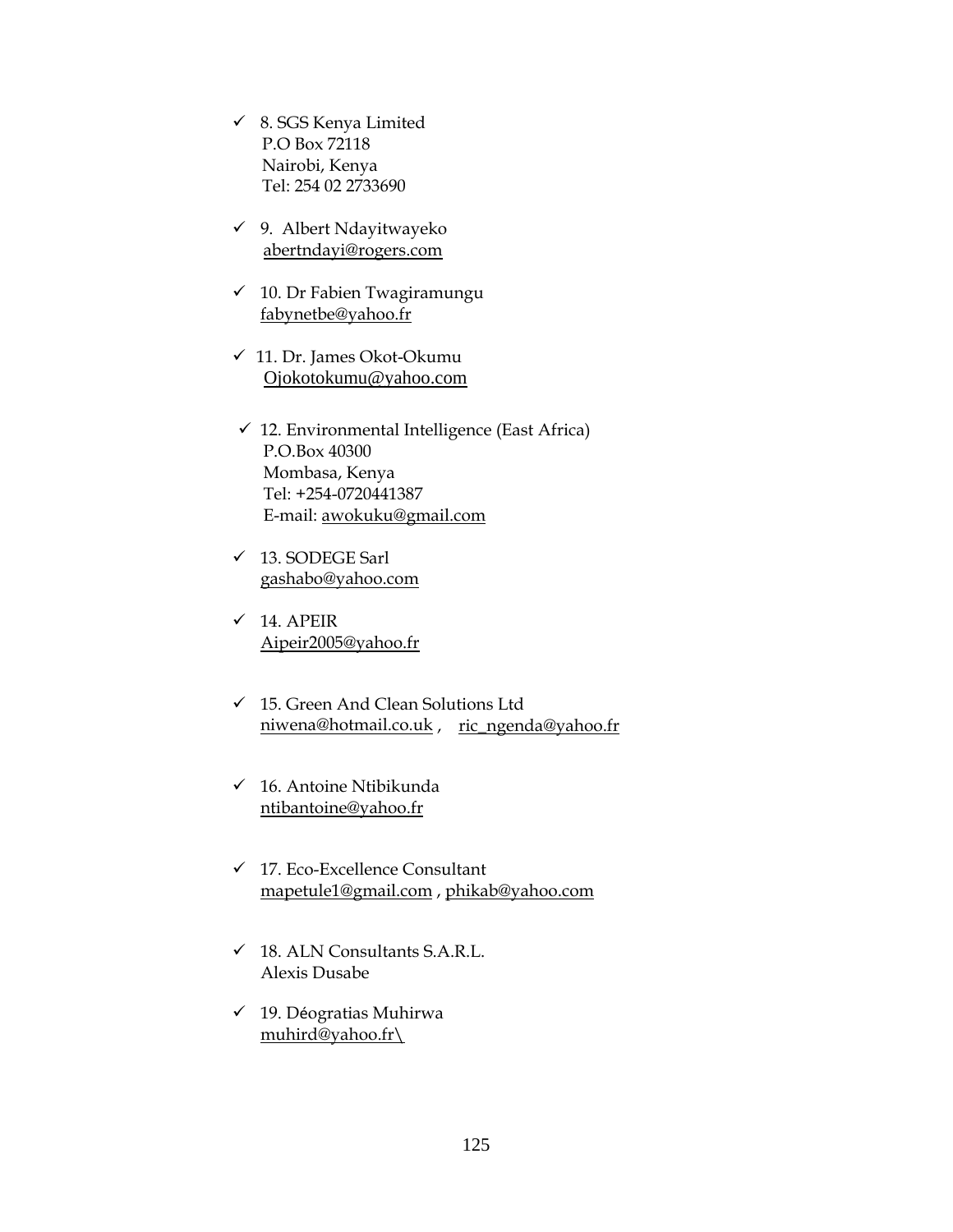- $\checkmark$  20. Emmanuel Muligirwa Muligirwa@Yahoo.Com; Muligirwa@Gmail.Com
- 9 21. Green World Consult Ltd Greenworldconsult@Yahoo.Com
- $\checkmark$  22. Green Eco Consultants Limited info@greeneco.co.ke
- $\checkmark$  23. Alexis Gakuba agakuba@hotmail.com
- 9 24. Jane Bochaberi Nyakang'o jnyakang'o@cpkenya.org ; jane\_nyakango@yahoo.co.uk P.O. Box 633-00200 City Square, Nairobi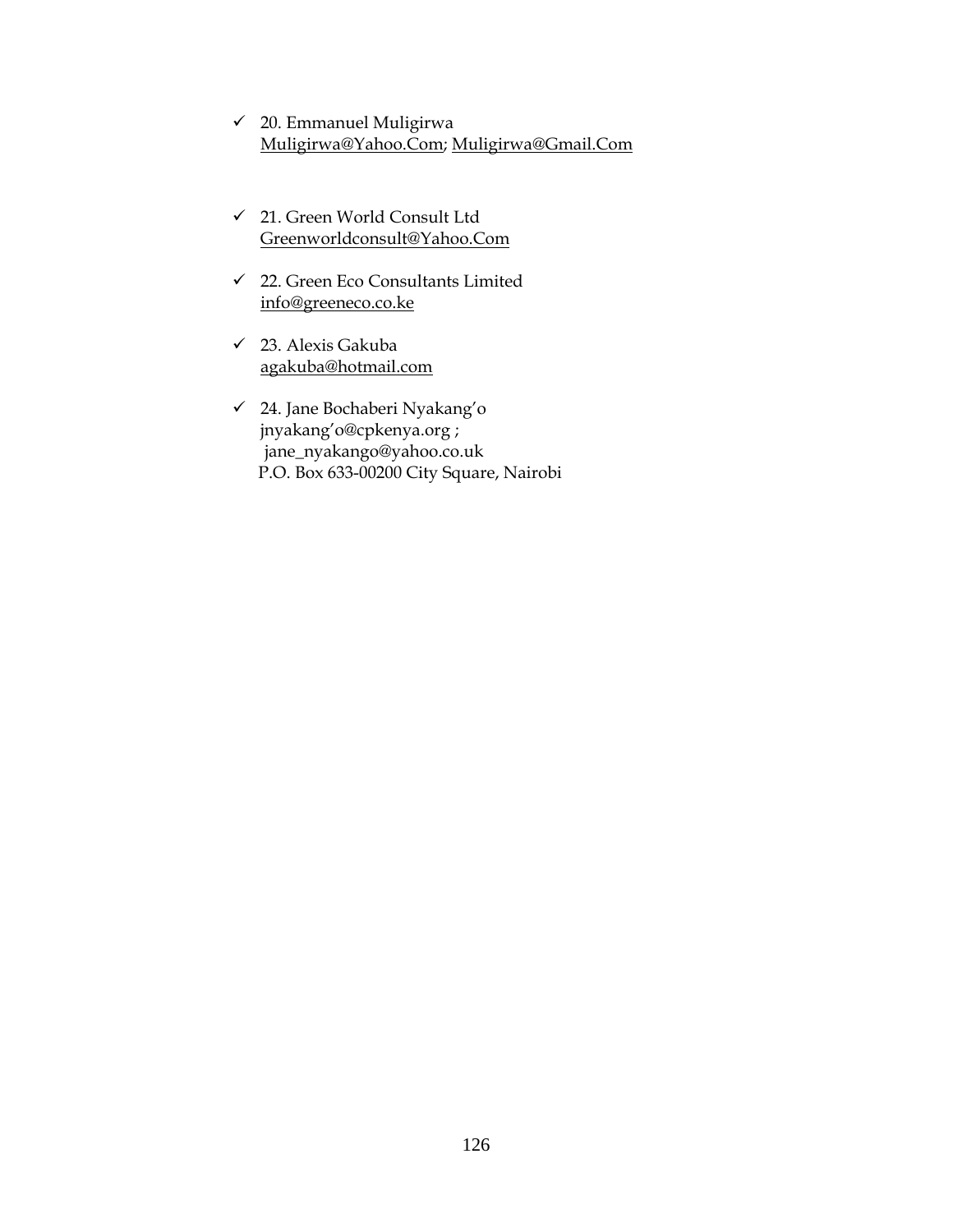## **APPENDIX 2: Questionnaire**

## **UNIVERSITY OF KWAZULU-NATAL, WESTVILLE CAMPUS SCHOOL OF ENVIRONMENTAL SCIENCES**

**QUESTIONNAIRE: An assessment of Environmental Impact Assessment (EIA) procedures and challenges faced by environmental officers in EIA implementation in Rwanda** 

**All responses will be treated confidentially** 

## **A. RESPONDENT'S IDENTIFICATION**

1. First Name (optional): ……………………………………………………… 2. Surname (optional): ……………………………………………………………. 3. Institution: ……………………………………………………………… 4. Job title: ………………………………………………………………… 5. What responsibilities does your current job include?

………………………………………………………………………………………… ………………………………………………………………………………………… ………………………………………………………………………………………… ………………………………………………………………………………………… …………………………………………………………………………………………

## B. **RESPONDENT'S QUALIFICATION AND EXPERIENCE**

1. What is your level of education?

| <b>Advanced</b> level      |   |
|----------------------------|---|
| Bachelor's degree          | 2 |
| Post graduate diploma      |   |
| Master's degree            |   |
| Doctor of Philosophy (PhD) | 5 |

2. How would you describe the relationship between what you studied and your job requirement?

| Strongly related |  |
|------------------|--|
| Related          |  |
| Not related      |  |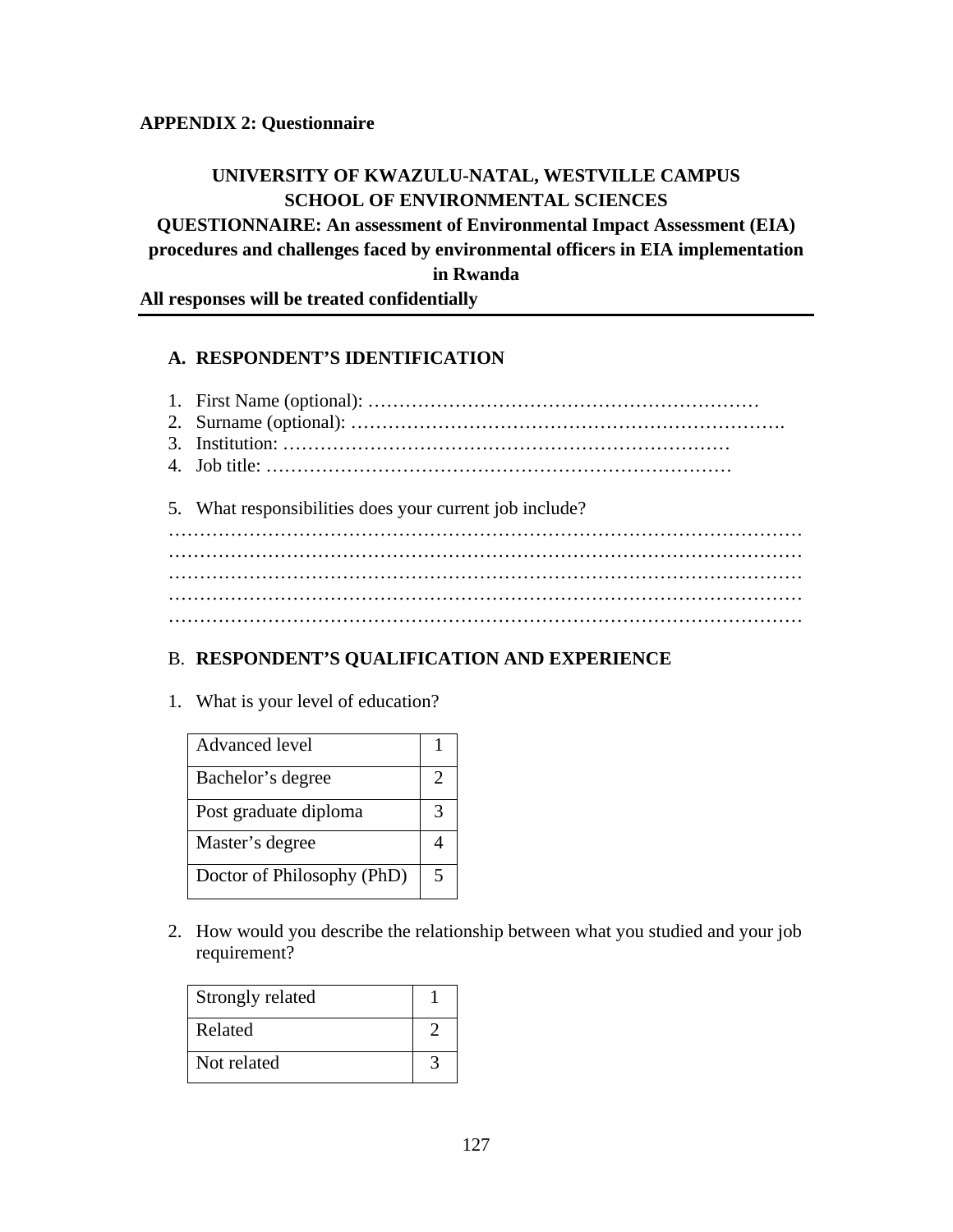3. How many professional training (workshops, seminars, etc) have you attended?

| None      |                        |
|-----------|------------------------|
| $1 - 5$   | $\mathfrak{D}_{\cdot}$ |
| $6 - 10$  | $\mathcal{R}$          |
| $11 - 15$ |                        |
| 16 and    |                        |

4. If any, what did the training specifically involve/cover?

………………………………………………………………………………………… ………………………………………………………………………………………… ………………………………………………………………………………………… ………………………………………………………………………………………… ………………………………………………………………………………………… ………………………………………………………………………………………… …………………………………………………………………………………………

5. How was those trainings related to EIA?

| Strongly related |  |
|------------------|--|
| Related          |  |
| Not related      |  |

6. How long (in years) have you been working in the current job?

| >1         |   |
|------------|---|
| $1 - 2$    | 2 |
| $3-4$      | ٩ |
| $4 - 6$    |   |
| 7 and over |   |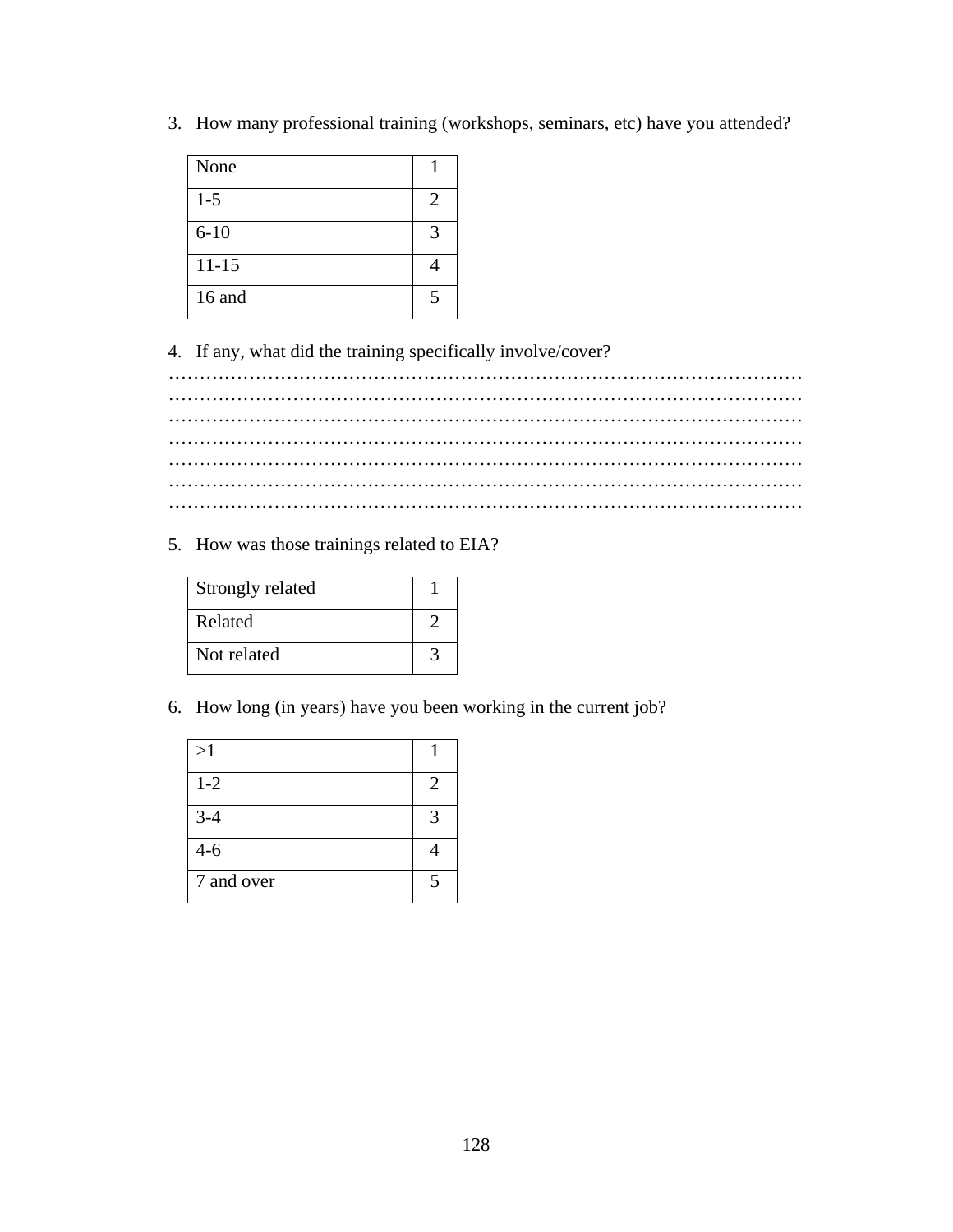# **C. RESPONDENT'S SKILLS GAPS**

|  |  |  | 1. How effective are you with the following skills relevant to the EIA process? |  |  |
|--|--|--|---------------------------------------------------------------------------------|--|--|
|--|--|--|---------------------------------------------------------------------------------|--|--|

|                                                                             | Strongly<br>effective | Effective                   | Neutral | Ineffective    | Strongly<br>ineffecti | No option |
|-----------------------------------------------------------------------------|-----------------------|-----------------------------|---------|----------------|-----------------------|-----------|
| 1. Computer literacy (Microsoft office Word,<br>Excel and power point)      | 1                     | $\overline{2}$              | 3       | $\overline{4}$ | 5                     | 6         |
| 2. Using GIS and remote sensing software                                    | $\mathbf{1}$          | $\overline{2}$              | 3       | 4              | 5                     | 6         |
| 3. Language skills (English)                                                | 1                     | $\overline{2}$              | 3       | $\overline{4}$ | 5                     | 6         |
| 4. Public participation facilitation                                        | $\mathbf{1}$          | $\overline{2}$              | 3       | $\overline{4}$ | 5                     | 6         |
| 5. Integration of technical and social concerns<br>in the EIA report review | 1                     | $\overline{2}$              | 3       | $\overline{4}$ | 5                     | 6         |
| 6. Impact prediction and assessment                                         | $\mathbf{1}$          | $\overline{2}$              | 3       | $\overline{4}$ | 5                     | 6         |
| 7. Mitigation measures and alternative<br>formulation                       | 1                     | $\mathcal{D}_{\mathcal{L}}$ | 3       | $\overline{4}$ | 5                     | 6         |
| 8. Ability to review documents                                              | 1                     | $\overline{2}$              | 3       | $\overline{4}$ | 5                     | 6         |
| 9. Monitoring and evaluation skills                                         | 1                     | $\overline{2}$              | 3       | $\overline{4}$ | 5                     | 6         |
| 10. Understanding project management                                        | 1                     | $\overline{2}$              | 3       | $\overline{4}$ | 5                     | 6         |
| 11. Customer care skills                                                    | 1                     | $\overline{2}$              | 3       | $\overline{4}$ | 5                     | 6         |

## **D. EFFECTIVENESS OF EIA PRACTICE IN RWANDA**

1. What do you think that is the relationship between developers and their consultants generally?

| Developers provide enough information and follow-up                              | Yes | No.          |
|----------------------------------------------------------------------------------|-----|--------------|
| Developers hire a consultant and wait for the decision<br>without any follow-up. | Yes | No           |
| Regular meeting with developers, consultant and<br>authority                     | Yes | $N_{\Omega}$ |
| Developers do not know anything about EIA                                        | Yes | Nο           |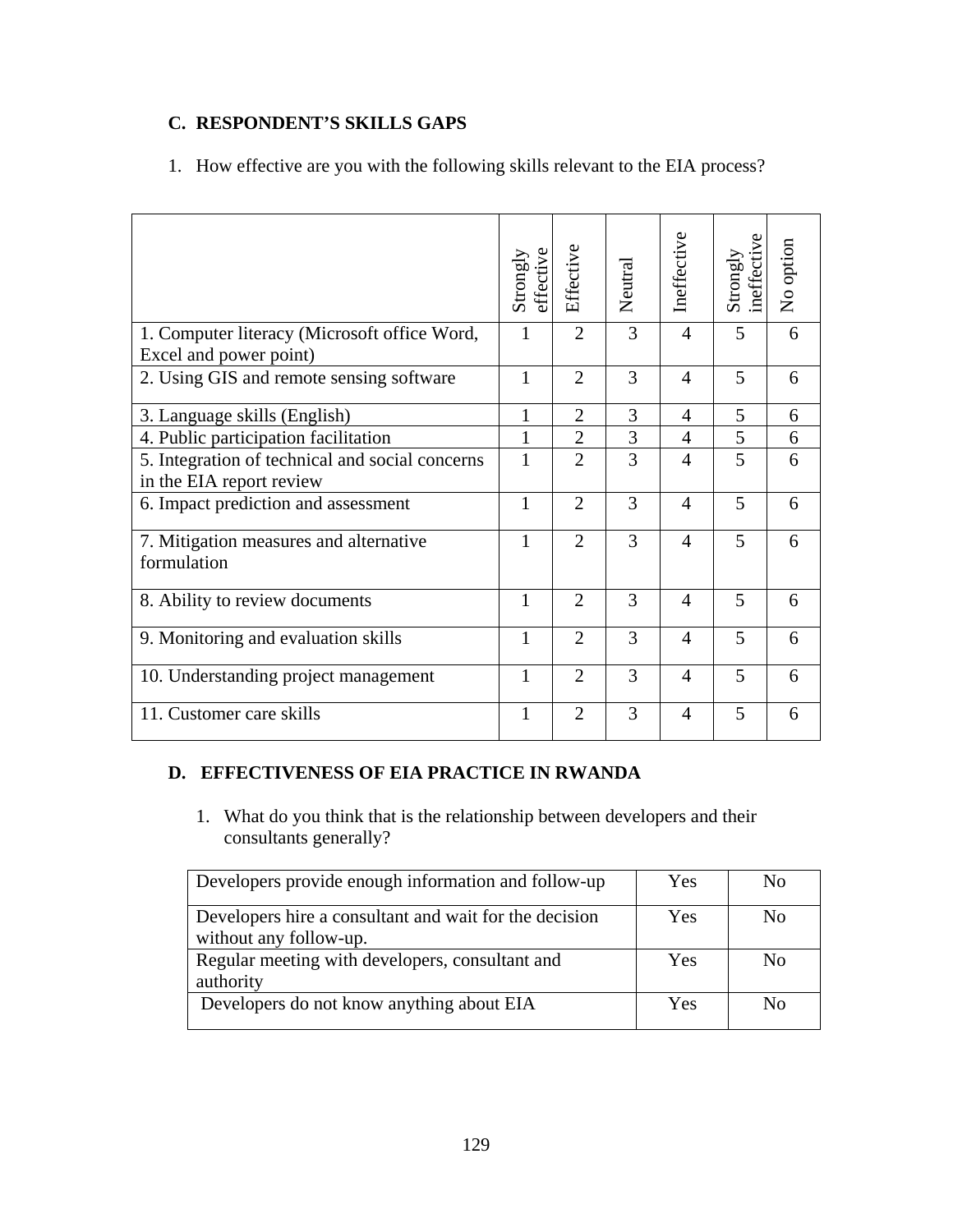2. Most of the developers submit their projects to the authority because of the following reasons (you are welcome to provide multiple responses):

| To fulfill the requirements of getting loans from local banks                  |  |
|--------------------------------------------------------------------------------|--|
| To fulfill the requirements to be financed by international funds              |  |
| To obtain land title and building authorization from the district<br>Authority |  |
| To comply voluntarily with environmental organic law                           |  |
| Others (specify)                                                               |  |

3. To what extent do you agree or disagree with the following statements?

|                                                                                       | Strongly<br>gree | Agree                       | Neutral | Disagree       | Strongly<br>disagree | option<br>2 |
|---------------------------------------------------------------------------------------|------------------|-----------------------------|---------|----------------|----------------------|-------------|
| 1. Most of the terms of References of EIA<br>studies are prepared by the authority    |                  | 2                           | 3       | $\overline{4}$ | 5                    | 6           |
| 2. Different specialists in different domains<br>intervene in EIA studies             |                  | $\overline{2}$              | 3       | $\overline{4}$ | 5                    | 6           |
| 3. The process of EIA report review respect<br>the time provided by the law (10 days) |                  | $\overline{2}$              | 3       | 4              | 5                    | 6           |
| 4. Impact monitoring is often carried out after<br>project approval                   | 1                | 2                           | 3       | $\overline{4}$ | 5                    | 6           |
| 5. There are adequate appeal mechanisms                                               |                  | $\mathcal{D}_{\mathcal{L}}$ | 3       | 4              | 5                    | 6           |
| 6. All steps of EIA provided by the law are<br>respected                              |                  | 2                           | 3       | $\overline{4}$ | 5                    | 6           |
| 7. Environmental audit is regularly carried out<br>by the authority                   | 1                | 2                           | 3       | 4              | 5                    | 6           |

4. Most of the EIAs are carried out at the following stage of the project (choose one).

| During the planning stage of the project |  |
|------------------------------------------|--|
| During the implementation of the project |  |
| After the implementation of the project  |  |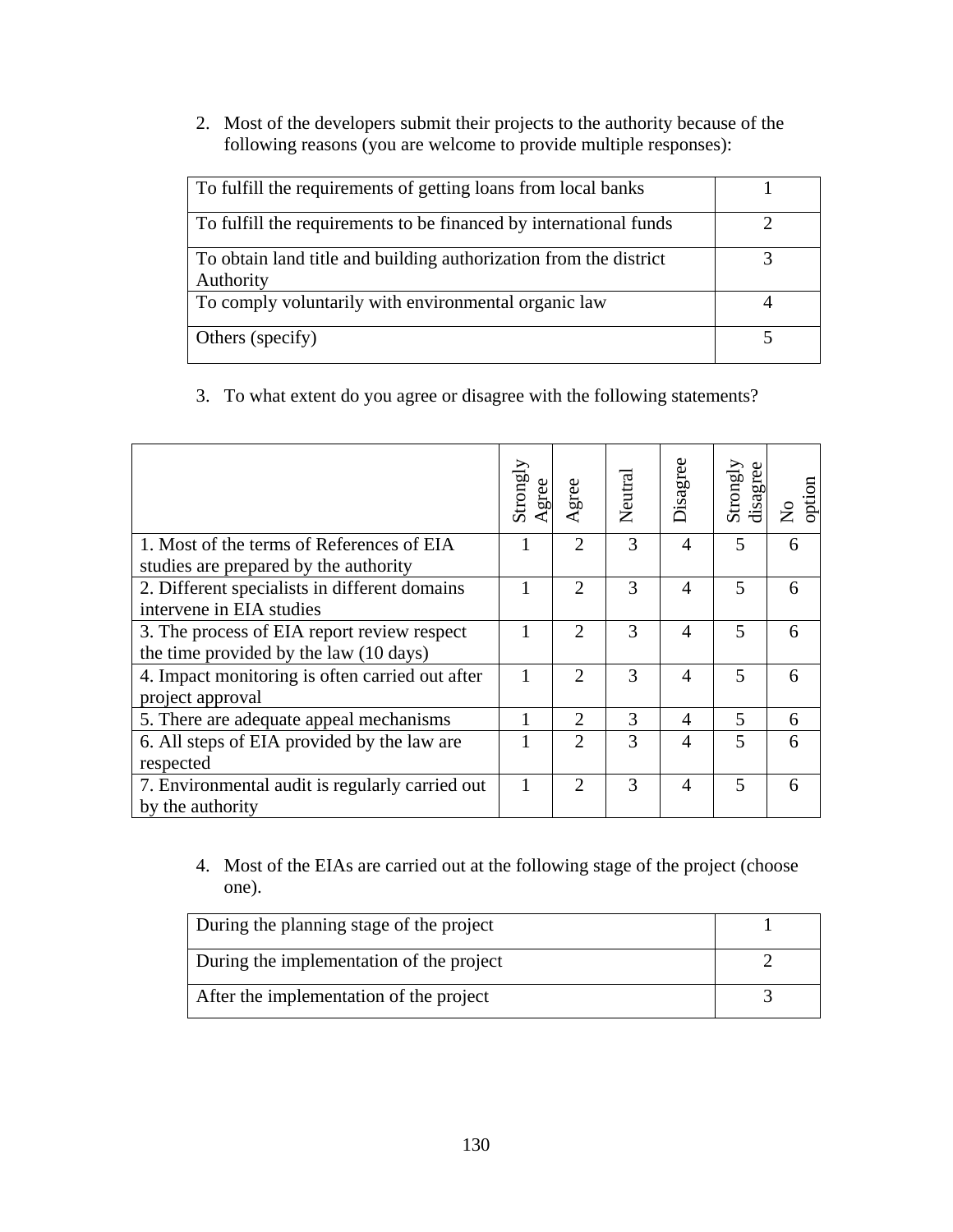5. Are Strategic Environmental Assessment (SEA) processes conducted?

| Yes                                                    |                         | N <sub>0</sub>                        |                                                                           |  |  |  |  |
|--------------------------------------------------------|-------------------------|---------------------------------------|---------------------------------------------------------------------------|--|--|--|--|
|                                                        | 1                       | $\overline{2}$                        |                                                                           |  |  |  |  |
| 6. If yes, what is the importance of undertaking SEAs? |                         |                                       |                                                                           |  |  |  |  |
|                                                        |                         |                                       |                                                                           |  |  |  |  |
|                                                        |                         |                                       |                                                                           |  |  |  |  |
|                                                        |                         | 7. If no, why are they not conducted? |                                                                           |  |  |  |  |
|                                                        |                         |                                       |                                                                           |  |  |  |  |
|                                                        |                         |                                       |                                                                           |  |  |  |  |
| 8.                                                     |                         |                                       | What types of projects do you generally get involved in relation to EIAs? |  |  |  |  |
|                                                        |                         |                                       |                                                                           |  |  |  |  |
|                                                        |                         |                                       |                                                                           |  |  |  |  |
|                                                        | 9. Public participation |                                       |                                                                           |  |  |  |  |

a. Is there any public involvement in the EIA process?

| ′es<br>ь. |  |
|-----------|--|
|           |  |

b. If yes, at which stages of the EIA process (you are welcome to provide multiple responses)?

| Screening                     |  |
|-------------------------------|--|
| Scoping                       |  |
| Assessing and mitigation      |  |
| Reviewing and decision-making |  |
| Monitoring                    |  |

c. How is the public encouraged to participate in EIA processes?

……………………………………………………………………………………… ……………………………………………………………………………………… ………………………………………………………………………………………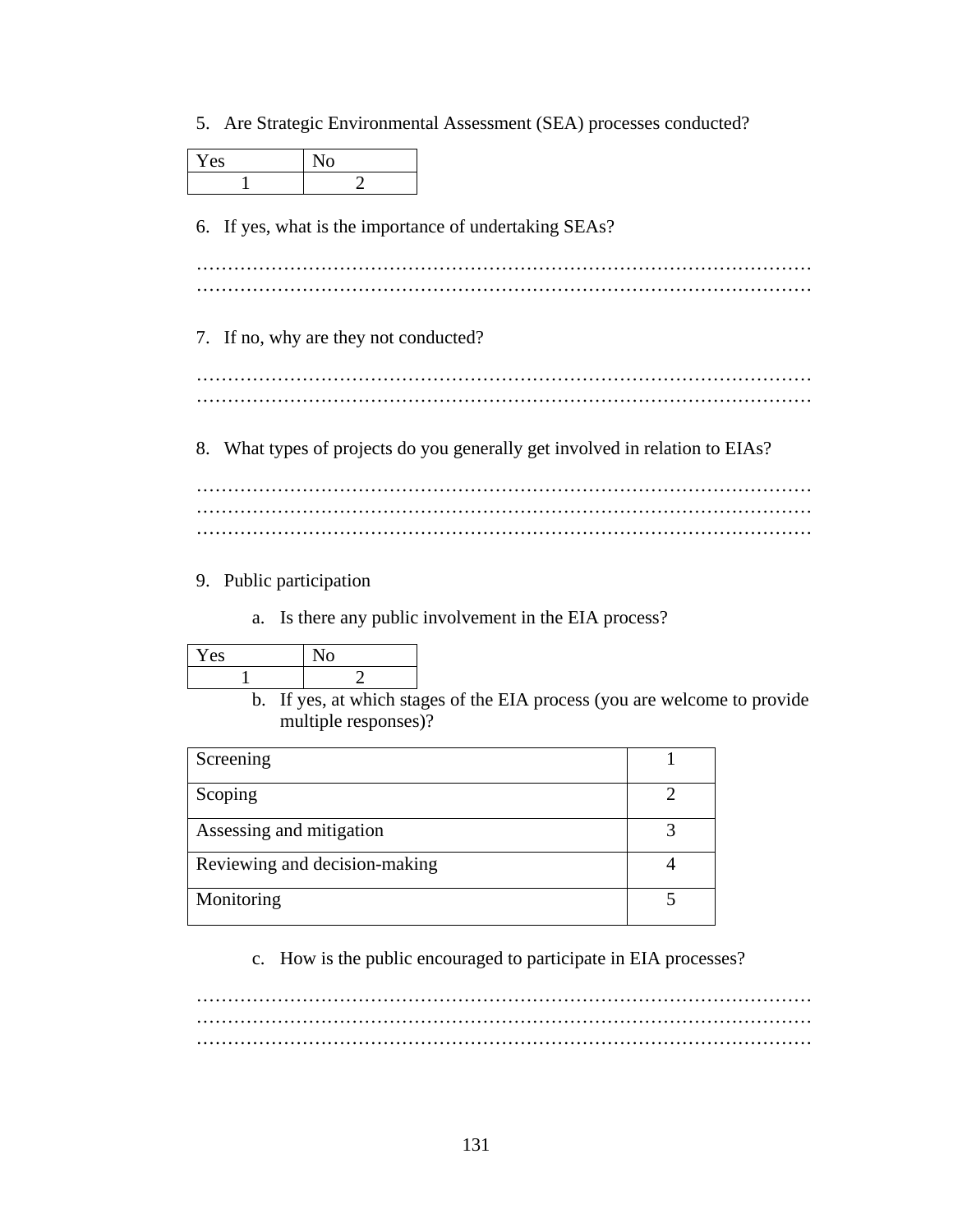## d. How effectively do you think the affected and interested people are participating in the EIA process?

| Strongly<br>effective | Effective | Neutral | Ineffective | Strongly<br>ineffective | No option |  |
|-----------------------|-----------|---------|-------------|-------------------------|-----------|--|
|                       |           |         |             |                         |           |  |

10. Involvement of stakeholders in the EIA process.

a. Who generally are the main stakeholders you engage with and why?

……………………………………………………………………………………………… ………………………………………………………………………………………………

> b. To what extent do you agree or disagree that affected and interested people are considered as stakeholders in the EIA process?

| Strongly<br>agree | Agree | Neutral | Disagree | Strongly<br>disagree | No option |  |
|-------------------|-------|---------|----------|----------------------|-----------|--|
|                   |       |         |          |                      |           |  |

c. To what extent do you agree or disagree that a developer is considered as a stakeholder in the EIA process?

| Strongly<br>agree | Agree | Neutral | Disagree | Strongly<br>disagree | No option |
|-------------------|-------|---------|----------|----------------------|-----------|
|                   |       |         |          |                      |           |

11. Policy

a. Which policies do you think impact on the EIA process in Rwanda?

……………………………………………………………………………………………… ……………………………………………………………………………………………… ………………………………………………………………………………………………

b. Are you familiar with the legal framework and policies (including recent changes) relating to EIAs in Rwanda?

| Yes |  |
|-----|--|
|     |  |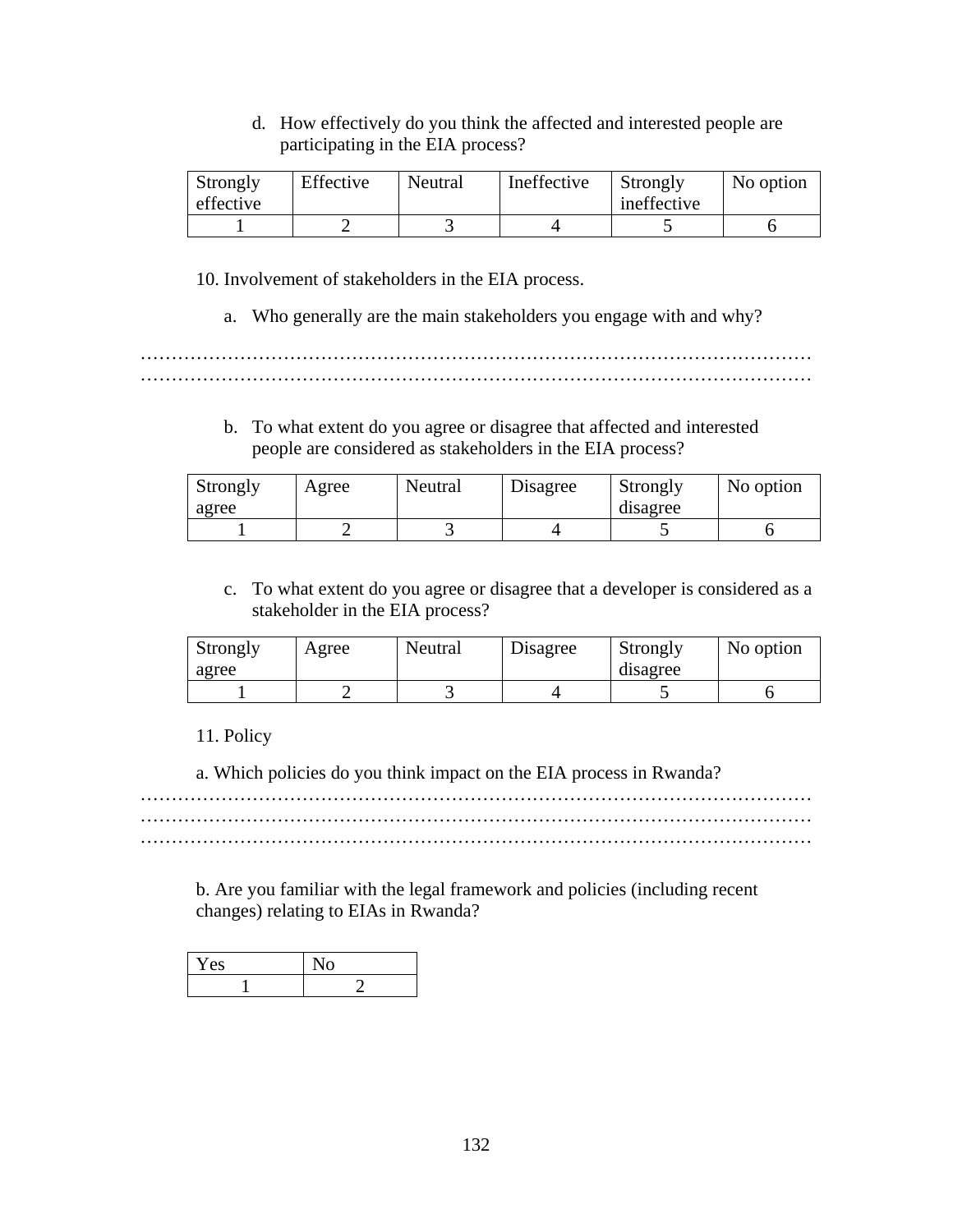b. What are the policy challenges or gaps regarding EIA?

……………………………………………………………………………………………… ……………………………………………………………………………………………… ………………………………………………………………………………………………

12. What do you think are the responsibilities of government in relation to EIAs?

……………………………………………………………………………………………… ……………………………………………………………………………………………… ……………............................................................................................................................

# 13. At what extent do you agree with the following main challenges of Environmental officers?

|                                                  | Strongly<br>gree | Agree          | Neutral | disagree       | Strongly<br>disagree | option<br>$\zeta$ |
|--------------------------------------------------|------------------|----------------|---------|----------------|----------------------|-------------------|
| 1. Insufficient baseline data.                   | 1                | $\overline{2}$ | 3       | 4              | 5                    | 6                 |
| 2. Shortage of staff in the department of EIA    | 1                | $\overline{2}$ | 3       | 4              | 5                    | 6                 |
| 3. Lack of adequate materials in the             | 1                | $\overline{2}$ | 3       | 4              | 5                    | 6                 |
| department                                       |                  |                |         |                |                      |                   |
| 4. Lack of political will of decision makers     | $\mathbf{1}$     | $\overline{2}$ | 3       | 4              | 5                    | 6                 |
| 5. Developers consider EIA as a barrier to       | $\mathbf{1}$     | $\overline{2}$ | 3       | 4              | 5                    | 6                 |
| their projects                                   |                  |                |         |                |                      |                   |
| 6. Priority of the country is development rather |                  | $\overline{2}$ | 3       | 4              | 5                    | 6                 |
| than environmental protection.                   |                  |                |         |                |                      |                   |
| 7. EIA being reactive rather than being          | 1                | $\mathfrak{2}$ | 3       | 4              | 5                    | 6                 |
| proactive process                                |                  |                |         |                |                      |                   |
| 8. Inability to predict cumulative impacts       | 1                | $\overline{2}$ | 3       | 4              | 5                    | 6                 |
| 9. Decisions are not based on the                | 1                | $\overline{2}$ | 3       | 4              | 5                    | 6                 |
| environmental officer's comments.                |                  |                |         |                |                      |                   |
| 10. Misunderstanding between environmental       |                  | 2              | 3       | 4              | 5                    | 6                 |
| officers and local authorities.                  |                  |                |         |                |                      |                   |
| 11. Shortage of funding to pursue EIA            | $\mathbf{1}$     | $\overline{2}$ | 3       | 4              | 5                    | 6                 |
| 12. Lack of training for environmental officers  | 1                | $\overline{2}$ | 3       | $\overline{4}$ | 5                    | 6                 |
| 13. Poor environmental awareness in the          | 1                | $\overline{2}$ | 3       | 4              | 5                    | 6                 |
| country                                          |                  |                |         |                |                      |                   |

*Thank you for your cooperation!!!*